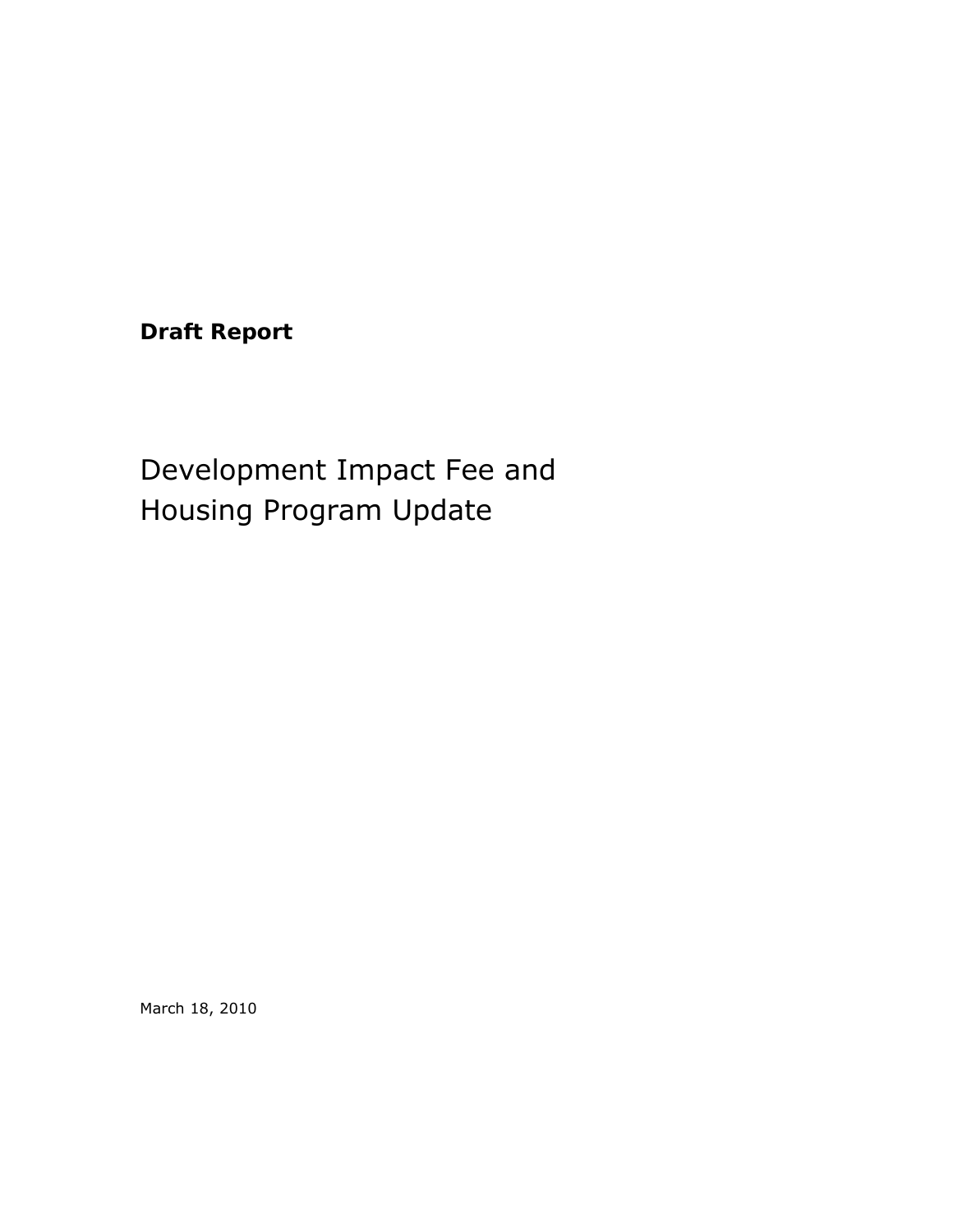# Table of Contents

#### A PPENDICES

- 1. Resort Investment and Public Facilities Report
- 2. Assessment of Capital Projects Policy and Technical Underpinning
- 3. CEQA Mitigation Review
- 4. EPS Financial Capacity Memorandum (November 12, 2009)
- 5. Draft 2010 DIF Resolution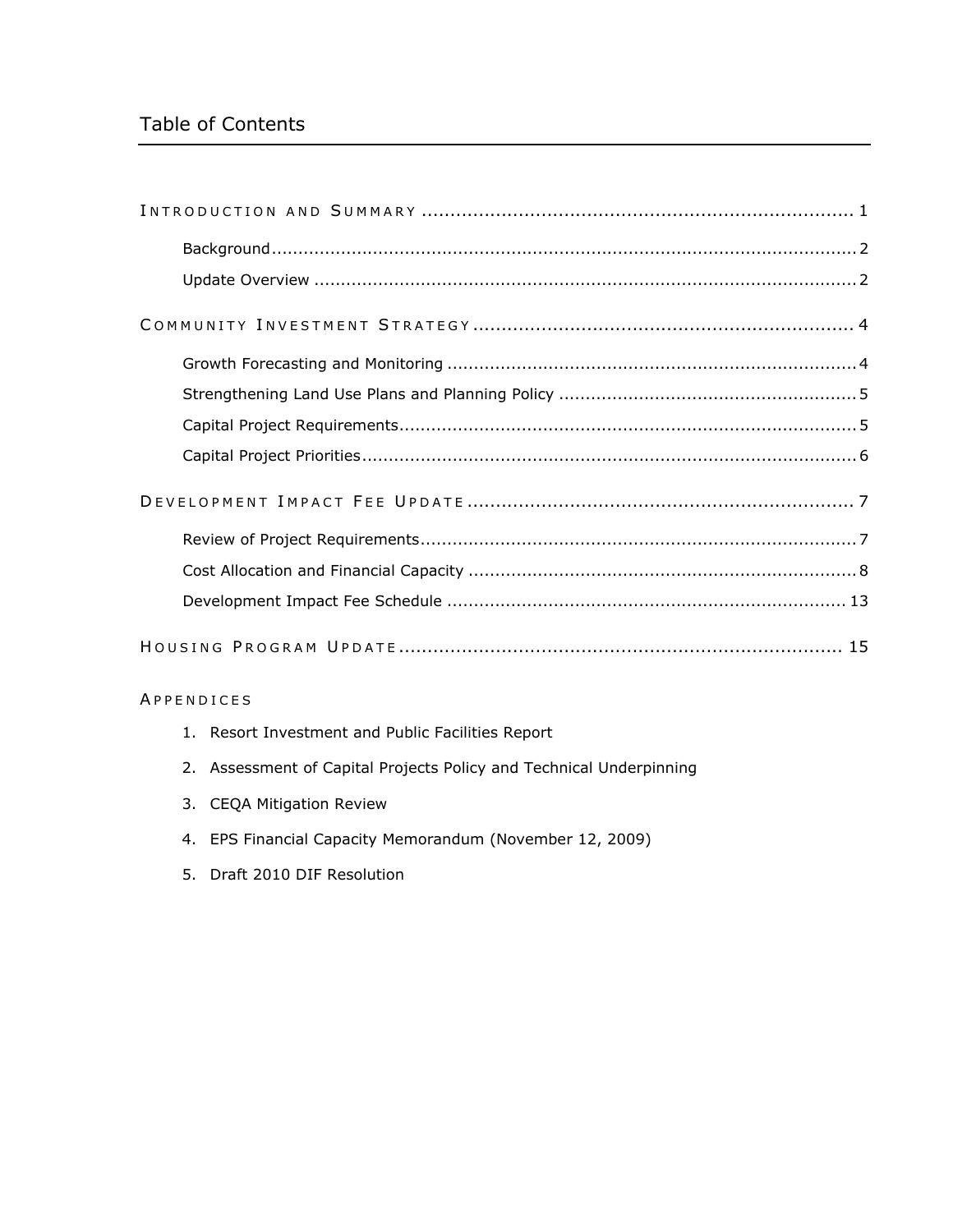| Table 2: 2010 Development Impact Fee Program Schedule Calculation  14 |  |
|-----------------------------------------------------------------------|--|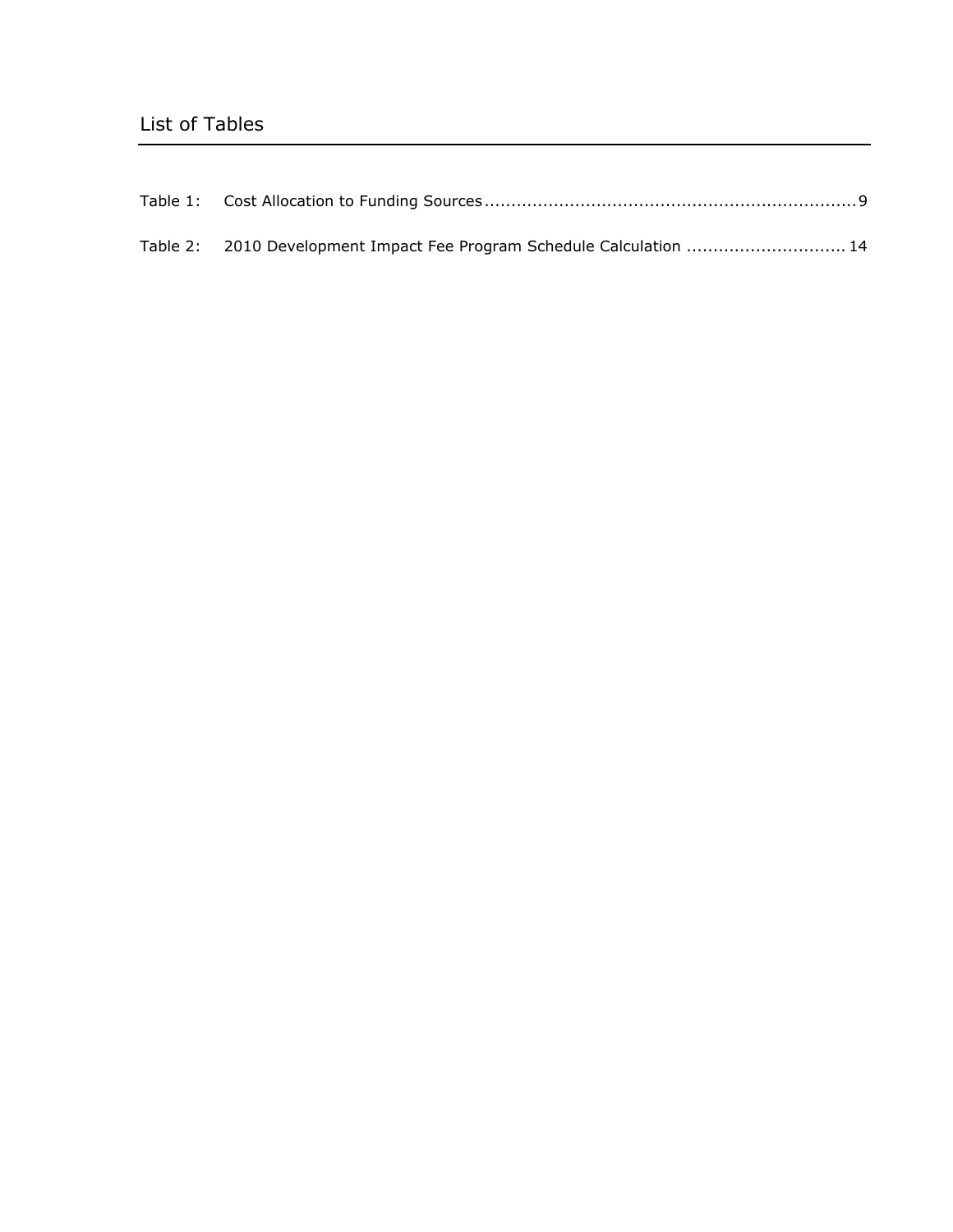Last November, the Mammoth Lakes Town Council approved a series of recommendations made by the Community Facilities Funding Committee (CFFC) and Mammoth Lakes Housing. Consistent with the recommendations the Council also adopted an interim Development Impact Fee (DIF) schedule. Council also directed staff to develop a work plan to implement the shortterm and long-term recommendations made by the CFFC. On December 15, 2009, the Council approved a work plan that directed staff to continue efforts to develop a broader approach to funding capital facilities and to integrate capital facilities funding efforts into a "community investment strategy" – a strategy that will integrate community development and resort reinvestment efforts with capital facilities funding initiatives. As an initiation of this approach the Town Council requested that the following tasks be completed by June 2010:

- More precisely validate and allocate funding sources to capital projects.
- Prepare a revised affordable housing mitigation requirement and related in-lieu fee.
- Review existing project environmental impact review (EIR) documents, master plans, specific plans and other adopted documents to strengthen the policy and technical basis and logic for proposed capital facilities.
- Propose priorities and trigger mechanisms to define when and why each project should be developed.

The Town Council recognized that funding capital facilities is an evolutionary process that requires accurate and reconciled information, annual updating and monitoring, prioritization and tradeoffs, and planning and policy direction, but that long-term goals were necessary to maintain a consistent vision for the community. The Update of the DIF schedule and funding recommendations included in this Update Report are an initial step in this effort. Meanwhile, Town staff is concurrently involved in several planning projects that will contribute to the community investment strategy and related capital project priorities, including the Main Street Neighborhood District Plan, the Trails System Master Plan, and the Parks and Recreation Master Plan. As a part of its December 2009 action Town Council recognized that the following efforts would be undertaken in future planning periods:

- Revisions to the Housing Ordinance
- Revisions to the Development Impact Fee (DIF) Ordinance
- Revisions to the DIF Justification Report
- Revisions to the master list of projects and the scope of each project
- Growth and development forecasts

In summary, with this Update Report Town staff is presenting a first step towards a more comprehensive and strategic approach to capital investment. Additional work will continue as the Council directs in future planning periods. It must be stressed that refinement of the community investment strategy will be continual and ongoing, reflecting the current and future policies of the Town Council.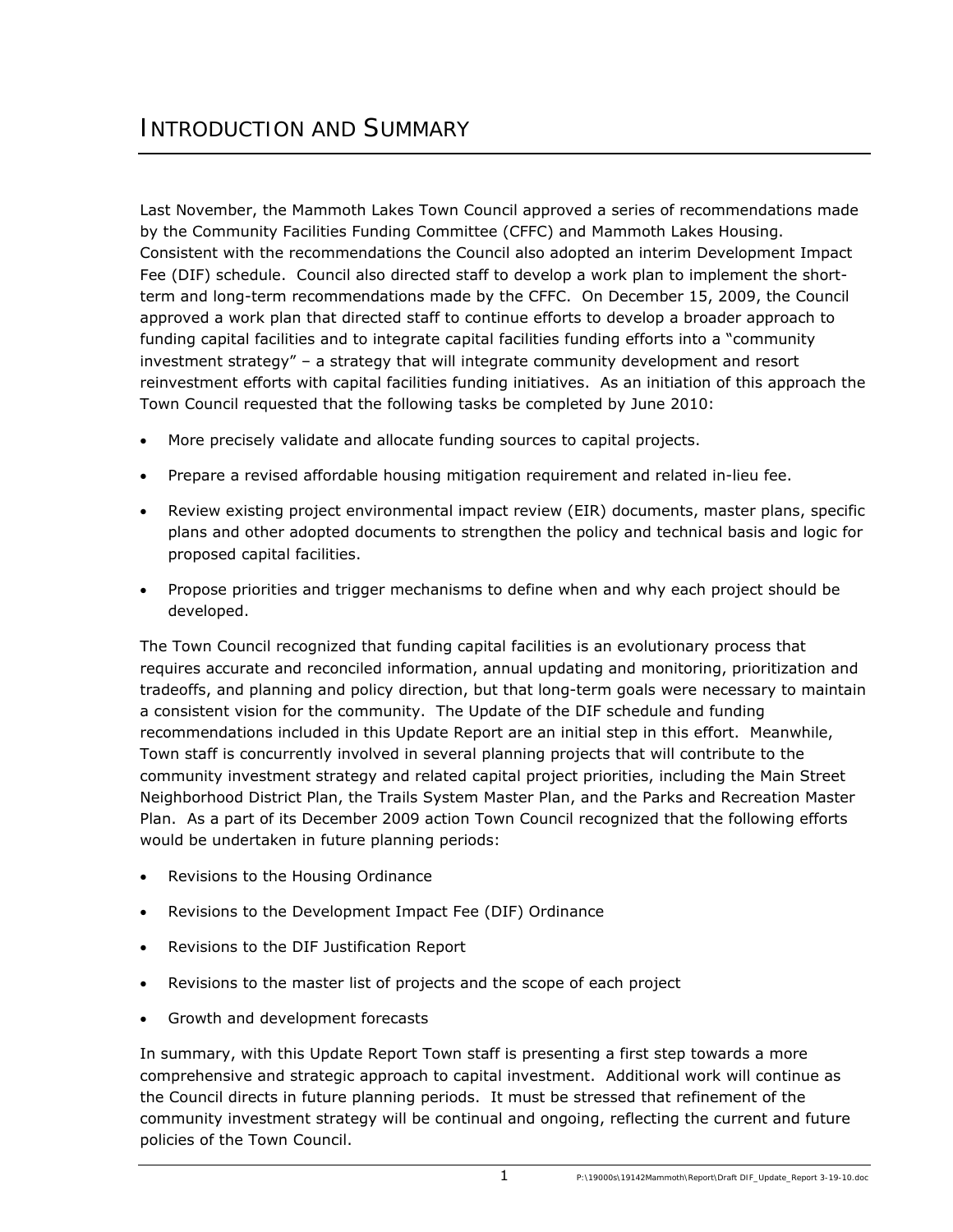### **Background**

In 2005, the Town of Mammoth Lakes imposed a substantial increase in its development impact fees based upon a technical report titled *Development Impact Fee Justification Study*, David Taussig & Associates, Inc., 2005. The fee, in combination with fees charged by other jurisdictions and other costs and exactions associated with the entitlement process, were controversial resulting in a revision to the *Development Impact Fee Justification Study* and the related DIF in 2007.

The significant economic downturn in the past two years has made development much less feasible as prices have fallen and credit has become more difficult to obtain. Mammoth Lakes has been affected by these market conditions and this has exacerbated concerns regarding the relatively high costs of fees and other costs imposed upon new development. Since investment in the resort and community is the source of economic vitality and fiscal well-being (quality of municipal services), it is essential that the need for infrastructure and community amenities is tempered with a realistic assessment of economic capacity and development feasibility.

Accordingly, because of high aggregate development costs, a comprehensive review of the Town's DIF Program and Housing Mitigation Program was initiated early in 2009. The development impact fees, combined with other development-related service charges and fees, constituted a considerable development cost that could be a barrier to desired private investment and planned development. This eventual downturn of planned development also affected the flow of DIF revenues, a combined effect that resulted in an evaporation of funding for capital projects.

In August 2009 the Town Council established the Capital Facilities Financing Committee and retained a consulting firm, Economic & Planning Systems, Inc., to conduct a review of the DIF Program and Housing Program. Their work concluded in October 2009 with a recommended interim DIF and recommendations for further study in the coming months. This Update addresses some of those recommended tasks.

# **Update Overview**

This Update Report (Update) provides the Town Council with a refinement of the recommended Development Impact Fee Program (DIF Program) Update and related 2010 fee schedule set in a broader context of overall capital project financing and community development. This Update also addresses the Town's Housing Mitigation Fee as housing mitigation requirements were a part of the broader review of the Town's impact fees and related actions taken by the Town Council in December 2009 that established an interim DIF and housing mitigation policies. Finally, the Update introduces the concept of a "Resort Investment and Public Facilities Strategy," a new and integrated approach to community and resort development and creating and sustaining high-quality municipal services in Mammoth Lakes.

The DIF Program Update occurs in the context of the existing Development Impact Fee Ordinance (Municipal Code Section 15.16.080 et seq.) and its underlying technical report titled Development Impact Fee Justification Study (Taussig 2005). Technical amendments to the DIF Ordinance and the *Justification Study* are planned for coming months concurrent with several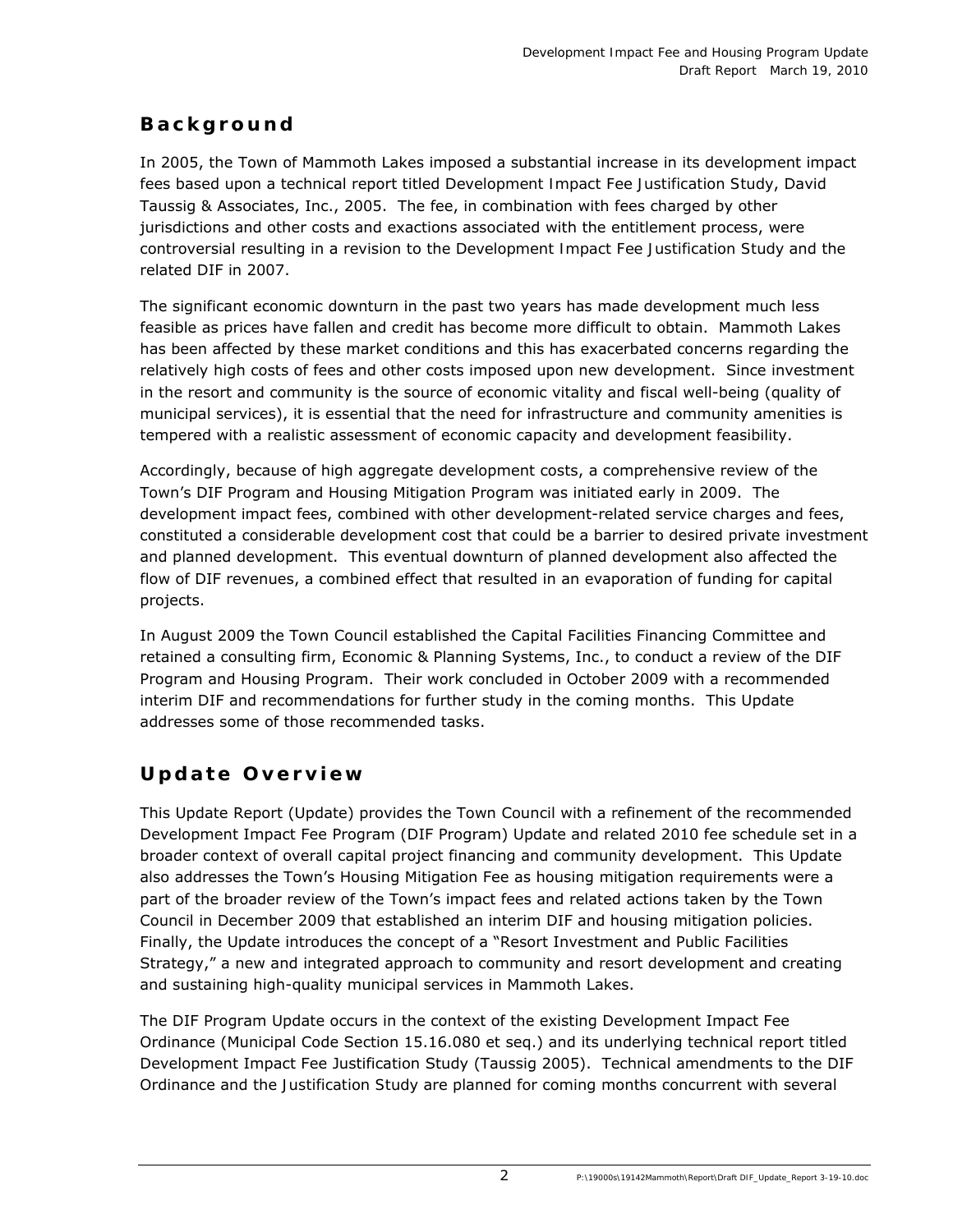community plans and facility master plans that are likely to influence policy direction and capital project priorities. These ongoing efforts include the Main Street Neighborhood District Plan, the Trails System Master Plan, the Parks and Recreation Master Plan and the Mobility Plan.

As a result, **this Update has two objectives; first, establishment of a sound 2010 DIF (fee) schedule; and second, identification and implementation of a range of other capital project funding sources that, combined with the DIF revenue, assure that infrastructure requirements of planned development along with a variety of community amenities can be constructed in future years.** 

Similarly, the affordable housing program update occurs in the context of the existing Housing Ordinance (Municipal Code Chapter 17.36), in lieu fee procedures, the 2010 Draft General Plan Housing Element, and the interim actions taken by Town Council in December 2009. In addition to concerns regarding economic impacts of existing inclusionary requirements and in lieu fees, recent court rulings (Palmer/Patterson) create the need to strengthen the technical underpinnings of the Ordinance and make amendments consistent with emerging policy direction. **This Update has the objective of preparing an acceptable in-lieu fee that represents what the development community can bear with respect to other development fees applied to projects.**

Given the expected duration of the current market downturn, the Town has time during the course of the following year to develop, refine, and integrate its community investment program. Even though this effort may not have an immediate effect to encourage development or generate financial resources, it will create a rational and economically sound framework for capital investments that promotes implementation of the General Plan and other expressions of land use policy and improves the quality of life for the Town's residents, businesses, and visitors.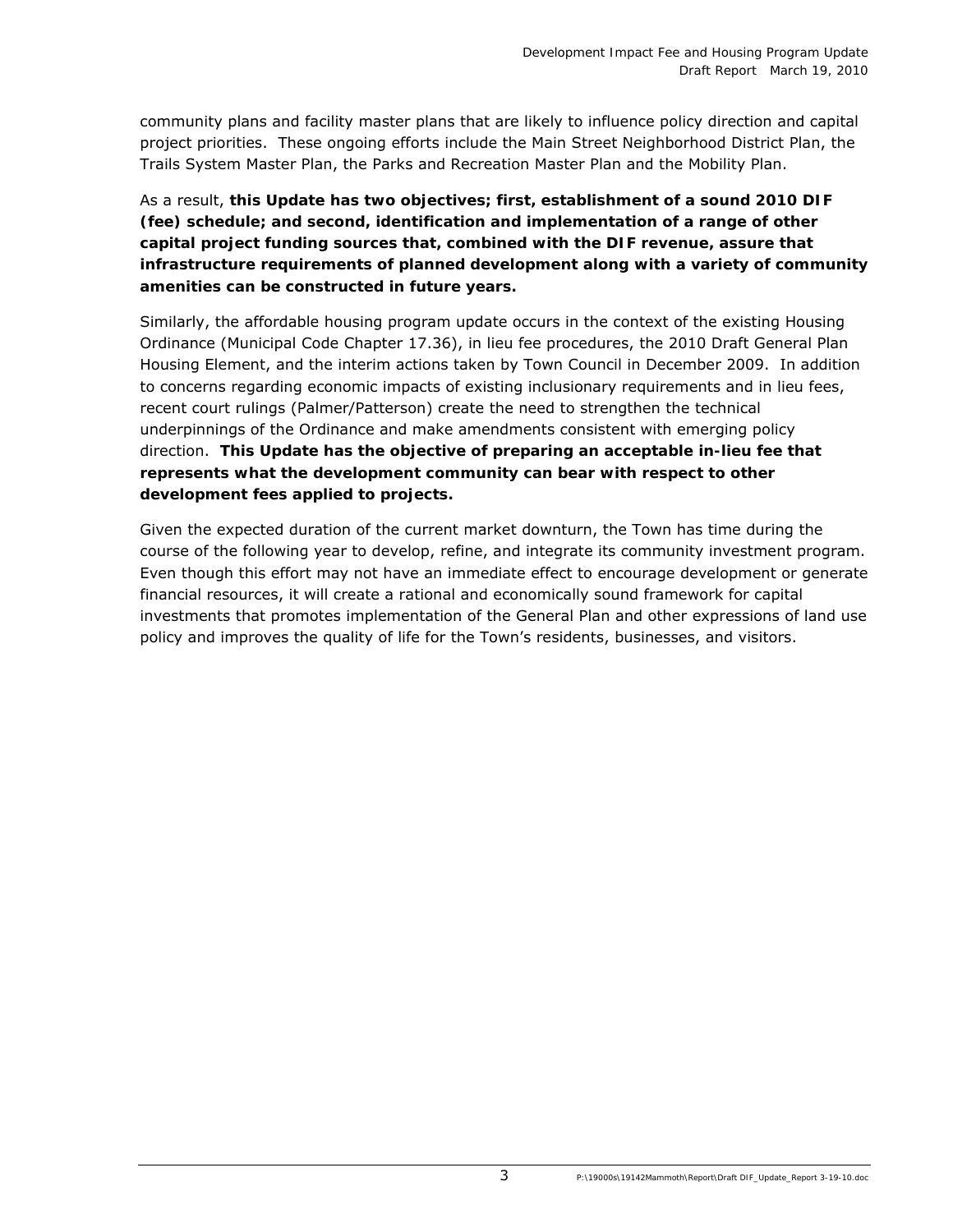A key to the reforms sought to the Town's capital improvement program and development impact fee program is creation of a broader, integrated, and more dynamic vision of community investment. Such a Resort Investment and Public Facilities Strategy begins with a focus on desired outcomes -- planned high quality growth and revitalization, enhancement of the resort, mitigation of potential environmental impacts, and creation of desired community and resort amenities. The Strategy also reflects an understanding of economics -- the need to attract and enhance private investment in the community and to use municipal taxes and fees in an efficient and effective manner to achieve the overall vision. Such a strategic, policy-based, and informed approach can be distinguished from the present situation where decisions or commitments are made in relative isolation -- not recognizing the short and long term implications for other aspects of community development, infrastructure, and budget priorities.

The Resort Investment and public Facilities Strategy includes several components that will be further described below:

- Growth Forecasting and Monitoring
- Strengthening Land Use Plans and Planning Policy
- Capital Project Identification, Design, Programming, and Construction
- Continued Development of Capital Projects Funding Sources
- Strategic Allocation of Capital Project Costs to Funding Sources

As stated earlier, the work involved in developing each of these components has not been thoroughly defined. As a part of ongoing efforts and the actions that result from this Update Town staff will obtain guidance from Town Council regarding how to proceed.

# **Growth Forecasting and Monitoring**

Gaining a sound understanding of development that will occur in the future and monitoring growth trends year-to-year is essential for all aspects of capital improvement programming, impact assessment, and financial forecasting. In the past, various estimates of development capacity have been used for capital improvement programming. Going forward it will be necessary to have a thoughtful and accurate time series forecast, including a reckoning of overall development capacity given existing policy (e.g. General Plan, District Plans, zoning, etc.), constraints that may present themselves (e.g. water supply, available private land, market demand, etc.). Such a forecast will enable more precise infrastructure demand analysis, programming of improvements in response to increased demand, and revenue forecasting. Due to work load constraints, a very broad evaluation of trends and conservative estimates have been used to confirm that each funding source has the capacity to fund the proposed projects to the level required.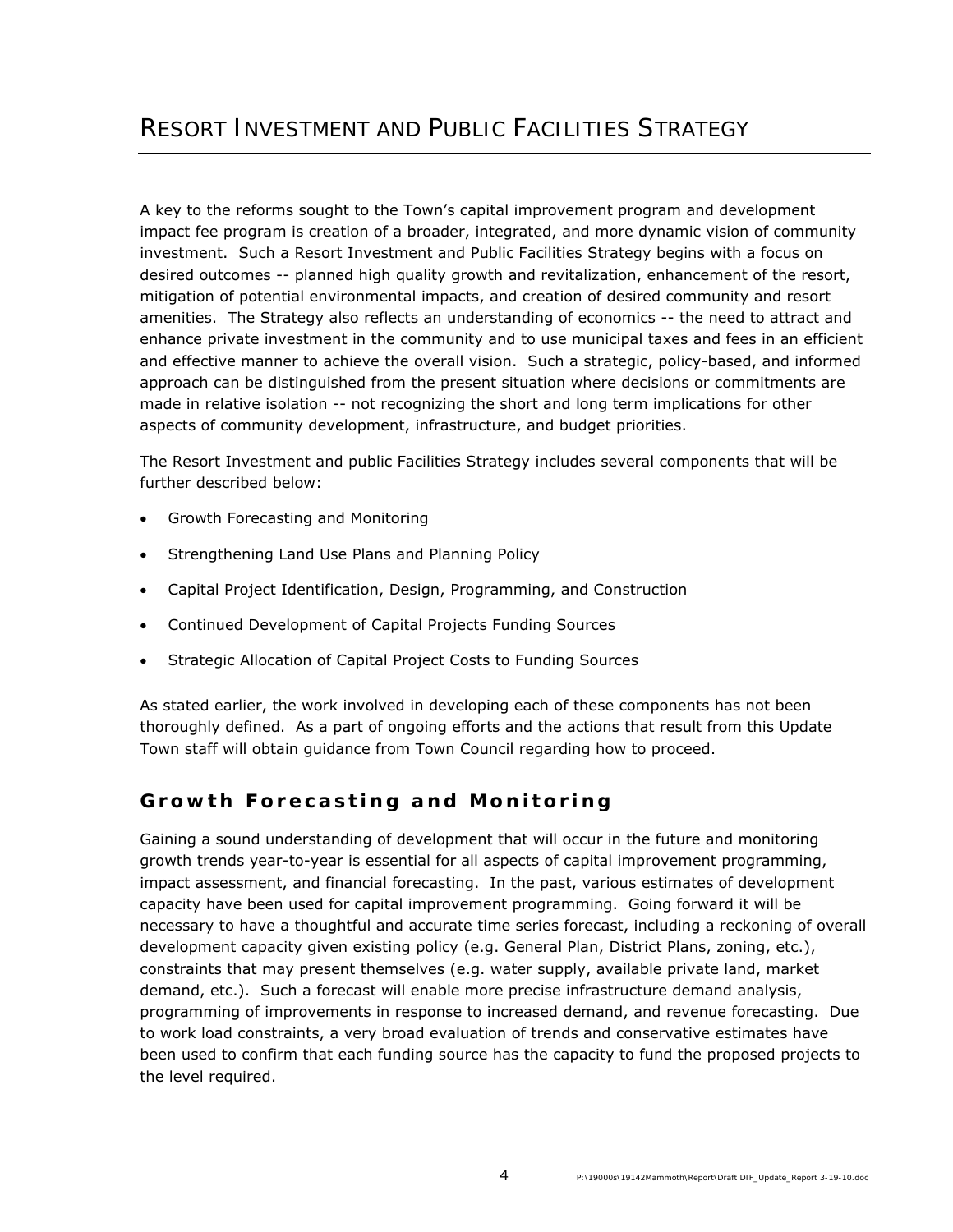# **Strengthening Land Use Plans and Planning Policy**

The 2007 General Plan and existing and emerging District (area) Studies and zoning district provisions provide a framework for planning, development regulation, assuring adequate capital facilities, and achieving desired community amenities. A strong policy and regulatory framework are key to successful community development because they resolve major policy issues (merits of growth, density, and need for balancing development against other community objectives), provide certainty to prospective investors and developers, and minimize the time and expense of individual project review efforts. Lacking strong policy language and clear regulatory procedures, policy is de facto established on a project-by-project basis; not an optimal approach from any perspective and certainly inconsistent to meeting the challenges faced by Mammoth Lakes as it endeavors to compete for global resort-destined visitors and improve the quality of life for local residents. As a part of the Community Investment Strategy an amendment to the General Plan is envisioned that would create a Resort Investment and Public Facilities Element. This Element would define the policy basis for the full range of capital facilities and amenities in the community and integrate improvements implicated in other General Plan Elements including Mobility and Parks, Open Space, and Recreation.

# **Capital Project Requirements**

As a part of establishing the original DIF Program in 1997, the Town created a list of capital projects from the General Plan and a variety of adopted master plans and policies that could be funded with development impact fees. In all cases a "nexus" relationship between the need for the capital project and demand or impacts from new development was documented. As noted above, the capital projects included in the DIF Program were reviewed over several years and modified again in 2007 resulting in an updated DIF (fee) schedule. During the comprehensive review of the DIF Program conducted in 2009 and continuing as a part of this Update effort, an audit was conducted on the underlying master plans, specific plans, environmental documents and program requirements to assess the rationale and justification of each project. This analysis is continuing as of the writing of this report but it is expected that the underpinning of the capital projects list will lead to further policy resolution, facility master planning, and integration of the environmental review process. The projects contained in the planning and policy documents, and confirmed in the environmental documents, yield six broad categories of capital improvements. Each category represents a set of capital improvements and facilities that achieve a level and quality of service or program for the community. The funding sources have been allocated to each broad category to affect a realistic and strategic capital investment program. The categories of improvements and facilities are:

- Law Enforcement
- **Transportation**
- Parks and Trails
- Storm Drains and Flood Control
- Civic Facilities
- **Other Community Amenities**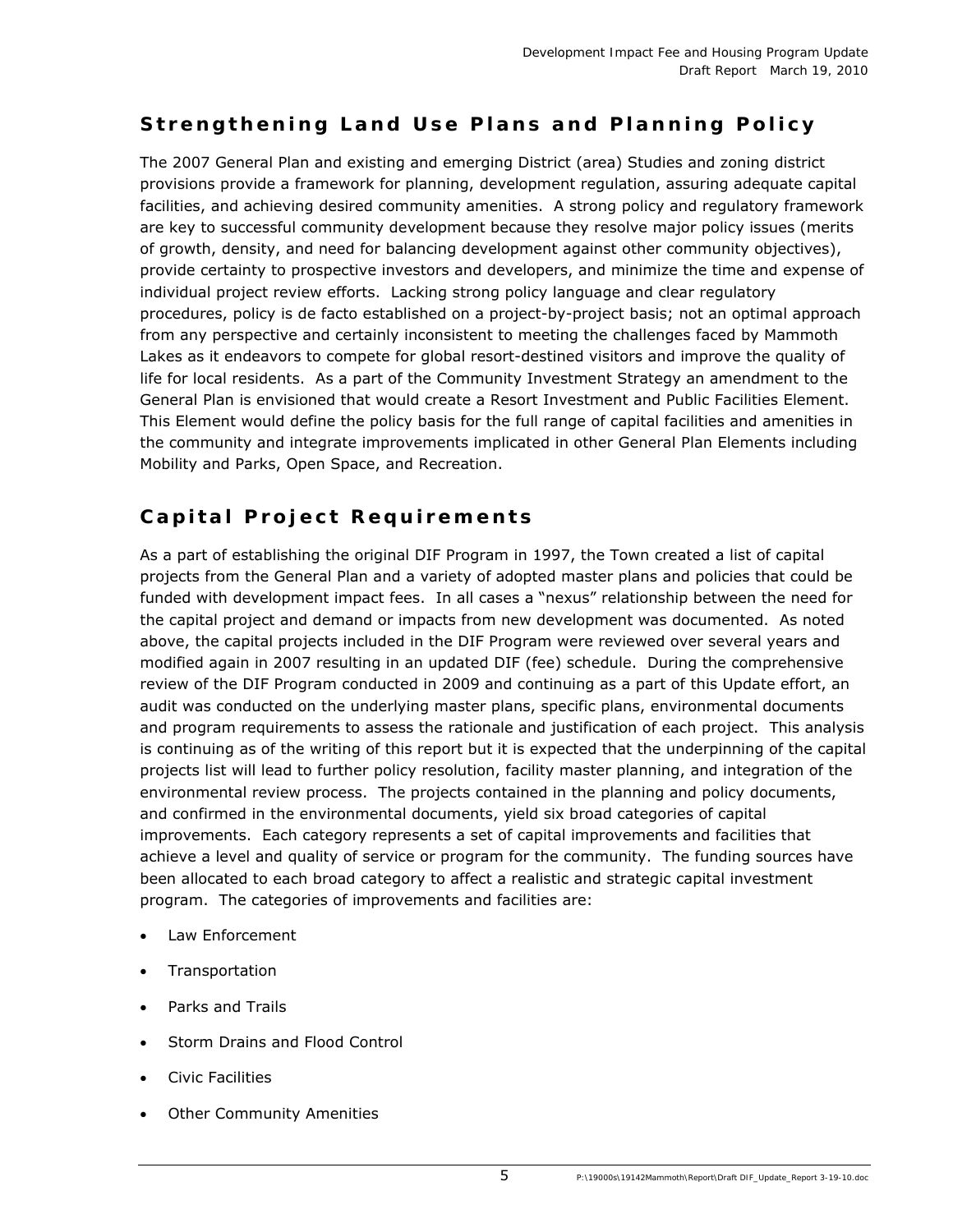# **Capital Project Priorities**

A central aspect of a community investment strategy is the notion that capital projects must be constructed on a rational priority basis reflecting specific policies, triggers, and objectives. These priorities need to be established as a matter of policy in a manner that provides overall order to the capital projects list and included as a part of the Town's Capital Improvement Program, addressed each year as a part of the Town's Budget. The CFFC engaged in an effort during its meetings in 2009 to address these priorities. As a part of the Update effort Town staff has provided a methodology for considering these priorities and an initial draft of how priorities could be assigned, , in a report titled *Resort Investment and Public Facilities Report* (see **Appendix 1**).

As a part of an ongoing effort the *Report* provides a basis for Town staff and Council to establish priorities and triggers for capital projects. The specific priority-setting policies should be part of the broader Resort Investment and Public Facilities Strategy as well as reflecting key public safety and/or impact mitigation priorities.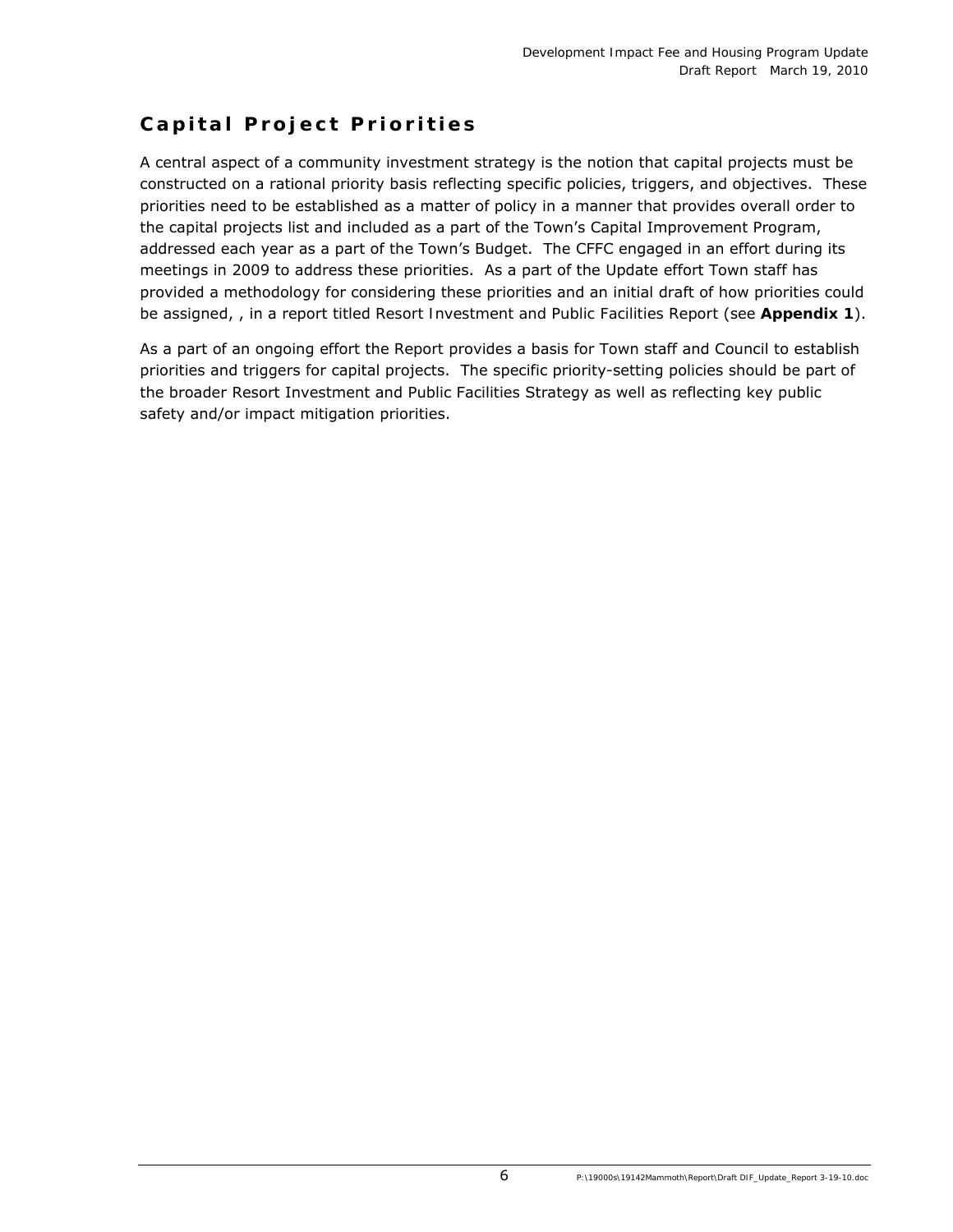As noted in the Introduction a primary objective of this Update is to establish a Development Impact Fee Schedule for 2010 and a basis for future updates. Accordingly the Town staff has endeavored to confirm project cost data and also confirm the funding source forecast and related capital projects cost allocation originally prepared as a part of the DIF Program Review in 2009.

# **Review of Projec t Requirements**

Town staff has pursued two aspects of capital project requirements, an assessment of the policy and technical underpinnings of the individual capital projects and review of CEQA documents that make reference to the DIF Program and the related capital projects. The policy and technical review has been conducted because it has been recognized that there is inconsistent documentation of capital projects and related imprecision regarding their linkage to adopted policy and cost estimates. **Appendix 2** is currently a placeholder but will show the current assessment of capital projects. (A draft report will be available at the March  $24<sup>th</sup>$  CFFC meeting.) As an ongoing effort, as discussed above, Town staff will continue to strengthen the policy and technical underpinnings of its capital projects program.

**Appendix 3** shows the review of CEQA documents was conducted to assure that references in CEQA documents to the DIF program as mitigation for potential impacts on public facilities would not be affected by the recommended DIF Program Update and that referenced projects will be constructed in a timely manner. The CEQA document review also shows that prior project approvals and expected future development will need to absorb approximately \$47 million in capital projects as mitigation to the proposed projects or as conditions of approval. Requiring affected developments to construct the infrastructure directly related to the project assigns the cost to the benefitting development. Projects that fall into this category include pedestrian improvements, mitigation of local traffic congestion impacts, storm drains and certain transit improvements.

So long as development is required to build key infrastructure projects necessary to maintain service levels (some of which are noted in the CEQA documents) there will be no problem with CEQA mitigation. Subsequent Town Council actions regarding the DIF Program (e.g. fee resolution) will need to make this very clear -- the projects needed to "mitigate" impacts of approved development will occur, funded by DIF revenues or other Town sources. The second conclusion of the CEQA review is that a far better job needs to be done in the future specifying the scope, form and content of CEQA documents with regard to public services and facilities so that a more efficient analysis occurs and that the results reflect a broader Town community investment strategy. CEQA documents are for "disclosure" and they should disclose, in this case, that adequate planning, policy, and implementing strategies are in place to assure that public facility and service standards will be met as the community develops.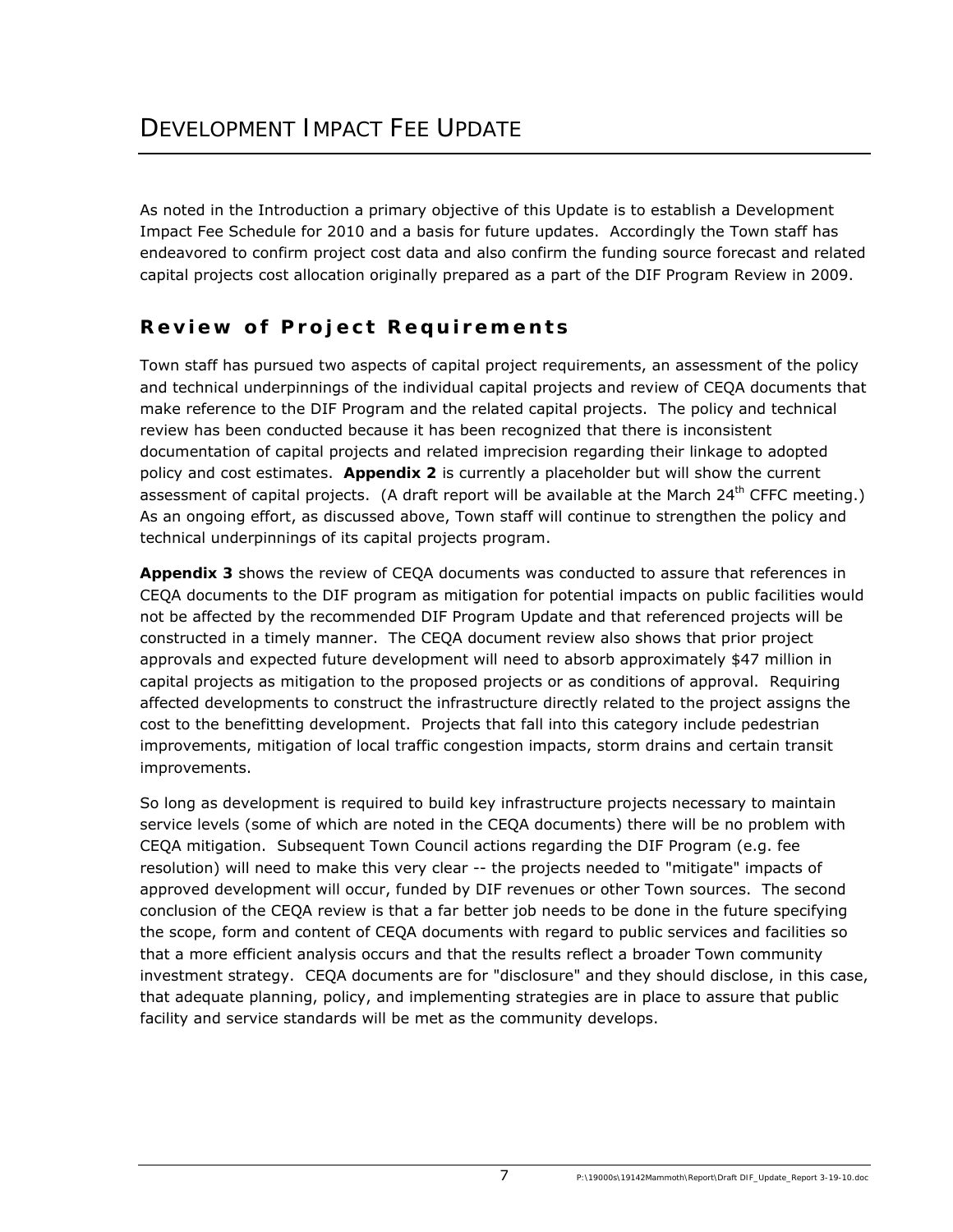# **Cost Allocation and Financial Capacity**

As noted above, a central notion to this DIF Program Update is to identify and develop a range of funding sources for capital projects. The CFFC made preliminary recommendations regarding cost allocation to various funding sources and projects during their work last year. This work followed from the recognition that funding for required and desired capital projects must be derived from a range of funding sources, in any case, and that excessive fees that deter economic development frustrate community development objectives will result in little or no fee revenue.

**Table 1** illustrates a refinement of the allocation of capital project costs to available funding sources recommended by Town staff in a strategic and disciplined manner, based upon the initial CFFC recommendations. Because the funding process is a long term commitment to achieve a vision, the decision to allocate funds must be made in advance and strategically, not as the funds become available or when a particular capital project gains popularity.

A central logic to the Update effort and the broader Community Investment Strategy is development of a range of funding sources. **Table 1** illustrates the distribution of the various sources available to the Town to the capital projects identified above. As the development forecast is refined, based upon General Plan policy, development capacity, and market trends, it will be possible to more precisely determine when each of the funding sources will be adequate to cover the cost of the associated projects. **Appendix 4** is a Memorandum prepared by Economic & Planning Systems, Inc. as a part of the DIF Program review conducted in 2009. The Memorandum summarizes potential revenue from various sources using preliminary development and growth projections (derived from the Town's Travel Demand Model). These projections will be refined once the growth forecast is evaluated as described above. The following description of each funding source summarizes financial capacity from the identified sources. This summary simply provides general estimates upon which rational decisions can be made about investment priorities and funding allocation.

#### **General Obligation Bond**

The allocation of costs in **Table 1** shows approximately \$54 million in General Obligation (GO) bonds are needed to fund 3 projects. By way of example, a \$50 million GO issue in 2009 would impose a cost of approximately \$100 per \$100,000 of assessed value. While GO bonds require two-thirds voter approval they are very secure forms of municipal debt and typically obtain the lowest interest rates. As time goes on, the effective tax rate of a particular GO issue declines as a function of the increasing assessed valuation.

#### **Transient Occupancy Tax**

A percentage of Transient Occupancy Tax (TOT) has been set aside to fund capital projects since the passage of a general tax by the community in 2002. The Town currently dedicates .5 percent of TOT to fund capital projects. The recommended goal would be to dedicate up to 2 percent of TOT to capital projects. Given the current recession, it will be necessary to grow the TOT set-aside slowly with the goal of reaching a 2 percent set-aside in 10 years. **Table 1** shows approximately \$12 million in TOT are needed to fund 3 projects. While TOT is the primary funding source for the Town's operational budget, there will be sufficient TOT in future years to fund operations, maintenance and new capital facilities. Because TOT is a volatile but constant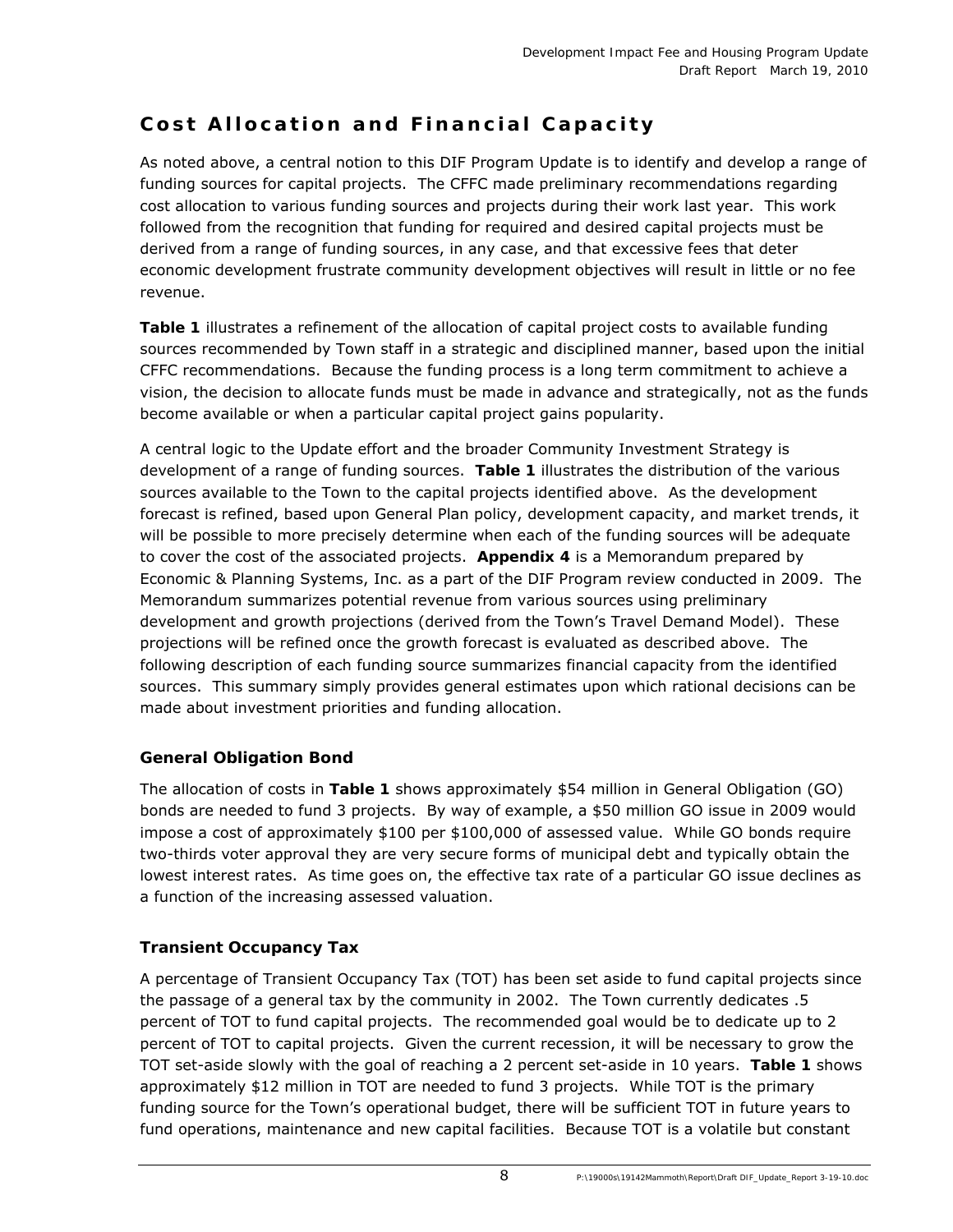#### **Table 1 Cost Allocation to Funding Sources Mammoth Capital Project Database**

|   |                |                   |                                                          | <b>Funding Sources Allocation</b> |                                  |                          |                      |                          |                             |                               |                          |                          |                              |           |                                |
|---|----------------|-------------------|----------------------------------------------------------|-----------------------------------|----------------------------------|--------------------------|----------------------|--------------------------|-----------------------------|-------------------------------|--------------------------|--------------------------|------------------------------|-----------|--------------------------------|
|   |                |                   |                                                          |                                   | <b>Town Sources</b>              | Grants                   |                      | Partnerships             |                             | Other-Potential               |                          |                          | Development Based Sources    |           |                                |
|   | Line<br>Number | Project<br>Number | Name                                                     | General Fund<br>Sources           | 2%<br>Transient<br>Occupancy Tax | Gov't<br>Agency          | Non-Profit/<br>Other | Gov't                    | Private<br>CBIZ & DA        | General<br>Obligation<br>Bond | Other                    | Project<br>Requirement   | Assessment or<br>Special Tax | DIF       | <b>Total (2008</b><br>dollars) |
|   |                | PD-01             | Police Facility                                          |                                   | 11,481,211                       |                          |                      |                          |                             |                               |                          |                          |                              | 6,182,191 | 17,663,402                     |
|   |                | PD-02             | Patrol Vehicles                                          | 326,716                           |                                  |                          |                      | $\overline{\phantom{a}}$ | $\sim$                      |                               |                          | ÷.                       |                              |           | 326,716                        |
|   | 3              | PD-03             | Law Enforcement Staff Equipment                          | 43,705                            |                                  | 10,926                   |                      |                          | $\overline{a}$              |                               |                          | ÷.                       | ÷.                           |           | 54,631                         |
|   | $\overline{4}$ | FD-01             | Construction of New Fire Stations                        |                                   |                                  |                          |                      |                          | $\mathcal{L}_{\mathcal{A}}$ |                               |                          | ÷.                       |                              | 2,765,627 | 2,765,627                      |
|   | 5              | FD-02             | Acquisition of Aerial Ladder                             | ×.                                | $\sim$                           | $\overline{\phantom{a}}$ | ×                    | $\sim$                   | $\sim$                      |                               | $\sim$                   | $\overline{\phantom{a}}$ | - 1                          | 978,500   | 978,500                        |
|   | 6              | FD-03             | Acquisition of Two New Fire Engines                      | $\sim$                            |                                  | ÷.                       |                      |                          | $\sim$                      | ٠.                            |                          | $\sim$                   | ÷.                           | 721,000   | 721,000                        |
|   |                | FD-04             | Expand Fire Station #1                                   |                                   |                                  | $\overline{\phantom{a}}$ |                      | 4,572,250                | $-1$                        |                               |                          | ×                        |                              | 3,740,932 | 8,313,182                      |
|   | $\mathbf{R}$   | FD-05             | Acquisition of Light and Air Support Truck               |                                   |                                  |                          |                      | 305,910                  |                             |                               |                          |                          |                              | 157,590   | 463,500                        |
|   | l9             | FD-06             | Remodel/Expansion of Training Facility                   |                                   |                                  |                          |                      | 492,855                  | $-1$                        |                               |                          |                          |                              | 253,895   | 746,750                        |
|   | 10             | FD-07             | Short Term Quarters for Student Firefighters             |                                   |                                  |                          |                      | 1,478,565                |                             |                               |                          |                          |                              | 761,685   | 2,240,250                      |
|   | 11             | ST-12             | Azimuth/Meridian Intersection Improvements               |                                   |                                  | 144,612                  |                      |                          |                             |                               |                          |                          |                              | 578,448   | 723,060                        |
|   | 12             | ST-13             | Minaret Road/Main Intersection Improvements              |                                   |                                  | 86,767                   |                      |                          |                             |                               |                          |                          |                              | 347,069   | 433,836                        |
|   | 13             | ST-14             | Kelly/Lake Mary Road Intersection<br>mprovements         |                                   |                                  | 49,240                   |                      |                          |                             |                               |                          |                          |                              | 196,962   | 246,202                        |
|   | 14             | ST-15             | Lakeview/Lake Mary Road Intersection<br>mprovements      |                                   |                                  | 561,144                  |                      |                          |                             |                               |                          |                          |                              | 140,286   | 701,430                        |
| O | 15             | ST-16             | Main/Center Street Intersection Improvements             |                                   |                                  | 144,612                  |                      |                          |                             |                               |                          |                          |                              | 578,448   | 723,060                        |
|   | 16             | ST-17             | Main Street and Forest Trail Intersection<br>mprovements |                                   |                                  | 7,231                    |                      |                          |                             |                               |                          |                          |                              | 28,922    | 36,153                         |
|   | 17             | $ST-18$           | Majestic Pines/Meridian Intersection<br>Improvements     |                                   |                                  | 102,184                  |                      |                          |                             |                               |                          |                          |                              | 408,736   | 510,920                        |
|   | 18             | ST-19             | Minaret/Forest Trail Intersection Improvements           |                                   |                                  |                          |                      |                          |                             |                               |                          | 707,494                  |                              | 1,257,768 | 1,965,262                      |
|   | 19             | ST-20             | Minaret/Meridian Intersection Improvements               |                                   |                                  | 1,528,155                |                      |                          |                             |                               |                          |                          |                              |           | 1,528,155                      |
|   | 20             | ST-21             | Minaret/Old Mammoth Road Intersection<br>mprovements     |                                   |                                  |                          |                      |                          |                             |                               |                          | 1,051,202                |                              |           | 1,051,202                      |
|   | 21             | ST-23             | Meridian Blvd. Project                                   |                                   |                                  | 3,896,255                |                      |                          | $\overline{a}$              |                               |                          | $\overline{\phantom{a}}$ |                              | 2,007,162 | 5,903,417                      |
|   | 22             | ST-24             | Waterford Avenue Crossing                                | $\sim$                            | ÷.                               | 2,064,640                |                      | ÷.                       | $\sim$                      | ÷.                            | $\overline{\phantom{a}}$ | $\sim$                   | $\sim$                       | 516,160   | 2,580,800                      |
|   | 23             | ST-25             | Trails End Park Turn Lanes Project                       |                                   |                                  |                          |                      | $\overline{\phantom{a}}$ | $\overline{a}$              | ٠.                            |                          | $\sim$                   | i.                           | 243,604   | 243,604                        |
|   | 24             | ST-27             | Main/Mountain Intersection Improvements                  |                                   | ٠                                | 144,612                  |                      | $\overline{\phantom{a}}$ | $\overline{\phantom{a}}$    |                               |                          | $\sim$                   |                              | 578,448   | 723,060                        |
|   | 25             | <b>ST-28</b>      | Meridian/Sierra Park Intersection<br>mprovements         |                                   |                                  | 723,060                  |                      |                          |                             |                               |                          |                          |                              |           | 723,060                        |
|   | 26             | ST-30             | Meridian Blvd. and Main Street Intersection              |                                   |                                  |                          |                      |                          | $\overline{a}$              |                               |                          | 1,735,344                |                              |           | 1,735,344                      |
|   | 27             | ST-31             | Lake Mary Road and Canyon Blvd.                          | ×                                 |                                  |                          |                      |                          | $\mathcal{L}_{\mathcal{A}}$ |                               |                          | 216,918                  | ÷.                           |           | 216,918                        |
|   | 28             | ST-36             | Tavern Road Extension                                    |                                   |                                  | 530,000                  |                      | 662,500                  | $-1$                        |                               |                          | 1,457,500                | ÷.                           |           | 2,650,000                      |
|   | 29             | New               | Old Mammoth Raod                                         |                                   |                                  |                          |                      |                          | $\sim$                      |                               |                          |                          |                              |           |                                |
|   | 30             | ST-02             | Municipal Parking Lots                                   |                                   |                                  |                          |                      |                          | $\sim$                      |                               |                          | 14,692,242               | 14,692,242                   |           | 29,384,484                     |
|   | 31             | ST-03             | <b>Transit Facility</b>                                  |                                   |                                  | 6,090,143                |                      |                          | $\blacksquare$              |                               |                          |                          |                              | 4.410.104 | 10,500,247                     |
|   | 32             | ST-04             | <b>Bus Equipment</b>                                     | $\overline{\phantom{a}}$          |                                  | 2,281,024                |                      | $\overline{\phantom{a}}$ | $\sim$                      | $\overline{\phantom{a}}$      | $\overline{\phantom{a}}$ | $\sim$                   | $\sim$                       | 570,256   | 2,851,280                      |
|   | 33             | ST-05             | Lake Mary Bike Lane Project                              |                                   |                                  | 13,004,541               |                      |                          | $\sim$                      |                               |                          |                          |                              | 131,359   | 13,135,900                     |
|   | 34             | ST-07             | Main Street Promenade                                    |                                   |                                  | 3,203,258                |                      | $\overline{\phantom{a}}$ | $\mathcal{L}_{\mathcal{A}}$ |                               |                          | 2,669,382                |                              | 4,804,887 | 10,677,527                     |
|   | 35             | ST-08             | <b>Street Lighting Projects</b>                          |                                   | 548,578                          | 1,371,445                |                      |                          | $\sim$ 1                    |                               |                          | 822,867                  | ÷.                           |           | 2,742,890                      |
|   | 36             | ST-09             | <b>Transit Stops</b>                                     |                                   |                                  | 2,811,257                |                      |                          | $\mathcal{L}_{\mathcal{A}}$ |                               |                          | 520,603                  |                              | 1,874,172 | 5,206,032                      |
|   | 37             | ST-10             | Pedestrian Improvements                                  |                                   |                                  | 12,588,238               |                      | $\overline{\phantom{a}}$ | $\overline{\phantom{a}}$    | ٠.                            |                          | 6,294,119                | 6,294,119                    | 6,294,119 | 31,470,594                     |
|   | 38             | ST-11             | North Village Specific Plan                              | $\sim$                            |                                  |                          |                      | ÷.                       | $\sim$                      | ٠.                            |                          | 7,351,431                |                              | 1,837,858 | 9,189,289                      |
|   | 39             | <b>ST-22</b>      | Pedestrian Crossing Improvements                         |                                   |                                  | 905,164                  |                      |                          | $-1$                        |                               |                          | $\sim$                   |                              | 501,322   | 1,392,560                      |
|   | 40             | ST-26             | Emergency Vehicle Signal Intervention<br>Improvements    |                                   |                                  | 601,586                  |                      |                          |                             |                               |                          |                          |                              | 150,396   | 751,982                        |
|   | 41             | $ST-29$           | <b>Traffic Monitoring Station Improvements</b>           |                                   |                                  |                          |                      |                          |                             |                               |                          |                          |                              | 274,763   | 274.763                        |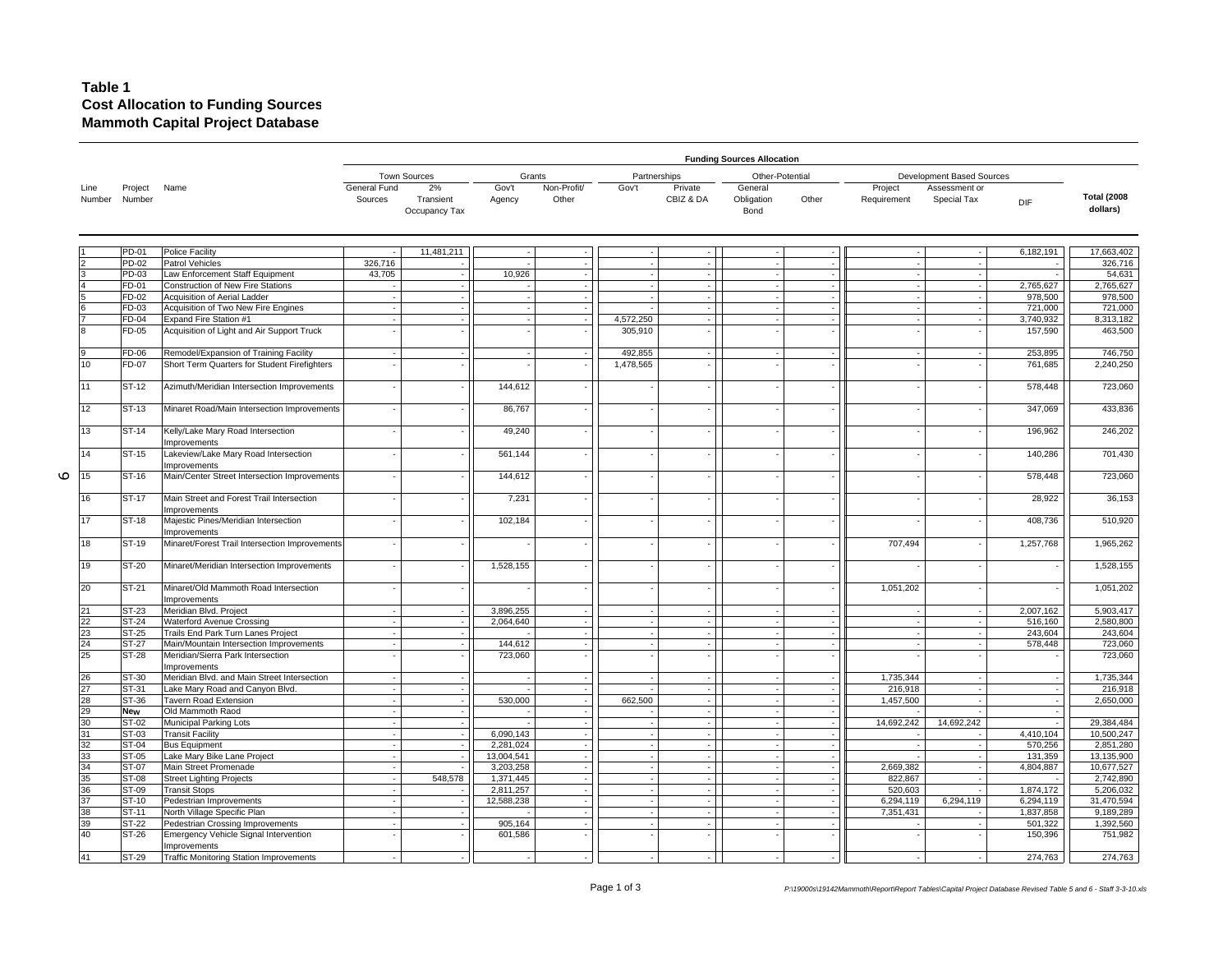#### **Table 1 Cost Allocation to Funding Sources Mammoth Capital Project Database**

|                |                   |                                                                   |                          |                                  |                      |                      |                                |                          | <b>Funding Sources Allocation</b> |                          |                                    |                              |                          |                                |
|----------------|-------------------|-------------------------------------------------------------------|--------------------------|----------------------------------|----------------------|----------------------|--------------------------------|--------------------------|-----------------------------------|--------------------------|------------------------------------|------------------------------|--------------------------|--------------------------------|
|                |                   |                                                                   |                          | <b>Town Sources</b>              | Grants               |                      | Partnerships                   |                          | Other-Potential                   |                          |                                    | Development Based Sources    |                          |                                |
| Line<br>Number | Project<br>Number | Name                                                              | General Fund<br>Sources  | 2%<br>Transient<br>Occupancy Tax | Gov't<br>Agency      | Non-Profit/<br>Other | Gov't                          | Private<br>CBIZ & DA     | General<br>Obligation<br>Bond     | Other                    | Project<br>Requirement             | Assessment or<br>Special Tax | DIF                      | <b>Total (2008</b><br>dollars) |
| 42             | <b>New</b>        | <b>Traffic Control</b>                                            |                          |                                  |                      |                      |                                |                          |                                   |                          |                                    |                              |                          |                                |
| 43             | <b>New</b>        | Gondola Line                                                      |                          |                                  |                      |                      |                                |                          |                                   |                          |                                    |                              |                          |                                |
| 44             | SD-01             | Purchase Vactor Truck                                             | 167,107                  | $\sim$                           | 111,405              | $\sim$               |                                | ×.                       | $\sim$                            | ×                        |                                    |                              | $\sim$                   | 278,512                        |
| 45             | SD-02             | Storm Drain Curb and Gutter or Swales                             |                          |                                  | 1,460,025            |                      | ٠                              |                          |                                   |                          | 243,338                            | 1,216,688                    | 1,946,700                | 4,866,750                      |
| 46             | SD-03             | Storm Drain CMP Pipe Replacements                                 |                          |                                  | 693,833              |                      |                                |                          |                                   |                          | 115,639                            | 578,194                      | 925,110                  | 2,312,776                      |
|                |                   | (Allocated to Existing Development)                               |                          |                                  |                      |                      |                                |                          |                                   |                          |                                    |                              |                          |                                |
| 47             | SD-04             | Storm Drain Improvements Drainage Basin 2                         |                          |                                  | 765,185              |                      |                                |                          |                                   |                          | 127,531                            | 637,654                      | 1,020,247                | 2,550,617                      |
| 48             | SD-05             | Storm Drain Improvements Drainage Basin 3                         |                          |                                  | 8,079,929            |                      |                                |                          |                                   |                          | 1,346,655                          | 6,733,274                    | 10,773,238               | 26,933,096                     |
| 49             | SD-06             | Storm Drain Water Quality Improvements                            | $\sim$                   |                                  | 1,427,580            | $\sim$               | $\overline{\phantom{a}}$       | $\overline{\phantom{a}}$ | $\overline{\phantom{a}}$          | $\cdot$                  | 237,930                            | 1,189,650                    | 1,903,440                | 4,758,600                      |
| 50             | New               | <b>OMR/Meridian Stormdrain</b>                                    | ÷.                       |                                  |                      |                      | ۰.                             |                          |                                   | ×                        |                                    |                              |                          |                                |
| 51             | New               | Storm Drain Master Plan                                           |                          |                                  |                      |                      |                                |                          |                                   |                          | ×,                                 |                              | 200,000                  | 200,000                        |
| 52             | GF-01             | Town of Mammoth Lakes Civic Center                                | $\sim$                   | $\sim$                           |                      |                      | $\sim$                         | 11,565,898               | 11,103,262                        | $\cdot$                  | $\overline{\phantom{a}}$           |                              | 462,636                  | 23,131,795                     |
| 53             | GF-02             | Visitor Bureau Office                                             | 841,011                  |                                  |                      |                      |                                |                          |                                   | $\sim$                   | ÷.                                 |                              | 473,068                  | 1,314,079                      |
| 54             | GF-03             | <b>Welcome Center</b>                                             | $\overline{\phantom{a}}$ |                                  | 1,046,188            |                      | $\overline{\phantom{a}}$       | $\sim$                   |                                   | $\overline{\phantom{a}}$ | $\overline{\phantom{a}}$           |                              | 588,481                  | 1,634,669                      |
| 55             | GF-04             | Two Bay Maintenance Building Expansion                            | $\sim$                   | ÷.                               |                      | ÷.                   | ÷.                             | ×                        |                                   | $\sim$                   | ÷.                                 |                              | 1,600,000                | 1,600,000                      |
| 56             | GF-05             | Seven Bay Storage Building                                        | ÷.                       | ×                                |                      |                      | $\overline{a}$                 |                          |                                   | ×                        | ÷.                                 |                              | 6,366,872                | 6,366,872                      |
| 57             | GF-06             | Loaders and Snow Blowers                                          | $\sim$                   |                                  |                      |                      | $\overline{\phantom{a}}$       | $\overline{\phantom{a}}$ |                                   |                          |                                    |                              | 1,539,907                | 1,539,907                      |
| 58             | GF-07             | Dump Truck                                                        | $\sim$                   |                                  |                      |                      | ÷.                             | ×.                       | $\sim$                            | $\sim$                   | ÷.                                 |                              | 160,680                  | 160,680                        |
| 59             | $GF-08$           | <b>Trackless Sidewalk Snow Blower</b>                             | $\sim$                   |                                  |                      |                      | ÷,                             | $\sim$                   |                                   | $\overline{\phantom{a}}$ | $\overline{\phantom{a}}$           |                              | 99,622                   | 99,622                         |
| 60             | GF-09<br>GF-10    | Performing Arts Center                                            | $\sim$<br>÷.             |                                  |                      |                      | $\overline{\phantom{a}}$<br>÷. | ٠<br>×.                  | $\sim$                            | $\epsilon$<br>$\sim$     | $\overline{\phantom{a}}$<br>$\sim$ |                              |                          |                                |
| 61<br>62       | GF-11             | Amphitheater<br>Conference Center                                 |                          |                                  |                      |                      | $\overline{\phantom{a}}$       |                          |                                   | $\overline{\phantom{a}}$ | $\overline{\phantom{a}}$           |                              |                          |                                |
| 63             | GF-12             | <b>Lift Truck</b>                                                 | $\sim$                   | 53,024                           | 53,024               |                      | $\sim$                         | $\overline{\phantom{a}}$ |                                   |                          | $\overline{\phantom{a}}$           |                              | 54,631                   | 160,680                        |
| 64             | GF-13             | <b>Street Sweepers</b>                                            | $\sim$                   |                                  |                      |                      | ÷.                             | ÷.                       |                                   | ÷.                       | ÷.                                 |                              | 321,360                  | 321,360                        |
| 65             | <b>New</b>        | <b>Public Meeting Space</b>                                       |                          | $\sim$                           |                      |                      | $\sim$                         | ٠                        |                                   | $\overline{\phantom{a}}$ | $\overline{\phantom{a}}$           |                              | $\overline{\phantom{a}}$ |                                |
| 66             | New               | <b>Lighting and Appurtances</b>                                   | ÷                        | ×                                |                      |                      |                                | ٠                        |                                   | ×                        | $\overline{\phantom{a}}$           |                              | $\sim$                   |                                |
| 67             | LF-01             | New Library                                                       | $\sim$                   |                                  |                      |                      | 6,064,148                      | $\sim$                   |                                   | $\sim$                   | $\overline{\phantom{a}}$           |                              | 2,598,920                | 8,663,068                      |
| 68             | $LF-02$           | Child Care Center                                                 |                          |                                  |                      |                      | 57,967,319                     |                          |                                   |                          |                                    |                              | 3,050,912                | 8,716,890                      |
| 69             | $LF-03$           | New Books and Media                                               | $\sim$                   | $\sim$                           |                      |                      | 566,668                        | $\sim$                   |                                   | $\sim$                   | $\overline{\phantom{a}}$           |                              | 305,129                  | 871,797                        |
| 70             | New               | <b>Festival Site</b>                                              | ÷                        | $\sim$                           |                      |                      |                                | $\sim$                   |                                   | $\overline{\phantom{a}}$ | $\sim$                             |                              |                          |                                |
| 71             | <b>PR-02A</b>     | <b>Recreation Center</b>                                          |                          |                                  |                      |                      | ÷.                             | ×.                       | 34,118,995                        | $\sim$                   | $\overline{\phantom{a}}$           |                              | 344,636                  | 34,463,631                     |
| 72             | <b>PR-02B</b>     | Ice Rink/Multi-use Facility                                       | $\sim$                   | $\sim$                           | 3,858,363            | $\sim$               | ÷,                             | $\overline{\phantom{a}}$ | 8,295,480                         |                          | $\overline{\phantom{a}}$           |                              | 7,137,971                | 19,291,814                     |
| 73             | PR-03             | <b>Trails Park</b>                                                | $\sim$                   |                                  | 1,688,966            |                      | $\overline{\phantom{a}}$       | $\sim$                   |                                   | 1,055,604                | ÷.                                 |                              | 1,477,845                | 4,222,414                      |
| 74             | PR-04             | Town-Wide Parks/Snow Storage                                      |                          |                                  |                      |                      | $\overline{\phantom{a}}$       |                          |                                   |                          |                                    |                              | 5,273,610                | 5,273,610                      |
| 75             | PR-05             | Shady Rest Affordable Housing Park                                | $\sim$                   | $\sim$                           | 1,543,951            | ÷.                   | ÷,                             | $\mathbf{r}$             | $\sim$                            | $\sim$                   | $\sim$                             |                              | 6,175,802                | 7,719,753                      |
| 76             | PR-06             | Winter Play Area                                                  | ÷.                       |                                  | 728,416              |                      | ×,                             | ٠                        |                                   | ÷.                       | ÷.                                 |                              | 182,104                  | 910,520                        |
| 77             | PR-07             | Mammoth Creek Park Improvements                                   | $\sim$                   |                                  | 2,924,075            | ٠.                   | $\sim$                         | ٠                        |                                   | $\sim$                   | $\overline{\phantom{a}}$           |                              | 1,639,254                | 4,430,416                      |
| 78<br>79       | PR-08<br>PR-09    | Shady Rest Park Parking<br>Town-wide Trails Development AKA ST-32 | $\sim$<br>$\sim$         |                                  | 712,348<br>3,532,785 | ÷.                   | ÷.                             | ×.                       | $\sim$                            | $\overline{\phantom{a}}$ | $\overline{\phantom{a}}$           |                              | 178,087<br>883,196       | 890,435<br>4,415,981           |
| 80             | PR-10             | Park Land Acquisition                                             | ÷.                       |                                  | 3,083,573            |                      |                                |                          |                                   |                          | $\overline{a}$                     |                              | 1,588,507                | 4,672,080                      |
| 81             | <b>New</b>        | Outdoor Events venue/Athletic Fields                              |                          |                                  |                      |                      | $\sim$                         |                          |                                   | ÷.                       | ÷.                                 |                              | $\sim$                   |                                |
| 82             | <b>New</b>        | Ringe of Even Palaza Venues                                       | $\epsilon$               | $\sim$                           |                      | $\sim$               | $\overline{\phantom{a}}$       | $\cdot$                  | $\overline{\phantom{a}}$          | $\overline{\phantom{a}}$ | $\overline{\phantom{a}}$           |                              | $\sim$                   |                                |
| 83             | New               | Indoor 100-seat Town Hall, Meeting,<br>Performance Facility       |                          |                                  |                      |                      |                                |                          |                                   |                          |                                    |                              |                          |                                |
| 84             | New               | Randge of Conference and Meeting Spaces<br>Integrated with Hotels |                          |                                  |                      |                      |                                |                          |                                   |                          |                                    |                              |                          |                                |
| 85             | New               | Field House                                                       |                          |                                  |                      |                      |                                |                          |                                   |                          |                                    |                              |                          |                                |
| 86             | AP-02             | <b>New Airport Terminal</b>                                       | $\sim$                   | $\sim$                           | 19,730,552           | $\sim$               | ×                              | $\sim$                   | $\sim$                            | $\sim$                   | $\sim$                             |                              | 2,192,284                | 21,922,836                     |
| 87             | AP-03             | Airport Access Road South Entrance                                | ÷.                       |                                  | 2,819,007            |                      | ×,                             | $\sim$                   |                                   | ×                        | ÷.                                 |                              | 313,223                  | 3,132,230                      |
|                | New               | ARFF building, Apron, fencint                                     |                          |                                  | 6,106,500            |                      |                                |                          |                                   |                          |                                    |                              | 678,500                  | 6,785,000                      |
| 88             | AP-04             | Equipment                                                         |                          |                                  | 951,102              |                      |                                |                          |                                   |                          |                                    |                              | 105,678                  | 1,056,780                      |
| 89             | <b>New</b>        | Neighborhood Retail                                               |                          |                                  |                      |                      |                                |                          |                                   |                          |                                    |                              | $\overline{\phantom{a}}$ |                                |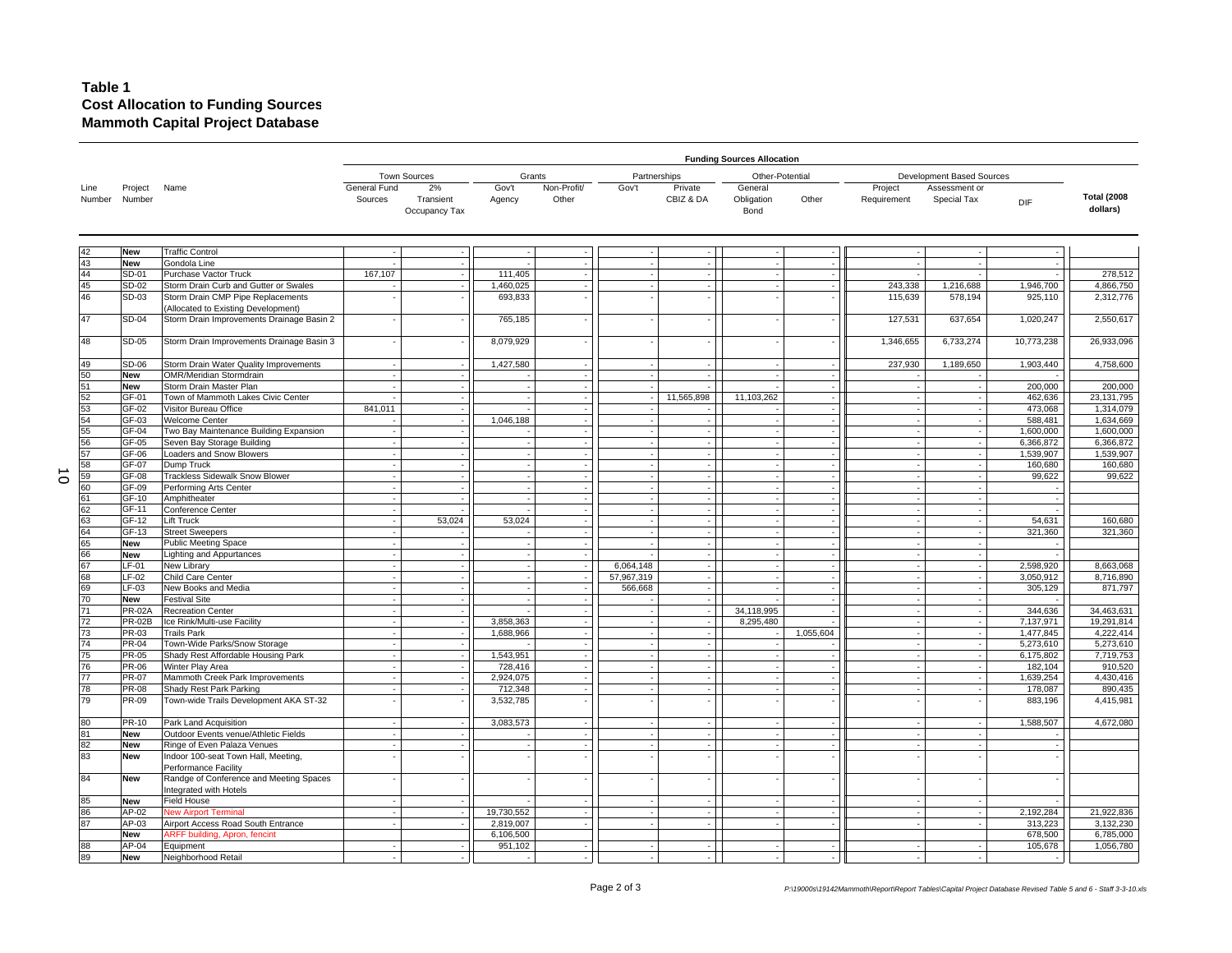#### **Table 1 Cost Allocation to Funding Sources Mammoth Capital Project Database**

|                |                   |                                                                           |                         | <b>Funding Sources Allocation</b> |                 |                      |            |                          |                               |           |                        |                              |             |                                |  |  |
|----------------|-------------------|---------------------------------------------------------------------------|-------------------------|-----------------------------------|-----------------|----------------------|------------|--------------------------|-------------------------------|-----------|------------------------|------------------------------|-------------|--------------------------------|--|--|
|                |                   |                                                                           |                         | Town Sources                      |                 | Grants               |            | Partnerships             | Other-Potential               |           |                        | Development Based Sources    |             |                                |  |  |
| Line<br>Number | Project<br>Number | Name                                                                      | General Fund<br>Sources | 2%<br>Transient<br>Occupancy Tax  | Gov't<br>Agency | Non-Profit/<br>Other | Gov't      | Private<br>CBIZ & DA     | General<br>Obligation<br>Bond | Other     | Project<br>Requirement | Assessment or<br>Special Tax | DIF         | <b>Total (2008</b><br>dollars) |  |  |
| 90             | <b>New</b>        | Specialty Market and Full-Scle Grocery                                    |                         |                                   |                 |                      |            |                          |                               |           |                        |                              |             |                                |  |  |
| 91             | <b>New</b>        | Heritage Failities, Museums, Galleries and<br>Artist Live Work Residences |                         |                                   |                 |                      |            |                          |                               |           |                        |                              |             |                                |  |  |
| 92             | <b>New</b>        | Public Art                                                                |                         |                                   |                 |                      |            | $\sim$                   |                               |           |                        |                              |             |                                |  |  |
| 93             | <b>New</b>        | Programs and Projects to Provide Affordable<br>Housing                    |                         |                                   |                 |                      |            | $\overline{\phantom{a}}$ |                               |           |                        |                              |             |                                |  |  |
|                |                   |                                                                           |                         |                                   |                 |                      |            |                          |                               |           |                        |                              |             |                                |  |  |
|                |                   |                                                                           | 1,378,539               | 12,082,814                        | 114,166,900     | $\sim$               | 72,110,214 | 11,565,898               | 53,517,736                    | 1,055,604 | 39,590,194             | 31,341,821                   | 105,854,319 | 390,215,859                    |  |  |

NOTE: some GF/TOT already spent so no need to find funds for the future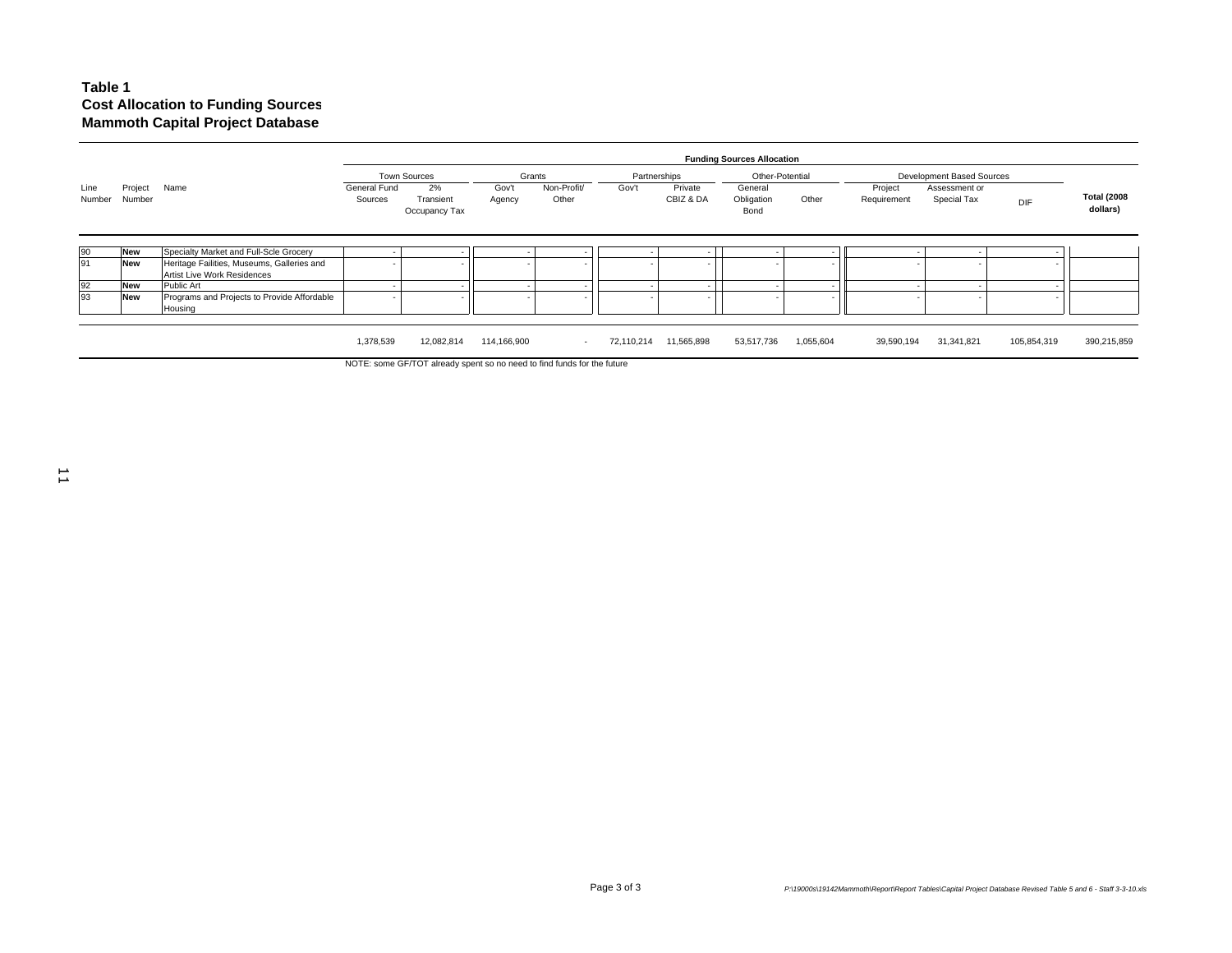funding source, it is best to evaluate the opportunity for future capacity by understanding past performance. Over the past 10 years, we have seen high transient occupancy followed by marginal transient occupancy. Over this period TOT revenue has risen an average of 5.4 percent annually but has spanned an increase of 15 percent in one year followed by a decrease of 15 percent four years later. Even assuming a conservative growth of 5 percent during years in which development is likely to happen and 2 percent thereafter, there is sufficient funding in the capital project set-aside portion of TOT to fund the identified projects. The key here is to understand the volatility of TOT and program funds to ensure that operations and maintenance are also funded to maintain a high level of satisfaction, and provide for a moderate program of capital project development.

#### **Sales Tax Revenue**

Sales tax is currently a very small portion of the Town's budget. However, it can complement the growth in TOT and be dedicated to operations, maintenance and a small contribution toward capital facilities. Sales tax has also fluctuated from year to year over the past 10 years with an increase as high as 15 percent and a decrease as low as 16 percent, with an average annual increase of 2 percent. As commercial development is achieved, sales tax should increase proportionately as sales from existing as well as new residents and businesses occurs.

#### **Grant Funding**

**Table 1** shows approximately \$112 million in grant funding has been or will be required to supplement other funding sources to produce over half of the projects on the capital facilities list. Each category of project has a different grant source available to it with different criteria that must be met. Some grants require matching funds, some are competitive, and some are only available in certain years. However, the Town has had considerable success over the years at garnering grants from state and federal sources. In the past 10 years the Town has attracted over \$47 million in grant funding. While there is no absolute assurance that this level of funding will continue, it is expected that it most likely will. Accordingly, it has been assumed, as part of the overall financial capacity analysis that grants will continue to provide a significant opportunity to achieve the desired capital facilities over the next 10 to 20 years.

#### **Partnerships**

Partnerships include projects that are proposed by other agencies to achieve a public purpose or can be achieved through jointly funded public/private funding cooperation. Nearly \$83 million of projects are proposed to be accomplished through partnerships, primarily funded by the Mammoth Lakes Fire Protection District and the Mono County Office of Education. One project has been identified as a project that can be partially achieved as a result of a negotiated public/private partnership. Success or failure depends on the ability to negotiate a partnership with a willing developer.

#### **Development Impact Fee**

The cost allocation reflected in **Table 1** allocates just over \$105 million in DIF toward the cost of capital facilities investment. Nearly half of the projects have already been funded in part by DIF and the fee merely continues to pay for the projects that the Town Council has previously authorized. Furthermore, if grants are to be aggressively pursued, grant providers look to a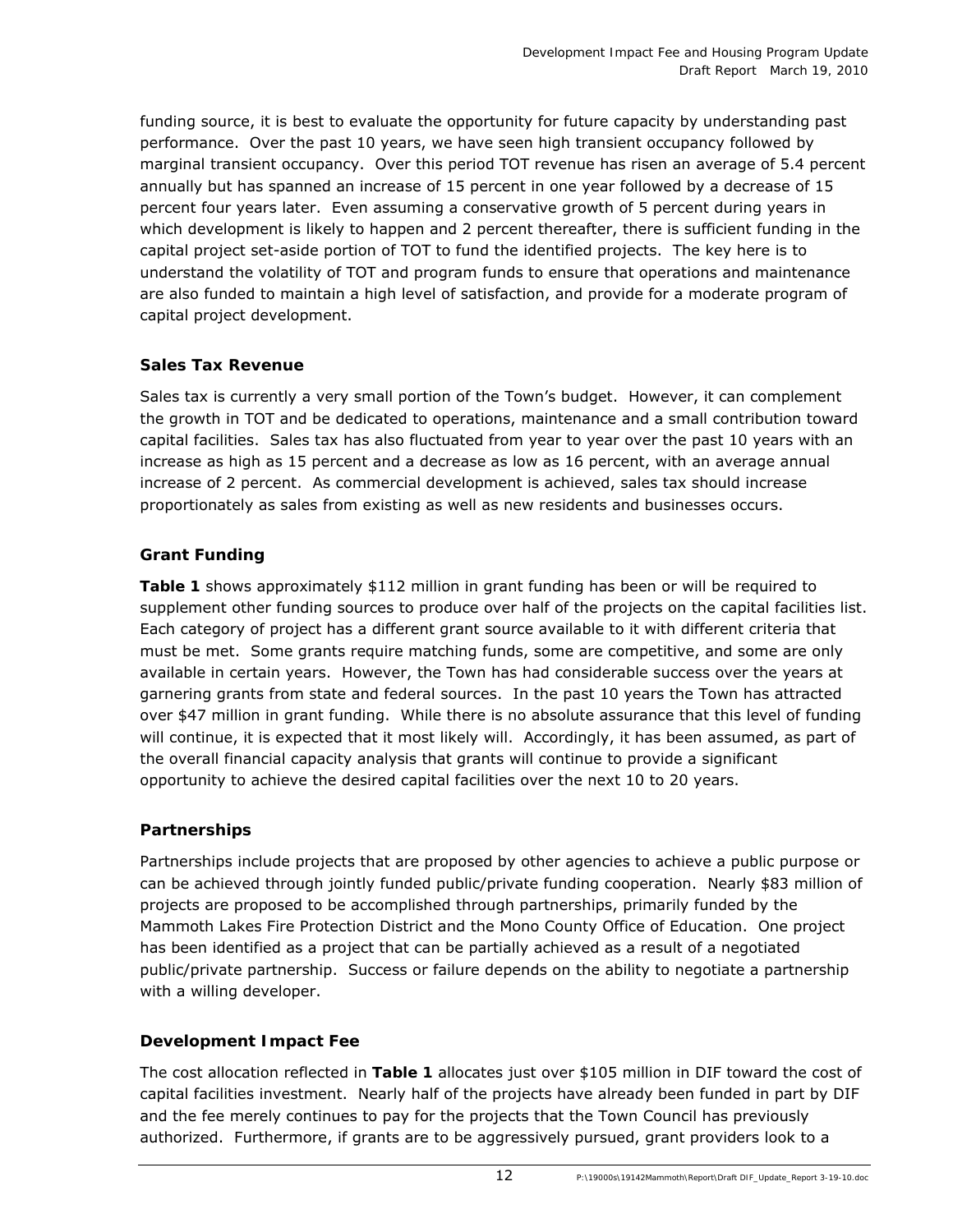dedicated funding source such as DIF to match the potential grant funds. In the current distribution of funding sources DIF is primarily used to leverage other funding sources and rarely is the primary or sole funding source. If the DIF were held to five percent of the retail value of real estate it could generate some \$143 million. This analysis shows that funding from DIF and the related fee is below the 5 percent maximum level that can safely be assigned to development without restricting development potential.

# **Development Impact Fee Schedule**

The Cost Allocation Process allocates roughly \$105 million share of capital project costs, on a line item basis, to the DIF Program. This cost share is below the amount determined in the Justification Study and is therefore acceptable. **Table 2** provides a recommended 2010 DIF (fee) schedule. The recommended updated fee level also falls within acceptable industry standards of cost, however it is important to note that fees charged by other agencies, Town processing fees and permit charges, affordable housing requirements, and project-specific exactions all add to this burden and must, in aggregate, be kept to an economically realistic level. Moreover, the current economic downturn weakens development economics generally and is likely to do so for the foreseeable future. Accordingly, it will be important to monitor economic impacts and make adjustments necessary to maintain continuity of community development.

Going forward further updates, on an annual basis will be necessary. Over the next year additional work will be conducted, as noted above, on the capital projects list that may result in changes to cost estimates and even cost allocation. An updated *Fee Justification Study* is recommended as this new information becomes available. In addition to project and cost changes that may occur from an update of the *Justification Study*, there will also be the annual need to make adjustments in the DIF schedule to reflect inflationary cost increases. This is typically done by reference to one or another "cost index" such as the ENR Construction Cost Index.

A draft Town Resolution, incorporating the recommended DIF schedule for 2010 is shown in **Appendix 5**. Following any additional analysis and related edits the draft Resolution can be finalized and set for action before the Town Council.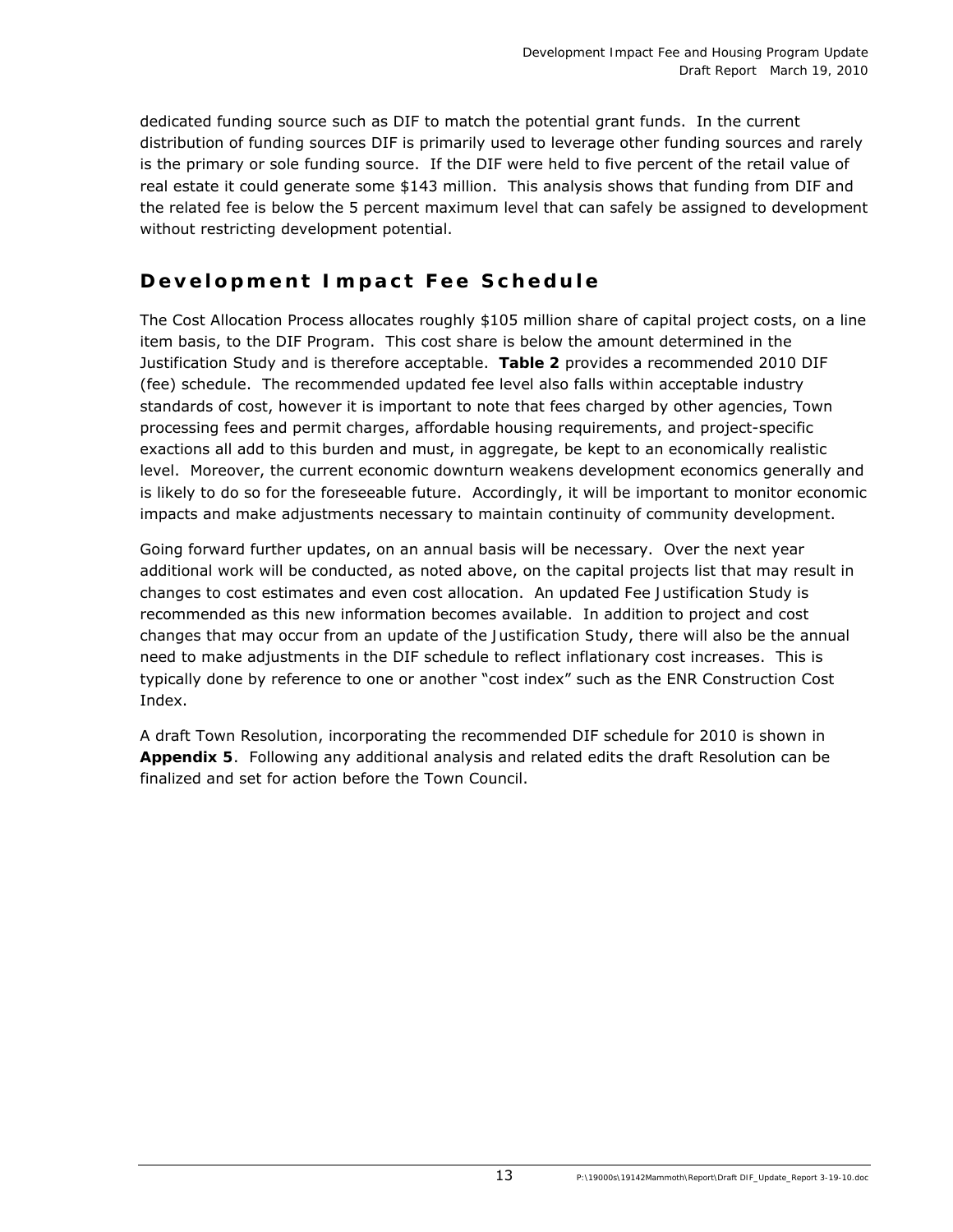### **Table 22010 Development Impact Fee Program Schedule Calculation**

| <b>Updated Development Impact Fee Summary 3-10</b> |               |               |      |               |     |                    |      |                 |     |               |        |                 |      |                   |  |
|----------------------------------------------------|---------------|---------------|------|---------------|-----|--------------------|------|-----------------|-----|---------------|--------|-----------------|------|-------------------|--|
|                                                    |               |               |      |               |     |                    |      |                 |     |               |        | Non-Residential |      |                   |  |
| Facility                                           |               | Single Family |      | Single Family |     | <b>Mobile Home</b> |      | Multi Unit Non- |     | Multi Unit    |        | Commercial /    |      |                   |  |
|                                                    | Non-Transient |               |      | Transient     |     |                    |      | Transient       |     | Transient     | Office |                 |      | <b>Industrial</b> |  |
| A. Law Enforcement                                 | \$            | 635           | \$   | 1,061         | S   | 635                | \$   | 635             | \$  | 1,061         | \$     | 1,061           | \$   | 197               |  |
| <b>B. Fire Suppression Facilities</b>              | \$            | 1,183         | \$   | 1,561         | -\$ | 1,183              | l \$ | 745             | \$  | 1,561         | \$     | 2,022           | \$   | 993               |  |
| C. Circulation System Improvements                 |               |               |      |               |     |                    |      |                 |     |               |        |                 |      |                   |  |
| <b>Streets and Traffic Signals</b>                 | \$            | ,445          | \$   | 737           | £.  | 722                | \$   | 910             | \$  | 737           | \$.    | 1,373           | \$   | 968               |  |
| Parking, Transit, and Pedestrian                   | \$            | 2,004         | \$   | 3,347         | S   | 2,004              | -S   | 2,004           | \$  | 3,347         | S      | 3,347           | S    | 621               |  |
| Subtotal Circulation System                        | \$            | 3,449         | \$   | 4,084         |     | 2,727              | S    | 2,915           | \$  | 4,084         |        | 4,720           |      | 1,589             |  |
| D. Storm Drainage Collection Facilities            | \$            | 6,956         | \$   | 6,715         |     | 3,918              | - \$ | 2,359           | \$  | 1,959         | \$.    | 1,723           | S    | 2,282             |  |
| E. General Facilities, Vehicles, and Equipment     | \$            | 1,158         | \$   | $1,934$ \$    |     | $1,158$   \$       |      | $1,158$ \$      |     | 1,934         |        | 1,934           | - \$ | 359               |  |
| F. Mono County Office of Education Facilities      |               |               |      |               |     |                    |      |                 |     |               |        |                 |      |                   |  |
| Library & Books                                    | \$            | 2,001         | \$   | 340           | \$  | ,721               | \$   | 1,721           | \$  | 340           | \$.    | -               | \$   |                   |  |
| <b>Child Care</b>                                  | \$            | 374           | \$   | 624           |     | 374                | \$   | 374             | \$  | 624           |        | $\blacksquare$  | \$   |                   |  |
| <b>Subtotal MCOE Facilities</b>                    | \$            | 2,374         | \$   | 964           |     | 2,094              | -\$  | 2,094           | \$  | 964           |        |                 | \$   |                   |  |
| G. Parkland Acquisition & Recreation               | \$            | 2,892         | \$   | 4,829         |     | 2,892              | \$   | 2,892           | \$  | 4,829         | S      |                 | \$   |                   |  |
| H. Airport                                         | \$            | 266           | \$   | 444           |     | 266                | -\$  | 266             | -\$ | 444           | \$.    | $\qquad \qquad$ | \$   |                   |  |
| Total   \$                                         |               | 18,913        | - \$ | $21,592$   \$ |     | 14,872             |      | 13,064          | - 5 | $16,836$   \$ |        | 11,460          | -5   | 5,420             |  |

| <b>Development Impact Fee Summary</b> |  |                      |                  |               |  |                    |           |                 |                  |                   |        |              |  |            |
|---------------------------------------|--|----------------------|------------------|---------------|--|--------------------|-----------|-----------------|------------------|-------------------|--------|--------------|--|------------|
|                                       |  |                      |                  |               |  |                    |           |                 |                  | Non-Residential   |        |              |  |            |
| Facility                              |  | <b>Single Family</b> |                  | Single Family |  | <b>Mobile Home</b> |           | Multi Unit Non- |                  | <b>Multi Unit</b> |        | Commercial / |  | Industrial |
|                                       |  | Non-Transient        | <b>Transient</b> |               |  |                    | Transient |                 | <b>Transient</b> |                   | Office |              |  |            |
| <b>Town Fees</b>                      |  | 15,356               |                  | 19,067        |  | 11,595             |           | 10,225          |                  | 14,311            |        | 9,437        |  | 4,427      |
| <b>MLFPD Fees</b>                     |  | ,183                 |                  | 1,561         |  | .183               |           | 745             |                  | ,561              |        | 2,022        |  | 993        |
| <b>MCOE Fees</b>                      |  | 2,374                |                  | 964           |  | 2,094              |           | 2,094           |                  | 964               |        |              |  |            |
| <b>Total</b>                          |  | 18,913               |                  | 21,592        |  | 14,872             |           | 13,064          |                  | $16,836$ \\$      |        | 11,460       |  | 5,420      |

Notes:

14

The aggregate fee for each land use type is based upon the sum of fees for individual projects that are outlined in the 2007 Justification Report. The fees for the individual projects are included in the attached tables.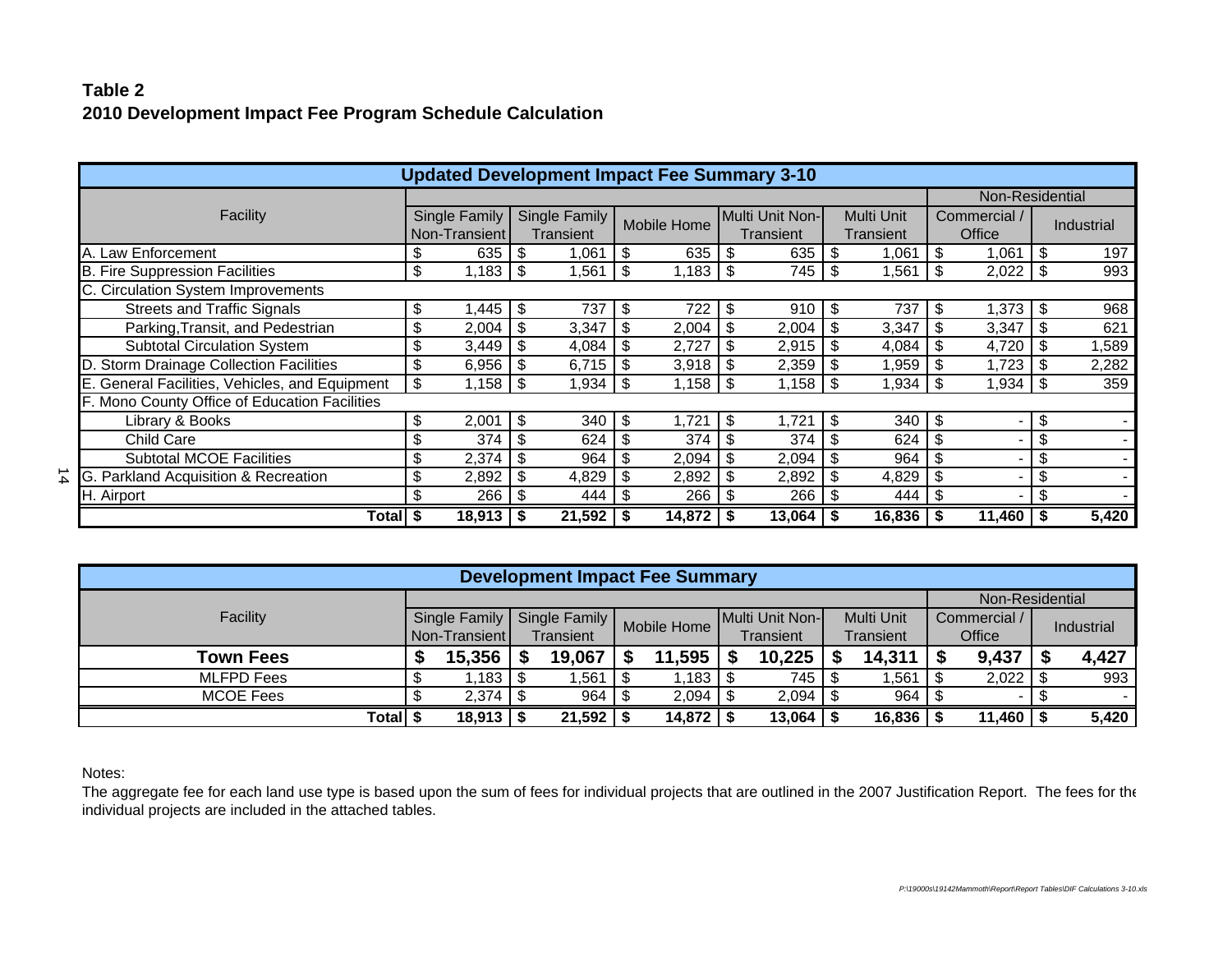Technical analysis conducted last year in review of the Town's Housing Mitigation Program indicated a range of potential reforms that could lower net costs to private development, consistent with the need to limit additional development costs that could preclude planned development, and at the same time achieve adequate housing for the Town's workforce. Actions taken by Town Council to reduce mitigation requirements late last year has reduced these obligations but the task of strengthening the technical underpinnings of the program, aligning housing mitigation with broader Community Investment Strategy, and responding to legal constraints, remains. For starters, the Draft 2010 Housing Element has recommended working within the 2009 Interim Housing Mitigation Policy and prior work of Mammoth Lakes Housing to inform policy and provide a technical basis for resolving the workforce housing strategy and mitigating of new employment-generated housing need.

The Mammoth Lakes Housing Board has further recommended that a revised in-lieu housing fee be adopted that reflects not only the funding "gap" that exists to provide necessary workforce housing but also reflects what the development community can bear in relation to the entire composite of development fees. The Housing Board will be meeting on April 5<sup>th</sup> to review a revised housing in-lieu fee. Their recommendations will be brought to the April 7<sup>th</sup> CFFC meeting for consideration.

Going forward, additional effort will be given to creating the appropriate revisions to the housing ordinance consistent with a new housing policy framework that creates an overall housing strategy to achieve the important objective of workforce housing.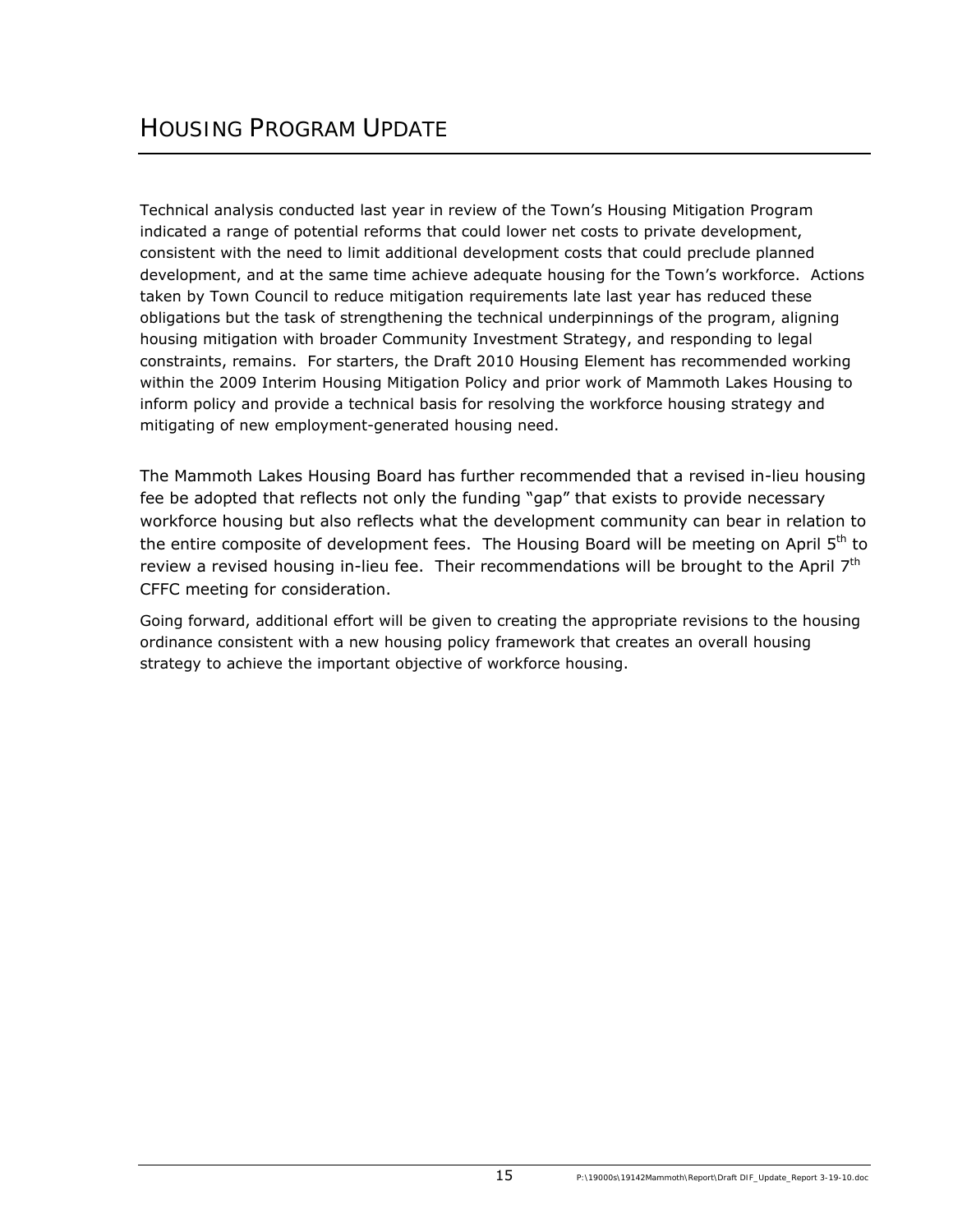APPENDIX 1:

Resort Investment and Public Facilities Report

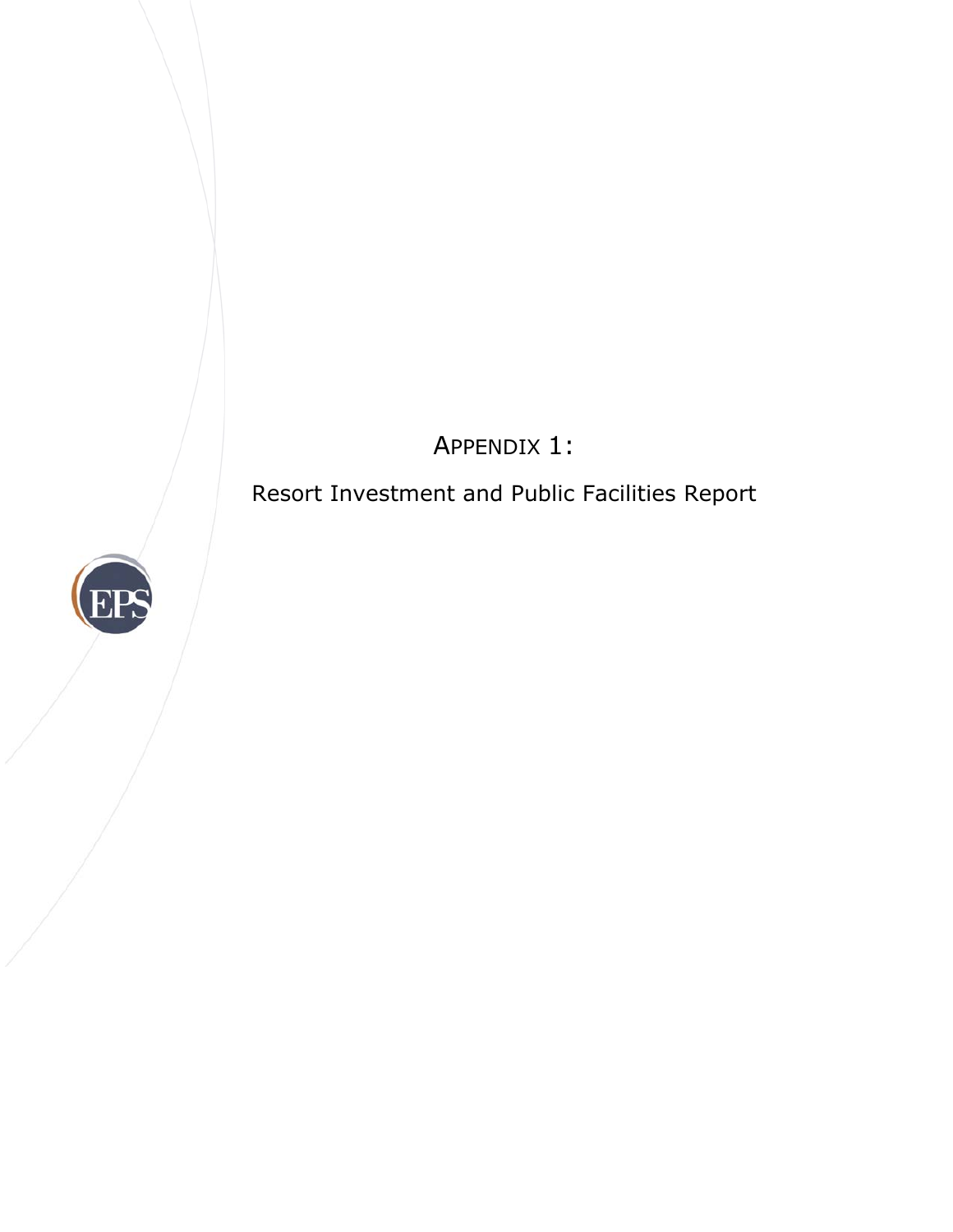#### **Resort Investment and Public Facilities Report**

#### **Introduction**

On July 15, 2009, the Town Council appointed six members of the community to serve on the Capital Facilities Funding Committee (CFFC) with the purpose of evaluating the Town's Development Impact Fees in order to set fees that will be appropriate for reinvestment in the community. The CFFC held ten meetings between July and November and developed recommendations for Town Council consideration. On November 19, 2009, the Town Council adopted the CFFC policy recommendations which reduced the total amount of Development Impact Fees assessed, and, reduced the amount and changed the method of determining workforce housing requirements.

During CFFC's deliberations, the Committee identified a number of follow-up actions to continue refinement of the Town's overall investment strategy. These recommendations acknowledged the need to establish a more comprehensive and rational investment strategy to guide both public and private investment in the community. The CFFC recommended undertaking the following future actions:

- 1. Review environmental impact reports and studies to establish which project related mitigation measures are linked to development impact fees.
- 2. Review the plans, studies, and documents that establish level of service standards and planning requirements linked development impact fees.
- 3. Establish a more comprehensive strategic and implementation and financing framework to achieve the broader resort community program.
- 4. Establish a method to set more definitive priority guidelines for decision making; separating "needs from wants."
- 5. Establish greater definition of the triggers, timing and phasing that determine when facilities are needed.
- 6. Reconsider the plans, studies, and documents that establish facility requirements and level of service standards to ensure that the facility program as well as the implementation strategy is cost effective and reconciled with other priorities and funding capacity.
- 7. Prepare a "Resort Investment and Public Facilities Element" of the General Plan.

This report provides policies for public facilities financing, prioritization, and private and Town funding responsibilities in response to items 3, 4, and 5 described above. Items 1 and 2 above are addressed in current separate documents. Items 6 and 7 are mid- and long- term implementation actions. This report is organized by the following sections: Strategic Framework, Prioritization Guidelines, Implementation and Financing Strategies, and Conclusion.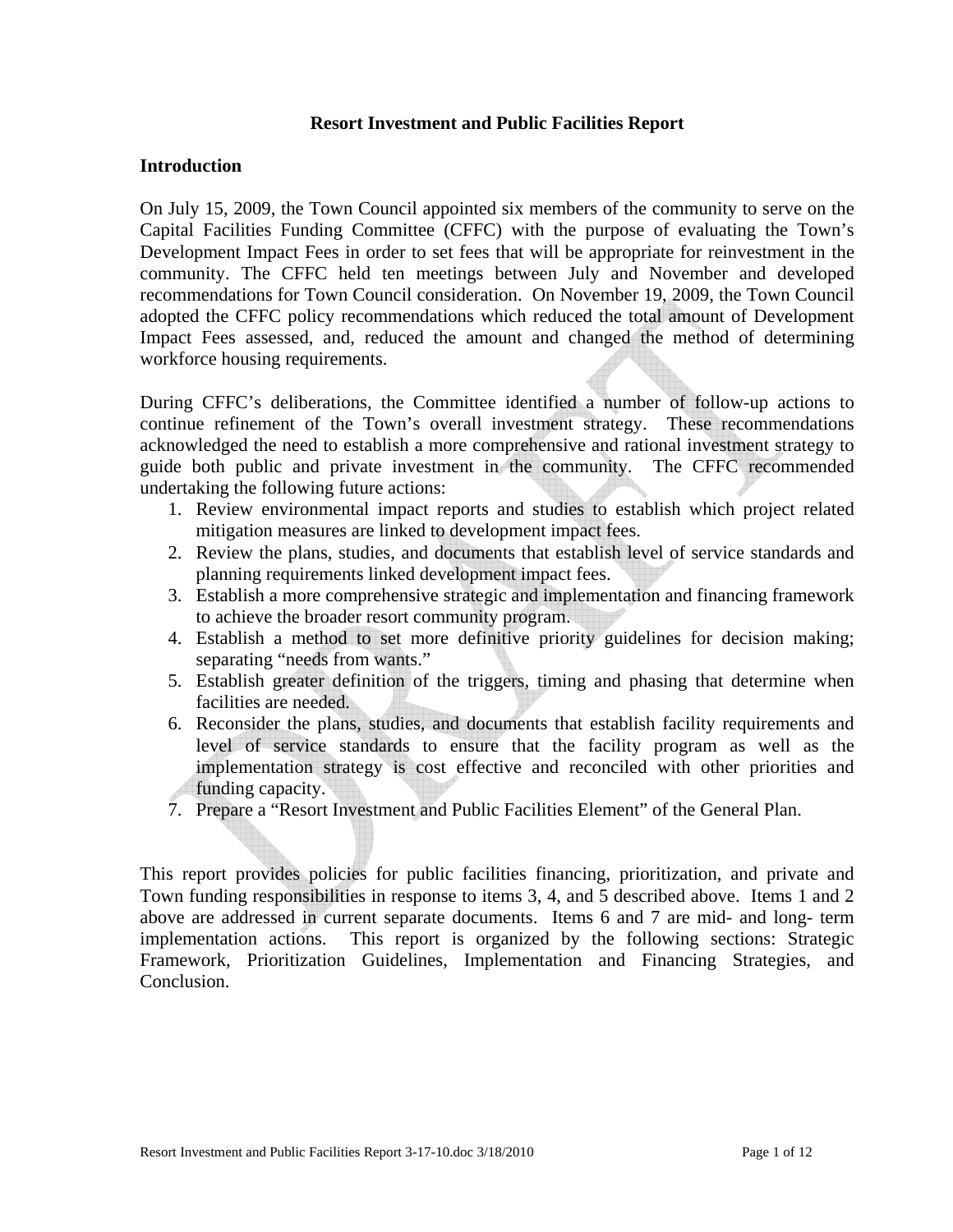#### *Strategic Framework*

Managing growth in the Town through the assurance of adequate and timely facilities to serve the current and future visitor and resident population will continue to be a challenge. This section establishes a strategic framework direction that can be achieved by prioritization guidelines and an implementation financing strategy.

The 2007 General Plan establishes the highest level of vision, goals, policies and actions. A major theme woven throughout the General Plan is the importance of strengthening the community's economy and position as a destination resort while at the same time achieving the 'triple bottom line." The General Plan states (page 8): *"The values of the community also encompass making decisions that benefit the community's social, natural and economic capital – the triple bottom line. Decisions that enhance all three aspects of community capital provide the greatest public benefit; decisions that improve or conserve two forms of capital without diminishing the third are also ideal. Decisions that only benefit one and decrease the other two forms of capital are undesirable."* 

On April 15, 2009, the Town Council took a major step in implementing this General Plan theme by adopting the "Destination Resort Community and Economic Development Strategy" (DRCEDS). DRCEDS is a 3-year strategic and operating plan intended to clearly establish a short-tem direction for the community and dedicate resources to achieve it.

DRCEDS describes Key Result Area (outcomes), Disciplines (principles), Goals, and Strategies and Objectives that establish a meaningful strategic framework for this Resort Investment and Public Facilities Report. The following key result area, disciplines, and goals from DRCEDS, with the General Plan, establish an appropriate strategic framework to guide decision making for resort investment and public facilities.

"Key Result Area (KRA) 1.0 Achieve Economic and Fiscal Stability

Disciplines: We will base our decisions on achieving the triple bottom line: one that considers economic development, land use planning, mobility, community design and place-making to achieve a thriving local economy.

We will prioritize the allocation of resources and decision-making to provide activities, programs, services, and facilities that lead to higher visitation first.

We will partner with the private sector and fellow public agencies to leverage visitor serving activities, programs, services, and facilities with new development.

We will build partnerships with members of our community to increase opportunity, spur investment, encourage local enterprises, and serve the needs of local residents, workers and businesses.

Goal 1.1 Annually increase Town visitation and occupancy rates.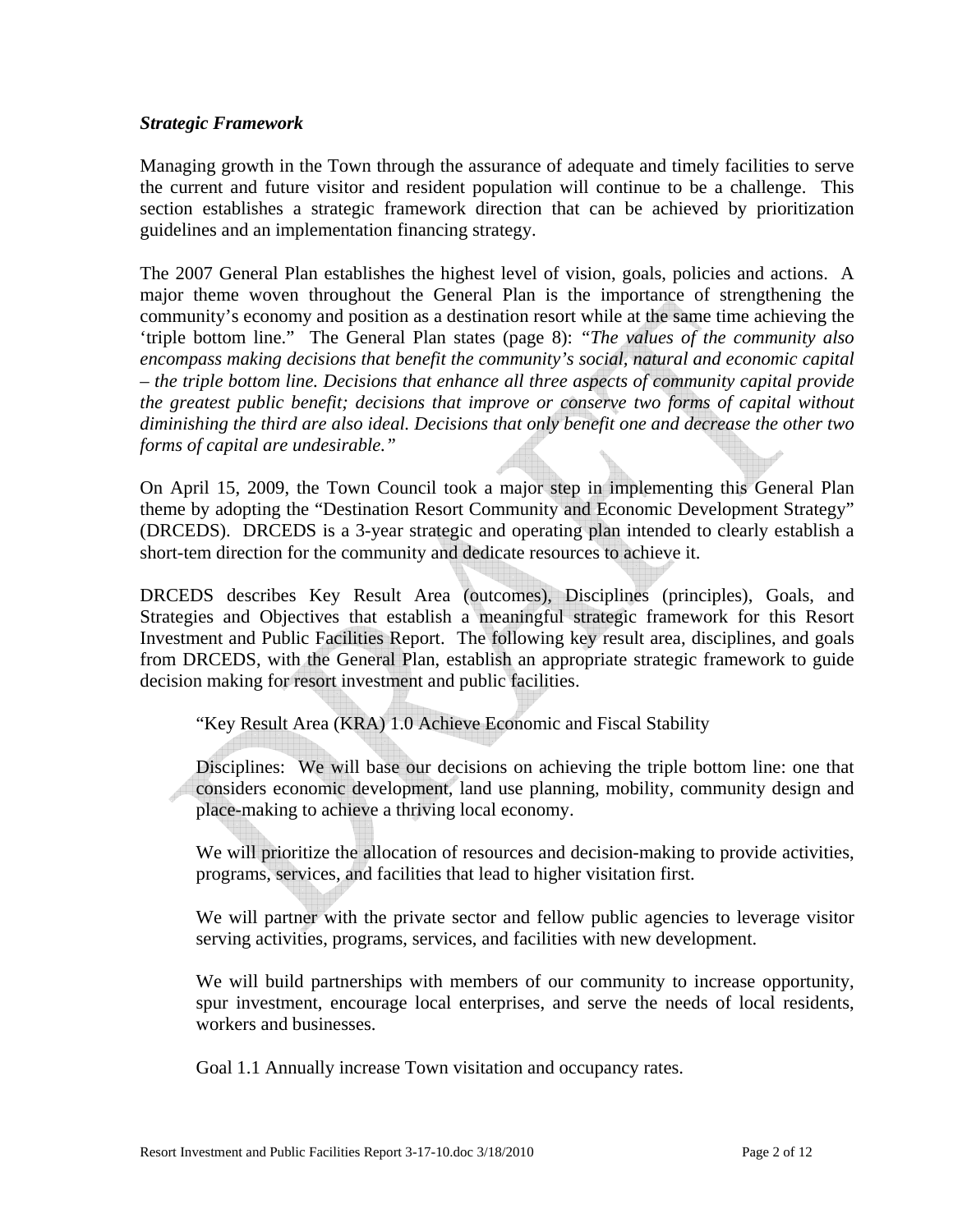Goal 1.2 Stabilize and strengthen local businesses.

Goal 1.3 Annually increase municipal revenues and their reliability.

The purpose of establishing this strategic framework is to achieve certain overarching community characteristics, through a disciplined approach to planning and implementation. These characteristics and principles are described below.

Achieve the characteristics of successful resort communities:

- High environmental quality and related amenities.
- Sense of place being somewhere special.
- Diverse, all season visitor attractions, events, and amenities.
- Diverse and adequately scaled lodging.
- Convenient transportation access from major visitor markets.
- High quality public services and facilities.
- Reputation for being enjoyable and fun.
- Cooperation among community partners.

Development program strategy:

- Improve demographics and all season demand.
- Create "critical mass" of retail floor space.
- Develop functional "nodes" (community core, neighborhood shopping, etc.).
- Incorporate amenities and attraction in community core.
- Provide adequate pedestrian access, connectivity, and parking at retail centers.

Encourage appropriate development and investment in the community:

- Revive business districts and attract new jobs and businesses.
- Stimulate private reinvestment in local neighborhoods and business.
- Build or improve roads, utilities, and public facilities.
- Establish community expectations and adhere to them.
- Streamline the development review and entitlement process reliable, clear, and transparent for developers/applicants, staff, officials, and citizens.
- Remove barriers and obstructions to development.
- Recognize the partnership of prosperity short- and long-term job creation, increased visitation, and resultant municipal revenue and fiscal stability.

Cooperative planning:

- Recognize common interests of resort developers, guests, merchants, services providers, and community-at-large.
- Establish comprehensive community-based strategies and objectives.
- Subordinate land use regulation to strategies and objectives management by objectives, not process or "impact mitigation" (e.g. traffic level of service).
- Focus upon high quality of administration and implementation.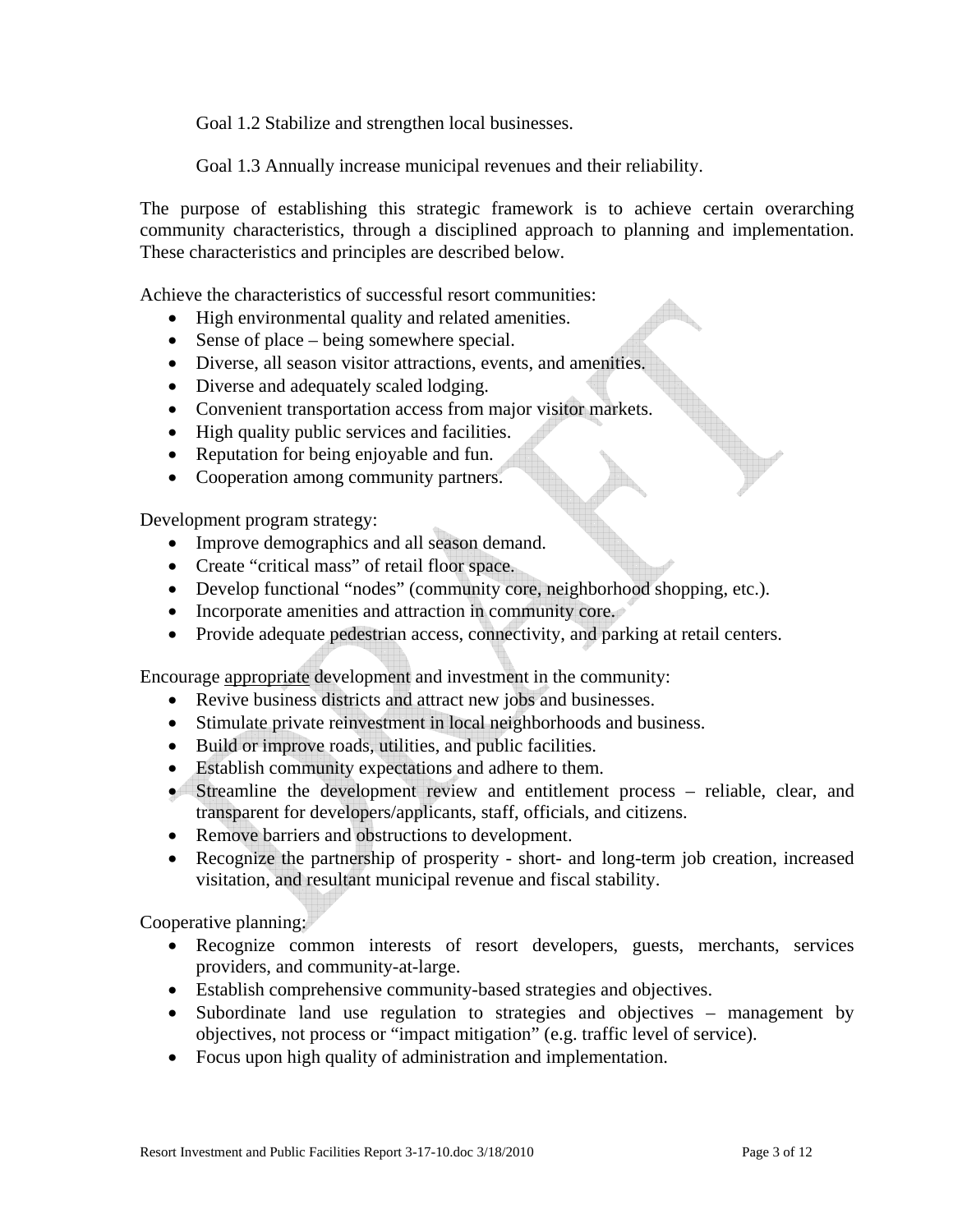Community partnerships:

- Consolidation and partnering of private ownerships and interests.
- Strengthen community-based organizations.
- Establish and maintain community forum and dialog on community development issues.
- Public/private partnerships for infrastructure, real estate development, and other improvements.
- Cooperative operation and maintenance of public and quasi-public facilities.

Integrated Resort Investment and Public Facilities financing plan:

- Identify and prioritize community improvements through long-term Public Facilities Plan and short-term Capital Improvement Plan.
- Coordinate public and private infrastructure planning.
- Identify "value added" aspects and beneficiaries of improvements.
- Internalize costs in development projects.
- Establish broad-based community funding mechanisms.
- Leverage public and private financial resources.
- Attract grant funds and other external sources.

DRCEDS and these characteristics and principles establish a reasonable and manageable strategic framework direction that can guide financing strategy, prioritization guidelines, and a discussion of timing and triggers. This strategic framework should be applied during the reconsideration the plans, studies, and documents, and in the formulation of the Resort Investment and Public Facilities Element.

#### *Prioritization Guidelines*

Prioritization guidelines for resort investment and public facilities decisions are needed to efficiently and effectively allocate available resources. Suggested policies within this section call for a more formally structured approach to evaluate potential improvement projects by identifying appropriate criteria for each facility.

The structured approach should weigh the project's contribution to the strategic framework; contribution to the protection of health, safety and welfare; triggers and timing; financial discipline; and availability of financing. This approach identifies community "needs" versus "wants" through a policy structure.

#### *Protection of Health, Safety, and Welfare*

Four levels of priority are suggested to evaluate the a project's contribution to health, safety, and welfare. They are: 1) Highest Priority, 2) High Priority, 3) High Mid Range Priority, and 4) Mid Range Priority. These priorities, with "Goal, Policy and Strategy Linkage," "Evaluation Criteria and Measurement," and examples are described in Table 1 below.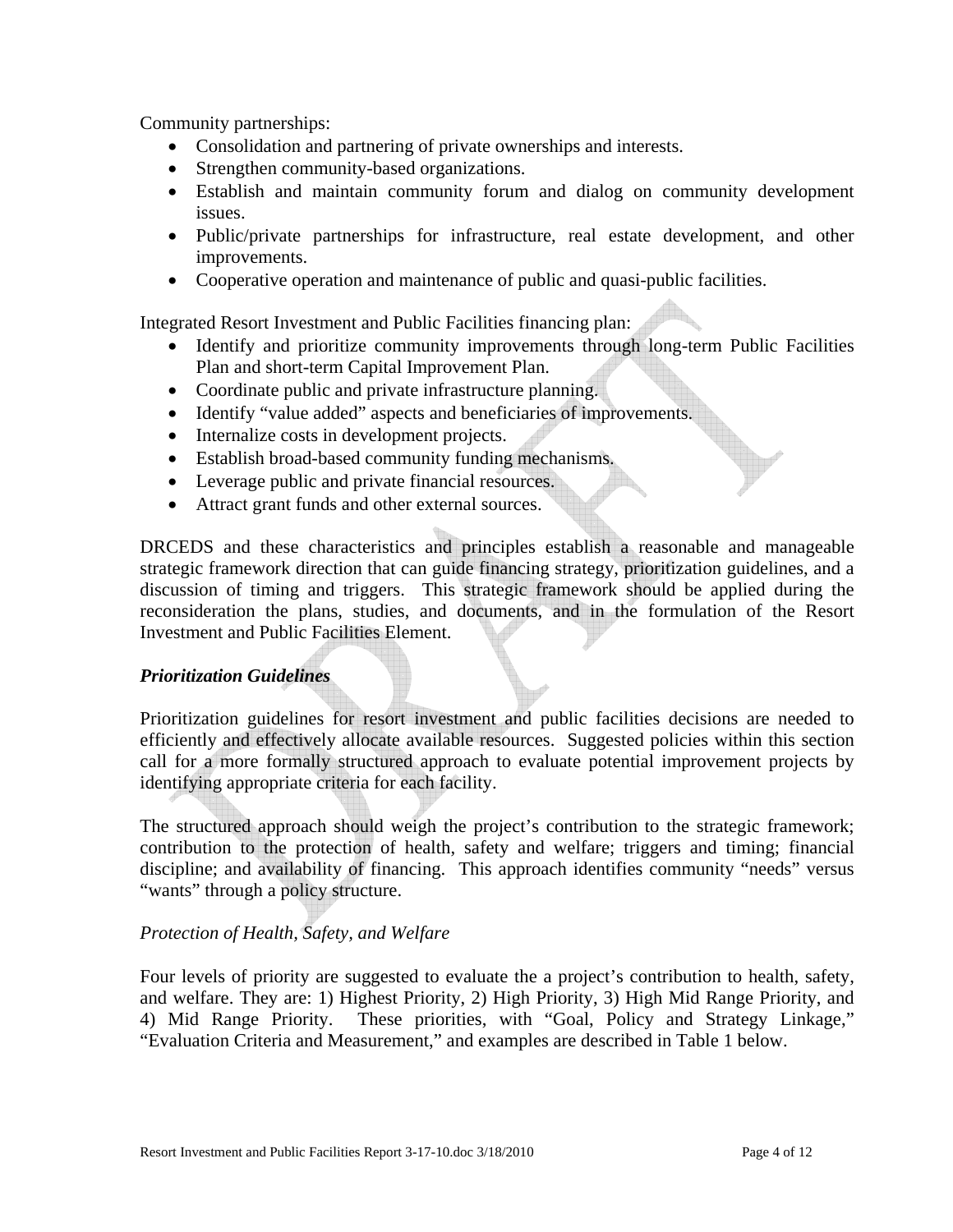| anle |  |
|------|--|
|------|--|

| Protection<br>$\sigma$    | Goal, Policy<br>and     | Evaluation Criteria     | Examples                  |
|---------------------------|-------------------------|-------------------------|---------------------------|
| Health, Safety, and       | <b>Strategy Linkage</b> | and Measurement         |                           |
| <b>Welfare Priorities</b> |                         |                         |                           |
| <b>Highest Priority</b>   | -Legally mandated.      | -Compliance<br>with     | -Meeting<br>water         |
|                           |                         | legal requirements      | quality standards.        |
|                           |                         |                         | -Implementing             |
|                           |                         |                         | American                  |
|                           |                         |                         | Disabilities Act.         |
|                           |                         |                         | Meeting CA<br>Air         |
|                           |                         |                         | Resources<br><b>Board</b> |
|                           |                         |                         | standards.                |
|                           | health<br>-Addresses    | -Emergency              | -Installing sidewalks     |
|                           | and safety hazards.     | calls,<br>services      | and street lights to      |
|                           |                         | injuries,<br>accidents, | reduce vehicle and        |
|                           |                         | and claims.             | pedestrian                |
|                           |                         |                         | accidents.                |
|                           |                         |                         | -Installing<br>storm      |
|                           |                         |                         | drains<br>reduce<br>to    |
|                           |                         |                         | damage and injury         |
|                           |                         |                         | caused by flooding.       |
| <b>High Priority</b>      | -Increases<br>Town      | -Room reservations      | -Increasing<br>the        |
|                           | visitation<br>and       | and room nights.        | number<br>of<br>air       |
|                           | occupancy.              | -Sales and transient    | passenger                 |
|                           | -Stabilizes<br>and      | occupancy tax.          | enplanements.             |
|                           | strengthens<br>local    | -High ratio of fiscal   | -Providing<br>venues      |
|                           | businesses.             | and<br>economic         | for<br>meetings,          |
|                           | -Increases municipal    | benefit to cost.        | conferences,<br>and       |
|                           | revenues and their      |                         | performances.             |
|                           | reliability.            |                         |                           |
| Mid-Range<br>High         | -Achieves<br>stated     | -Measurable<br>LOS      | -Providing<br>better      |
| Priority                  | level<br>of<br>service  | improvements.           | transit service.          |
|                           | (LOS) standards.        | -High ratio of cost     | -Improving the LOS        |
|                           | -Addresses<br>non<br>a  | to benefit and return   | capacity of a street      |
|                           | health<br>safety<br>and | on investment.          | intersection.             |
|                           | related<br>functional   |                         |                           |
|                           | deficiency.             |                         |                           |
|                           | -Reduces future cost    |                         |                           |
|                           | or cost avoidance.      |                         |                           |
| Mid-Range Priority        | -Significantly          | -Statistically<br>valid | -Sports<br>facility       |
|                           | enhances the quality    | community survey.       | serving the residents     |
|                           | of life for the entire  |                         | and visitors.             |
|                           | community.              |                         |                           |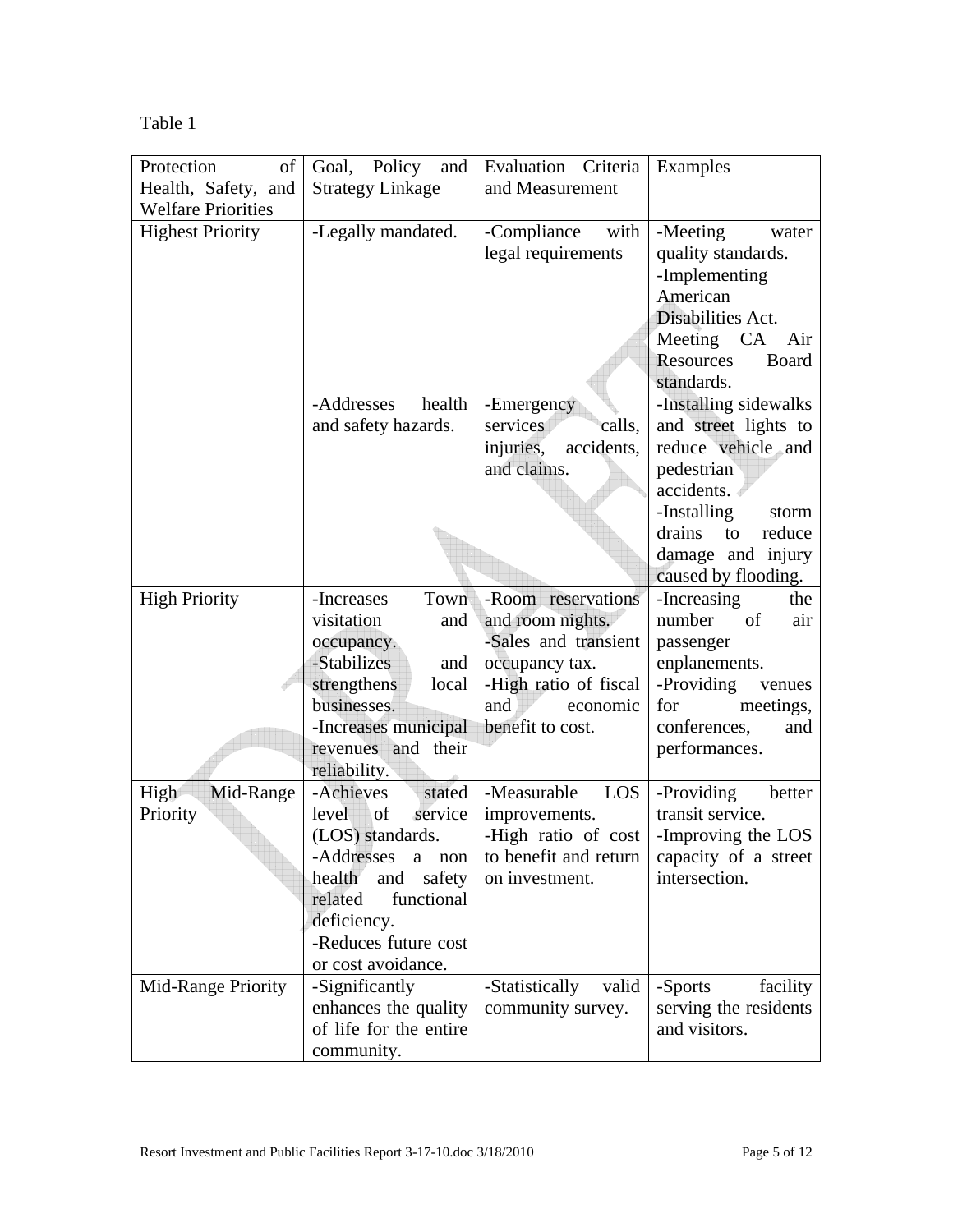#### *Triggers and Timing*

A successful strategic framework requires an understanding of "when and why" an investment or project is needed. "Why" is answered by the content of the strategic framework and prioritization. "When" a project is needed is determined by what events or conditions "trigger" the need for the project, the scale and characteristic of the project, and by the availability of the financing to implement the project.

Triggers and timing can be based on per capita rates (square feet per person, acres per person, miles per person, etc.) response time, water flow, LOS and traffic congestion, and so on. Triggers might be described by:

- Per capita: X facility is needed when resident and/or population reaches X,XXX.
- Level of service: X facility is required to achieve XXX standard (response time, LOS at an intersection).

These standards should be posed in correlated documents, related to identified priorities and strategies, and related to the reasonable and practical fiscal and financial resources to implement them.

Scale and construction characteristics of projects also determine timing. Some projects are relatively small and discrete, independent of a larger system, and are less costly. Small scale projects can often be funded by pay-as-you-go method. Large scale projects are often more complex systems or buildings, difficult or impractical to phase, and more expensive. Large scale project typically require large sources of financing. At a high level, the expected timing of a project can be described as short-, mid-, and long-term.

Each planning document should define these considerations and describe each project by the subject, purpose, and intent; analyze current conditions and determine appropriate service standard; identify facility improvements and priorities; and provide a schedule, phasing, and financing implementation plan. The implementation plan should describe in detail triggers and timing for the project.

#### *Financial Discipline*

Establishing financial discipline is essential to realizing any strategic direction; the alternative is ad hoc, disjointed, and reactionary decision making. Financial discipline considers strategic and operational planning; aligns long- and short-range activities; and employs a structured policy framework to evaluate and make informed choices and decisions. The following principles should be used in project related planning and budgeting documents.

- 1. Integrated Management System: Strategic Planning, Operational Planning, and Budgeting
	- a. Form a more aligned, dynamic and integrated management system. These include the General Plan, master and specific plans, zoning standards, guidelines and specifications.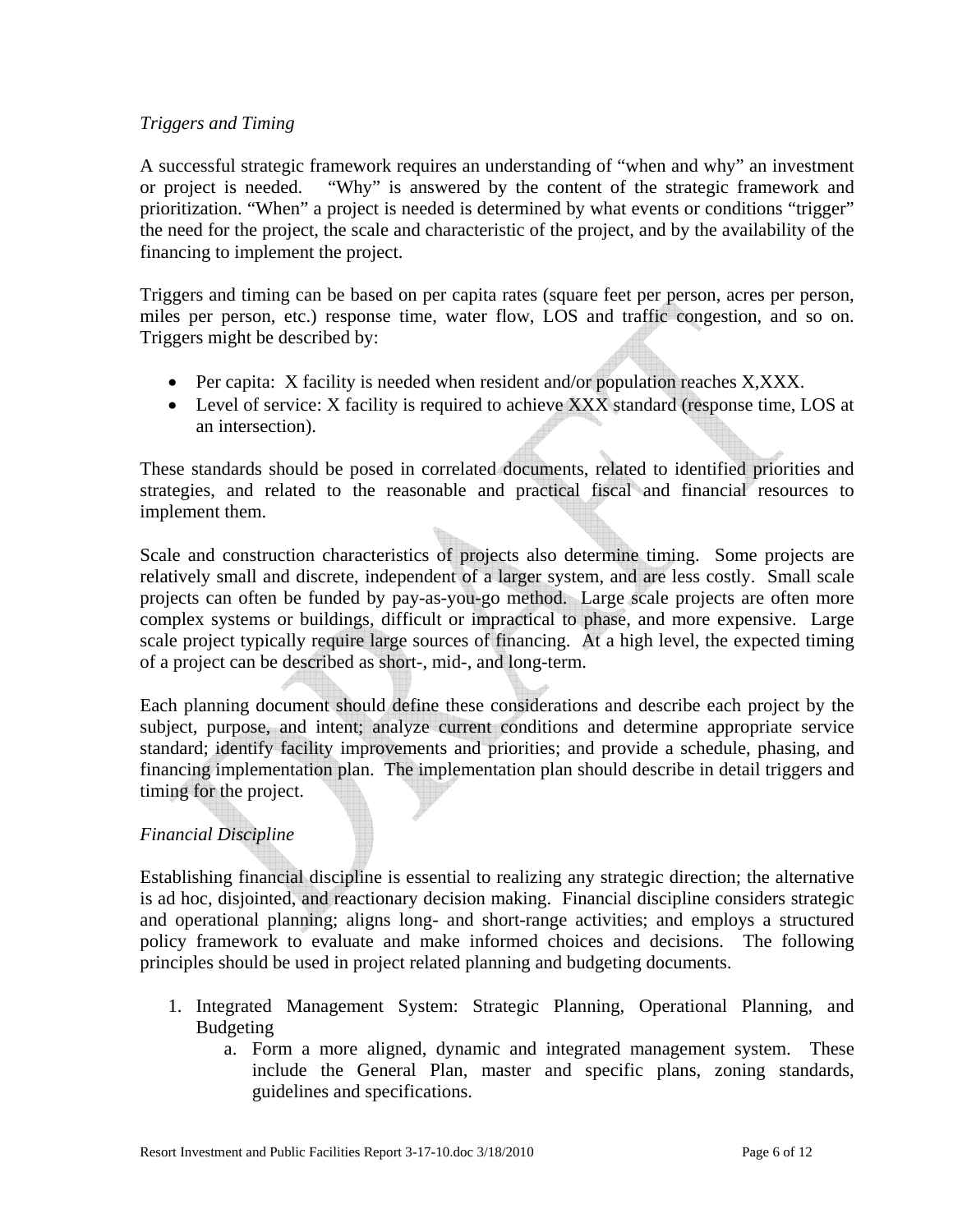- b. Maintain a long term fiscal perspective. Annually review a Twenty-year Long Term Financial and Capital Improvement Plan.
- c. Annually review DRCEDS, a three- to five-year strategic operating plan.
- d. Annually review a two-year budget and Capital Improvement Plan for planning purposes, managed on a program and performance basis.
- 2. Decision Making: Return on Investment
	- a. Make major financial decisions in the context of the Twenty-year Long Term Financial and Capital Plan.
	- b. Evaluate financial decisions based on General Plan goals and the three-year strategic operating plan.
	- c. Evaluate financial decisions based on the Protection of Health, Safety and Welfare Priorities.
	- d. Financial decisions should consider fiscal impacts as well as costs/benefits of the project.
	- e. Financial decisions should consider funding opportunities. A revenue stream dedicated to a specific facility or purpose may establish implementation schedules apart from established priorities. (For example, Measure R is dedicated to trails and recreation allowing some facilities to advance independently from others.)
- 3. Budget Program and Project Strategies (confirmed by Town Council on March 4, 2009).
	- a. Long-term maintenance and operating costs shall be considered whenever operating programs and services are approved.
	- b. Grant funded capital projects, or those projects with alternate funding sources, that require completion of the project lest the funds be returned to the provider, shall be a funding priority.
	- c. Adequate staff resources shall be deployed to seek out grants and other funding sources that address the Town's Strategic Initiatives and Core Services.
	- d. Capital projects will only be initiated if: 1) all revenue, expenditures, operating and maintenance costs have been identified for the long-term; 2) all funding risks have been identified; 3) the benefit of the project compared to any funding risk has been evaluated; 4) public/private partnerships, agency partnerships and grants have been researched; and, 5) the project meets the Strategic Initiatives and core service deliverables of "Moving Mammoth Forward."
	- e. Any new project, program or service shall support the core services and the community's social, natural and economic capital (triple bottom line).
	- f. Contracts for programs or tasks that require intermittent service, expertise, or resources that the Town cannot provide may be considered.

Ideally, these disciplines are used in setting short-, mid-, and long-term investment strategies, policies, and decisions of the Town. They should be used to formulate, and be described in, the Town's planning and budgetary documents.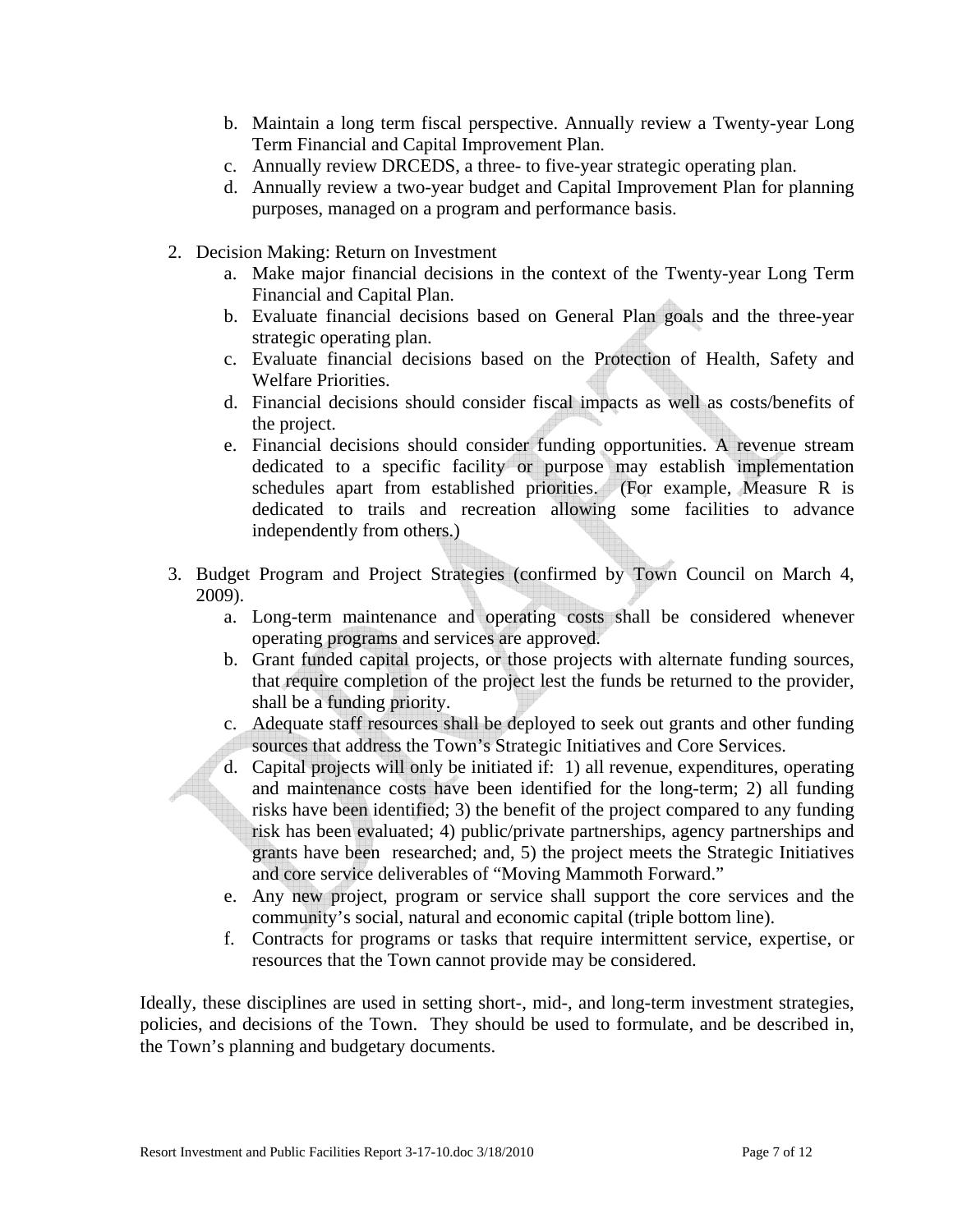However, conditions and circumstances often change and new opportunities will always be presented. Investment and facility funding and implementation decisions may be made outside of adopted plans and priorities. These decisions should follow the structured evaluation approach described in this report; special consideration should be given to the new merits of the investment or project. Examples include:

1) Public Safety: An expenditure that is required to reduce imminent risk of loss of life, injury, property damage, and natural resource destruction.

2) Operations and maintenance: An expenditure that is required to reduce the risk of structural or operational degradation or failure, which if deferred or not corrected, would result in substantial future repair or replacement costs.

3) Funding opportunity: An expenditure that advances the implementation of a facility, out of its order of priority or schedule, in order to leverage an expenditure or grant by another party.

These prioritization guidelines establish a rational approach to setting short-, mid-, and longterm priorities. They consider a range of factors including strategic goal attainment, protection of health, safety, and welfare; the timing and characteristics of projects; and financing. This policy approach should be used in developing the Resort Investment and Public Facilities Element.

#### *Implementation and Financing Strategies*

This section identifies a menu of options from which a number of possible implementation and financing strategies can be used to achieve desired investment and projects. Major revenue and financing tools are described in order to align funding sources to facilities and projects. This section emphasizes the importance of leveraging public and private resources to achieve the strategic framework.

#### *Public Private Funding Sources*

In spite of fiscal constraints, the Town's role in implementing the financing strategy described herein is crucial to the planning and provision of public facility and service needs. California law limits development's required contributions for public facilities to a proportional fair-share based on a clear nexus. Therefore, the Town must be held responsible for its fair-share of public facility and infrastructure costs to address current needs. At the same time, private investment and development has the ability to implement or participate in implementation through development and other forms of public and private partnerships.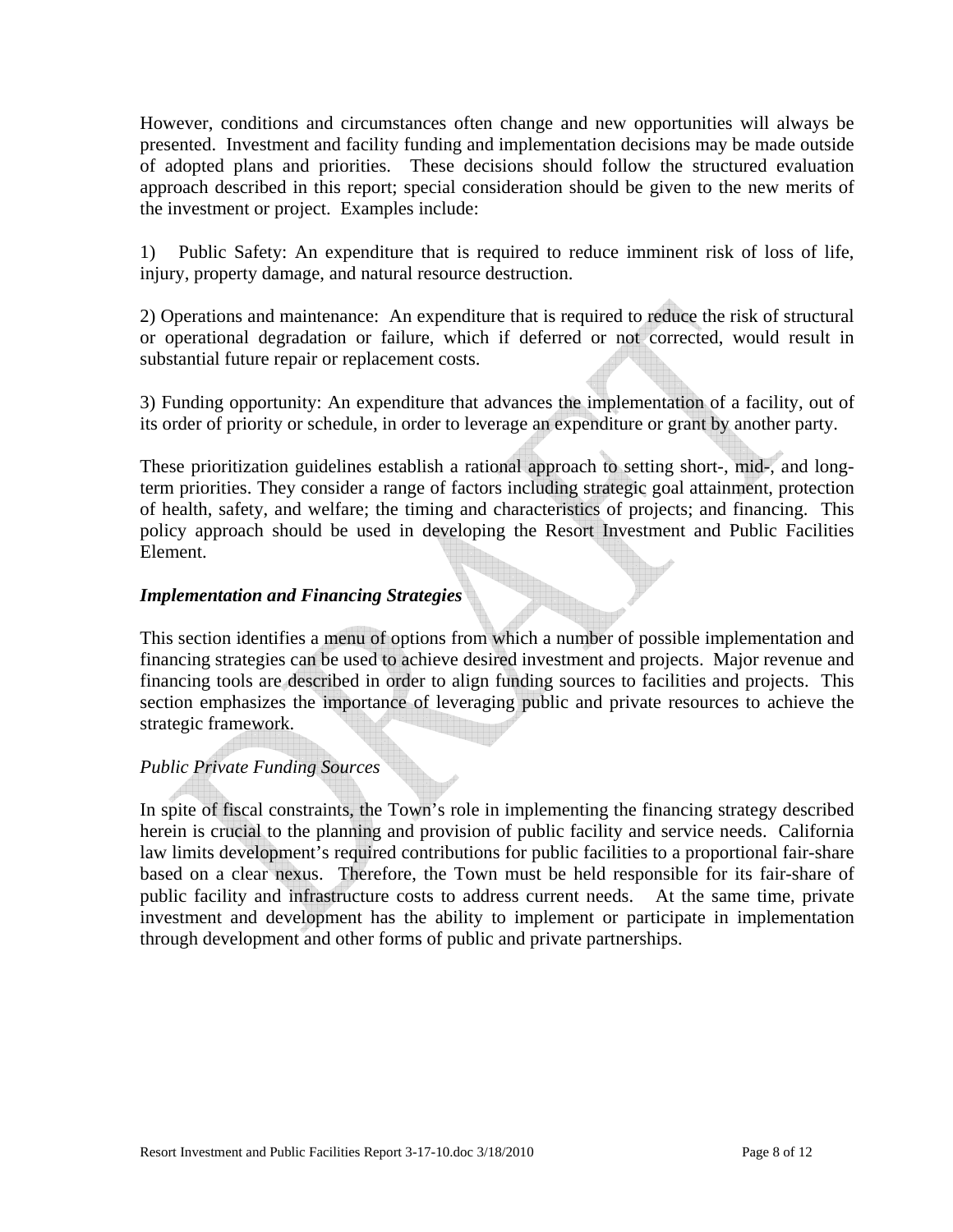Alternatives available for implementing or financing desired investment and public facilities are as follows:

#### *Financing Tools*

- General taxes refer to any tax imposed for general government purposes.
- Special taxes consist of any tax imposed for specific purposes, including a tax imposed for special purposes, which is placed into a General Fund. Special taxes include community facilities districts (CFD/Mello-Roos).
- Special assessments fund a specific benefit that exceeds what is typically provided. An example of a special assessment is a maintenance assessment district.
- Fees and exactions are one-time charges or dedications collected by local government as a condition of map approval or building permit. The purpose of the fee or exaction must relate to the development being charged. Fees can be categorized into four major classes: (1) development impact fees, which are levied on new development to cover the cost of infrastructure or facilities needed by that development; (2) permit and application fees which cover the cost of processing permits and development plans; (3) regulatory fees; and (4) property related fees and charges, as defined by Proposition 218. User fees are sometimes called beneficiary-based charges or limited use taxes and are used to describe payments by households, firms, or other parties to a governmental body based on the actual use of the facilities or services the government provides.
- Development Impact Fees (DIF) and Facilities Benefit Assessments (FBA) are fees levied on new development to pay for some or all of the fair share of facilities by that development. DIF are collected to mitigate the impact of new development through provision of a portion of the financing needed for identified public facilities and to maintain existing levels of service for the community. This method of financing fairly and equitably spreads the costs of public facilities. An FBA results in a lien being levied on each parcel of property located within the area of benefit. The liens ensure that assessments will be collected on each parcel as development occurs and will be renewed annually with each update to the Financing Plan. The liens will be released following payment of the FBA.
- Leasing is a financing alternative to purchasing property. Common lease financing arrangement includes lease-purchase agreements, sale-leaseback agreements, certificates or participation, and lease revenue bonds.
- Other methods can include general obligations bonds, which are still a common financing mechanism, but they are difficult to issue because of the two-thirds voter approval requirement. Nevertheless, these bonds are used to acquire and construct public capital facilities and real property. A jurisdiction can levy an ad valorem tax at the rate necessary to repay the principal and interest of the bonds. Other alternatives are public enterprise revenue bonds issued to finance facilities for revenue-producing public enterprises, such as sewer systems that can pay for themselves through services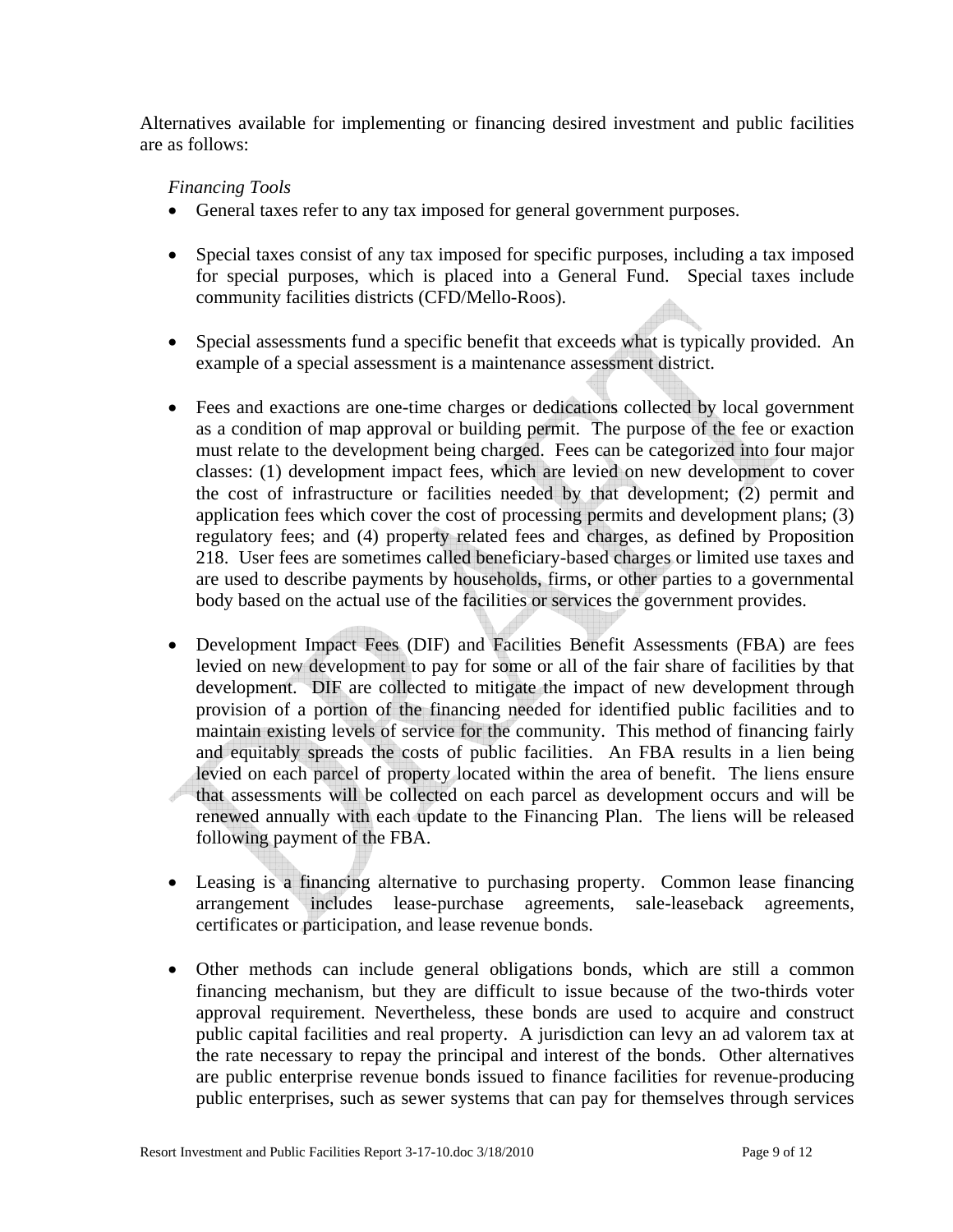charges. The use of tax increment financing by redevelopment agencies is another method regularly used by jurisdictions to issue tax allocation bonds for major improvements in project areas.

- Special assessment district financing, such as Municipal Improvement Act 1913/1915, may be used as a supplementary or alternative method of financing facilities such as streets, sidewalks, sewers, water lines, storm drains, and lighting facilities. Assessment districts are beneficial in that they provide all of the funding needed for a particular public facility project in advance of the projected development activity. However, assessment districts also create a long-term encumbrance of the benefitting property and require that the funds be repaid over an extended period of time. Assessment districts also require the approval of a majority of the property owners in order to establish the district. Assessment Districts help each property owner pay a fair share of the costs of such improvements over a period of years at reasonable interest rates and insure that the cost will be spread to all properties that receive direct and special benefit by the improvements constructed.
- Community Facility District (CFD). State legislation, such as the Mello-Roos Act of 1982, has been enacted to provide a method of financing public facilities in new and developing areas. A Mello-Roos is also known as a Community Facility District (CFD). The formation of such CFDs may be initiated by owner/developer petition. Mello-Roos districts also require approval by a two-thirds majority of the property owners in order to establish the district.

#### *Other Implementation Tools*

- The Capital Improvement Program (CIP) is a compilation of the capital improvements planned for construction of the next five-year period. The CIP is not a funding source, rather it is a planning and phasing tool and includes cost estimates, the phasing of specific improvements and associated costs, and methods with which specific improvements will be financed. The CIP ensures that Town revenues are invested in projects that are consistent with the General Plan.
- Community Benefits Incentive Zoning Policy provides regulations for the granting of discretionary development incentives to property developers to encourage the provision of certain community benefits or amenities. This policy acknowledges that the Town's adopted municipal code, plans, and guidelines establish standards and requirements for quality planning design, and construction; ongoing maintenance and operation; reasonable provision of program and infrastructure; and mitigation of project impacts. Community Benefits Incentive Zoning Policy refines the Zoning Ordinance to achieve greater public benefits than are expected from traditional zoning and that are appropriate to and enhance the district and/or the Town. This is a performance based mechanism to leverage uses and public facilities desired by the community that may not be provided by the private sector due to market or economic conditions at the time.
- The California Environmental Quality Act (CEQA) requires an analysis of projects and discretionary decisions taken by a governmental agency. The purpose of CEQA is to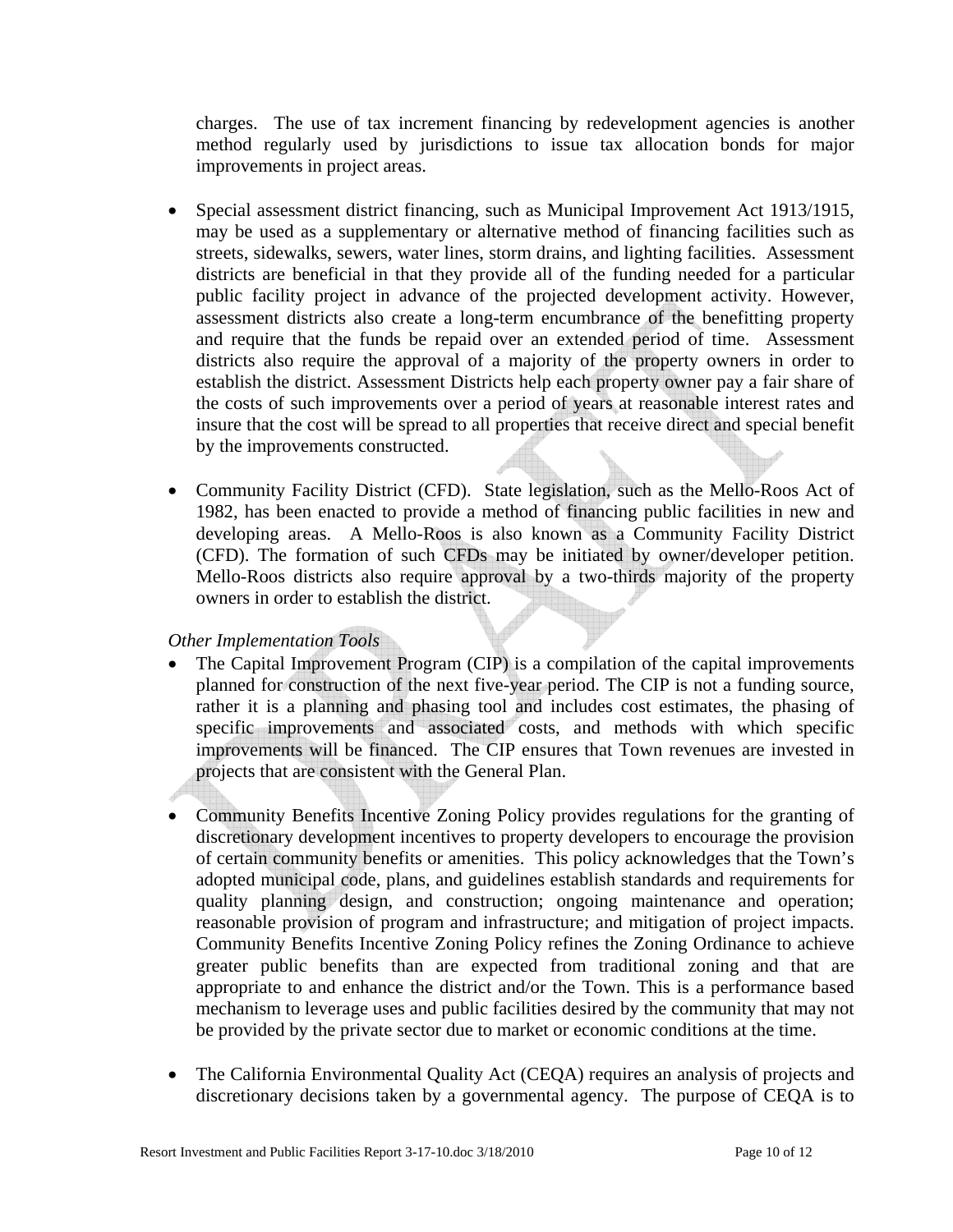analyze and document the potential environmental impacts of proposed projects, and identify any and all feasible mitigations to offset those impacts. Impacts resulting from new development are typically funded and implemented by the developer.

- Cost Reimbursement District (CRD). Occasionally, a developer/sub-divider is directed to construct public improvements that are more than that which is required to support its individual property/development. A Cost Reimbursement District (CRD) provides a mechanism by which the developer/sub-divider may be reimbursed by benefitting development which proceeds within 20 years of the formation of the CRD. Reimbursement is secured by a lien on the benefitting properties with the lien due and payable only upon recordation of a final map or issuance of a building permit, whichever occurs first.
- Development Agreement. A development agreement permits a developer to enter into an agreement with the Town where certain rights of development are extended to the developer in exchange for certain extraordinary benefits given to the Town.
- Developer Construction. New development either constructs required facilities as a condition of subdivision or provides funds for its fair share of the costs of such facilities, with construction being performed by the Town. Typically, these funds are collected through an FBA program or through the DIF program. As an alternative to the FBA of DIF programs it may be feasible for developers to construct one or more of the needed public facilities in a turnkey basis. Under this arrangement, developers typically are compensated, either by cash or credit against FBA/DIF due, for the work performed pursuant to the conditions in a Council approved reimbursement agreement.
- Development review comprises the process through which development applications are received, evaluated, and acted upon. During the development review process, projects are evaluated for their potential impacts on the facilities and resources of the community. The Town requires private developments to design facilities that meet the standards established in Town-adopted guidelines, plans, and standards, as well as mitigating identified environmental impacts.
- Gifts (philanthropy) are monies donated by a person, corporation or foundation for a particular purpose.
- Grants are funds typically provided by federal or state sources for undertaking certain activities.
- Public-Private Partnership (PPP) is a contractual agreement between a public agency (federal, state or local) and a private sector entity. Through this agreement, the skills and assets of each sector (public and private) are shared in delivering a service or facility for the use of the general public. In addition to the sharing of resources, each party shares in the risks and rewards potential in the delivery of the service and/or facility. PPPs are often formed for the purposes of designing, planning, financing,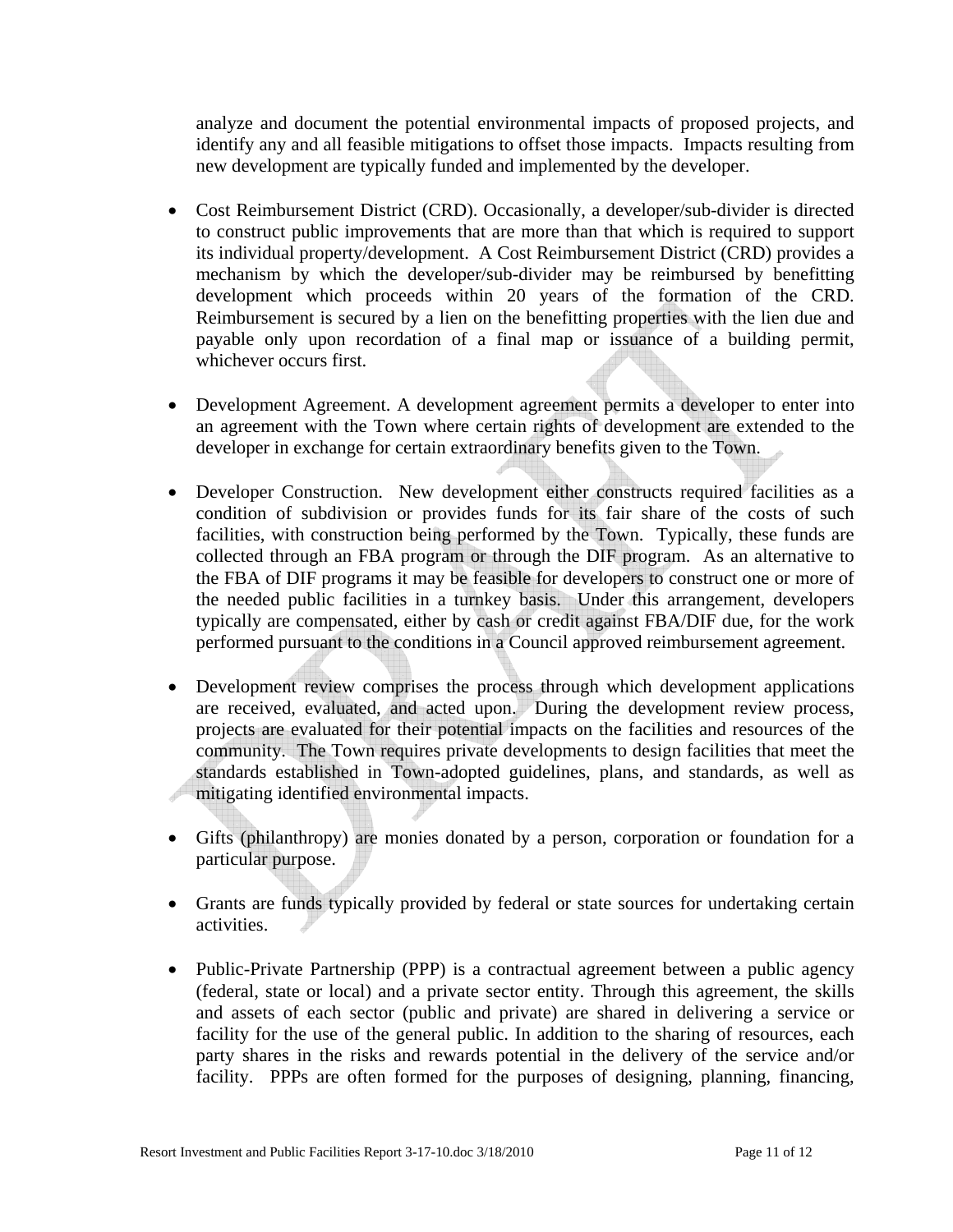constructing and/or operating infrastructure projects normally provided through traditional procurement mechanisms by the public sector.

• State/Federal Funding. Certain public facilities may be determined to benefit a community or regional area. Such projects may be appropriately funded by the State, the Federal Government, or by a combination of the two.

Matching the strategic investment and facility priorities to the best types of public and private sources of funding will lead to more effective implementation. The following list describes some common funding sources.

#### *Conclusion*

This report provides policies for strategic framework, prioritization guidelines, implementation and financing strategies, to achieve resort investment and public facilities. The General Plan, the Destination Resort Community and Economic Resort Strategy, and characteristics and principles described herein establish a reasonable and manageable strategic and policy framework. These prioritization guidelines establish a rational approach to setting short-, mid-, and long-term priorities. They consider a range of factors including strategic goal attainment, protection of health, safety, and welfare; the timing and characteristics of projects; and financing.

This policy can be used to guide the preparation of the Resort Investment and Public Facilities Element of the General Plan recommended by the CFFC. Steps involved in preparing this General Plan element include:

- 1. Identify strategic public and private facilities and programs by subject/objective.
- 2. Describe timing of the facility/program.
- 3. Describe scope and scale of the funding and construction of the facility/program.
- 4. Identify existing and potential public/private funding sources and their associated legal restrictions and political commitments.
- 5. Describe the priority of the facility/program.
- 6. Describe community, population, economic and funding conditions that trigger the planning, funding, and construction of the facility/program.

The following tables illustrate a sample application of this methodology to the resort investment and public facilities projects.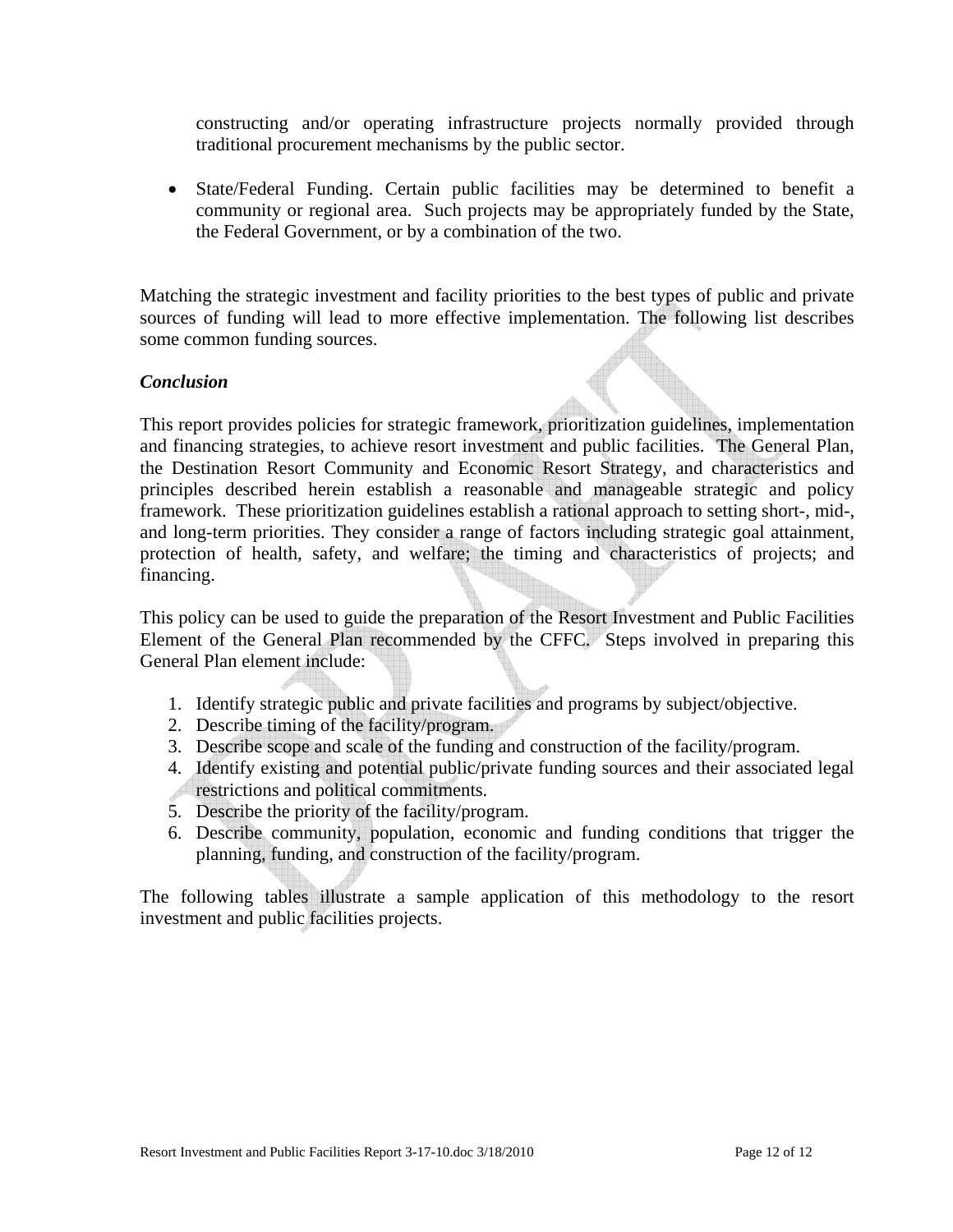### **Updated Program Priority & Finance/Implementation Discussion Table**

The purpose of this table is to allow the CFFC to methodically discuss the various capital facilities and other elements of a resort investment strategy so that EPS can develop a detailed cost analysis and allocation to funding sources. The key desired outcomes of the CFFC discussion are:

- 1. Program priorities within each subject, and between subjects,
- 2. Program timing,
- 3. Scale and construction, and
- 4. Finance and implementation preference.

A brief description of the table format is:

- Separate table headings: Information is grouped under a subject/objective type of description so the CFFC can discuss the *why* the community should undertake the facilities.
- Tables are provided for the commercial economic development components of the resort strategy because they may rely on some of the same finance implementation sources as public facilities.
- Column 1: Describes a summary of program items. Detail implementation will then be based on recommended priorities and funding preferences.
- Column 2: Summary of CFFC comments from meeting 3.
- Column 3: Timing described in short-, mid-, and long-term as a first response to when the facility is needed. This also relates to overall priority.
- Column 4: Scale and phasing also relates to priority and timing, e.g. large scale expensive projects require large funding commitments and resources.
- Column 5: Poses finance and implementation preferences and acknowledges that many projects require multiple sources. Possible DIF preference is highlighted.
- Column 6: Describes four levels of priority suggested to evaluate a project's contribution to health, safety, and welfare. They are 1) Highest Priority, 2) High Priority, 3) High Mid Range Priority, and 4) Mid Range Priority.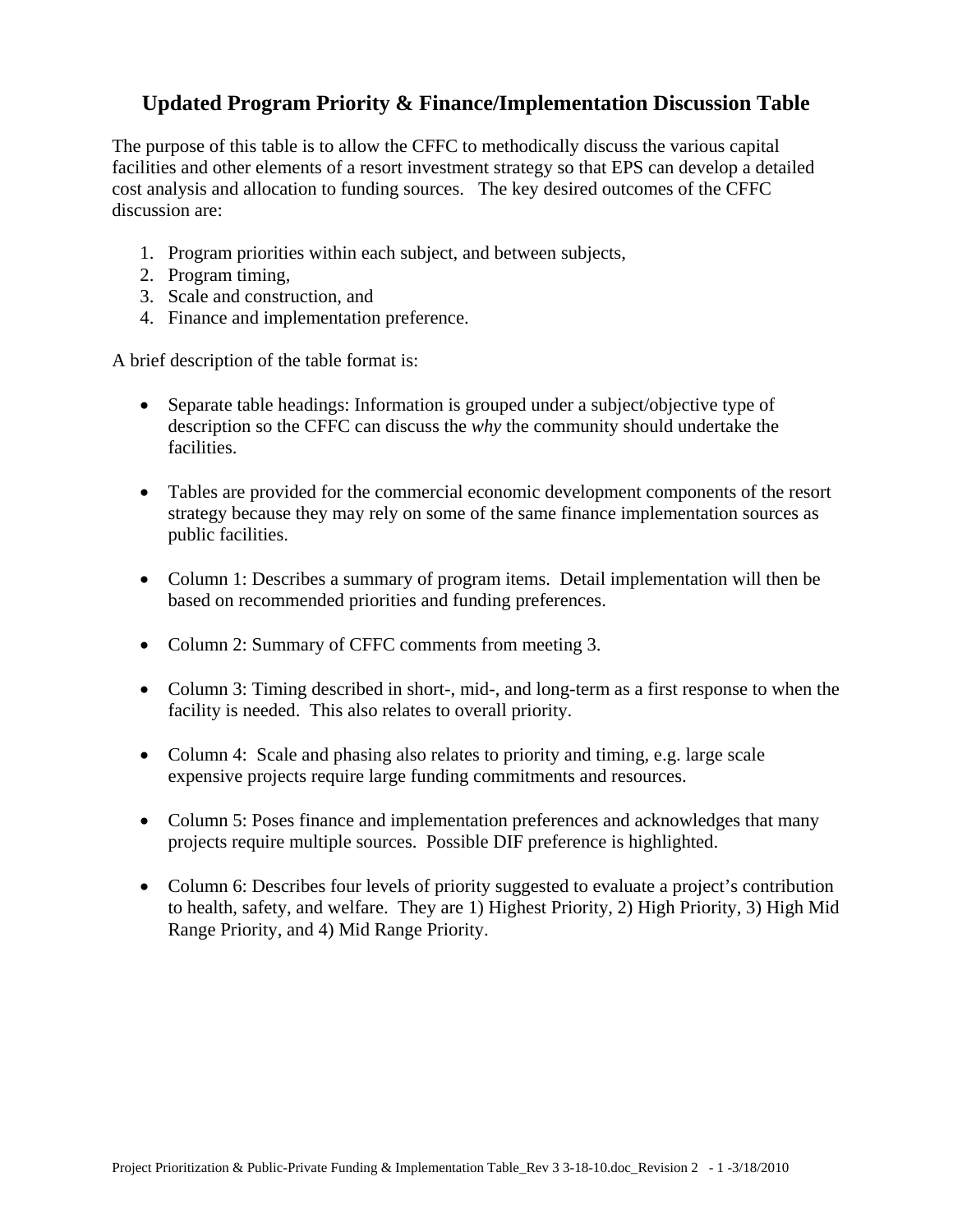**Storm Water Management –** Reduce the risk of loss of life, injury, property damage, and natural resource destruction from storm water runoff.

| Program                                                                                                                               | <b>CFFC</b><br><b>Comments</b>                                                                                                   | <b>Timing</b>                                       | <b>Facility Scale</b><br>&<br>Construction                  | <b>Finance / Implementation</b><br><b>Allocation by Priority &amp;</b><br><b>Reliability of Funding</b>                                                                                                                                                                                                                                                                                    | <b>Priority</b> |
|---------------------------------------------------------------------------------------------------------------------------------------|----------------------------------------------------------------------------------------------------------------------------------|-----------------------------------------------------|-------------------------------------------------------------|--------------------------------------------------------------------------------------------------------------------------------------------------------------------------------------------------------------------------------------------------------------------------------------------------------------------------------------------------------------------------------------------|-----------------|
|                                                                                                                                       | <b>General facilities and improvements</b>                                                                                       |                                                     |                                                             |                                                                                                                                                                                                                                                                                                                                                                                            |                 |
| Storm drain<br>water quality<br>improvements<br>Storm drain<br>curb, gutters,<br>and swales<br>Storm drain<br>CMP pipe<br>replacement | $9 - 24 - 09$ :<br>Committee<br>voted 5 to 0 in<br>favor of keeping<br>on DIF.<br>Public Works to<br>describe at next<br>meeting | Short-term<br>Mid-term<br>Long-term                 | Small scale<br>Medium scale<br>Phased and/or<br>incremental | Grants: Prop 319H (40% local match<br>typically required), SNC grants, etc.<br>Development Review<br><b>CEQA Mitigation</b><br>$DIF - Yes = 5$ ; No = 0<br>Low Interest Loan Program<br>(GF)General Fund<br><b>General Obligation Bond</b><br>Potential New - Franchise Fees, User<br>Fees, Utility User Tax, Redevelopment<br>Property Tax Increment<br><b>Consider funding User Fees</b> | 1               |
| <b>Storm Drain</b><br><b>Basin 2</b><br><b>Improvements</b>                                                                           | $9 - 24 - 09$ :<br>Committee<br>voted $5$ to $0$ in<br>favor of keeping<br>on DIF.                                               | Short-term<br>Mid-term<br>Long-term                 | Small scale<br>Phased and/or<br>incremental                 | Grants: Prop 319H (40% local match<br>typically required), SNC grants, etc.<br>Development Review<br><b>CEQA</b> Mitigation<br>DIF Yes = $5$ ; No = 0<br>Low Interest Loan Program (GF)<br>General Fund<br><b>General Obligation Bond</b><br>Potential New - Franchise Fees, User<br>Fees, Utility User Tax, Redevelopment<br>Property Tax Increment<br><b>Consider funding User Fees</b>  |                 |
| <b>Storm Drain</b><br><b>Basin 3</b><br><b>Improvements</b>                                                                           | $9-24-09$ :<br>Committee<br>voted 5 to 0 in<br>favor of keeping<br>on DIF.                                                       | On-going,<br>Short-term,<br>Mid-term,<br>Long-term, | Small scale<br>Phased and/or<br>incremental                 | Grants: Prop 319H (40% local match<br>typically required), SNC grants, etc.<br>Development Review<br><b>CEQA Mitigation</b><br>DIF Yes = $5$ ; No = 0<br>Low Interest Loan Program (GF)<br>General Fund<br><b>General Obligation Bond</b><br>Potential New - Franchise Fees, User<br>Fees, Utility User Tax, Redevelopment<br>Property Tax Increment<br><b>Consider funding User Fees</b>  | 1               |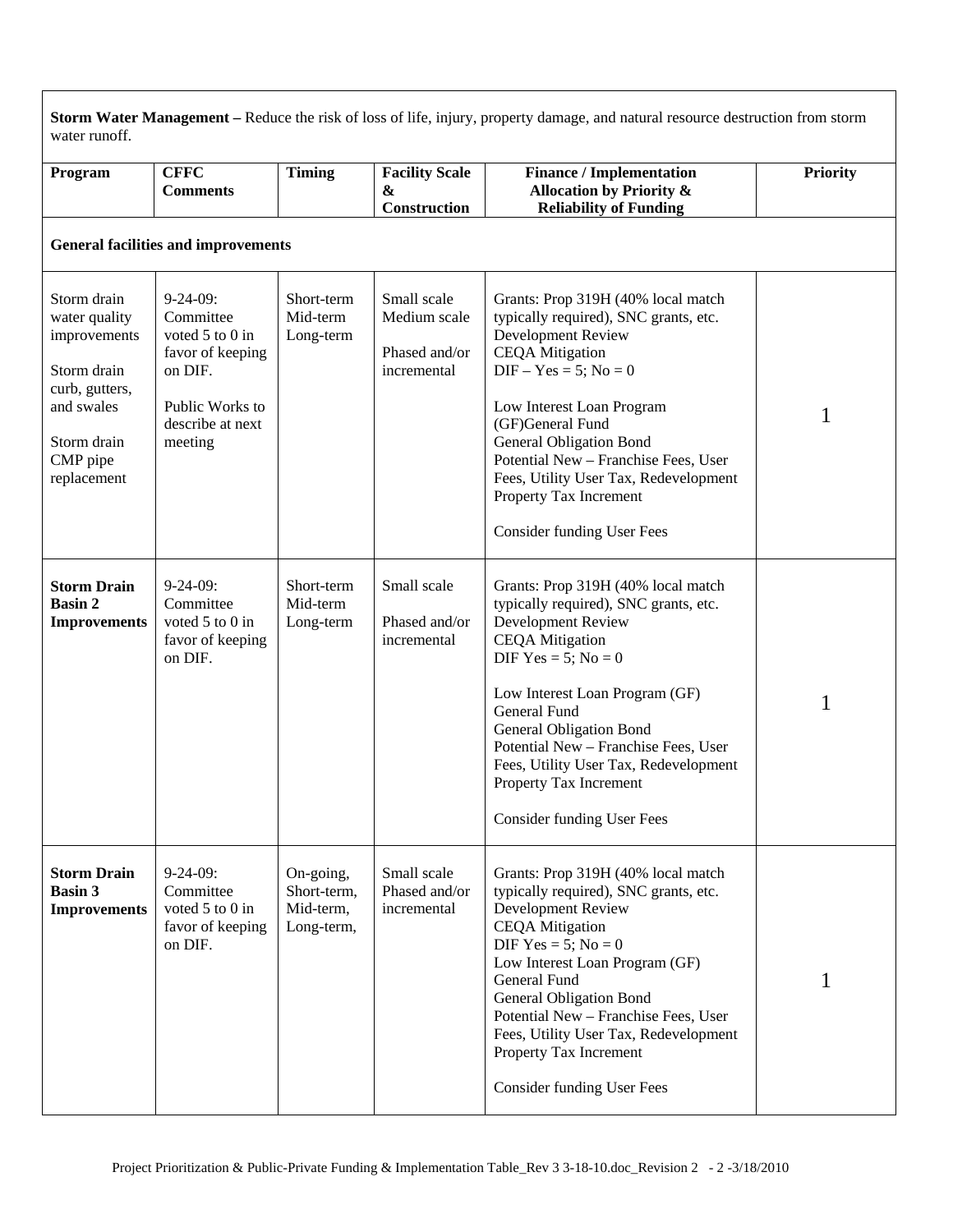| <b>Operations &amp; Maintenance</b> |                                                                              |          |    |                                                                                              |  |  |  |  |  |  |  |
|-------------------------------------|------------------------------------------------------------------------------|----------|----|----------------------------------------------------------------------------------------------|--|--|--|--|--|--|--|
| Vactor truck                        | $9 - 24 - 09$ :<br>Committee<br>voted $5$ to $0$ of<br>removing from<br>DIF. | On-going | NA | <b>CEQA</b><br>General Fund<br><b>Consider funding User Fees</b><br>$DIF - No = 5$ ; Yes = 0 |  |  |  |  |  |  |  |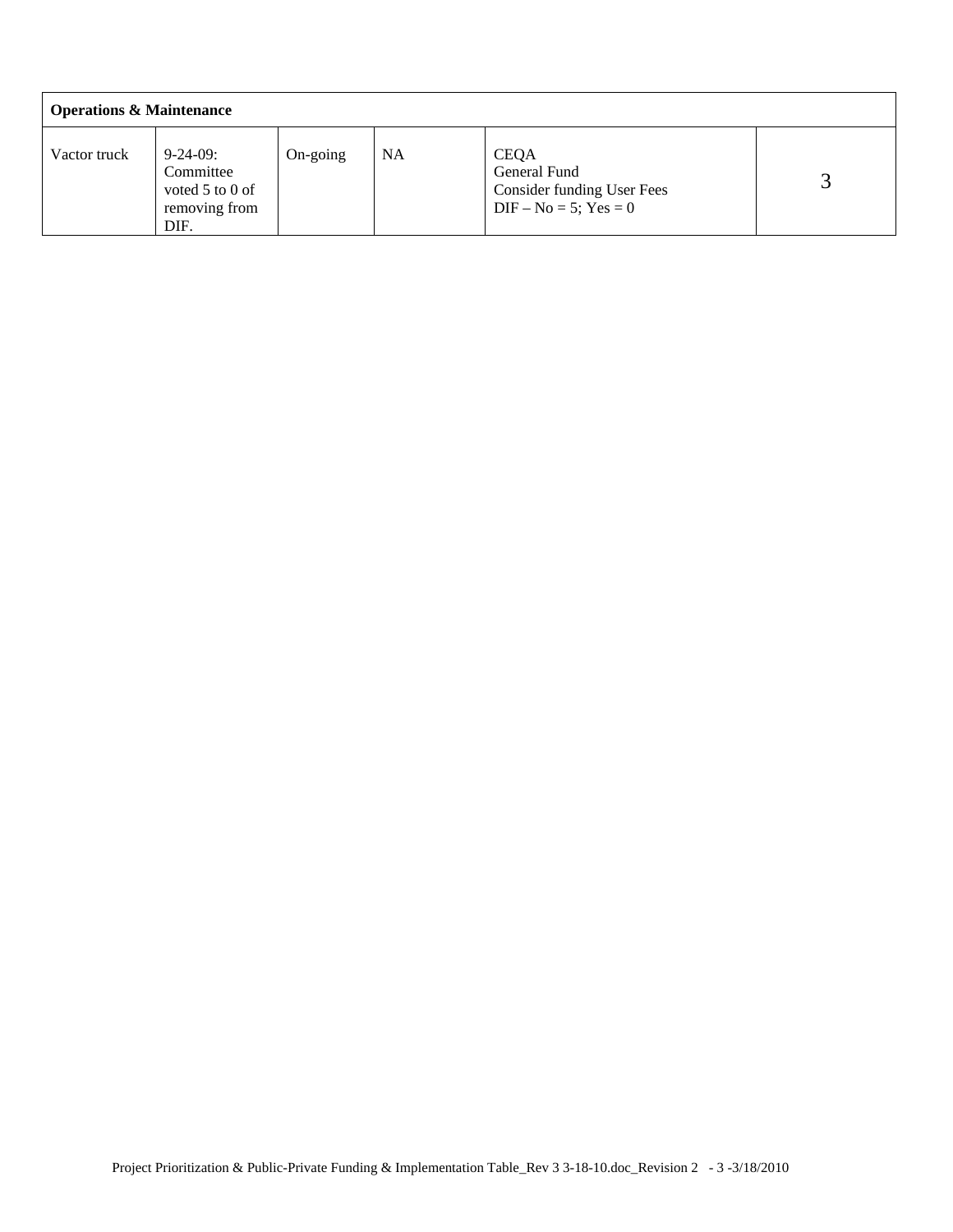| Traffic and Mobility - Reduce vehicle miles traveled (VMTs), reduce congestion, improve air quality, improve accessibility and<br>movement of goods, and improve emergency access.                   |                                                                                                                                                                                                                                                                                                                                                                                                                                                                                                                                   |                                        |                                                                            |                                                                                                                                                                                                                                                                                                                                         |                 |  |  |  |  |  |
|------------------------------------------------------------------------------------------------------------------------------------------------------------------------------------------------------|-----------------------------------------------------------------------------------------------------------------------------------------------------------------------------------------------------------------------------------------------------------------------------------------------------------------------------------------------------------------------------------------------------------------------------------------------------------------------------------------------------------------------------------|----------------------------------------|----------------------------------------------------------------------------|-----------------------------------------------------------------------------------------------------------------------------------------------------------------------------------------------------------------------------------------------------------------------------------------------------------------------------------------|-----------------|--|--|--|--|--|
| Program                                                                                                                                                                                              | <b>CFFC Comments</b>                                                                                                                                                                                                                                                                                                                                                                                                                                                                                                              | <b>Timing</b>                          | <b>Facility Scale</b><br>&<br><b>Construction</b>                          | Finance /<br>Implementation<br><b>Allocation by Priority</b><br>& Reliability                                                                                                                                                                                                                                                           | <b>Priority</b> |  |  |  |  |  |
|                                                                                                                                                                                                      | <b>General facilities and improvements</b>                                                                                                                                                                                                                                                                                                                                                                                                                                                                                        |                                        |                                                                            |                                                                                                                                                                                                                                                                                                                                         |                 |  |  |  |  |  |
| <b>Streets</b><br>Traffic control<br>Street lights<br>and<br>appurtenances<br>Multi use paths,<br>sidewalks,<br>curbs & gutters<br>Transit shelters,<br>stops and<br>related street<br>appurtenances | 9/24/09: Committee voted<br>5 to 0 in favor of keeping<br>on DIF.<br>9/24/09: Committee stated<br>that these items depend on<br>a strong nexus, balanced<br>with other related costs,<br>and no "double dipping."<br>Reconsider priorities:<br>1. Note the high cost and<br>match.<br>2. If street is functioning<br>postpone project.<br>3. Reconsider priority use<br>of grant matching funds for<br>those projects.<br>4. Reduce scope of some<br>facilities funded by DIF,<br>incremental improvement<br>with development ok. | Short-term,<br>Mid-term,<br>Long-term, | Small scale<br>Medium scale<br>Large scale<br>Phased and/or<br>incremental | STIP / LTC (average \$2.0)<br>million per year)<br>Grants: TEA, etc. (20%<br>local match typically<br>required)<br>Development Review<br><b>CEQA</b> Mitigation<br>$DIF - Yes = 5$ ; No = 0<br>Measure T - 1 point of TOT<br>Potential New - Franchise<br>Fees, User Fees, Utility User<br>Tax, Redevelopment<br>Property Tax Increment | 1 & 3           |  |  |  |  |  |
| <b>Seven Bay</b><br><b>Storage</b><br><b>Building</b>                                                                                                                                                | 9/24/09: Committee voted<br>5 to 0 in favor of keeping<br>on DIF.<br>9/24/09: Committee stated<br>that these items depend on<br>a strong nexus, balanced<br>with other related costs,<br>and no "double dipping."                                                                                                                                                                                                                                                                                                                 | Mid-term<br>Long-term                  | Large scale                                                                | Certificate of Participation<br>$DIF - Yes = 5$ ; No = 0<br>Grants<br>Potential New - Franchise<br>Fees, User Fees, Utility User<br>Tax, Redevelopment<br>Property Tax Increment<br><b>Consider funding User Fees</b>                                                                                                                   | 3               |  |  |  |  |  |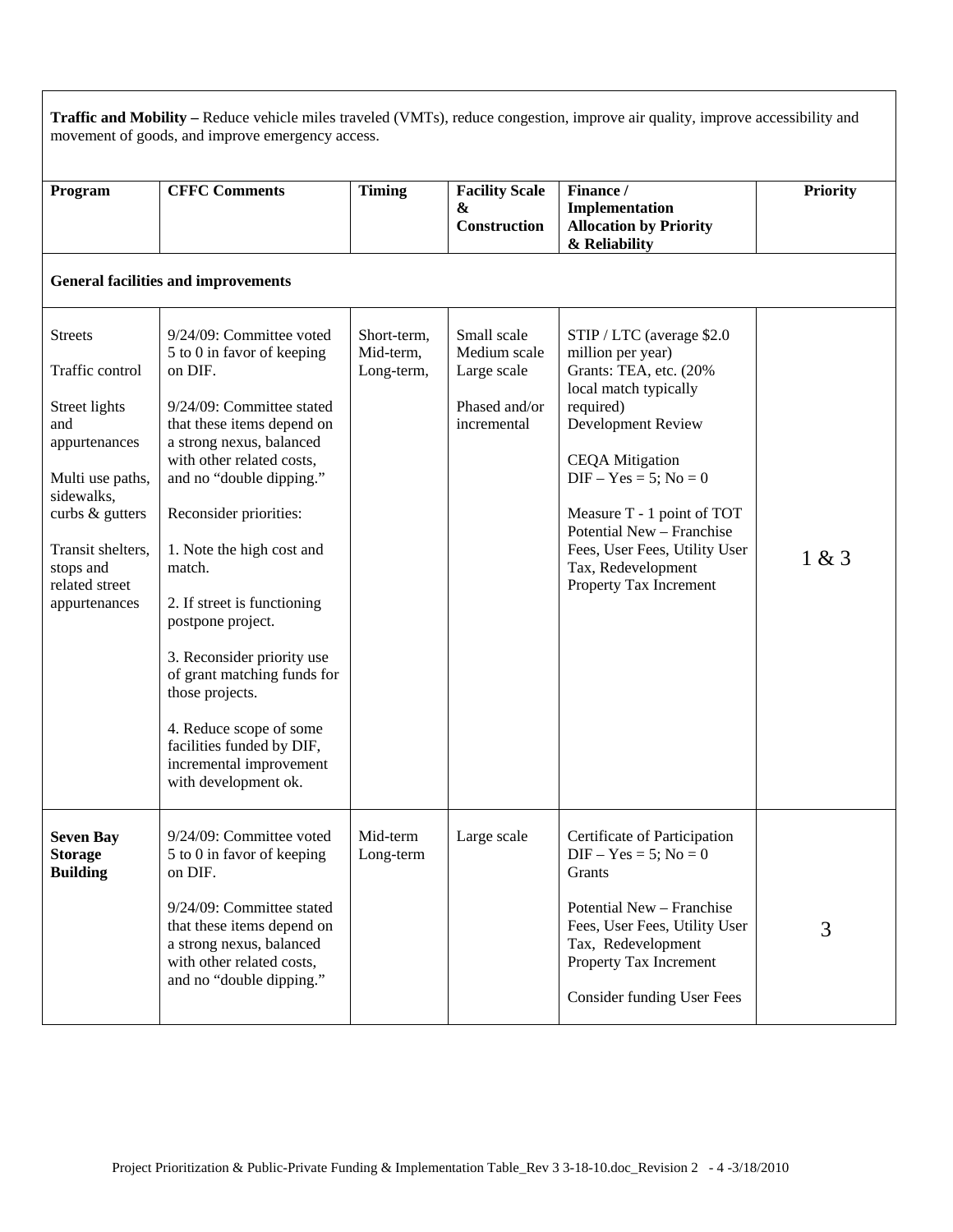| <b>Public parking</b><br>lot(s)                                                                                                                                                 | 9/24/09: Committee voted<br>5 to 0 in favor of keeping<br>on DIF.<br>9/24/09: Committee stated<br>that these items depend on<br>a strong nexus, balanced<br>with other related costs,<br>and no "double dipping."<br>Fund via assessment<br>district or bonds. | Short-term<br>Mid-term<br>Long-term              | Small scale<br>Medium scale | <b>Assessment District</b><br>STIP/LTC<br>Grants: TEA, etc. (20%)<br>local match typically<br>required), DOT<br>P3 - Private<br>$DIF - Yes = 5$ ; No = 0<br>Potential New - Franchise<br>Fees, User Fees, Utility User<br>Tax, Redevelopment<br>Property Tax Increment,<br>Parking Revenue Bond<br><b>Consider funding User Fees</b>                              | 2              |
|---------------------------------------------------------------------------------------------------------------------------------------------------------------------------------|----------------------------------------------------------------------------------------------------------------------------------------------------------------------------------------------------------------------------------------------------------------|--------------------------------------------------|-----------------------------|-------------------------------------------------------------------------------------------------------------------------------------------------------------------------------------------------------------------------------------------------------------------------------------------------------------------------------------------------------------------|----------------|
| <b>Public parking</b><br>garage(s)                                                                                                                                              | 9/24/09: Committee voted<br>5 to 0 in favor of keeping<br>on DIF.<br>9/24/09: Committee stated<br>that these items depend on<br>a strong nexus, balanced<br>with other related costs,<br>and no "double dipping."<br>Fund via assessment<br>district or bonds. | Mid-term<br>Long-term<br>With new<br>development | Large scale                 | <b>Assessment District</b><br><b>CBIZ</b><br>$P3 - Private$<br>Development Agreement<br>Grants: TEA, etc. (20%<br>local match typically<br>required), DOT<br>$DIF - Yes = 5$ ; No = 0<br>Potential New - Franchise<br>Fees, User Fees, Utility User<br>Tax, Redevelopment<br>Property Tax Increment,<br>Parking Revenue Bond<br><b>Consider funding User Fees</b> | $\overline{2}$ |
| <b>Gondola line</b>                                                                                                                                                             | 9/24/09: Committee voted<br>$3$ No's and $2 - Don't know$<br>yet.                                                                                                                                                                                              | Mid-term<br>Long-term                            | Large scale                 | $P3 - Private$<br><b>Assessment District</b><br>Grants<br>Potential New - Franchise<br>Fees, User Fees, Utility<br>Users Tax, Redevelopment<br>Property Tax Increment<br>$DIF - No = 3; DK = 2$                                                                                                                                                                   | 3              |
| <b>Operations &amp; Maintenance</b><br>Bus equipment                                                                                                                            | 9/24/09: Committee voted                                                                                                                                                                                                                                       |                                                  |                             |                                                                                                                                                                                                                                                                                                                                                                   |                |
| Dump truck<br>Lift truck<br>Lighting and<br>appurtenances<br>Loaders and<br>snow blowers<br>Street sweepers<br>Trackless<br>sidewalk snow<br>blower<br>Traffic monitor<br>equip | 5 to 0 of removing O&M<br>from DIF.<br>9/24/09: Measure R can not<br>be used as an O&M<br>funding source if the<br>project wasn't funded by<br>Measure R                                                                                                       | On-going                                         | <b>NA</b>                   | Gas Tax<br>General Fund<br><b>Benefit Assessment District</b><br>Measure T - 1 point of TOT<br>Measure $R - 1/2$ point of<br>TOT - 1/2 point of TOT<br><b>Transit Agreements</b><br>CEQA traffic monitoring                                                                                                                                                       | 3              |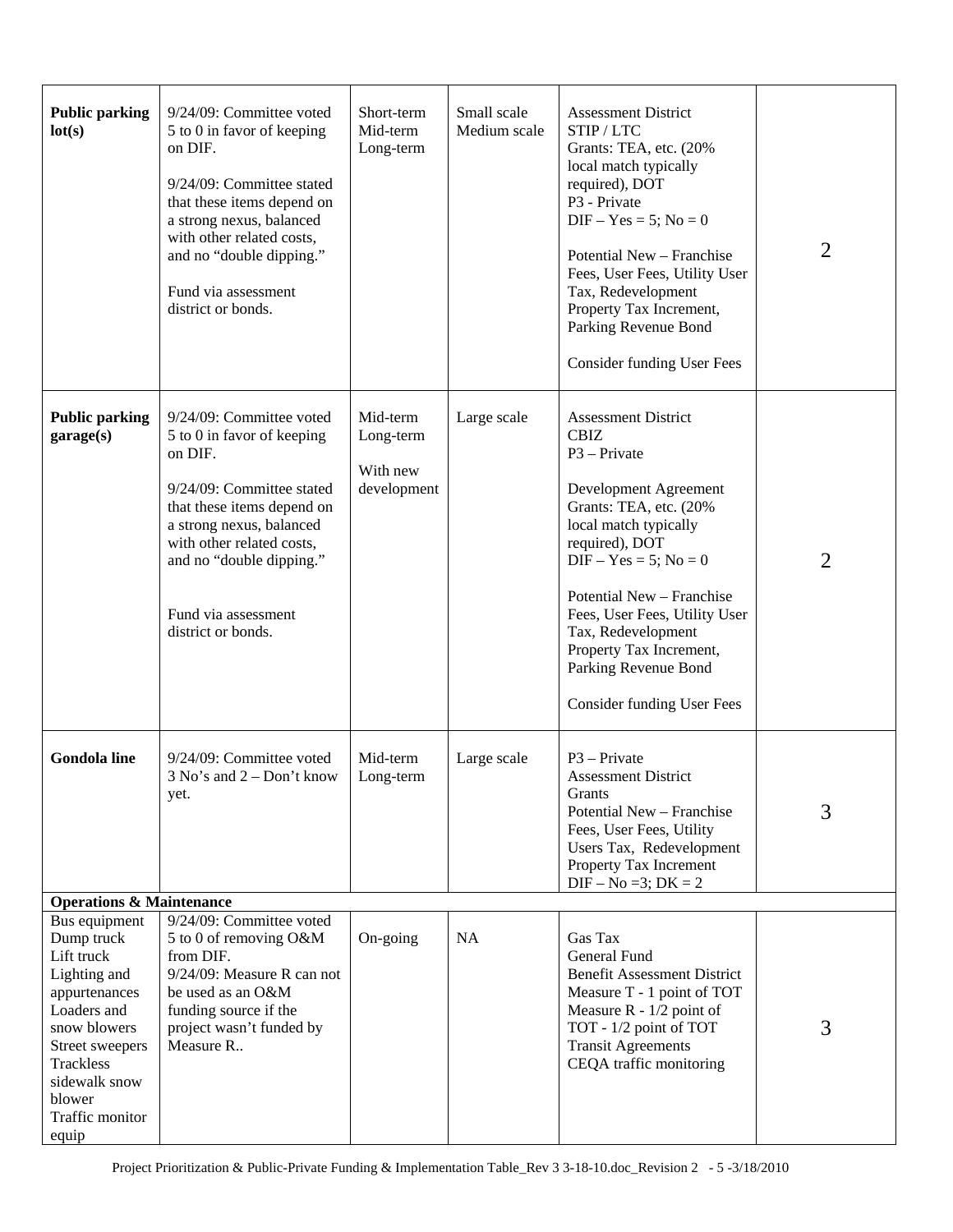**Economic Stability** - Promote year-round, mid-week, and shoulder season visitation, strengthen economic diversity, decrease fluctuations in revenue stream and employment conditions, and increase property, sales, and transient occupancy tax revenues.

9/24/09: Committee voted 5 to 0 in favor of **not** using DIF for economic sustainability projects.

| Program                                                                             | <b>CFFC</b><br><b>Comments</b> | <b>Timing</b>                                    | <b>Facility Scale</b><br>&<br><b>Construction</b> | Finance / Implementation Allocation by<br><b>Priority &amp; Reliability</b>                                                                                        | <b>Priority</b> |
|-------------------------------------------------------------------------------------|--------------------------------|--------------------------------------------------|---------------------------------------------------|--------------------------------------------------------------------------------------------------------------------------------------------------------------------|-----------------|
| <b>Outdoor</b><br>events venue<br>and athletic<br>fields $(2-3)$<br>acre)           |                                | Short-term,<br>Mid-term,                         | Large scale<br>Phased and or<br>incremental       | <b>CBIZ</b><br>$P3 - Private$<br>Development Agreement<br>Grants<br>Measure R - 1/2 point of TOT                                                                   | $\overline{2}$  |
| <b>Range of</b><br>event plaza<br>venues                                            |                                | Mid-term<br>Long-term<br>With new<br>development | Large scale                                       | <b>CBIZ</b><br>$P3 - Private$<br>Development Agreement                                                                                                             | $\overline{2}$  |
| Indoor 100-<br>seat town<br>hall,<br>meeting,<br>performance<br>facility            |                                | Mid-term<br>Long-term                            | Large scale                                       | <b>CBIZ</b><br>$P3 - Private$<br>Development Agreement                                                                                                             | $\overline{2}$  |
| <b>Range of</b><br>conference<br>and meeting<br>spaces<br>integrated<br>with hotels |                                | Mid-term<br>Long-term<br>With new<br>development | Large scale                                       | <b>CBIZ</b><br>$P3 - Private$<br>Development Agreement<br>Potential New - Franchise Fees, User Fees,<br>Utility Users Tax, Redevelopment Property<br>Tax Increment | $\overline{2}$  |
| <b>Operations</b><br>&<br><b>Maintenance</b>                                        |                                | On-going                                         | <b>NA</b>                                         | $P3 - Private$<br>Measure R - 1/2 point of TOT<br>General Fund<br><b>User Fees</b>                                                                                 | 3               |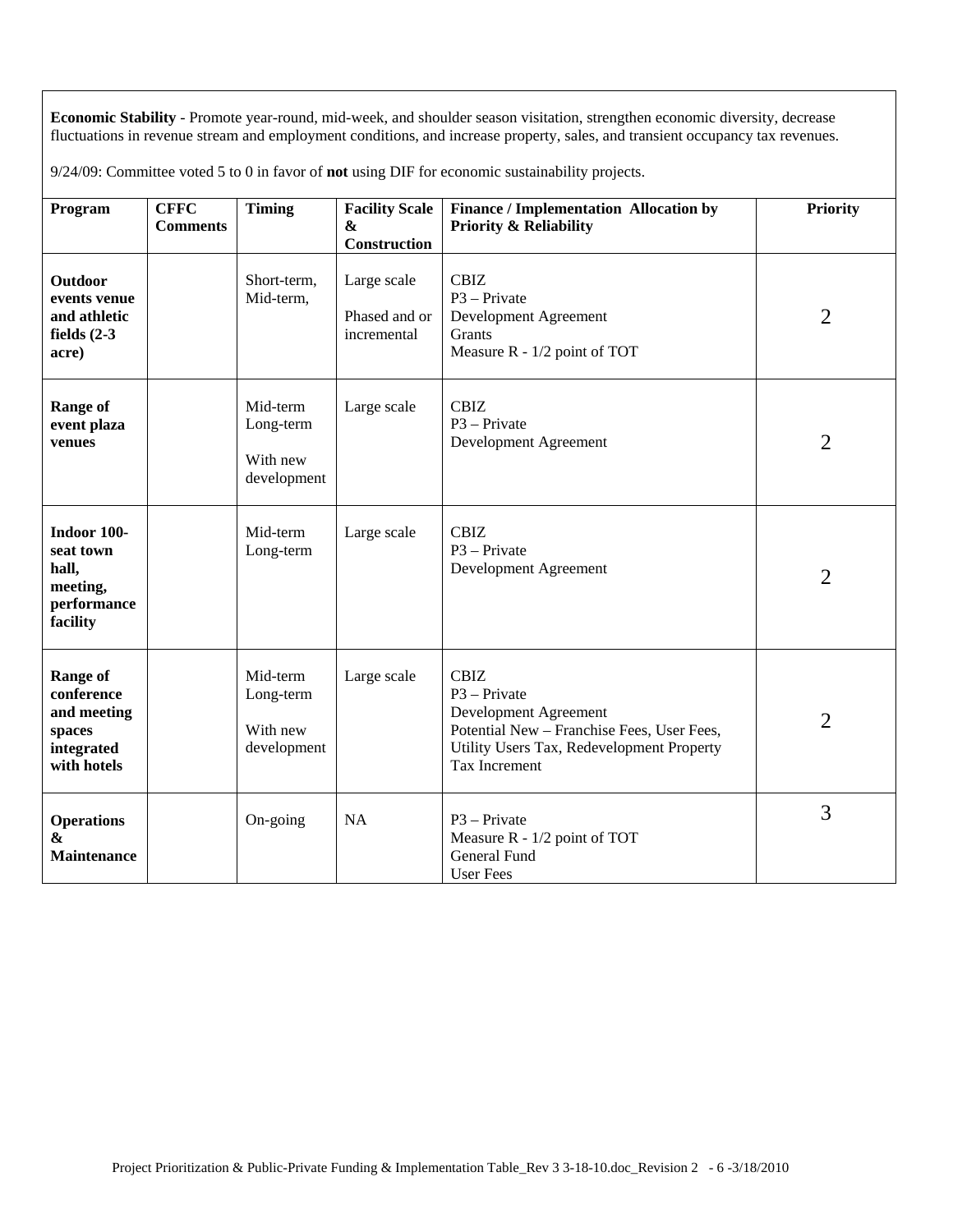**Recreation / Leisure Capacity – Expand and improve recreational and leisure opportunities, open space, entertainment, to improve** community quality of life and visitor experience.

9/24/09: In general, there is disagreement among committee members over whether or not DIF should be responsible (in part) for Recreation/Leisure facilities. Disagreement over nexus/impact. There seemed to be general agreement that "civil engineer/public works infrastructure" facilities are the #1 priority for DIF funds, and that "Key Initiatives" such as recreational/leisure facilities that 1. increase fiscal revenue (TOT, sales, etc.) and 2. create economic development, could be a second priority for DIF funding.

| Program                                                          | <b>CFFC Comments</b>                                                                              | <b>Timing</b>                                    | <b>Facility Scale</b><br>&<br><b>Construction</b>           | <b>Finance / Implementation</b><br><b>Allocation by Priority &amp;</b><br><b>Reliability</b>                             | <b>Priority</b> |
|------------------------------------------------------------------|---------------------------------------------------------------------------------------------------|--------------------------------------------------|-------------------------------------------------------------|--------------------------------------------------------------------------------------------------------------------------|-----------------|
| <b>Town-Wide</b><br><b>Trails</b><br><b>Developme</b><br>nt      | 9/24/09: Committee<br>voted 3 to 2 in favor<br>of removing from<br>DIF.                           | Short-term,<br>Mid-term,<br>Long-term            | Small scale<br>and/or<br>incremental                        | Measure R - 1/2 point of TOT<br><b>Grants</b><br>Development Review<br>Development Agreement<br>$DIF - No = 3$ ; Yes = 2 | 3               |
| <b>Shady Rest</b><br>Park<br><b>Parking</b>                      | 9/24/09: Committee<br>voted 5 to 0 in favor<br>of removing from<br>DIF.                           | Short-term<br>Mid-term                           | Small scale                                                 | Measure R - 1/2 point of TOT<br>$DIF - No = 5$ ; Yes = 0                                                                 | $\overline{4}$  |
| Completion<br>of The<br><b>Trails Park</b>                       | 9/24/09: Committee<br>voted 3 to 2 in favor<br>of keeping on DIF.                                 | Short-term                                       | Medium scale                                                | Measure R - 1/2 point of TOT<br>Grants<br>$DIF - No = 2$ ; Yes = 3                                                       | $3-4$           |
| <b>Winter Play</b><br>Area                                       | 9/24/09: Committee<br>voted 4 to 0, with 1<br>Don't Know, to<br>remove from DIF.                  | Short-term,<br>Mid-term,                         | Small scale<br>Medium scale<br>Phased and/or<br>incremental | <b>Grants</b><br>Measure R - 1/2 point of TOT<br>Development Agreement<br>$DIF - No = 4$ ; Don't know = 1                | $2 - 3$         |
| <b>Mammoth</b><br><b>Creek Park</b><br>Improveme<br><b>nts</b>   | 9/24/09: Committee<br>voted 3 to 2 in favor<br>of keeping on DIF.                                 | Mid-term,<br>Long-term                           | Medium scale<br>Large scale<br>Phased and/or<br>incremental | Grants<br>Development Agreement<br>STIP / LTC (mobility)<br>Measure R - 1/2 point of TOT<br>DIF - No = 2; Yes = 3        | $2 - 3$         |
| <b>Shady Rest</b><br><b>Affordable</b><br><b>Housing</b><br>Park | 9/24/09: Committee<br>voted 3 to 2 in favor<br>of keeping on DIF.<br>Possible scope<br>reduction. | Mid-term<br>Long-term<br>With new<br>development | Large scale                                                 | Development Review<br><b>CEQA</b><br><b>Grants</b><br>Measure R - 1/2 point of TOT<br>$DIF - No = 2$ ; $Yes = 3$         |                 |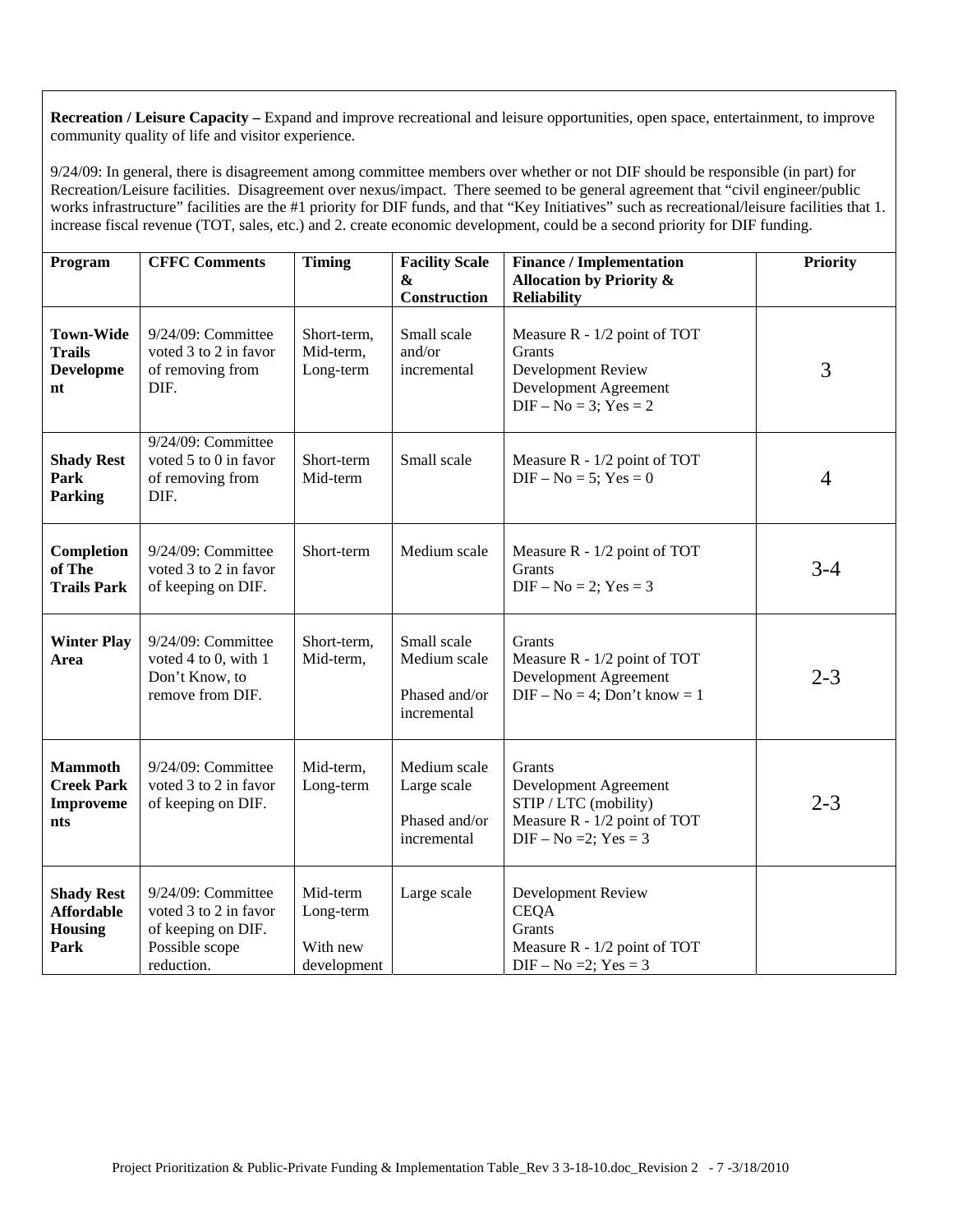| Ice Rink /<br><b>Multi Use</b><br><b>Facility</b>                                                   | $9/24/09$ :<br>Committee voted 3<br>to 2 in favor of<br>keeping on DIF.<br>Reduce project<br>scope<br>Consider different<br>location<br>9/24/09: Increase<br>Alternate funding<br>percent | Mid-term<br>Long-term | Large scale                 | <b>CBIZ</b><br><b>General Obligation Bond</b><br>Grants<br>P3 - Intergovernmental<br>$DIF - No = 2$ ; $Yes = 3$<br>Potential New - Franchise Fees, User<br>Fees, Utility Users Tax,<br>Redevelopment Property Tax<br>Increment | $3-4$   |
|-----------------------------------------------------------------------------------------------------|-------------------------------------------------------------------------------------------------------------------------------------------------------------------------------------------|-----------------------|-----------------------------|--------------------------------------------------------------------------------------------------------------------------------------------------------------------------------------------------------------------------------|---------|
| <b>Recreation</b><br><b>Center</b><br><i>(swimming</i><br>$pool -$<br>natatorium)                   | $9/24/09$ :<br>Committee voted 5<br>to 0 in favor of<br>removing from<br>DIF.<br>Reduce project<br>scope<br>Alternate funding                                                             | Long-term             | Large scale                 | General Obligation Bond<br>P3 - Intergovernmental<br>Potential New - Franchise Fees, User<br>Fees, Utility Users Tax,<br>Redevelopment Property Tax<br>Increment<br>$DIF - No = 5$ ; Yes = 0                                   | 4       |
| <b>Field House</b><br><i>(indoor)</i><br>soccer,<br>football,<br>baseball,<br>track, and<br>tennis) | $9/24/09$ :<br>Committee voted 5<br>to 0 in favor of<br>removing from<br>DIF. This is a<br>want, not a need.                                                                              | Long-term             | Large scale                 | General Obligation Bond<br>P3 - Intergovernmental<br>Potential New - Franchise Fees, User<br>Fees, Utility Users, Tax, Property<br>Tax Increment - Redevelopment<br>$DIF - No = 5$ ; Yes = 0                                   | $3 - 4$ |
| <b>Park Land</b><br><b>Acquisition</b>                                                              | 9/24/9: Committee<br>voted 4 to 1 to keep<br>on DIF.                                                                                                                                      | Mid-term<br>Long-term | Medium scale<br>Large scale | Development Review<br><b>CEQA Mitigation</b><br>Measure $R - 1/2$ point of TOT<br>Grants<br>$DIF - No = 1$ ; Yes = 4                                                                                                           |         |
| Town - Wide<br>Parks/Snow<br><b>Storage</b>                                                         | $9/24/09$ :<br>Committee voted 5<br>to 0 in favor of<br>keeping on DIF.                                                                                                                   | Mid-term<br>Long-term | Moderate scale              | Development Review<br><b>CEQA</b> Mitigation<br>Development Agreement<br>$DIF - No = 0$ ; Yes = 5<br>Measure R - 1/2 point of TOT<br>Grants                                                                                    |         |
| <b>Operations &amp;</b><br><b>Maintenance</b>                                                       |                                                                                                                                                                                           | On-going              | <b>NA</b>                   | P3 - Intergovernmental<br>General Fund<br>Measure R - 1/2 point of TOT<br>User Fees                                                                                                                                            | 3       |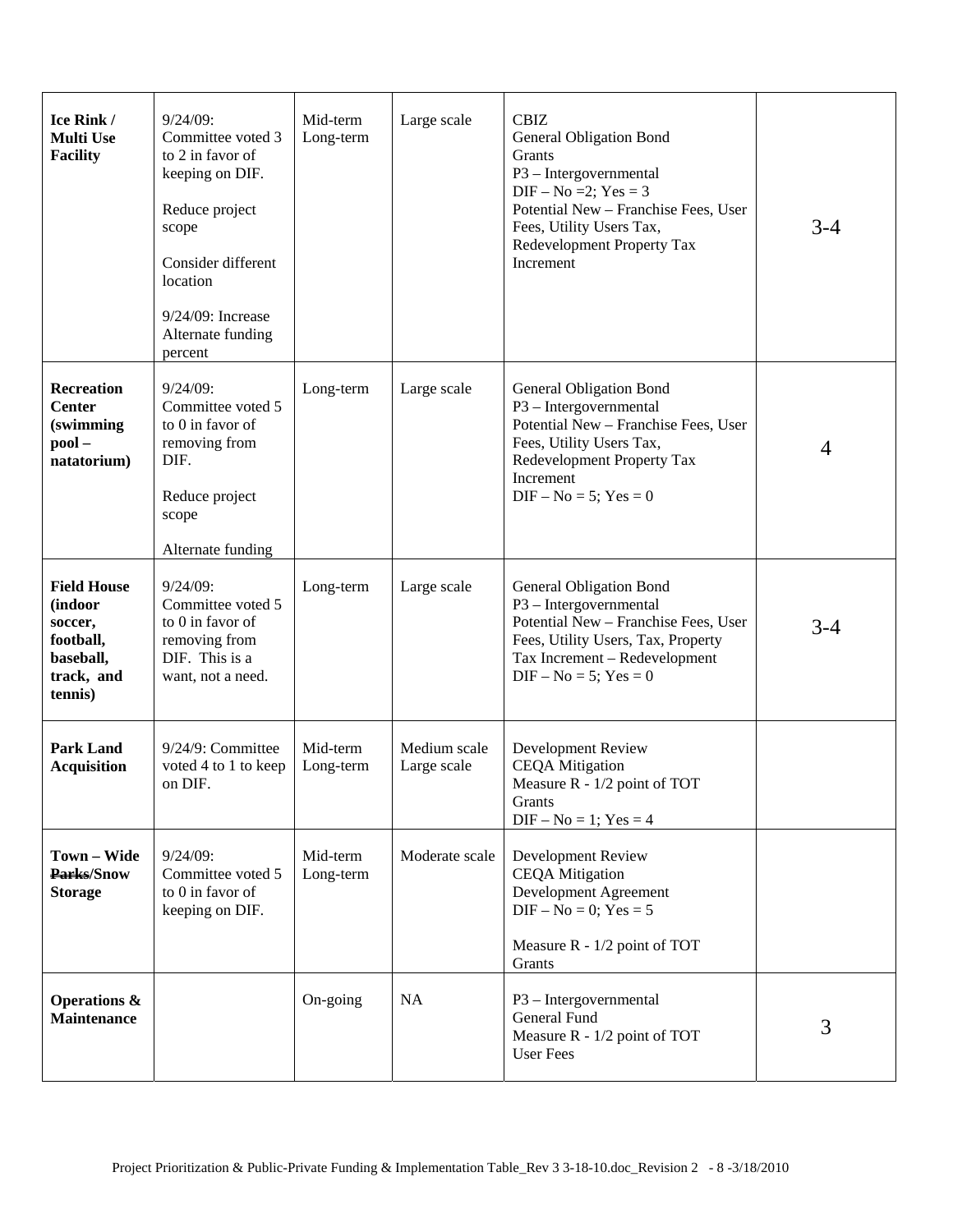**Social Capacity** – Provide key services, uses, employment opportunities, and public art that enhance the quality of life of residents and visitors.

9/24/09: Committee voted 5 to 0 in favor of **not** using DIF for social capacity projects.

| Program                                                                                    | <b>CFFC</b><br><b>Comment</b><br>$\mathbf{s}$ | <b>Timing</b>                                                  | <b>Facility Scale</b><br>$\boldsymbol{\&}$<br>Construction  | <b>Finance / Implementation</b><br><b>Allocation by Priority &amp; Reliability</b>                         | <b>Priority</b> |
|--------------------------------------------------------------------------------------------|-----------------------------------------------|----------------------------------------------------------------|-------------------------------------------------------------|------------------------------------------------------------------------------------------------------------|-----------------|
| Neighborhood<br>and retail and<br>services                                                 |                                               | Short-term<br>Mid-term<br>Long-term<br>With new<br>development | Medium scale                                                | Development Review                                                                                         | $2 - 3$         |
| <b>Specialty</b><br>market and<br>full scale<br>grocery                                    |                                               | Mid-term<br>Long-term<br>With new<br>development               | Large scale                                                 | <b>CBIZ</b><br>$P3 - Private$<br>Development Agreement                                                     | $2 - 3$         |
| Heritage<br>facilities,<br>museums,<br>galleries, and<br>artist<br>live/work<br>residences |                                               | Mid-term<br>Long-term<br>With new<br>development               | Medium scale<br>Large scale<br>Phased and/or<br>incremental | P3 - Intergovernmental<br>$P3 - Private$<br><b>CBIZ</b><br><b>CEQA</b> Mitigation<br>Development Agreement | $3-4$           |
| <b>Public Art</b>                                                                          |                                               | Short-term<br>Mid-term<br>Long-term<br>With new<br>development | Small scale<br>Medium scale<br>Large scale                  | <b>Development Review</b><br>Public Arts Fee<br>Grants<br>P3 - Intergovernmental                           | $3 - 4$         |
| <b>Operations &amp;</b><br><b>Maintenance</b>                                              |                                               | On-going                                                       | <b>NA</b>                                                   | Private<br>Measure R - 1/2 point of TOT<br>General Fund<br><b>User Fees</b>                                | 3               |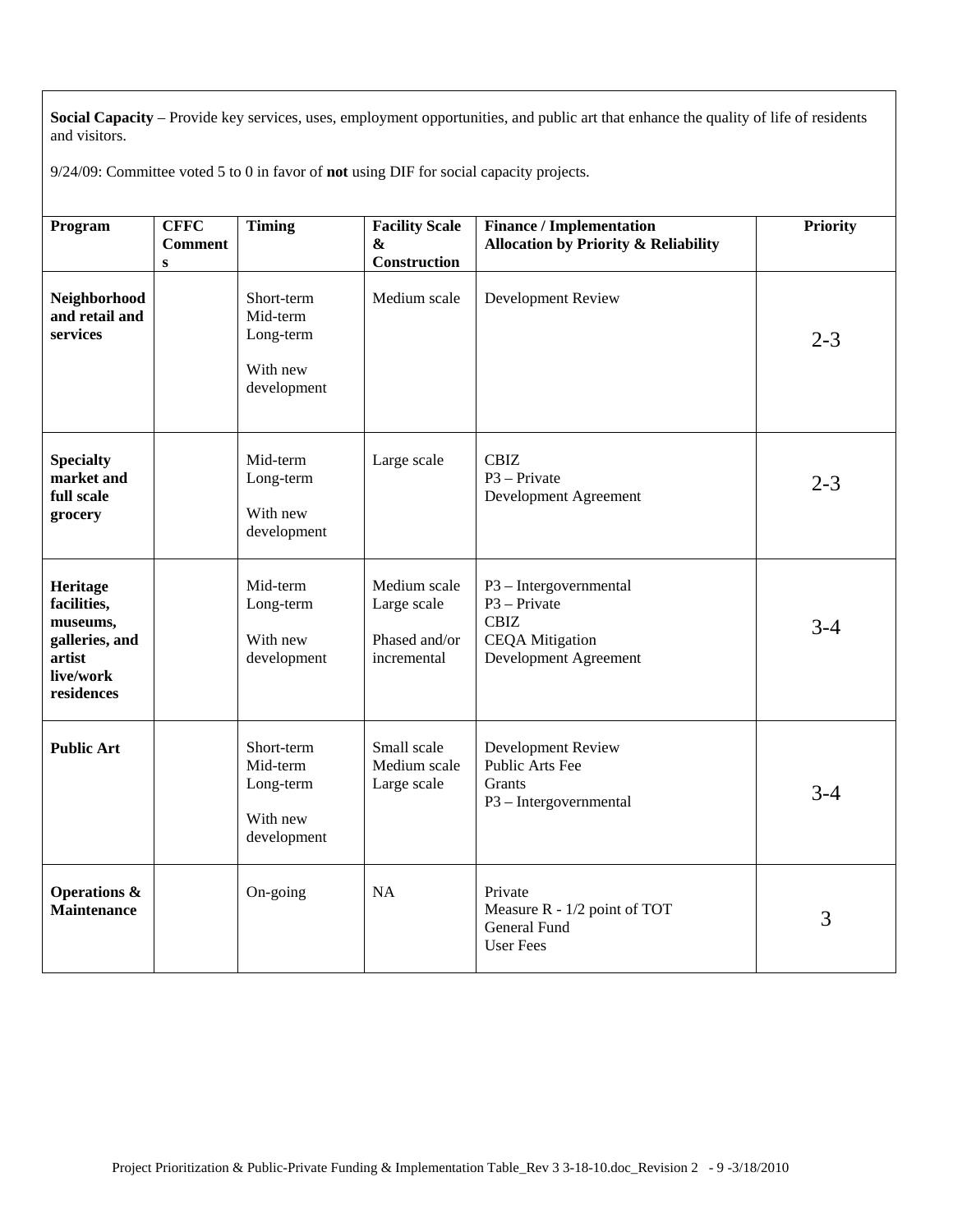**Housing**– Provide housing opportunities to enhance the quality of life of the town's workforce.

9/24/09: Committee voted 5 to 0 in favor of **not** using DIF for housing related projects.

| Program                                                                | <b>CFFC</b><br><b>Comments</b>                                                                                              | <b>Timing</b>                                                    | <b>Facility Scale &amp;</b><br><b>Construction</b>                         | <b>Finance / Implementation</b><br><b>Allocation by Priority &amp;</b><br><b>Reliability</b>   | <b>Priority</b> |
|------------------------------------------------------------------------|-----------------------------------------------------------------------------------------------------------------------------|------------------------------------------------------------------|----------------------------------------------------------------------------|------------------------------------------------------------------------------------------------|-----------------|
| <b>Programs</b> and<br>projects to<br>provide<br>affordable<br>housing | EPS to<br>include fee<br>in total<br>Shift from<br><b>FTEE</b><br>calculation<br>Report from<br>Housing<br>Committee<br>due | Short-term,<br>Mid-term,<br>Long-term<br>With new<br>development | Small scale<br>Medium scale<br>Large scale<br>Phased and/or<br>incremental | $TOT - 1 point$<br><b>Grants</b><br>Development Review<br><b>CBIZ</b><br>Development Agreement | $2 - 3$         |
| <b>Operations &amp;</b><br><b>Maintenance</b>                          |                                                                                                                             | On-going                                                         | <b>NA</b>                                                                  | Private User Fees<br>$TOT - 1 point$<br><b>Grants</b><br>General Fund                          | 3               |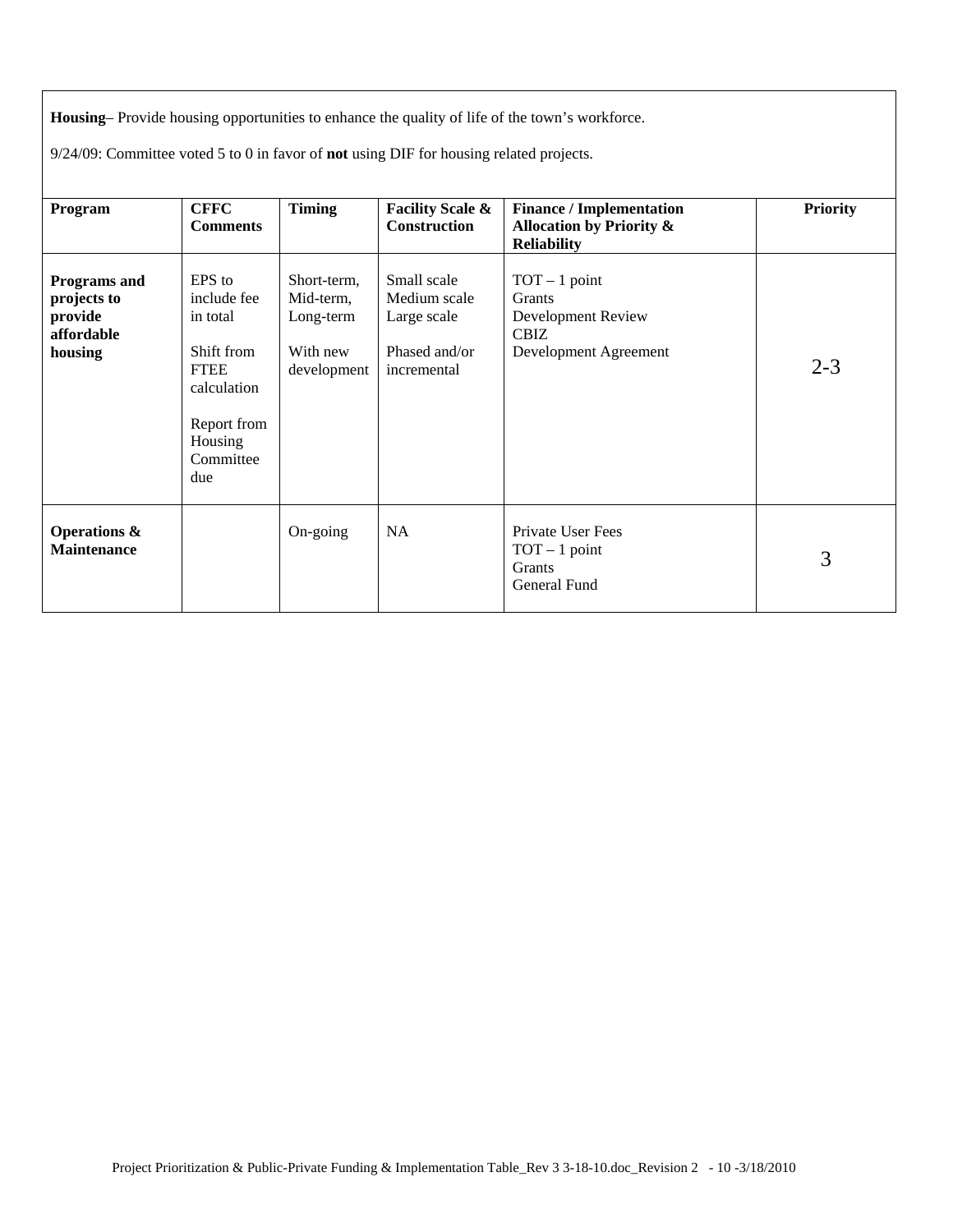**Public Safety and General Government –** Reduce vehicle miles traveled (VMTs), reduce congestion, improve air quality, improve accessibility and movement of goods, and improve emergency access.

| Program                                               | <b>CFFC Comments</b>                                                                                                                                                                                                                                                                                                                                | <b>Timing</b>         | <b>Facility Scale</b><br>&<br>Construction | Finance /<br>Implementation<br><b>Allocation by Priority</b><br>& Reliability                                                                                                                                                                        | <b>Priority</b> |
|-------------------------------------------------------|-----------------------------------------------------------------------------------------------------------------------------------------------------------------------------------------------------------------------------------------------------------------------------------------------------------------------------------------------------|-----------------------|--------------------------------------------|------------------------------------------------------------------------------------------------------------------------------------------------------------------------------------------------------------------------------------------------------|-----------------|
| <b>Police Facility</b>                                | 9/24/09: Committee voted<br>3 to 2 in favor of using<br>DIF. Committee<br>reiterated need for scope<br>change and alternate<br>funding. Some committee<br>thinks DIF should be<br>applicable.<br>Needed facility<br>Change scope & means<br>Alternate funding<br>Consider joint with<br>Sheriff<br>Consider less expensive<br>site and construction | Mid-term<br>Long-term | Large scale                                | Certificate of Participation<br><b>General Obligation Bond</b><br>Revenue Bond<br>Grants<br><b>CEQA</b><br>$DIF - No = 2$ ; $Yes = 3$<br>Potential New - Franchise<br>Fees, User Fees, Utility<br>Users Tax, Redevelopment<br>Property Tax Increment |                 |
| <b>Civic Center</b>                                   | 9/24/09: Committee voted<br>3 to 2 in favor of using<br>DIF. Committee<br>reiterated need for scope<br>change and alternate<br>funding. Some committee<br>thinks DIF should be<br>applicable. Some<br>committee wants to<br>review again.                                                                                                           | Mid-term<br>Long-term | Large scale                                | $P3 - Private$<br>P3- Intergovernmental<br><b>General Obligation Bond</b><br>Revenue Bond<br>Potential New - Franchise<br>Fees, User Fees, Utility<br>Users Tax, Redevelopment<br>Property Tax Increment<br>$DIF - No = 2$ ; Yes = 3                 |                 |
| <b>Operations &amp; Maintenance</b>                   |                                                                                                                                                                                                                                                                                                                                                     |                       |                                            |                                                                                                                                                                                                                                                      |                 |
| Patrol vehicles<br>Law enforcement<br>staff equipment |                                                                                                                                                                                                                                                                                                                                                     | On-going              | NA                                         | Grants<br>General Fund                                                                                                                                                                                                                               |                 |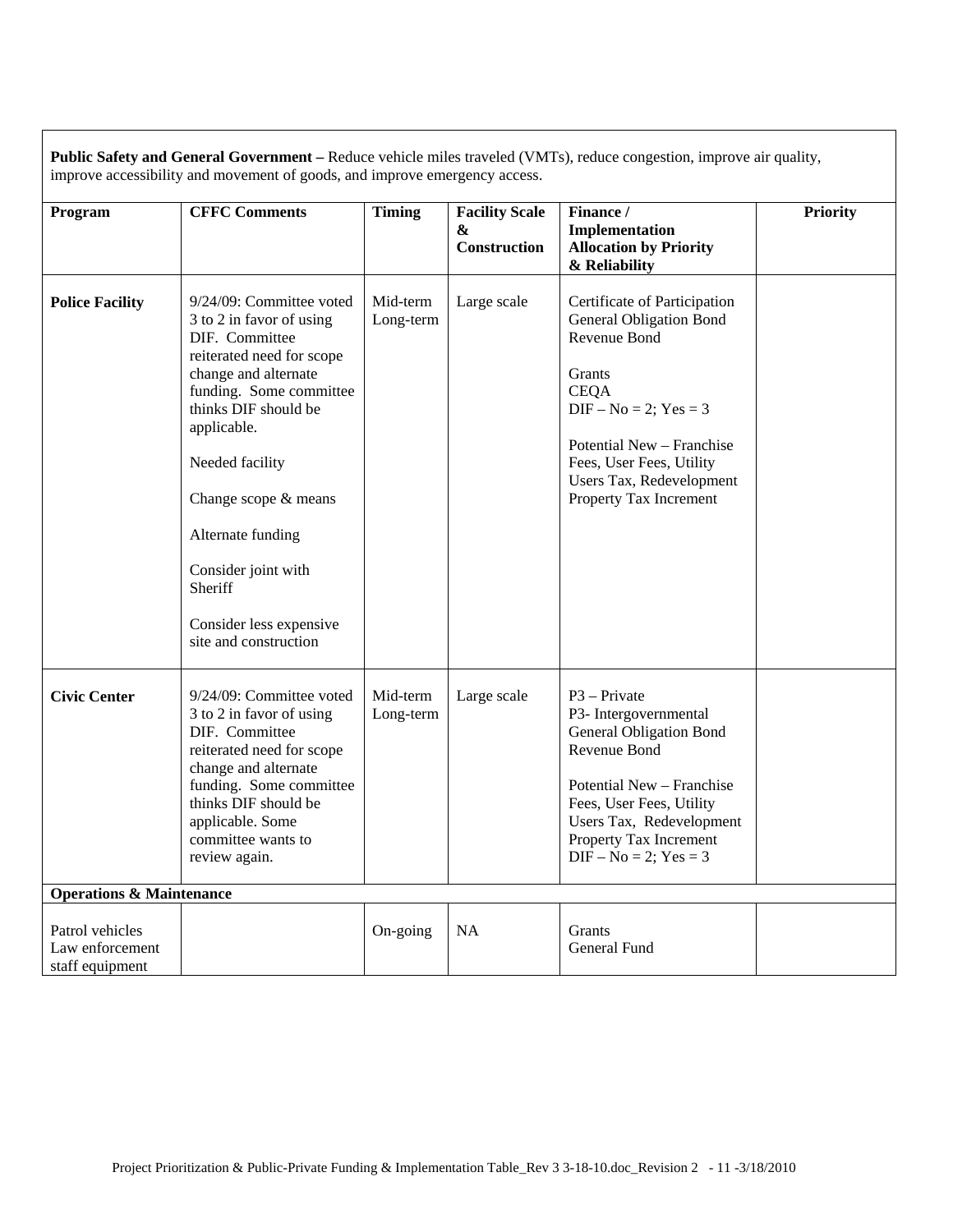**Airport –** Provide commercial regional air service to increase accessibility from key visitor market areas.

9/24/09: Committee voted 5 to 0 in favor of **not** using DIF for airport projects.

| Program                             | <b>CFFC</b>     | Timing                                           | <b>Facility Scale &amp;</b> | <b>Finance / Implementation</b>                                          | <b>Priority</b> |
|-------------------------------------|-----------------|--------------------------------------------------|-----------------------------|--------------------------------------------------------------------------|-----------------|
|                                     | <b>Comments</b> |                                                  | <b>Construction</b>         | <b>Allocation by Priority &amp;</b><br><b>Reliability</b>                |                 |
|                                     |                 |                                                  |                             |                                                                          |                 |
| <b>Airport Access</b><br>Road       |                 | Mid-term<br>Long-term<br>With new<br>development | Large scale                 | STIP/LTC<br><b>Grants</b><br>Development Agreement<br>Development Review | 3               |
| <b>Operations &amp; Maintenance</b> |                 |                                                  |                             |                                                                          |                 |
| Equipment                           |                 | On-going                                         | <b>NA</b>                   | <b>Grants</b><br>General Fund                                            | 3               |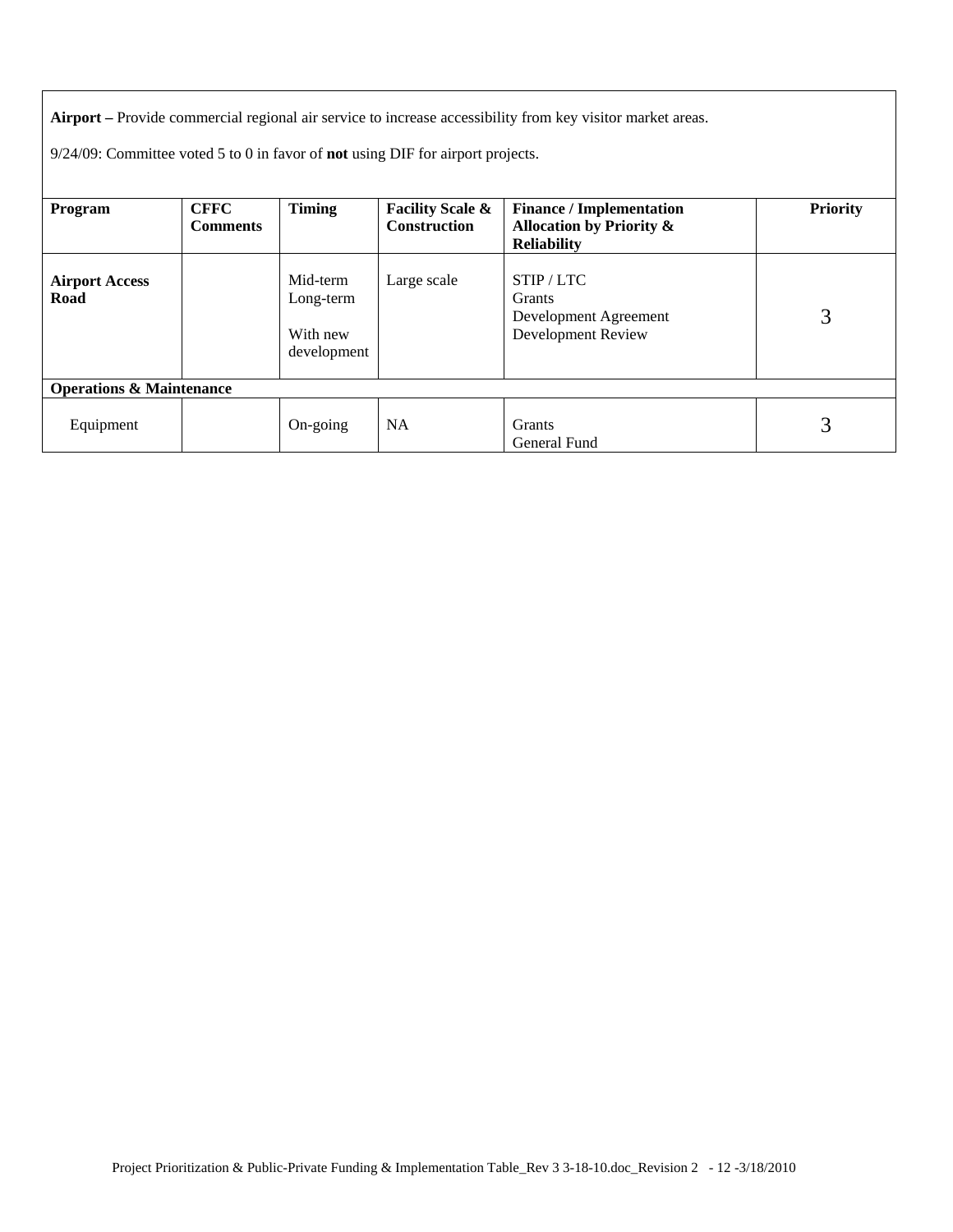# APPENDIX 2:

Assessment of Capital Projects Policy and Technical Underpinning

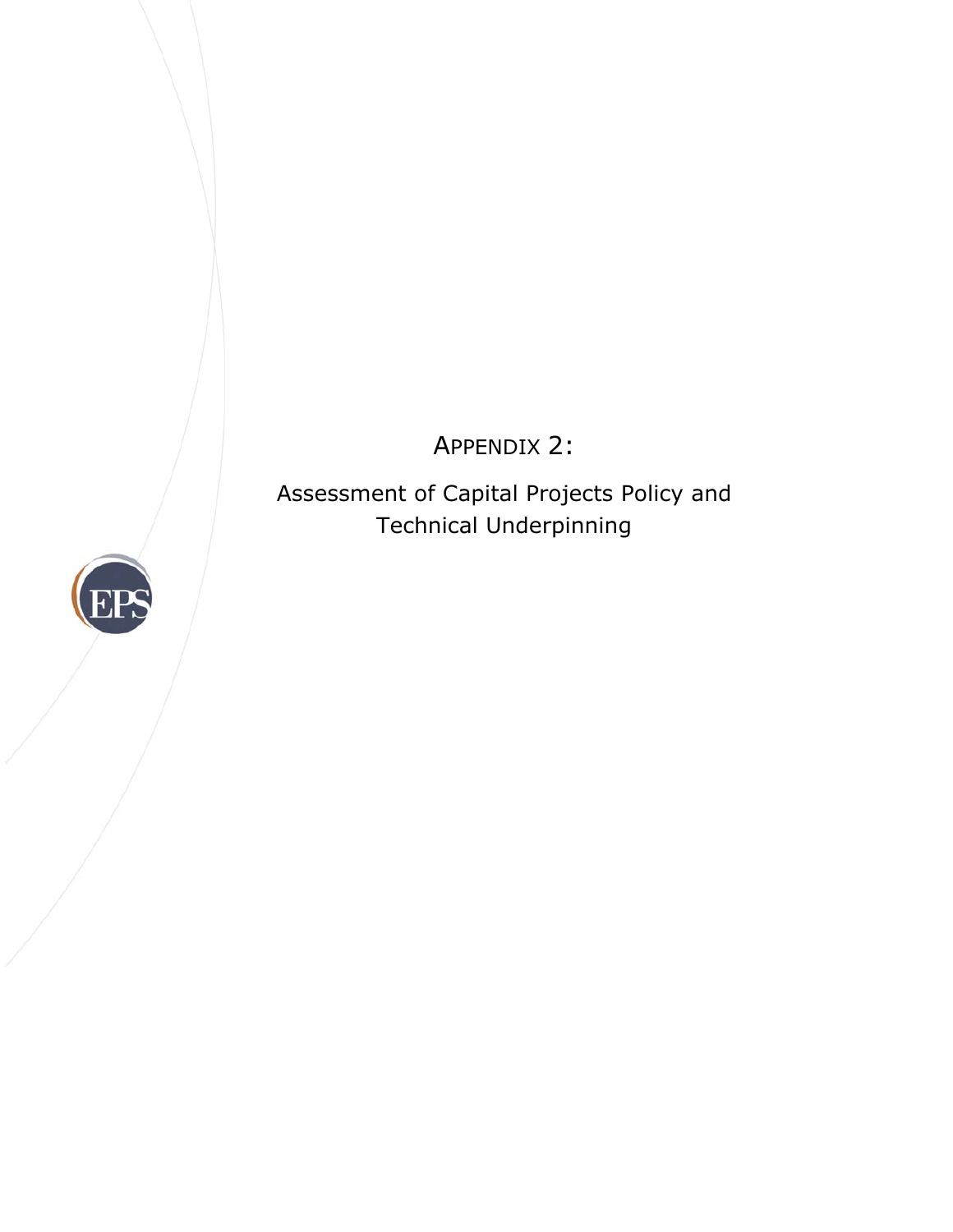APPENDIX 3:

CEQA Mitigation Review

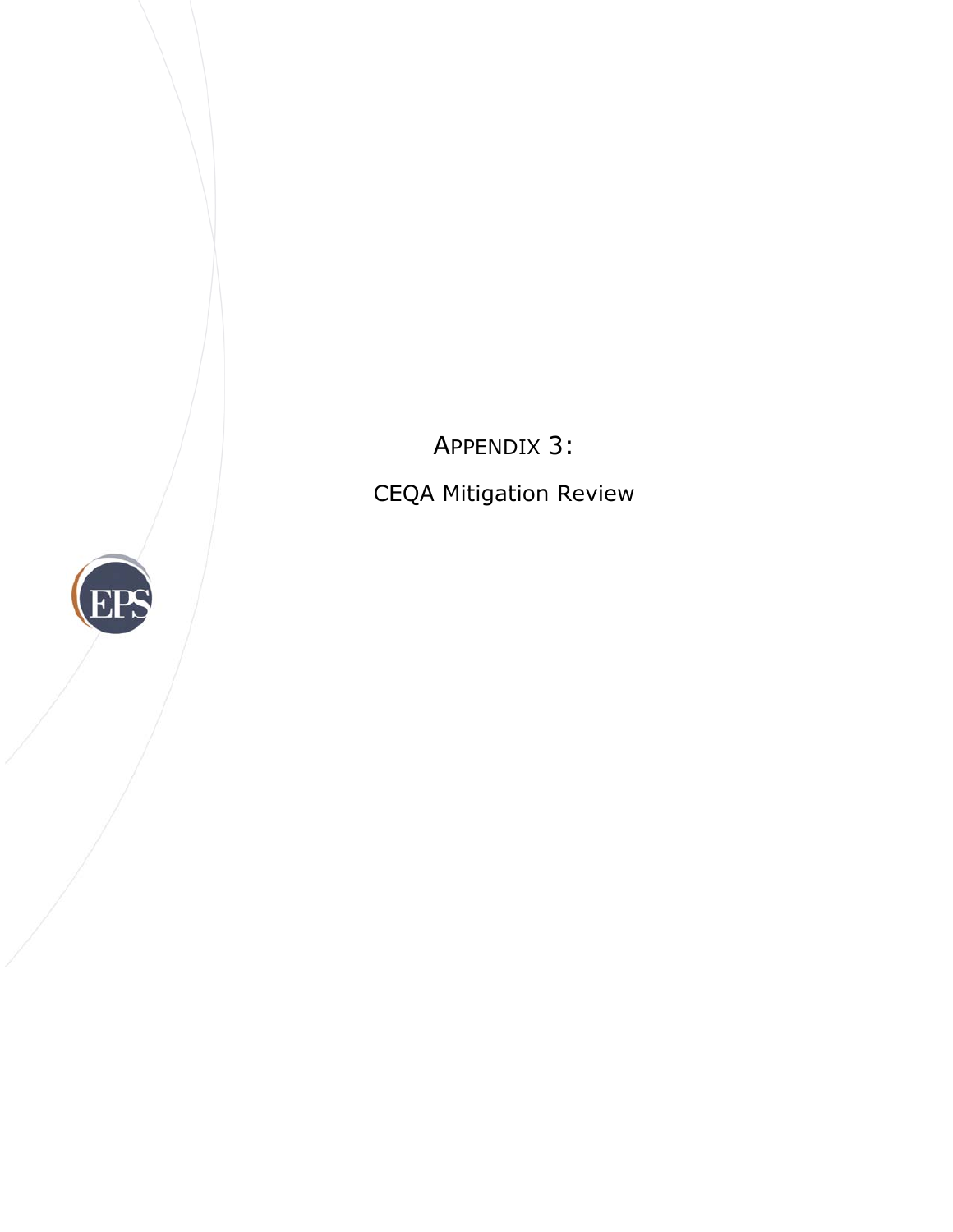CEQA Document Review List

| <b>CEQA Document</b>                       |
|--------------------------------------------|
| Altis (Storied Places)                     |
| <b>Bluffs EIR</b>                          |
| <b>Bridges</b>                             |
| Clearwater                                 |
| Eagle Lodge                                |
| Eastern Sierra College Center              |
| Gateway Area SP (1986)                     |
| GP EIR (2005)                              |
| GP EIR (1987)                              |
| Greyhawk MP                                |
| Holiday Haus                               |
| Horizon Air Mitigated Negative Declaration |
| Horizon Air Environmental Impact Statement |
| Ice Rink                                   |
| Juniper Ridge                              |
| Lodestar                                   |
| <b>Mammoth Crossing</b>                    |
| North Village 1999                         |
| North Village 1991/1994                    |
| <b>Parks and Recreation Element</b>        |
| <b>Police Station</b>                      |
| Snowcreek Master Plan Update 1981 (Old)    |
| Snowcreek VIII                             |
| Tanavista (Lodestar)                       |
| Trail System Initial Study                 |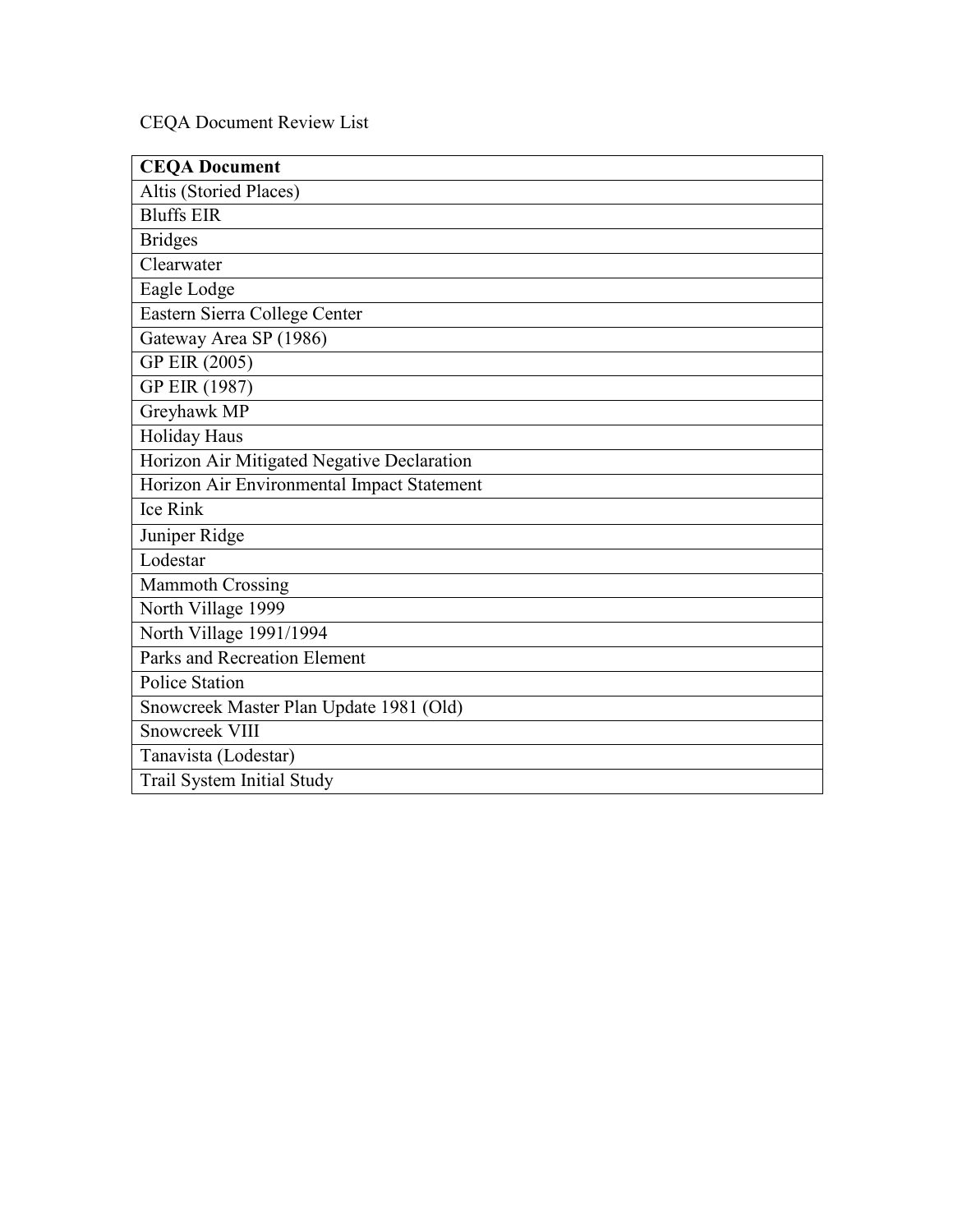#### MASTER CEQA REVIEW SUMMARY TABLE3-10-10

|              |                      | Project ID                                                |                               |               |                |                |                |                                                            |                |                |                |                |                |                                          |          |                    |                |                                                                                        |                |                |                                                        |                |                   |                           |              |
|--------------|----------------------|-----------------------------------------------------------|-------------------------------|---------------|----------------|----------------|----------------|------------------------------------------------------------|----------------|----------------|----------------|----------------|----------------|------------------------------------------|----------|--------------------|----------------|----------------------------------------------------------------------------------------|----------------|----------------|--------------------------------------------------------|----------------|-------------------|---------------------------|--------------|
| Project      | Number Category      | Name                                                      | Airport<br>Expansion<br>Altis | <b>Bluffs</b> | <b>Bridges</b> | Clearwater     | Eagle Lodge    | Eastern Sierra<br>College<br>Gateway Area<br>Specific Plan | GP EIR 2007    | GP EIR 1987    | Greyhawk       | Holiday Haus   |                | Horizon Air<br>MND<br>Horizon Air<br>EIS | Ice Rink | Juniper<br>Springs | Lodestar       | Mammoth<br>Crossing<br>ML Trail<br>System IS<br>System IS<br>North Village<br>EIR 1999 |                |                | North Village<br>EIR 91/94<br>Parks and<br>Rec Element | Police Station | Snowcreek<br>VIII | Snowcreek<br>MP EIR (Old) | Tanivista    |
| PD-01        | <b>Public Safety</b> | Police Facility                                           |                               |               |                | $\mathbf{1}$   | $\overline{1}$ | $\mathbf{1}$                                               | $\overline{1}$ | $\overline{4}$ |                | $\mathbf{1}$   | $\overline{2}$ |                                          |          |                    |                | $\overline{1}$                                                                         | $\overline{1}$ |                |                                                        | $\mathbf{1}$   | $\mathbf{1}$      |                           |              |
| PD-02        | Public Safety        | <b>Patrol Vehicles</b>                                    |                               |               |                | $\mathbf{1}$   | $\mathbf{1}$   | $\mathbf{1}$                                               | $\overline{1}$ | $\overline{4}$ |                | $\mathbf{1}$   | $\overline{2}$ |                                          |          |                    | 3              | $\overline{1}$                                                                         | $\mathbf{1}$   | $\mathbf{1}$   |                                                        | $\mathbf{1}$   | $\mathbf{1}$      |                           |              |
| PD-03        | <b>Public Safety</b> | Law Enforcement Staff Equipment                           |                               |               |                | $\overline{1}$ | $\overline{1}$ | $\mathbf{1}$                                               | $\overline{1}$ | $\overline{4}$ |                | $\mathbf{1}$   | $\overline{2}$ |                                          |          | $\overline{4}$     | $\overline{a}$ | $\mathbf{1}$                                                                           | $\mathbf{1}$   |                |                                                        | $\mathbf{1}$   | $\mathbf{1}$      |                           |              |
| FD-01        | <b>Public Safety</b> | <b>Construction of New Fire Stations</b>                  |                               |               |                | $\mathbf{1}$   | $\overline{1}$ | $\mathbf{1}$                                               | $\overline{1}$ | $\overline{c}$ | $\overline{1}$ | $\overline{4}$ |                |                                          |          | $\mathbf{1}$       | $\mathbf{1}$   | $\overline{1}$                                                                         | $\mathbf{1}$   | $\overline{1}$ |                                                        | $\mathbf{1}$   | $\mathbf{1}$      |                           | $\mathbf{1}$ |
| FD-02        | <b>Public Safety</b> | Acquisition of Aerial Ladder                              |                               |               |                | $\mathbf{1}$   | $\mathbf{1}$   | $\mathbf{1}$                                               | $\overline{1}$ | $\overline{2}$ | $\overline{1}$ | 4              |                |                                          |          | $\mathbf{1}$       | $\mathbf{1}$   | $\overline{1}$                                                                         | $\mathbf{1}$   | $\mathbf{1}$   |                                                        | $\mathbf{1}$   | $\mathbf{1}$      |                           | $\mathbf{1}$ |
| FD-03        | <b>Public Safety</b> | Acquisition of Two New Fire Engines                       |                               |               |                | $\mathbf{1}$   | $\overline{1}$ | $\mathbf{1}$                                               | $\overline{1}$ | $\overline{2}$ | $\overline{1}$ | 4              |                |                                          |          | $\mathbf{1}$       | $\overline{1}$ | $\overline{1}$                                                                         | $\mathbf{1}$   | $\overline{1}$ |                                                        | $\mathbf{1}$   | $\overline{1}$    |                           | $\mathbf{1}$ |
| FD-04        | <b>Public Safety</b> | Expand Fire Station #1                                    |                               |               |                | $\mathbf{1}$   | $\overline{1}$ | $\mathbf{1}$                                               | $\overline{1}$ | $\overline{2}$ | $\overline{1}$ | $\overline{4}$ |                |                                          |          | $\mathbf{1}$       | $\mathbf{1}$   | $\overline{1}$                                                                         | $\overline{1}$ | $\mathbf{1}$   |                                                        | $\mathbf{1}$   | $\overline{1}$    |                           | $\mathbf{1}$ |
| FD-05        | <b>Public Safety</b> | Acquisition of Light and Air Support<br>Truck             |                               |               |                | $\mathbf{1}$   | $\mathbf{1}$   | $\mathbf{1}$                                               | $\mathbf{1}$   | $\overline{2}$ | $\overline{1}$ | $\overline{4}$ |                |                                          |          | $\mathbf{1}$       | -1             | $\overline{1}$                                                                         | $\overline{1}$ | $\mathbf{1}$   |                                                        | $\mathbf{1}$   | $\mathbf{1}$      |                           | $\mathbf{1}$ |
| FD-06        | <b>Public Safety</b> | Remodel/Expansion of Training<br>Facility                 |                               |               |                | $\mathbf{1}$   | $\overline{1}$ | $\mathbf{1}$                                               | $\overline{1}$ | $\overline{2}$ | $\overline{1}$ | 4              |                |                                          |          | $\mathbf{1}$       | $\overline{1}$ | $\overline{1}$                                                                         | $\mathbf{1}$   | $\overline{1}$ |                                                        | $\mathbf{1}$   | $\mathbf{1}$      |                           | $\mathbf{1}$ |
| FD-07        | <b>Public Safety</b> | Short Term Quarters for Student<br>Firefighters           |                               |               |                | $\mathbf{1}$   | $\overline{1}$ | $\mathbf{1}$                                               | $\overline{1}$ | $\overline{c}$ | $\overline{1}$ | $\overline{4}$ |                |                                          |          | $\mathbf{1}$       | $\mathbf{1}$   | $\overline{1}$                                                                         | $\mathbf{1}$   | $\overline{1}$ |                                                        | $\mathbf{1}$   | $\mathbf{1}$      |                           | $\mathbf{1}$ |
| ST-12        | Circulation - Roads  | Azimuth/Meridian Intersection<br>Improvements             |                               |               |                | 1,3            |                | 1,3                                                        | $\overline{1}$ | $\mathbf{1}$   |                |                |                |                                          |          |                    |                |                                                                                        | $\overline{4}$ |                |                                                        |                |                   |                           |              |
| <b>ST-13</b> | Circulation - Roads  | Minaret Road/Main Intersection<br><b>Improvements</b>     |                               |               |                |                |                | 1,3                                                        | $\mathbf{1}$   | $\overline{1}$ |                |                |                |                                          |          |                    | 3              |                                                                                        | 3              |                |                                                        |                | 1,3               |                           |              |
| ST-14        | Circulation - Roads  | Kelly/Lake Mary Road Intersection<br>Improvements         |                               |               |                |                |                |                                                            |                | $\mathbf{1}$   |                |                |                |                                          |          |                    |                |                                                                                        |                |                |                                                        |                |                   |                           |              |
| ST-15        | Circulation - Roads  | Lakeview/Lake Mary Road<br>Intersection Improvements      |                               |               |                |                |                |                                                            | $\mathbf{1}$   | $\mathbf{1}$   |                |                |                |                                          |          |                    | 3              | 1,3                                                                                    |                |                |                                                        |                |                   |                           |              |
| ST-16        | Circulation - Roads  | Main/Center Street Intersection<br>Improvements           |                               |               |                |                |                | 1,3                                                        | $\overline{1}$ |                |                |                |                |                                          |          |                    |                | 1,3                                                                                    | $\mathbf{1}$   |                |                                                        |                |                   |                           |              |
| ST-17        | Circulation - Roads  | Main Street and Forest Trail<br>Intersection Improvements |                               |               |                |                |                | 1,3                                                        | $\overline{1}$ |                |                |                |                |                                          |          |                    |                |                                                                                        | $\mathbf{1}$   |                |                                                        |                |                   |                           |              |
| ST-18        | Circulation - Roads  | Majestic Pines/Meridian Intersection<br>Improvements      |                               |               |                |                | $\mathbf{1}$   | 1,3                                                        | $\overline{1}$ |                |                |                |                |                                          |          | 3                  |                |                                                                                        |                |                |                                                        |                |                   |                           |              |
| ST-19        | Circulation - Roads  | Minaret/Forest Trail Intersection<br>Improvements         |                               |               |                |                |                |                                                            |                |                |                |                |                |                                          |          |                    | 3              | 1,3                                                                                    | 3              |                |                                                        |                |                   |                           |              |
| ST-20        | Circulation - Roads  | Minaret/Meridian Intersection<br>Improvements             |                               |               |                |                | $\mathbf{1}$   |                                                            |                |                |                |                |                |                                          |          |                    |                |                                                                                        |                |                |                                                        |                |                   |                           |              |

**Notes:**

**1. MItigated by DIF or Fee**

**2. Mitgated by Plan or Policy Conformance (SDMP, AQMP, etc.)**

**3. Project Directly Mitigates**

**4. Other (not directly related to MFP)**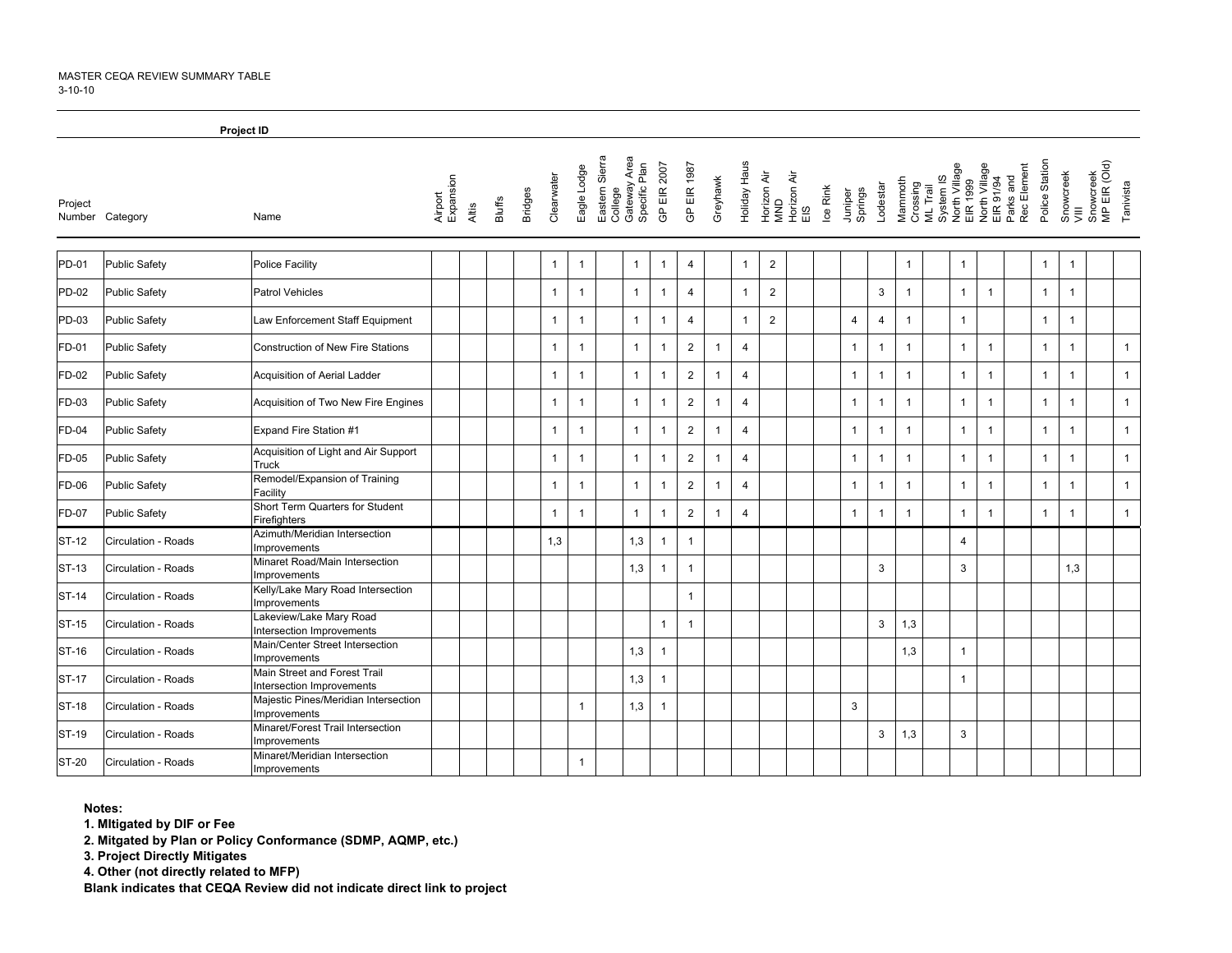|              | <b>Project ID</b>                                            |                                                                   |                               |               |                |            |                |                                                            |              |             |          |                                                          |              |                    |                |              |                                                                                                                             |  |                |                   |                           |              |
|--------------|--------------------------------------------------------------|-------------------------------------------------------------------|-------------------------------|---------------|----------------|------------|----------------|------------------------------------------------------------|--------------|-------------|----------|----------------------------------------------------------|--------------|--------------------|----------------|--------------|-----------------------------------------------------------------------------------------------------------------------------|--|----------------|-------------------|---------------------------|--------------|
| Project      | Number Category                                              | Name                                                              | Airport<br>Expansion<br>Altis | <b>Bluffs</b> | <b>Bridges</b> | Clearwater | Eagle Lodge    | Eastern Sierra<br>College<br>Gateway Area<br>Specific Plan | GP EIR 2007  | GP EIR 1987 | Greyhawk | Holiday Haus<br>Horizon Air<br>MND<br>Horizon Air<br>EIS | Ice Rink     | Juniper<br>Springs | Lodestar       |              | Mammoth<br>Crossing<br>Crossing<br>ML Trail<br>System IS<br>Such Village<br>Lient Made<br>Element<br>Farks and<br>Parks and |  | Police Station | Snowcreek<br>VIII | Snowcreek<br>MP EIR (Old) | Tanivista    |
| <b>ST-21</b> | Circulation - Roads                                          | Minaret/Old Mammoth Road<br>Intersection Improvements             |                               |               |                |            |                |                                                            | $\mathbf{1}$ |             |          |                                                          |              |                    | 3              |              | $\mathbf{1}$                                                                                                                |  |                | 3                 |                           |              |
| ST-23        | Circulation - Roads                                          | Meridian Blvd. Project                                            |                               |               |                |            | $\overline{4}$ | 1,3                                                        |              |             |          |                                                          |              |                    | 3              |              | $\overline{4}$                                                                                                              |  |                |                   |                           |              |
| <b>ST-24</b> | Circulation - Roads                                          | Waterford Avenue Crossing                                         |                               |               |                |            |                |                                                            |              |             |          |                                                          |              | $\mathbf{1}$       |                |              |                                                                                                                             |  |                |                   |                           |              |
| ST-25        | Circulation - Roads                                          | Trails End Park Turn Lanes Project                                |                               |               |                |            |                | 1,3                                                        |              |             |          |                                                          |              |                    |                |              |                                                                                                                             |  |                |                   |                           |              |
| ST-27        | Circulation - Roads                                          | Main/Mountain Intersection<br>Improvements                        |                               |               |                |            |                | 1,3                                                        | $\mathbf{1}$ |             |          |                                                          |              |                    |                | 1,3          |                                                                                                                             |  |                |                   |                           |              |
| <b>ST-28</b> | Circulation - Roads                                          | Meridian/Sierra Park Intersection<br>Improvements                 |                               |               |                |            |                | 1,3<br>$\mathbf{1}$                                        | $\mathbf{1}$ |             |          |                                                          |              |                    |                |              |                                                                                                                             |  |                |                   |                           |              |
| ST-30        | Circulation - Roads                                          | Meridian Blvd. and Main Street<br>Intersection Improvements       |                               |               |                |            |                | 1,3                                                        |              |             |          |                                                          |              |                    |                |              |                                                                                                                             |  |                |                   |                           |              |
| ST-31        | Circulation - Roads                                          | Lake Mary Road and Canyon Blvd.<br>Intersection Improvements      |                               |               |                |            |                |                                                            |              |             |          |                                                          |              |                    |                |              | 3                                                                                                                           |  |                |                   |                           |              |
| ST-36        | Circulation - Roads                                          | <b>Tavern Road Extension</b>                                      |                               |               |                |            |                |                                                            |              |             |          |                                                          |              |                    |                |              |                                                                                                                             |  | 4              |                   |                           |              |
| ST-02        | Circulation - Transit and Trails   Municipal Parking Lots    |                                                                   |                               |               |                |            |                |                                                            |              | 1,2,4       |          |                                                          |              |                    |                |              |                                                                                                                             |  |                |                   |                           |              |
| ST-03        | Circulation - Transit and Trails Transit Facility            |                                                                   |                               |               |                |            |                | 2,3                                                        | $\mathbf{1}$ | 1,3,4       |          | $\mathbf{1}$                                             |              |                    | $\overline{1}$ | $\mathbf{1}$ | $\mathbf{1}$                                                                                                                |  |                | $\mathbf{1}$      |                           | $\mathbf{1}$ |
| ST-04        | Circulation - Transit and Trails Bus Equipment               |                                                                   |                               |               |                |            |                | 2,3                                                        | $\mathbf{1}$ | 1,3,4       |          | $\mathbf{1}$                                             |              |                    | $\overline{1}$ | $\mathbf{1}$ | $\mathbf{1}$                                                                                                                |  |                | $\mathbf{1}$      |                           | $\mathbf{1}$ |
| ST-05        | Circulation - Transit and Trails Lake Mary Bike Lane Project |                                                                   |                               |               |                |            |                |                                                            |              |             |          |                                                          |              |                    |                |              |                                                                                                                             |  |                |                   |                           |              |
| ST-07        | Circulation - Transit and Trails Main Street Promenade       |                                                                   |                               |               |                |            |                |                                                            |              |             |          |                                                          |              |                    |                |              |                                                                                                                             |  |                |                   |                           |              |
| <b>ST-08</b> | Circulation - Transit and Trails Street Lighting Projects    |                                                                   |                               | 3             |                |            |                | $\mathbf{1}$                                               |              |             |          |                                                          | $\mathbf{1}$ |                    |                |              |                                                                                                                             |  |                |                   |                           |              |
| ST-09        | Circulation - Transit and Trails   Transit Stops             |                                                                   |                               |               |                |            |                | 2,3                                                        | $\mathbf{1}$ | 1,3,4       |          | $\mathbf{1}$                                             | 3            |                    | $\overline{1}$ | $\mathbf{1}$ | $\mathbf{1}$                                                                                                                |  |                | 1,3               |                           | $\mathbf{1}$ |
| ST-10        | Circulation - Transit and Trails   Pedestrian Improvements   |                                                                   |                               | 3             |                |            |                | $\overline{4}$                                             |              |             |          |                                                          | 3            |                    | 3              |              |                                                                                                                             |  |                | 3                 |                           |              |
| ST-11        | Circulation - Transit and Trails North Village Specific Plan |                                                                   |                               |               |                |            |                |                                                            |              |             |          |                                                          |              |                    |                |              |                                                                                                                             |  |                |                   |                           |              |
| ST-22        |                                                              | Circulation - Transit and Trails Pedestrian Crossing Improvements |                               |               |                |            |                |                                                            |              |             |          |                                                          |              |                    |                |              |                                                                                                                             |  |                |                   |                           |              |

**Notes:**

**1. MItigated by DIF or Fee**

**2. Mitgated by Plan or Policy Conformance (SDMP, AQMP, etc.)**

**3. Project Directly Mitigates**

**4. Other (not directly related to MFP)**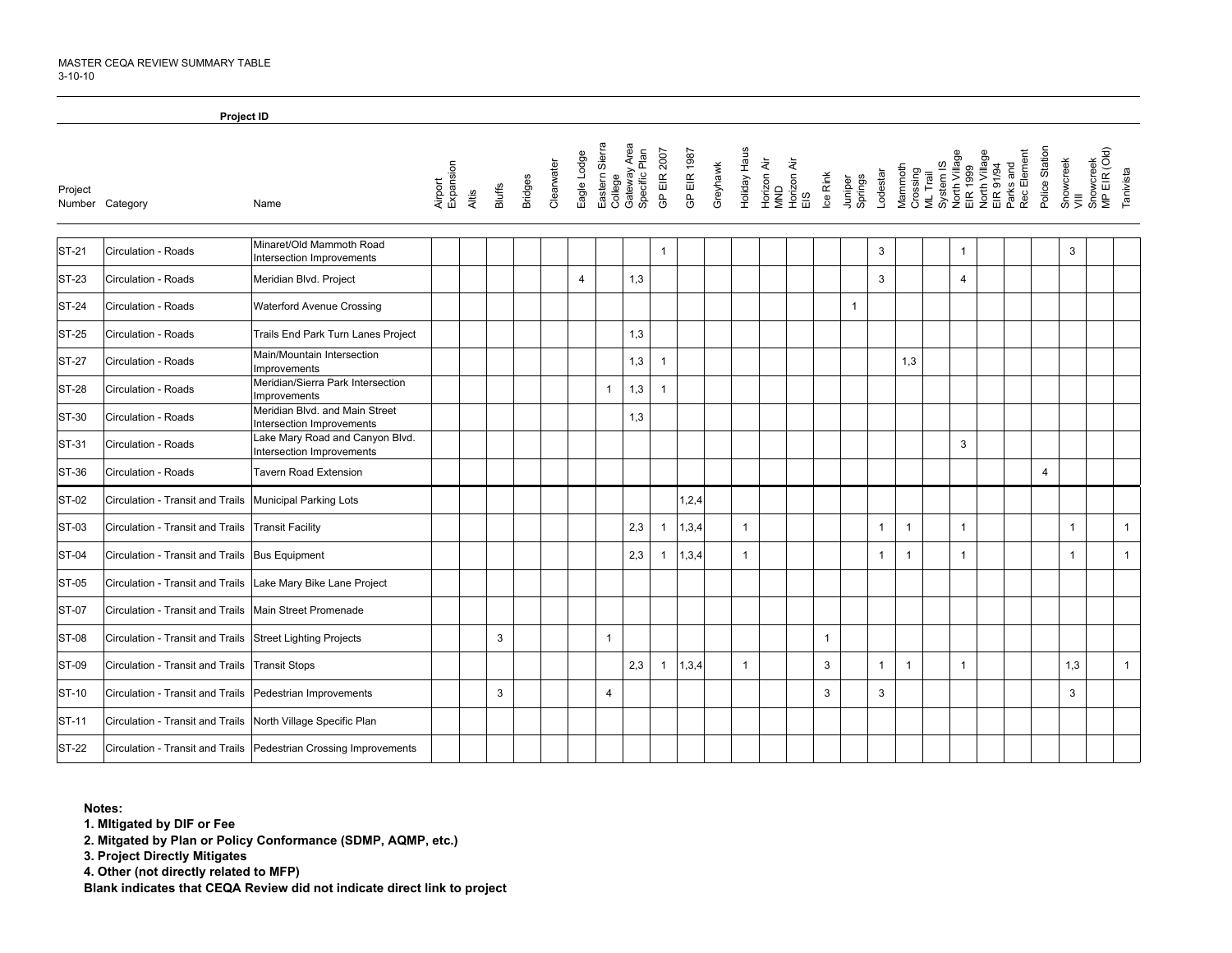|              | Project ID                       |                                                                          |                      |                |                |                |                |                |                           |                               |                         |                |                |                |                                          |                         |                |                    |                |                                              |                           |                |                                                        |                |                         |                           |              |
|--------------|----------------------------------|--------------------------------------------------------------------------|----------------------|----------------|----------------|----------------|----------------|----------------|---------------------------|-------------------------------|-------------------------|----------------|----------------|----------------|------------------------------------------|-------------------------|----------------|--------------------|----------------|----------------------------------------------|---------------------------|----------------|--------------------------------------------------------|----------------|-------------------------|---------------------------|--------------|
| Project      | Number Category                  | Name                                                                     | Airport<br>Expansion | Altis          | Bluffs         | <b>Bridges</b> | Clearwater     | Eagle Lodge    | Eastern Sierra<br>College | Gateway Area<br>Specific Plan | GP EIR 2007             | GP EIR 1987    | Greyhawk       | Holiday Haus   | Horizon Air<br>MND<br>Horizon Air<br>EIS |                         | Ice Rink       | Juniper<br>Springs | Lodestar       | System IS<br>Mammoth<br>Crossing<br>ML Trail | North Village<br>EIR 1999 |                | North Village<br>EIR 91/94<br>Parks and<br>Rec Element | Police Station | Snowcreek<br>VIII       | Snowcreek<br>MP EIR (Old) | Tanivista    |
| ST-26        | Circulation - Transit and Trails | <b>Emergency Vehicle Signal</b><br>Intervention Improvements             |                      |                |                |                |                |                |                           |                               |                         |                |                |                |                                          |                         |                |                    |                |                                              |                           |                |                                                        |                |                         |                           |              |
| ST-29        | Circulation - Transit and Trails | <b>Traffic Monitoring Station</b><br>mprovements                         |                      |                |                |                |                |                |                           |                               |                         |                |                |                |                                          |                         |                |                    |                |                                              |                           |                |                                                        |                |                         |                           |              |
| SD-01        | Storm Drains                     | Purchase Vactor Truck                                                    | $\overline{2}$       | $\mathbf 1$    |                |                | $\overline{2}$ | $\overline{1}$ |                           | $\mathbf{1}$                  | $\boldsymbol{2}$        | 1,2            | $\overline{2}$ | $\overline{2}$ | $\overline{c}$                           | $\overline{c}$          | $\overline{2}$ | $\overline{2}$     | $\overline{2}$ | 3,4                                          | $\overline{2}$            | $\overline{2}$ |                                                        | $\overline{2}$ | $\overline{2}$          | $\overline{4}$            |              |
| SD-02        | <b>Storm Drains</b>              | Storm Drain Curb and Gutter or<br>Swales                                 | $\overline{2}$       | $\overline{1}$ |                |                | 2              | $\overline{1}$ |                           | $\overline{1}$                | $\overline{2}$          | 1,2            | $\overline{2}$ | $\overline{2}$ | $\overline{2}$                           | $\overline{2}$          | $\overline{2}$ | $\overline{2}$     | $\overline{2}$ | 3,4                                          | 2                         | $\overline{2}$ |                                                        | $\overline{2}$ | $\overline{2}$          | $\overline{4}$            |              |
| SD-03        | <b>Storm Drains</b>              | Storm Drain CMP Pipe Replacements<br>(Allocated to Existing Development) | $\mathbf 2$          | $\overline{1}$ |                |                | $\overline{2}$ | $\overline{1}$ |                           | $\mathbf{1}$                  | $\overline{c}$          | 1,2            | $\overline{2}$ | $\overline{2}$ | $\overline{c}$                           | $\overline{\mathbf{c}}$ | $\overline{2}$ | $\overline{2}$     | $\overline{2}$ | 3,4                                          | $\overline{2}$            | $\overline{2}$ |                                                        | $\overline{2}$ | $\overline{2}$          | $\overline{4}$            |              |
| <b>SD-04</b> | <b>Storm Drains</b>              | Storm Drain Improvements Drainage<br>Basin 2                             | $\overline{2}$       | $\mathbf{1}$   |                |                | $\overline{2}$ | $\overline{1}$ |                           | $\mathbf{1}$                  | $\overline{2}$          | 1,2            | $\overline{c}$ | $\overline{2}$ | $\overline{c}$                           | $\overline{2}$          | $\overline{2}$ | $\overline{2}$     | $\overline{2}$ | 3,4                                          | $\overline{2}$            | $\overline{2}$ |                                                        | $\overline{2}$ | $\overline{\mathbf{c}}$ | $\overline{4}$            |              |
| SD-05        | <b>Storm Drains</b>              | Storm Drain Improvements Drainage<br>Basin 3                             | $\mathbf 2$          | $\overline{1}$ |                |                | $\overline{2}$ | $\overline{1}$ |                           | $\mathbf{1}$                  | $\overline{c}$          | 1,2            | $\overline{c}$ | $\overline{2}$ | $\overline{c}$                           | $\overline{c}$          | $\overline{2}$ | $\overline{2}$     | $\overline{c}$ | 3,4                                          | $\overline{2}$            | $\overline{2}$ |                                                        | $\mathbf 2$    | $\overline{2}$          | $\overline{4}$            |              |
| <b>SD-06</b> | Storm Drains                     | Storm Drain Water Quality<br>Improvements                                | $\overline{2}$       | $\mathbf 1$    |                |                | $\overline{2}$ | $\overline{1}$ |                           | $\mathbf{1}$                  | $\overline{\mathbf{c}}$ | 1,2            | $\overline{c}$ | $\overline{2}$ | $\overline{c}$                           | $\overline{2}$          | $\overline{2}$ | $\overline{2}$     | $\overline{2}$ | 3,4                                          | $\overline{2}$            | $\overline{2}$ |                                                        | $\overline{2}$ | $\overline{2}$          | $\overline{4}$            |              |
| GF-01        | Facilities and Equipment         | Town of Mammoth Lakes Civic<br>Center                                    |                      |                |                |                |                |                |                           |                               |                         |                |                |                |                                          |                         |                |                    |                |                                              |                           |                |                                                        |                |                         |                           |              |
| GF-02        | <b>Facilities and Equipment</b>  | Visitor Bureau Office                                                    |                      |                |                |                |                |                |                           |                               |                         |                |                |                |                                          |                         |                |                    |                |                                              |                           |                |                                                        |                |                         |                           |              |
| GF-03        | <b>Facilities and Equipment</b>  | <b>Welcome Center</b>                                                    |                      |                |                |                |                |                |                           |                               |                         |                |                |                |                                          |                         |                |                    |                |                                              |                           |                |                                                        |                |                         |                           |              |
| GF-04        | <b>Facilities and Equipment</b>  | Two Bay Maintenance Building<br>Expansion                                |                      |                |                |                |                |                |                           |                               |                         |                |                |                |                                          |                         |                |                    |                |                                              |                           |                |                                                        |                |                         |                           |              |
| GF-05        | <b>Facilities and Equipment</b>  | Seven Bay Storage Building                                               |                      |                |                |                |                |                |                           |                               |                         |                |                |                |                                          |                         |                |                    |                |                                              |                           |                |                                                        |                |                         |                           |              |
| GF-06        | <b>Facilities and Equipment</b>  | <b>Loaders and Snow Blowers</b>                                          |                      |                | 4              |                |                |                | 4                         |                               | $\mathbf{1}$            | $\overline{4}$ |                |                |                                          |                         |                |                    |                | 2,3                                          | $\mathbf{1}$              | $\overline{4}$ |                                                        |                |                         |                           |              |
| GF-07        | <b>Facilities and Equipment</b>  | Dump Truck (for snow removal)                                            |                      |                | $\overline{4}$ |                |                |                | 4                         |                               | $\mathbf{1}$            | $\overline{4}$ |                |                |                                          |                         |                |                    |                | 2,3                                          | $\mathbf{1}$              | $\overline{4}$ |                                                        |                |                         |                           |              |
| GF-08        | <b>Facilities and Equipment</b>  | <b>Trackless Sidewalk Snow Blower</b>                                    |                      |                | 4              |                |                |                | 4                         |                               | $\mathbf{1}$            | $\overline{4}$ |                |                |                                          |                         |                |                    |                | 2,3                                          | $\mathbf{1}$              | $\overline{4}$ |                                                        |                |                         |                           |              |
| GF-12        | <b>Facilities and Equipment</b>  | Lift Truck                                                               |                      |                |                |                |                |                |                           |                               |                         |                |                |                |                                          |                         |                |                    |                |                                              |                           |                |                                                        |                |                         |                           |              |
| GF-13        | <b>Facilities and Equipment</b>  | <b>Street Sweepers</b>                                                   |                      | $\mathbf{1}$   | $\mathbf{1}$   |                |                |                | 4                         |                               | $\overline{1}$          | $\overline{4}$ |                |                |                                          | $\mathbf{1}$            |                |                    | $\overline{c}$ |                                              | $\mathbf{1}$              |                |                                                        |                |                         |                           | $\mathbf{1}$ |
| LF-01        | Education                        | <b>New Library</b>                                                       |                      | N/A            | N/A            | N/A            | N/A            | N/A            | N/A                       | N/A                           |                         | $N/A$ $N/A$    | N/A            | N/A            | N/A                                      | N/A                     | N/A            | N/A                |                | $N/A$ $N/A$ $N/A$                            | N/A                       | N/A            | N/A N/A                                                |                | N/A                     | N/A                       | N/A          |

**Notes:**

**1. MItigated by DIF or Fee**

**2. Mitgated by Plan or Policy Conformance (SDMP, AQMP, etc.)**

**3. Project Directly Mitigates**

**4. Other (not directly related to MFP)**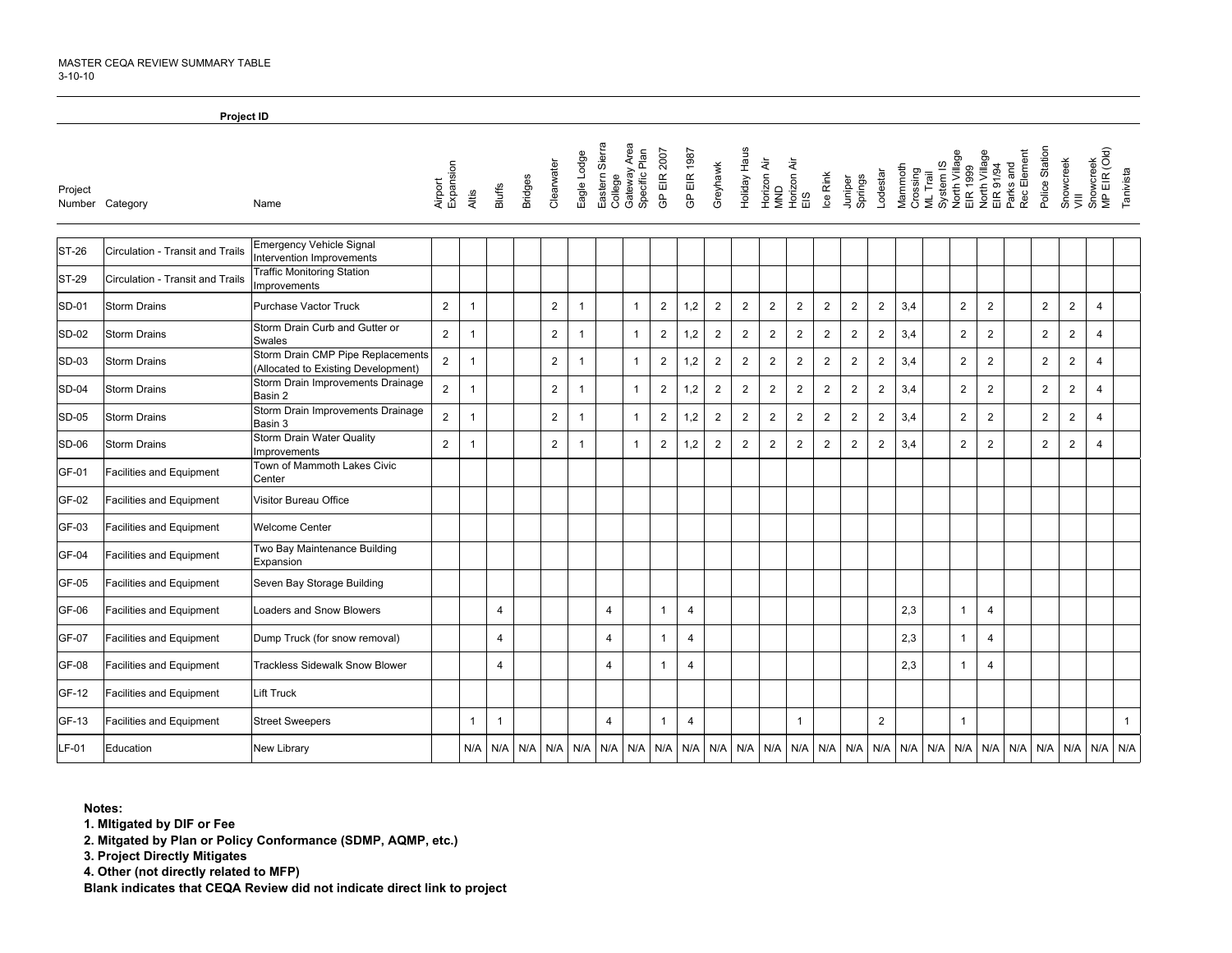|               | <b>Project ID</b>    |                                                  |                      |       |             |                |                |             |     |                                                            |                |                 |             |                |                                                          |             |          |                    |          |                |                                                                                        |              |                                                        |                |                   |                           |              |
|---------------|----------------------|--------------------------------------------------|----------------------|-------|-------------|----------------|----------------|-------------|-----|------------------------------------------------------------|----------------|-----------------|-------------|----------------|----------------------------------------------------------|-------------|----------|--------------------|----------|----------------|----------------------------------------------------------------------------------------|--------------|--------------------------------------------------------|----------------|-------------------|---------------------------|--------------|
| Project       | Number Category      | Name                                             | Airport<br>Expansion | Altis | Bluffs      | <b>Bridges</b> | Clearwater     | Eagle Lodge |     | Eastern Sierra<br>College<br>Gateway Area<br>Specific Plan | GP EIR 2007    | GP EIR 1987     | Greyhawk    |                | Holiday Haus<br>Horizon Air<br>MND<br>Horizon Air<br>EIS |             | Ice Rink | Juniper<br>Springs | Lodestar |                | Mammoth<br>Crossing<br>ML Trail<br>System IS<br>System IS<br>North Village<br>EIR 1999 |              | North Village<br>EIR 91/94<br>Parks and<br>Rec Element | Police Station | Snowcreek<br>VIII | Snowcreek<br>MP EIR (Old) | Tanivista    |
| $LF-02$       | Education            | Child Care Center                                |                      |       | $N/A$ $N/A$ | N/A            | N/A            | N/A         | N/A |                                                            | $N/A$ $N/A$    | N/A             | N/A         | N/A            |                                                          | $N/A$ $N/A$ |          | $N/A$ $N/A$        | N/A      | N/A            | N/A N/A N/A N/A N/A N/A                                                                |              |                                                        |                |                   |                           | $N/A$ $N/A$  |
| $LF-03$       | Education            | New Books and Media                              |                      |       | $N/A$ $N/A$ | N/A            | N/A            | N/A         | N/A |                                                            |                | N/A N/A N/A N/A |             |                | N/A N/A N/A N/A N/A N/A                                  |             |          |                    | N/A      | N/A            | N/A N/A N/A N/A N/A                                                                    |              |                                                        |                | N/A               |                           | $N/A$ $N/A$  |
| <b>PR-02A</b> | Parks and Recreation | <b>Recreation Center</b>                         | $\overline{2}$       |       |             |                | $\overline{4}$ |             |     |                                                            | -1             | 4               |             | $\overline{1}$ |                                                          |             |          | $\mathbf{1}$       |          | $\mathbf 1$    | $\mathbf 1$                                                                            | $\mathbf{1}$ | $\overline{4}$                                         |                | $\mathbf{1}$      |                           | $\mathbf{1}$ |
| <b>PR-02B</b> | Parks and Recreation | Ice Rink/Multi-use Facility                      | $\overline{2}$       |       |             |                | $\overline{4}$ |             |     |                                                            |                | 4               |             | $\overline{1}$ |                                                          |             |          | $\mathbf{1}$       |          |                | $\overline{1}$                                                                         | 1            | $\overline{4}$                                         |                | $\mathbf{1}$      |                           | $\mathbf{1}$ |
| <b>PR-03</b>  | Parks and Recreation | <b>Trails Park</b>                               | $\overline{2}$       |       |             |                | $\overline{4}$ |             |     |                                                            | -1             | $\overline{4}$  | -1          | $\mathbf{1}$   |                                                          |             |          | $\overline{1}$     |          |                | $\overline{1}$                                                                         | 1            | $\overline{4}$                                         |                | $\mathbf{1}$      |                           | $\mathbf{1}$ |
| <b>PR-04</b>  | Parks and Recreation | Town-Wide Parks/Snow Storage                     | $\overline{2}$       |       |             |                | $\overline{4}$ |             |     |                                                            | -1             | $\overline{4}$  | 1           | $\overline{1}$ |                                                          |             |          | $\mathbf{1}$       |          |                | $\overline{1}$                                                                         | $\mathbf{1}$ | $\overline{4}$                                         |                | $\overline{1}$    |                           | $\mathbf{1}$ |
| <b>PR-05</b>  | Parks and Recreation | Shady Rest Affordable Housing Park               | $\overline{2}$       |       |             |                | $\overline{4}$ |             |     |                                                            | $\overline{1}$ | $\overline{4}$  | $\mathbf 1$ | $\overline{1}$ |                                                          |             |          | $\mathbf{1}$       |          |                | $\overline{1}$                                                                         | 1            | $\overline{4}$                                         |                | $\mathbf{1}$      |                           | $\mathbf{1}$ |
| <b>PR-06</b>  | Parks and Recreation | Winter Play Area                                 | $\overline{2}$       |       |             |                | $\overline{4}$ |             |     |                                                            | -1             | $\overline{4}$  | $\mathbf 1$ | $\overline{1}$ |                                                          |             |          | $\mathbf{1}$       |          | $\overline{1}$ | $\overline{1}$                                                                         | $\mathbf{1}$ | $\overline{4}$                                         |                | $\mathbf{1}$      |                           | $\mathbf{1}$ |
| <b>PR-07</b>  | Parks and Recreation | Mammoth Creek Park Improvements                  | $\overline{2}$       |       |             |                | $\overline{4}$ |             |     |                                                            |                | $\overline{4}$  | 1           | $\overline{1}$ |                                                          |             |          | $\mathbf{1}$       |          |                | $\overline{1}$                                                                         |              | $\overline{4}$                                         |                | 1                 |                           | $\mathbf{1}$ |
| <b>PR-08</b>  | Parks and Recreation | Shady Rest Park Parking                          | $\overline{2}$       |       |             |                | $\overline{4}$ |             |     |                                                            | -1             | $\overline{4}$  | $\mathbf 1$ | $\overline{1}$ |                                                          |             |          | $\overline{1}$     |          | $\overline{1}$ | $\overline{1}$                                                                         | 1            | $\overline{4}$                                         |                | $\mathbf{1}$      |                           | $\mathbf{1}$ |
| <b>PR-09</b>  | Parks and Recreation | Town-wide Trails Development AKA<br><b>ST-32</b> | $\overline{2}$       |       |             |                | $\overline{4}$ |             |     |                                                            | -1             | $\overline{4}$  | $\mathbf 1$ | $\mathbf{1}$   |                                                          |             |          | $\mathbf{1}$       |          | $\overline{1}$ | $\overline{1}$                                                                         | $\mathbf{1}$ | 4                                                      |                | $\mathbf{1}$      |                           | $\mathbf{1}$ |
| PR-10         | Parks and Recreation | Park Land Acquisition                            | $\overline{2}$       |       |             |                | $\overline{4}$ |             |     |                                                            | $\mathbf 1$    | $\overline{4}$  | $\mathbf 1$ | $\mathbf{1}$   |                                                          |             |          | $\mathbf{1}$       |          |                | $\overline{1}$                                                                         | $\mathbf{1}$ | $\overline{4}$                                         |                | $\mathbf{1}$      |                           | $\mathbf{1}$ |
| AP-02         | Airport              | <b>New Airport Terminal</b>                      | 3                    |       |             |                |                |             |     |                                                            |                |                 |             |                |                                                          |             |          |                    |          |                |                                                                                        |              |                                                        |                |                   |                           |              |
| AP-03         | Airport              | Airport Access Road South Entrance               | 3                    |       |             |                |                |             |     |                                                            |                |                 |             |                |                                                          |             |          |                    |          |                |                                                                                        |              |                                                        |                |                   |                           |              |
| AP-04         | Airport              | Equipment                                        |                      |       |             |                |                |             |     |                                                            |                |                 |             |                |                                                          |             |          |                    |          |                |                                                                                        |              |                                                        |                |                   |                           |              |

**Notes:**

**1. MItigated by DIF or Fee**

**2. Mitgated by Plan or Policy Conformance (SDMP, AQMP, etc.)**

**3. Project Directly Mitigates**

**4. Other (not directly related to MFP)**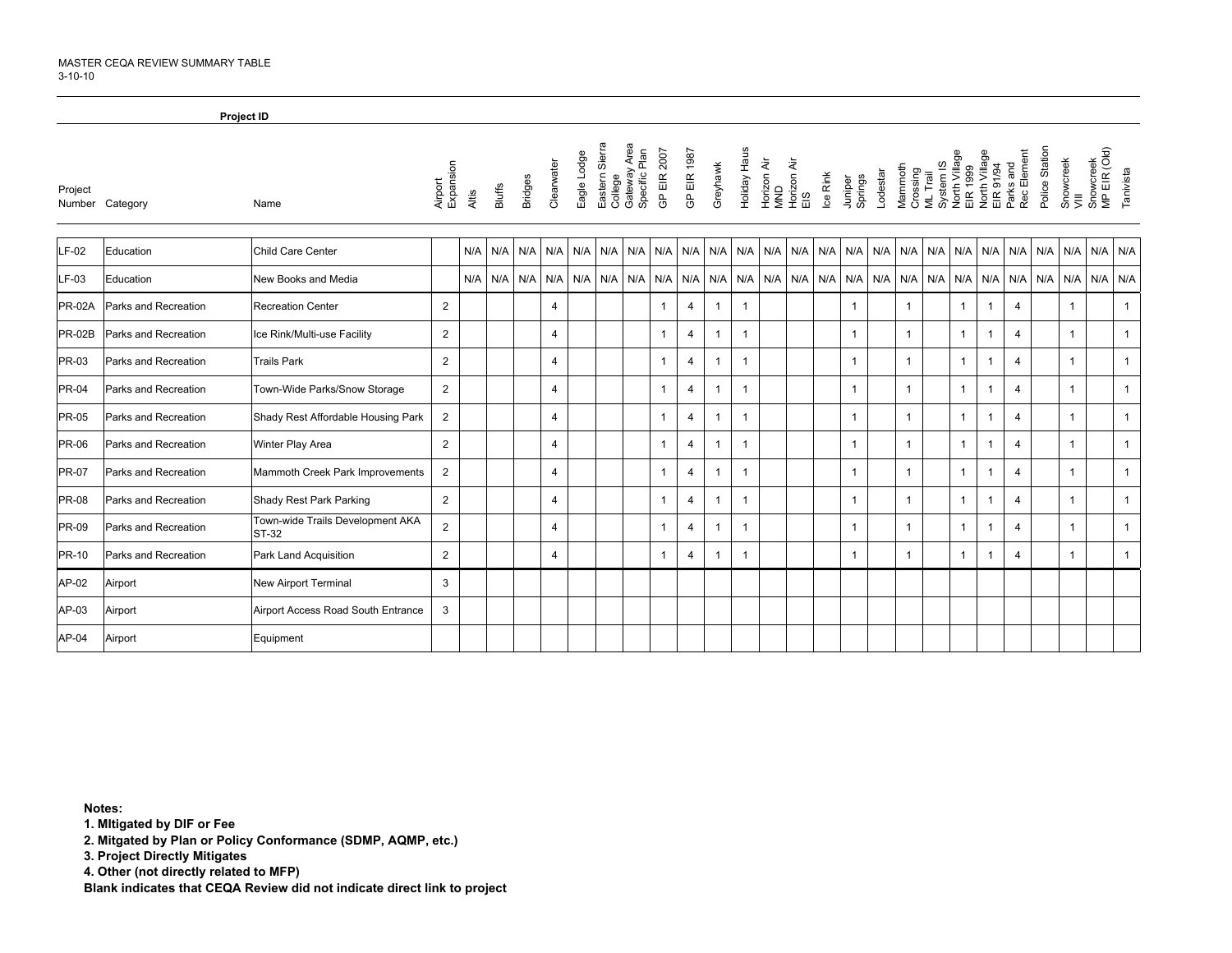

## COMMUNITY DEVELOPMENT P.O. Box 1609, Mammoth Lakes, CA 93546 (760) 934-8989 fax (760) 934-8608 \_\_\_\_\_\_\_\_\_\_\_\_\_\_\_\_\_\_\_\_\_\_\_\_\_\_\_\_\_\_\_\_\_\_\_\_\_\_\_\_\_\_\_\_\_\_\_\_\_\_\_\_\_\_\_\_\_\_\_\_\_\_\_\_\_\_\_\_\_\_\_\_\_\_\_\_\_

### **Capital Facilities Funding Committee CEQA Document Review (March 11, 2010)**

### **Background**

As a component of the capital facilities and programs update initiated by the CFFC, staff was requested to complete a comprehensive review of California Environmental Quality Act (CEQA) documents prepared by the Town in the past several years, to gain a better understanding of the relationship between CEQA impact analyses and the facilities, programs and fees cited as mitigation for project impacts.

Environmental analysis required through CEQA requires the Town, as the lead agency for projects within its jurisdiction, to analyze and document the potential environmental impacts of proposed projects or programs and identify any and all feasible mitigations to offset those impacts. A CEQA document must analyze direct and indirect impacts, impacts related to the project itself, and cumulative impacts that would occur with the project in conjunction with other related, foreseeable projects in the area. Typically, potential impacts are identified and generally categorized as follows:

- **IMPACTS found to be not significant.**
- **IMPACTE found to be less than significant after mitigation.**
- **IMPACT IMPACTS** found to be significant and can not be mitigated to a less than significant degree (significant and unavoidable – requiring a Findings of Overriding Consideration).

As required by CEQA, environmental documents must describe feasible mitigation measures to minimize the potential environmental impacts that may result from a project or program. In general, mitigation (or partial mitigation) of impacts can be accomplished through direct physical construction of an improvement, implementation of a policy or program, or payment of a fee, such as a development impact fee.

CEQA case law has found that payment of fees provide adequate mitigation for environmental impacts, providing that sufficient evidence exists in the record that such fees will actually address and reduce those impacts. If fees are paid for purposes of mitigation, they must be clearly directed to specific projects and/or programs that would provide the mitigation. These fees should also meet the nexus and proportionality requirements of CEQA.

While in most cases it is the responsibility of the project (or program) to directly implement a mitigation measure identified in a CEQA document, in some cases it may be the responsibility of the local jurisdiction or some of some other entity to carry out the mitigation. Ultimately though, it does not matter how or by whom CEQA mitigation requirements are satisfied, only that the measures are satisfied.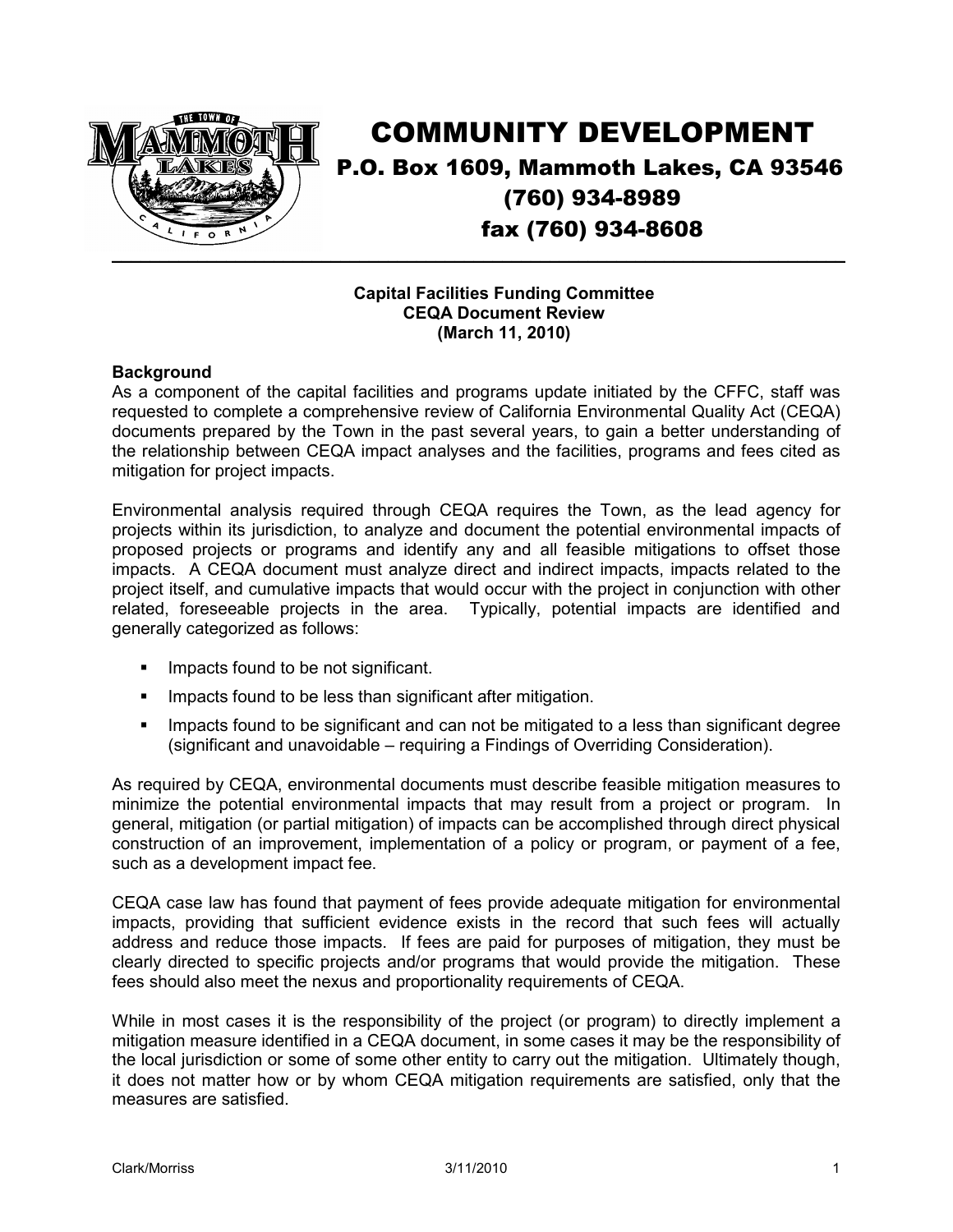### **Methodology**

Staff reviewed adopted CEQA documents associated with 26 projects in the Town (Attachment 1), including General Plan updates, Specific and Master Plans, individual development projects, and public facilities projects. Staff did not review or consider Draft EIRs that have not yet been certified or adopted (such as that for the Sierra Star Project). The review focused on identifying the following analyses in each of the documents:

- Project impacts found to be significant, for which construction of a particular physical improvement, or initiation of a program was cited as a mitigation measure.
- Project impacts found to be less than significant on the basis that the project would directly include construction of a particular physical improvement or initiation of a program.
- Project impacts found to be significant, for which payment of Development Impact Fees or contribution to another existing fee program was cited as a mitigation measure.
- Project impacts found to be less than significant on the basis that the project would be required to pay Development Impact Fees or contribute to other existing fee programs, or would be required to conform with a policy or program.

Within these various documents, impacts falling into these categories were generally identified in the CEQA impact analyses for circulation and transportation, public services, utilities and service systems, and hydrology and water quality.

The attached table (Attachment 2) provides a summary, organized by the Master Facilities Plan (MFP) list, of the identified relationships between the list items, and mitigations specified in the CEQA documents reviewed. More detailed summaries for each document are also included in the workbook for reference. Where the cited CEQA mitigations were not specific (e.g. pay fees for transit system improvements; pay DIF for parks and recreation; comply with the Storm Drain Master Plan) staff did not attempt to assign the mitigation to a particular capital facility or project in the MFP list, rather staff inferred that the mitigation would apply to the category of projects in the MFP.

### **Findings**

Staff developed a summary of the above information for each of the CEQA documents reviewed, along with a synopsis of the project analyzed in the CEQA document (Attachment 1). It should be noted that, in many cases, the project approved or built is not identical to that analyzed in the EIR or Initial Study. Staff did not attempt to reconcile the projects analyzed with those ultimately approved or built. In the case of some Master Plans and Specific Plans, some projects are only partially realized, whereas others have been completely constructed. Again, this comparison was not incorporated in staff's analysis.

A key finding of staff's analysis is that there has been considerable variation in the way that the Town has approached its CEQA review, and particularly, an inconsistent level of specificity and detail when correlating particular project impacts to specific mitigations. In many cases, particularly where payment of DIF or other fees is mentioned as a means to offset impacts, no detail is provided on the particular programs or services that would be supported by payment of that fee to offset impacts.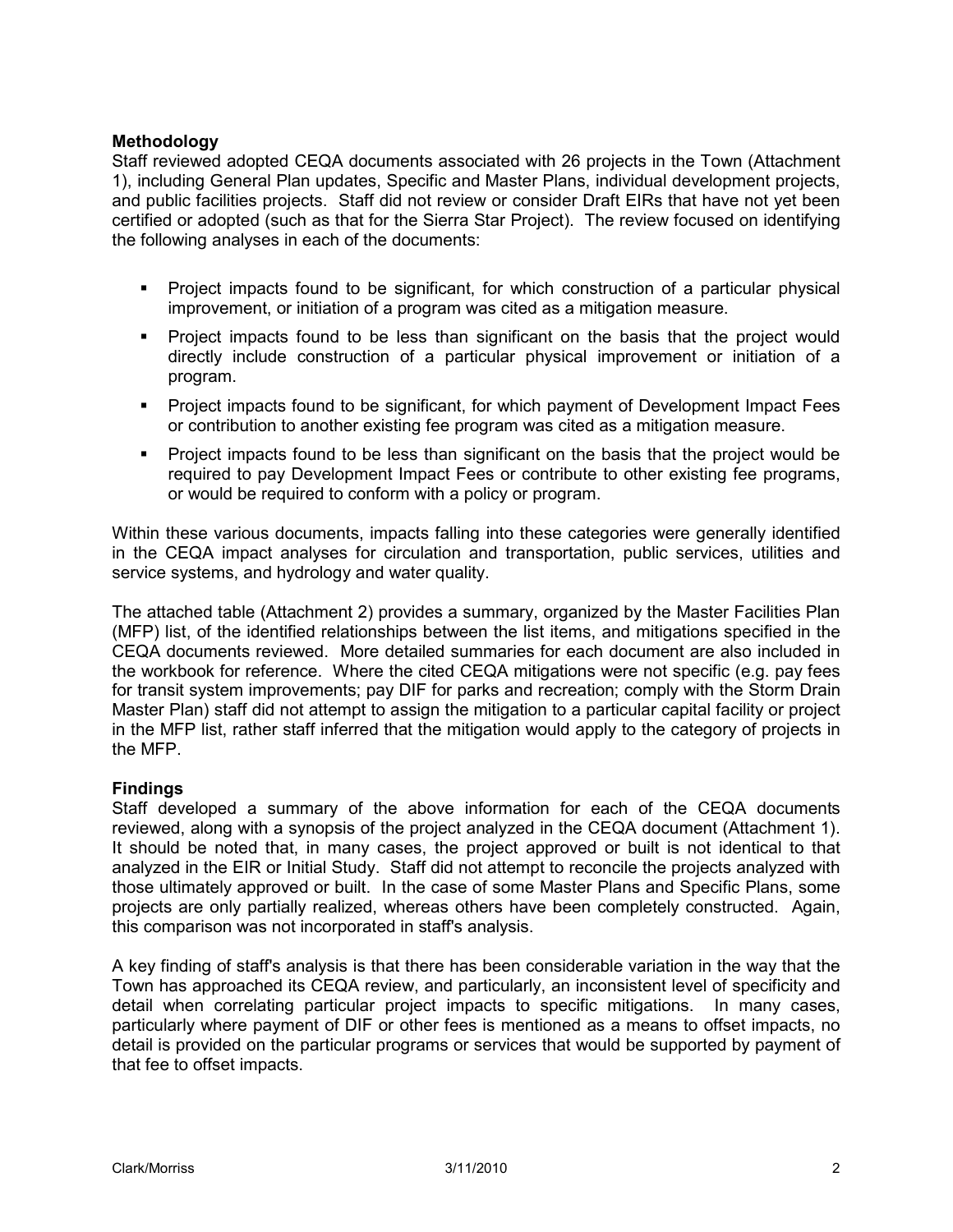In looking at the CEQA Review Summary Table (Attachment 2), the strongest links between CEQA mitigation and MFP items are found in the areas of road circulation, storm drain improvements, public safety, parks and recreation, and snow removal. The CEQA review has indicated that there is much more limited or no relationship between CEQA mitigations and certain other types of facilities including pedestrian improvements (sidewalks), street lighting, some maintenance-related line items and civic facilities. Transportation facilities show a very wide variability in terms of their being cited as mitigations in the various CEQA documents. The 2007 General Plan EIR appears to have been the basis for the inclusion of the various intersection/roadway improvements in the MFP list; however other intersection/roadway improvements can be linked to specific project CEQA documents, while others do not appear to have a strong and direct CEQA tie.

As shown in the CEQA Review Summary Table, the Town's CEQA documents have, in many instances, cited payment of DIF or fees as a project mitigation, particularly in the realm of public safety (police and fire facilities and equipment), parks and recreation, and transit. In these cases, it is assumed that the DIF and/or other fees collected from a project will be commensurate with the level of impact caused by that project and that those fees will be used to fund capital facilities or services to offset the impacts. While this is a logical association, it is problematic in the sense that many of the project CEQA documents neglect to quantify the project's impact, thus rendering the determination of a commensurate or "fair share" fee difficult. Therefore, it is also becomes difficult to determine if the level of DIF or fees collected from a project are truly mitigating the impacts caused by the project.

### **Conclusion**

In conclusion, while the CEQA document review exercise has illuminated many clear ties between project mitigations identified in the CEQA documents and the capital facilities identified in the current MFP, there are still a number of areas in which the CFFC and staff will have to perform additional analysis to determine the potential CEQA implications that may result adjustment of DIF and/or other fees.

Attachments:

- 1. CEQA Review List and Document Synopsis Sheets
- 2. CEQA Review Summary Table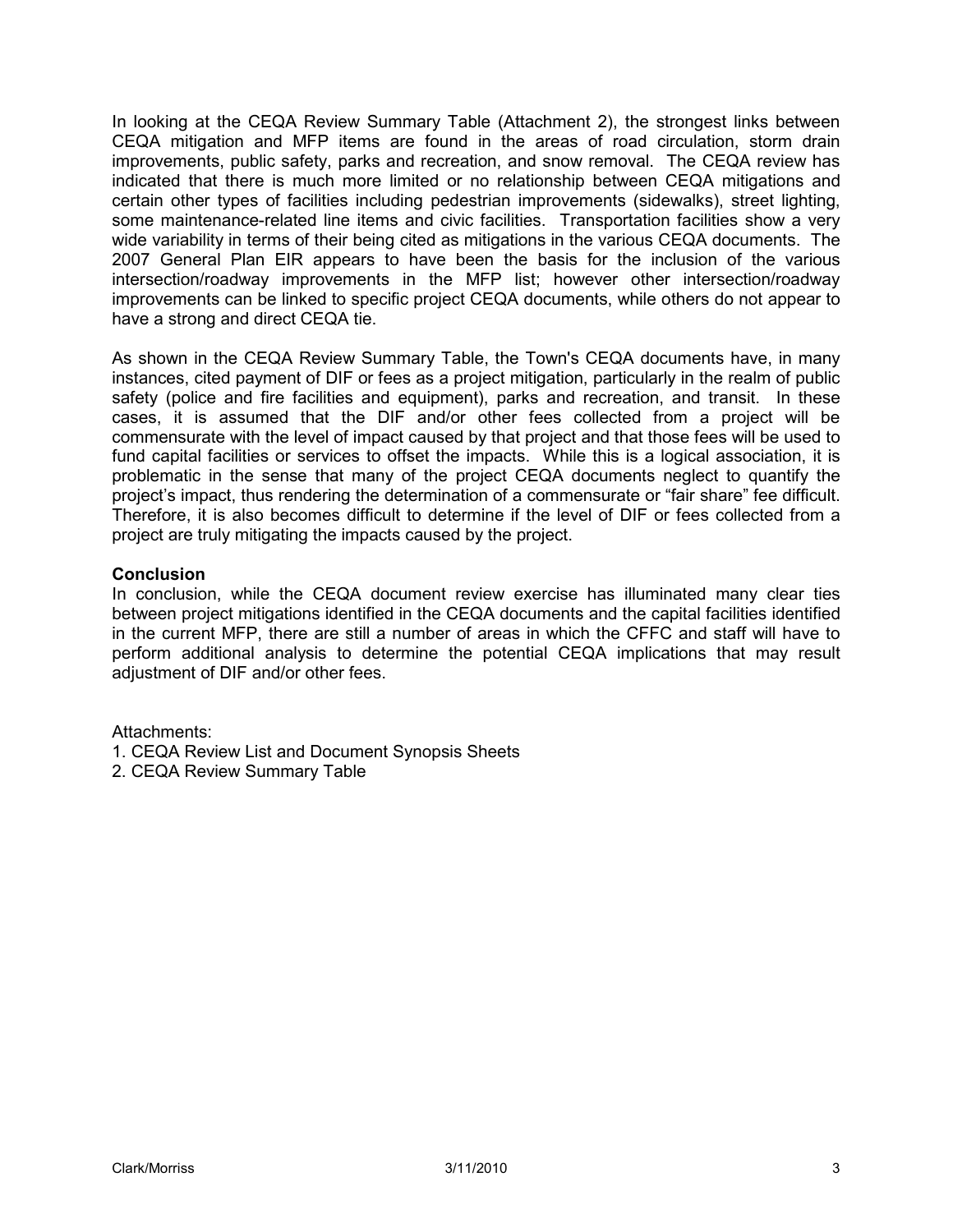APPENDIX 4:

EPS Financial Capacity Memorandum (November 12, 2009)

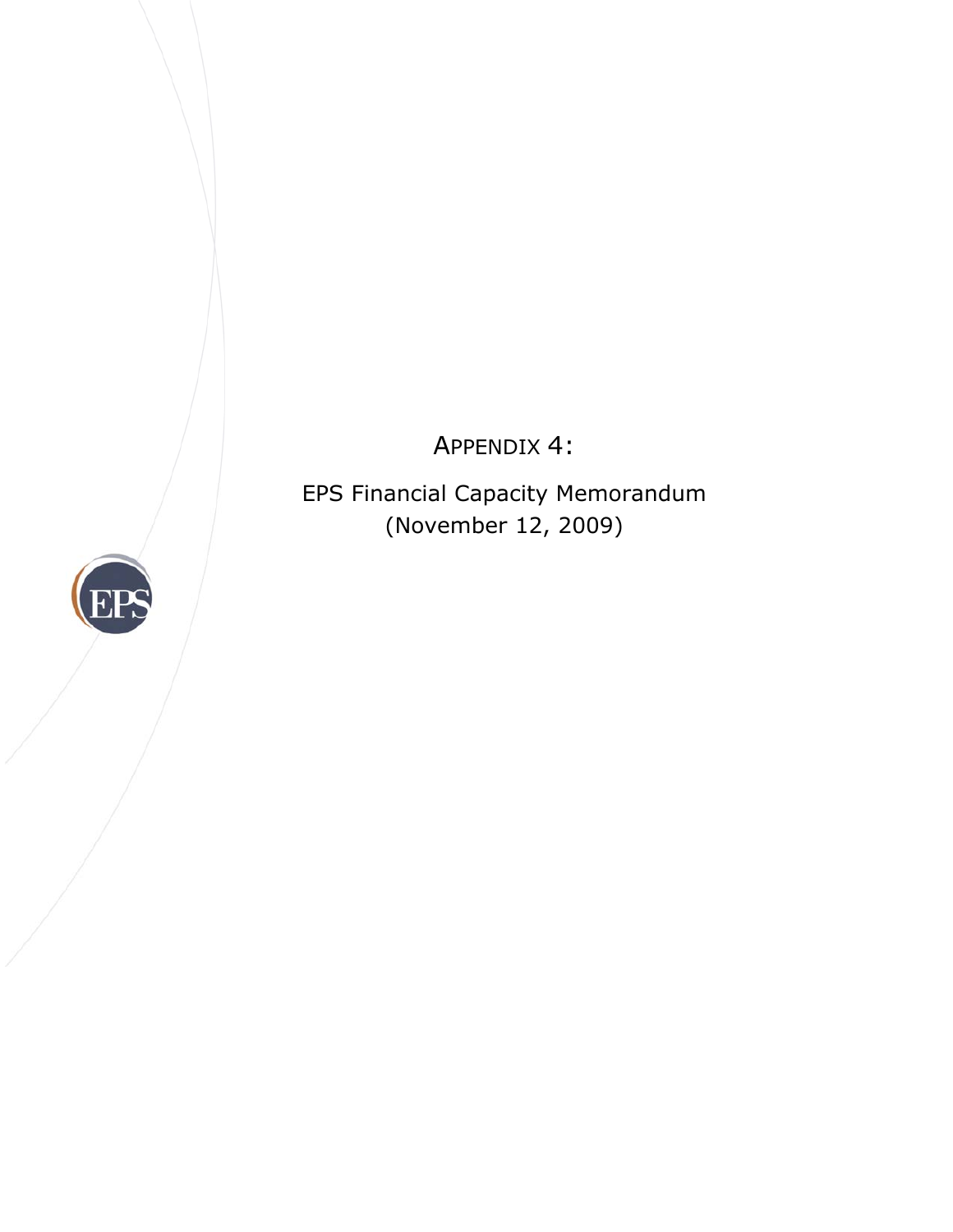## *T ECHNICAL M EMORANDUM*

| To:   | Mark Wardlaw and Ray Jarvis                        |
|-------|----------------------------------------------------|
| From: | Walter Kieser                                      |
|       | Subject: Economic Feasibility Analysis; EPS #19065 |
| Date: | November 17, 2009                                  |

### The Economics of Land Use



Economic & Planning Systems, Inc. 2501 Ninth Street, Suite 200 Berkeley, CA 94710-2515 510 841 9190 tel 510 841 9208 fax

**Berkeley** Sacramento Denver

This memorandum describes the technical efforts surrounding a review of the Town of Mammoth Lakes development impact fees (DIFs) and other development costs, including the costs of meeting affordable housing mitigation requirements. The objective of this effort was to determine whether the Town's existing DIF program, along with other development-related costs, is an impediment to growth that would otherwise occur in the Town, presently and in the future. The technical work has been a collaborative effort engaging Economic & Planning Systems, Inc. (EPS), Town staff, and an appointed committee, the Capital Facilities Funding Committee (CFFC) and a range of communitybased stakeholders. EPS reviewed a range of technical documents including the fee justification studies, Town Budget and Comprehensive Annual Financial Reviews (CAFRs), General Plan, the DIF Ordinance and Resolutions, the Housing Ordinance and related technical materials, and a number of market studies that have been prepared for the Town. The Consultant also conducted a round of interviews with Town officials and stakeholders, obtaining both opinion and considerable background material.

### **Background**

In 2005 the Town of Mammoth Lakes imposed a substantial increase in its development impact fees based upon a technical report titled *Development Impact Fee Justification Study*, David Taussig & Associates, Inc., 2005. An update of the *Study* was conducted in 2007, reflecting alterations to the list of capital projects funded by the DIF. The fee, in combination with fees charged by other jurisdictions and other costs and exactions associated with the entitlement process, were controversial from the beginning, evoking legal challenges that resulted in a revision to the *Development Impact Fee Justification Study* and the related DIF in 2007.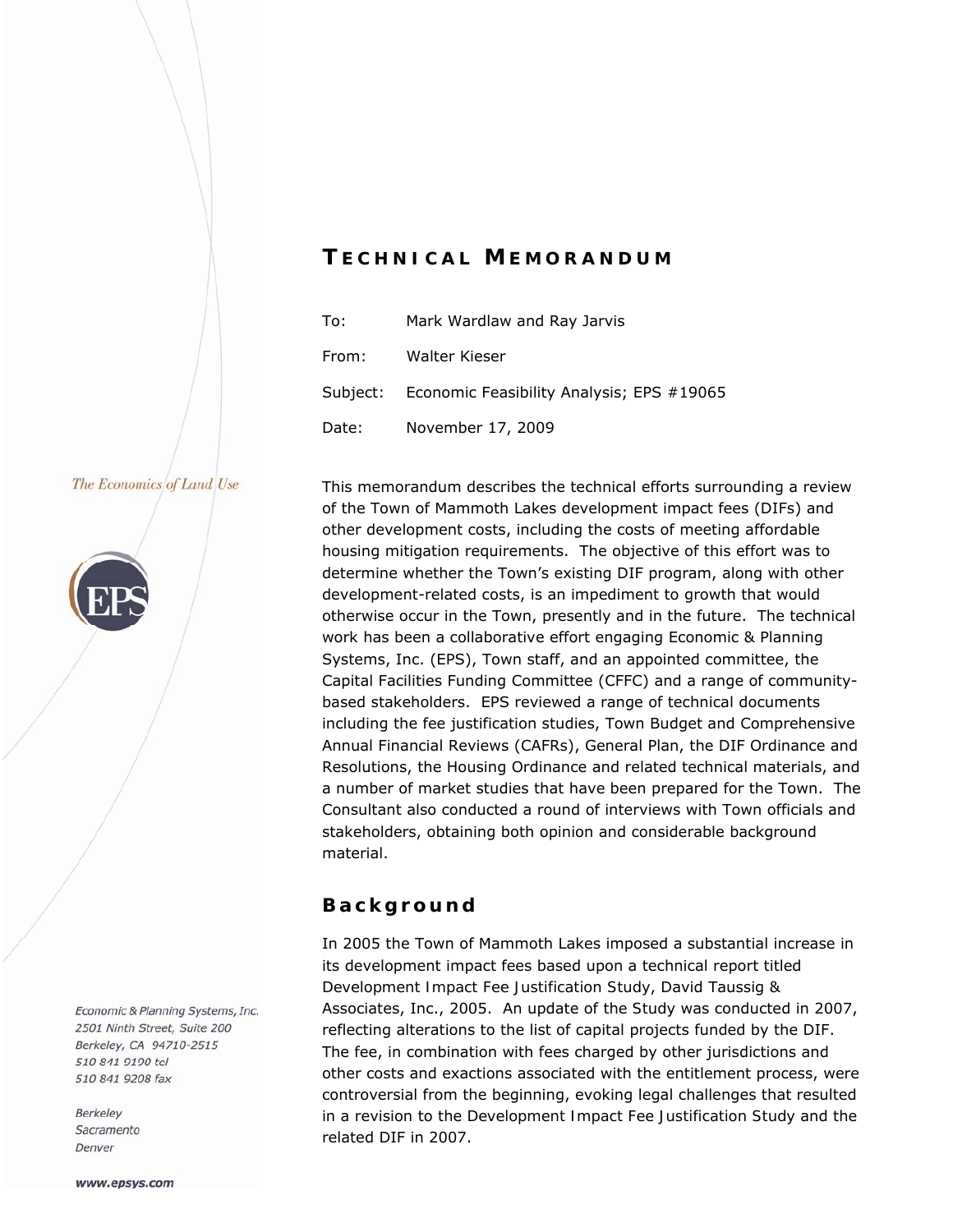The significant economic downturn in the past two years has made development much less feasible as prices have fallen and credit has gotten more difficult to obtain. Mammoth Lakes has been affected by these market conditions and this has exacerbated concerns regarding the relatively high costs of fees and other costs imposed upon new development. Since investment in the resort and community is the source of economic vitality and fiscal well-being (quality of municipal services), it is essential that the need for infrastructure and community amenities is tempered with a realistic assessment of economic capacity and development feasibility.

The review of the Mammoth Lakes development impact fee should be placed in the broader context of Mammoth Lakes as a resort community and the need to sustain the vitality of the resort and improve the quality of life for residents. As such, the Consultant work program includes the formulation of recommendations for reforming the development impact fees as part of a broader set of reforms related to General Plan policy, achieving economic development objectives, sustaining the Town's operating budget, and funding capital facilities.

## **Economic Conditions**

Following a historically high amount of development activity during the earlier part of the decade, including a spike in the construction of new homes, condominium hotels, and lodging units, development activity dropped off precipitously beginning in 2006 as the result of the weakness in the housing market and lodging market. Before the contraction there was also a major run-up in real estate prices as well as a number of land purchases that occurred at very high prices. In addition to the impending recession other factors may have also played into the drop off in development activity in 2006 and 2007 including the limited amount of approved "pipeline" projects, withdrawal of investment capital, and the high costs of the Town's newly adopted impact fess and housing mitigation.

Current (2009) economic and real estate market conditions are poor by any historical standard. The protracted recession, now over two years in duration, and the related contraction of the real estate market and virtual collapse of credit, has slowed development activity nationwide, including resort communities. In Mammoth Lakes, as elsewhere, little to no development is occurring because of these economic conditions. While some pre-development activity is evident, most resort-oriented projects are very likely infeasible under current market conditions, regardless of DIF, housing mitigation, and other Town-imposed costs. It is likely to be several more years before market conditions and credit markets improve substantially. There is even some indication of longer-term structural changes in demand for resort real estate product, e.g., a shift away from the condominium hotel product.

Quite apart from current unfavorable market conditions and potential structural changes in the resort real estate market, other factors more permanently affect development feasibility in Mammoth Lakes. These factors include comparatively high construction costs and pricing for resort products (e.g., price points for condominium hotel units, lodging average daily rates) that are below competitive resorts. These factors make development more risky and less profitable than may be the case in other resort communities. Less profit means less ability to "internalize" additional related costs such as development impact fees, affordable housing, and impact mitigation. Interviews with local developers indicate construction costs in the range of \$600 per square foot for typical resort condominium development and even higher for custom construction. Costs for similar construction in suburban locations are in the range of \$300 to \$400 per square foot. While construction costs in Mammoth Lakes are comparable to other resorts (and for similar reasons—high labor costs and high construction materials costs) the price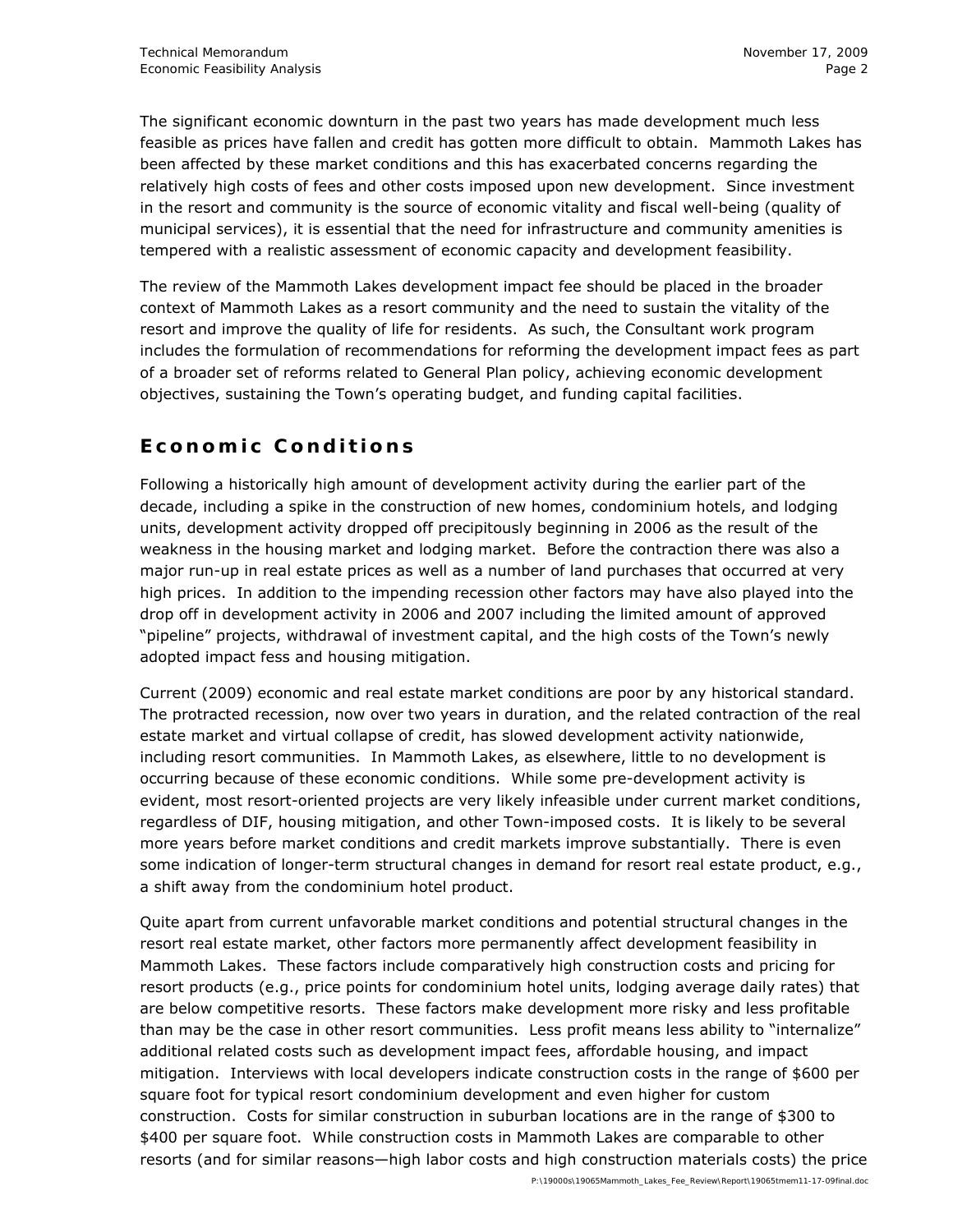-

points have historically been significantly below (20 percent or more) of those fetched at competitive destination resorts such as Northstar-at-Tahoe, Vail, Snowmass Village, and Park City. This simply means that development at Mammoth Lakes occurs with slimmer margins than elsewhere thus limiting its ability to absorb additional costs such as those represented by impact fees and housing mitigation requirements.

## **Summary of Existing Fees in Mammoth Lakes**

As noted above, the Town instituted a new and comprehensive development impact fee program in 2005. This fee program encompassed a range of public facilities ranging from transportation, parks and recreation, transit, public safety, and civic facilities. At the time the Town was experiencing an upturn in development activity and interest driven by the housing price bubble and easy credit that was driving development activity in the early part of the decade. At the same time the Town was seeking to improve community facilities and to effectively mitigate the potential impacts of the new development upon municipal infrastructure and facilities. A comprehensive development impact fee was selected to address these objectives. A "nexus" study was commissioned and completed, *Development Impact Fee Justification Study* (David Taussig & Associates, Inc, 2005), and an implementing ordinance was adopted. The substantial increase in the Town's fees caused some controversy regarding the list of improvements included, the improvement cost estimates, and allocation methods. As a result of this controversy a follow-up technical report was completed by David Taussig & Associates, Inc., in 2007. The updated technical report resulted in a substantial reduction in the fees originally calculated, particularly for resort and commercial uses.

**Table 1** shows fees applicable to a range of land uses including the Town's DIF and the fees charged by other agencies. Despite the reduction in the DIF, and recognition that the high fees could have a negative impact on desired forms of development (e.g., hotels and retail commercial development), aggregate development impact fees in Mammoth Lakes remained comparatively high (especially when combined with the cost of meeting affordable housing mitigation requirements and other project-specific mitigation requirements).**<sup>1</sup>**

A range of issues have been identified for the existing DIF program, in addition to the economic implications of high costs:

- The capital projects included in the DIF program are not derived consistently from foundational General Plan policies or service standards, or implementing programs. Similarly, the projects are not linked to master facility plans that are typically developed for major infrastructure items.
- The project list includes projects from other agencies (fire district) that have not provided a detailed analysis of existing capacity or how or when (linked to threshold increases in demand) the new facilities and equipment are linked to new development.

**<sup>1</sup>** Development impact fees are a cost of development that, like all other costs, must be rationalized in the project economics and investment decision. While circumstances vary by place, time, and product type, aggregate "off-site" mitigation costs that exceed 15 percent of retail value of a typical residential project are likely to render the project infeasible. For commercial products that tend to be more price-competitive, the burden threshold is 10 percent or even lower.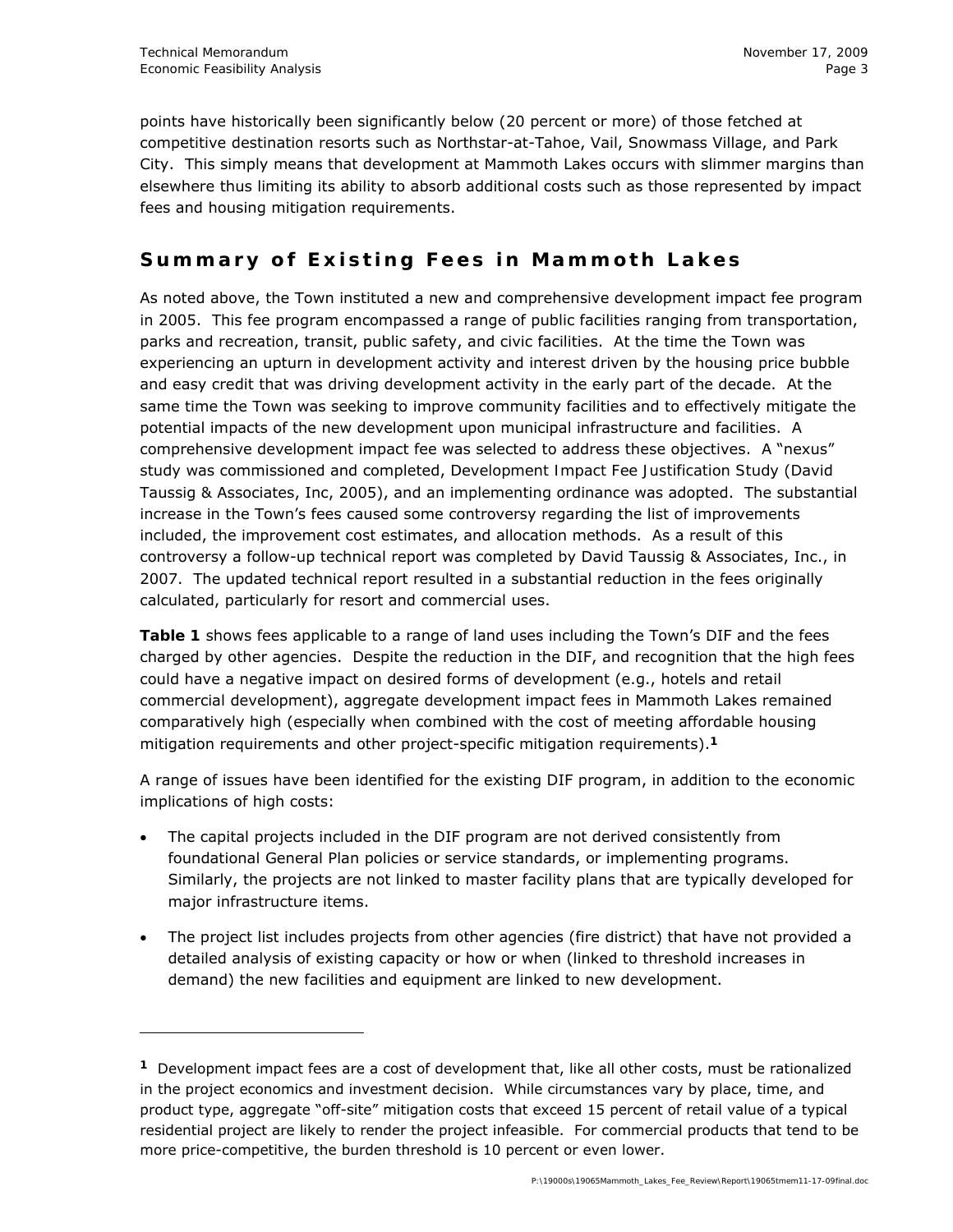- While the Town has identified a range of funding options for the existing development share of the projects listed in the DIF program, there has been limited development of other funding sources and approaches, save that the Town has been reasonably successful at attracting grant funding, mainly from State sources, for these projects.
- DIF revenues accrue to an overly complex sub-fund structure. This structure was established in the *DIF Justification Study*, but has resulted in the Town establishing independent subfunds for each improvement item. This approach is unnecessary to meet legal standards, creates administrative complexity, and limits the flexibility to prioritize and fund projects across the range of categories.
- Funding of the projects in the DIF program list lacks strategic prioritization. While it is clear that the projects vary with regard to when they may actually be necessary to assure continuity of a service standard or to avoid a negative impact, the DIF revenues are allocated on an annual basis as part of the budget process based upon no clear set of criteria or prioritization. This means that limited resources may be applied to projects that are not actually needed at that time while other, perhaps higher priority projects go unfunded.

## **Summary of Affordable Housing Requirements**

The Town adopted an Affordable Housing Ordinance in 2004. Unlike typical inclusionary ordinances based upon an "inclusionary requirement" (a provision of the zoning ordinance requiring that certain percentage of "affordable" units be included in all housing developments), this ordinance establishes an affordable housing requirement based upon the logic that new development generates new employment and that this new employment, in turn, demands housing, including housing for low- and moderate-income families. This type of ordinance is generally classified as a "commercial linkage fee", although such fee ordinances are typically not applied to housing projects and there is typically no requirement that commercial development build housing units as a part of their project.

Technically, the housing mitigation requirement is based upon a set of "employment generation factors" that are included in the Ordinance without technical or source reference. It is not clear whether these factors are accurate or reflect historical conditions in Mammoth Lakes. The Ordinance also requires "100 percent mitigation" of the resulting housing requirement within the Town boundaries without documenting whether such full mitigation is consistent with existing patterns of employment and residency in Mammoth Lakes. Current funding "gap" calculations show that the cost of providing affordable housing per employee generated is in the range of \$40,000, a number not inconsistent with similar analyses completed in other jurisdictions.

The Ordinance allows for payment of an "in lieu" fee; however, the method for calculating the fee has not been formally adopted. Calculations that are available are not well-documented so it is difficult to say whether they accurately reflect costs of creating an affordable housing unit. Normally, in lieu fees are calculated following a formula established in a technical report, often adopted by local jurisdictions to document the methodology applied, cost assumptions, and other considerations. The resulting housing requirements, whether met through construction of affordable units or payment of the in lieu fee, are quite high. For example, calculations indicate that mitigation costs for a 2,000-square foot condominium would be in the range of \$86,000.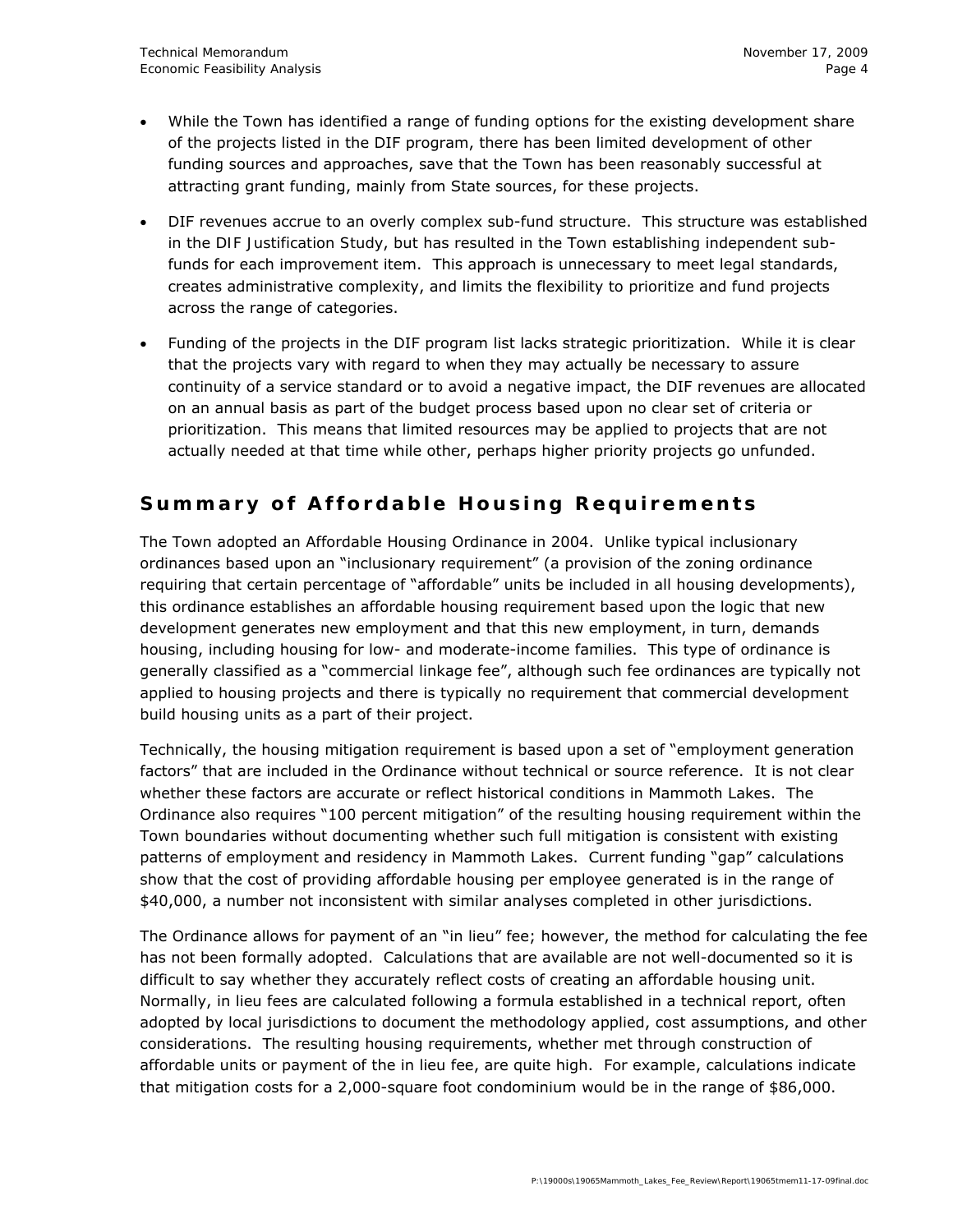Finally, affordable housing inclusionary requirements and in lieu provisions are normally linked to foundational documents including the General Plan Housing Element and affordable housing strategies that establish policy; evaluate demand and supply relationships, housing need by family income category, and available programs to meet affordable housing requirements; consider economic relationships and impacts; and finally, establish realistic objectives for affordable housing given the range of policy objectives, resources, and institutional capacity.

## **Impact of Impact Fees and Housing Requirements upon Development Feasibility**

As noted above, at the present time market conditions, including low market prices for homes and second homes, weak visitor demand, limitations on credit, and scarce investment equity, render most development projects infeasible simply because the costs of development exceed revenues that can be expected. This pervasive condition is not linked to development impact fees exclusively; they are one of many factors that added to project costs but do not improve revenue. Market and development conditions are so poor at the present time that even if impact fees and other development mitigation, including that for affordable housing, were entirely eliminated, projects would not likely move forward. Single-family homes may be an exception to this limitation because of the unique economic circumstances of particular individual owner/investors. In Mammoth Lakes these unfavorable market conditions add to a baseline condition of challenging development economics even in more robust phases of the business cycle. These conditions include:

- *Development costs are high.* Resort locations such as Mammoth Lakes are remote from suppliers and labor markets. This results in substantially higher costs than would be experienced in metropolitan areas. Adding to the costs are special construction requirements associated with snow load and seismic standards. For example, "vertical" construction costs at the present time fall in the range of \$500 to \$600 per square foot for residential condominium development. These construction costs do not include land, off-site mitigation and fees, or affordable housing requirements. Development occurred at the top of the market because price points reached the level that would justify all of these costs, but those market conditions have departed and may be a long time in returning.
- *Price points are below competitive resorts.* While Mammoth Lakes has recreation resources that are the equivalent or superior to its competitors, price points for competitive real estate products (residential condominium) have lagged its competitors by 20 percent or more. This gap can be explained by a number of factors including the nature of Mammoth's primary market, the Los Angeles Metropolitan Region, which results in a weekend-oriented or short visit pattern. Compared with other destination resorts there is a distinct lack of nationally-based and internationally-based visitors which tend to longer visits and have a greater economic impact.
- *A history of complex and uncertain entitlement procedures may also be an economic deterrent.* The historical development patterns in Mammoth Lakes with its lower density form and suburban style of commercial development lie in stark contrast with the emerging development forms of competitive resorts. While transition to more modern forms is essential to sustaining the resort and the community, many residents appear to be comfortable with the current low-density conditions and thus resist change. These tensions between the resident community and the resort function are common in resort communities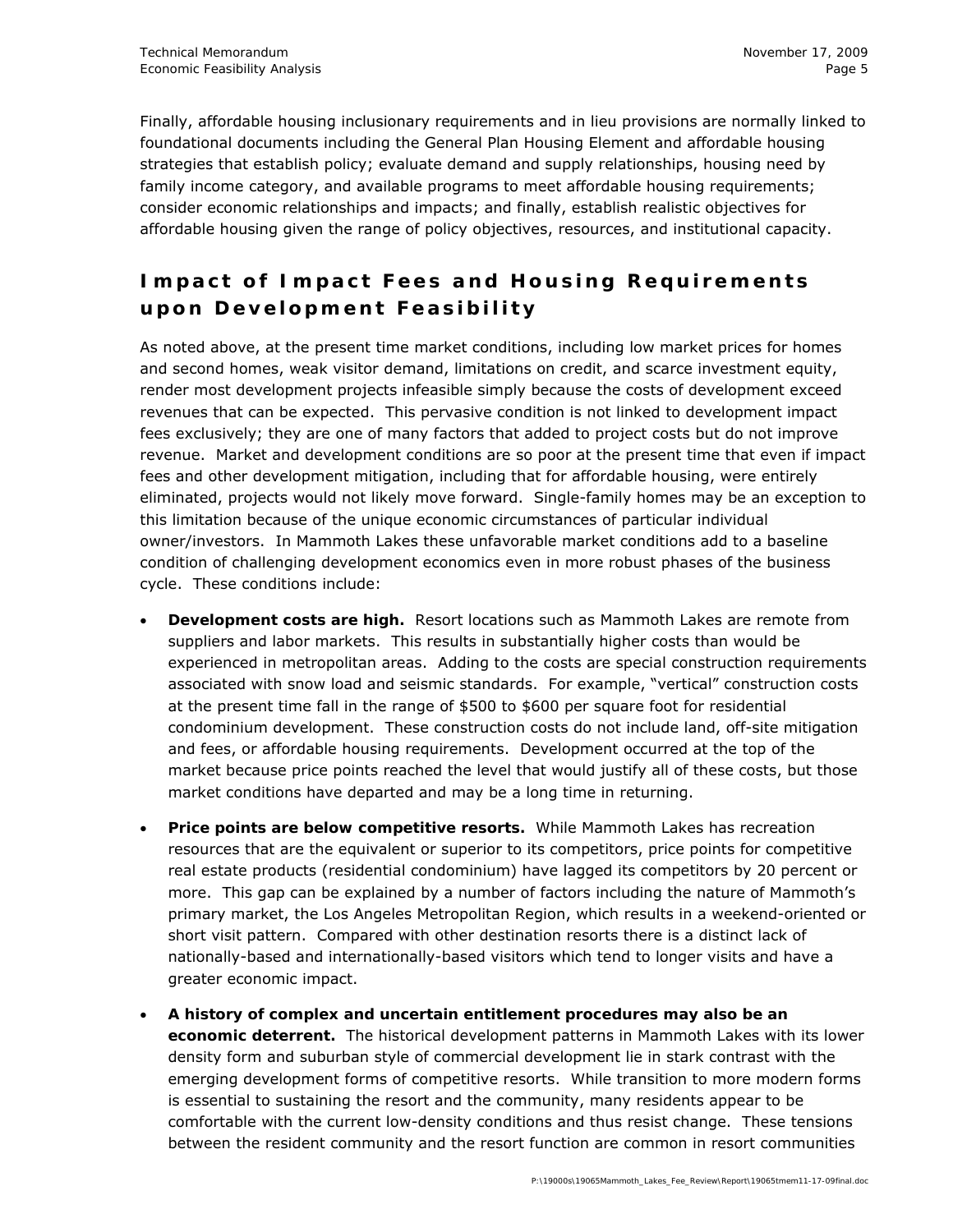and often lead to political conflict over growth and development issues. Such conflict may translate into uncertain or inconsistent development policy, administration, or decisionmaking which renders it difficult for an investor to ascertain what will be required, let alone be assured that an entitlement is forthcoming as all standards and policies are met. Current efforts in Mammoth Lakes including the new General Plan and the District Planning process and Zoning Ordinance amendments offer an opportunity to create a more transparent and effective planning regime.

Determining the impact of comparatively high-development impact fees, as discussed above, is complex given the current mixture of very poor economic conditions at the present time and the aforementioned baseline conditions, unrelated to fee levels but that tend to weaken project financial performance. All of these conditions interact and depending upon circumstances the burden imposed by impact fees will be a greater or lesser deterrent to development. However, despite this uncertainty, it is our opinion that a jurisdiction that is seeking economic and community development should establish policies, programs, and an investment strategy that promotes the desired economic development which includes keeping costs as low as possible, consistent with achieving policy objectives and mitigating impacts of development.

While there is no way to alter macro economic conditions other factors can be controlled, including charging development impact fees and other imposed costs on new development within a reasonable range given more normal economic conditions. Such fees are actually an advantage to developers because they clarify obligations at the outset and reduce cost uncertainty. While there is no absolute standard for burden, given the complexities involved, it is recommended that the DIF program be constituted in such a way that its cost as a fraction of retail value (sales price, capitalized value, etc.) does not exceed 5 percent. It is important that this be considered a "cap", not a calculating method. Actual impact fee amounts should always be derived from the allocation of infrastructure costs that are shown to have a nexus (rational relationship) with new development, consistent with economic capacity and economic development objectives.

### **Financial Capacity Analysis**

As a part of its technical work EPS also prepared a series of calculations indicating the generalized capacity of various funding sources, including development impact fees. This analysis is intended to show the capacity of the various sources available to the Town given the assumption that development forecast based upon General Plan policy and development capacity is achieved. This analysis is illustrative only. Actual development rates, values, and related economic activity will vary from these general calculations (which are simply offered to provide a target for how much funding may be available). The analysis simply provides general estimates upon which rational decisions can be make about investment priorities and funding allocation.

**Table 2** shows a development forecast based on a scenario developed for the 2009 traffic analysis data base provided by the Town showing development at 2020 and at "buildout". The development capacity information indicates substantial development capacity; it is not certain whether this capacity can be realized given market conditions and various constraints. The 2020 forecast may be more realistic although it is likely to take longer (than 2020) to achieve, given current market conditions and the expectations for a slow recovery.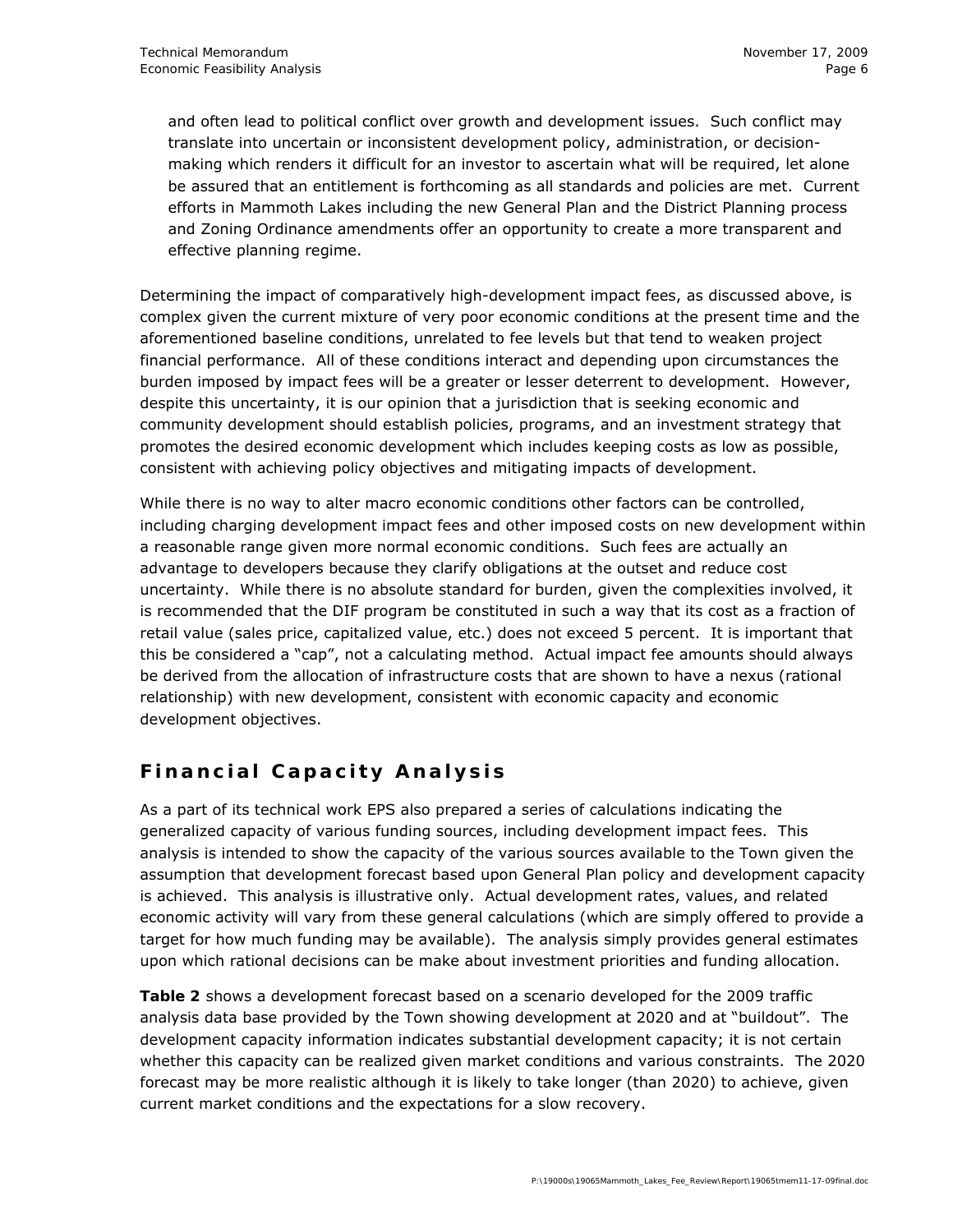**Table 3** shows potential value of development expected by 2020. In summary, if projected development actually occurs, nearly \$3 billion of additional assessed value would be added to the Town. **Table 4** shows a rough estimate of increasing assessed valuation in Mammoth Lakes building on the existing assessed value of approximately \$4 billion and proportionately adding the 2020 forecast through the year 2025. This analysis indicates that the Town's assessed value will more that double in this time frame. **Table 5** presents an indicator of general obligation (GO) bond capacity in Mammoth Lakes. At the present time GO bond capacity is approximately \$50 million for each "mil" on the property tax rate. While GO bonds require two-thirds voter approval they are very secure forms of municipal debt and typically obtain the lowest interest rates. As time goes on, the effective tax rate of a particular GO issue declines as a function of the increasing assessed valuation. A \$50 million GO issue in 2009 would impose a cost of approximately \$100 per \$100,000 of assessed value. As time went on that amount would decline; if the development forecast were achieved that cost would be approximately \$50 per \$100,000 in 2025 to service the GO debt.

**Table 6** shows a projection of transient occupancy tax (TOT), reflecting the existing transient units and those included in the development forecast. The allocation of the TOT funding to special accounts is also shown. In a pattern similar to the assessed value, TOT will more than double as the 2020 development forecast is reached. The key here is that if the Town's operating budget growth can be moderated, considerable incremental funding will be available from TOT to fund infrastructure and maintenance thereof. **Table 7** shows an annualized forecast of TOT assuming proportional increases of transient units over the period through 2025.

**Table 8** shows a forecast of sales tax revenue, including the funding from existing and potential overrides. For purposes of analysis a simple 3 percent inflator has been shown. In reality the increases will vary from year to year and may even decline or decrease in weak economic periods such as the present downturn. This forecast is conservative; if the development forecast is achieved, sales tax should increase proportionately as sales from existing as well as new residents and businesses occurs.

**Table 9** shows an estimate of Mello Roos Community Facility District (CFD) bond capacity using standard metrics for such calculations and a special tax amount within the burden limit. This analysis shows that a CFD applied to new development as indicated in the development forecast would achieve a bond capacity of approximately \$65 million by 2025. Such a bond issue could be used to defray the cost of impact fees by converting them into a debt obligation, as is currently allowed in the Town, although the capacity indicated would not necessarily cover the full fee amount without creating a special tax rate that would exceed the 40 or 50 mil rate standard (a "mil" is 1/1,000th).

**Table 10** shows an estimate of development impact fee capacity if the DIF were held to 5 percent, as recommended earlier in this memorandum (for economic considerations). Assuming that the 2020 development forecast is achieved by 2025, the DIF, if it were no greater than 5 percent of retail value of real estate, would generate some \$143 million. This analysis shows that DIF funding constrained by economic circumstances is below that currently allocated to the DIF program. However, it is important to note that as development is constrained, which it is likely to be by excessive DIF and other mitigation costs, the numbers will never be realized and other sources of Town funding will be similarly constrained.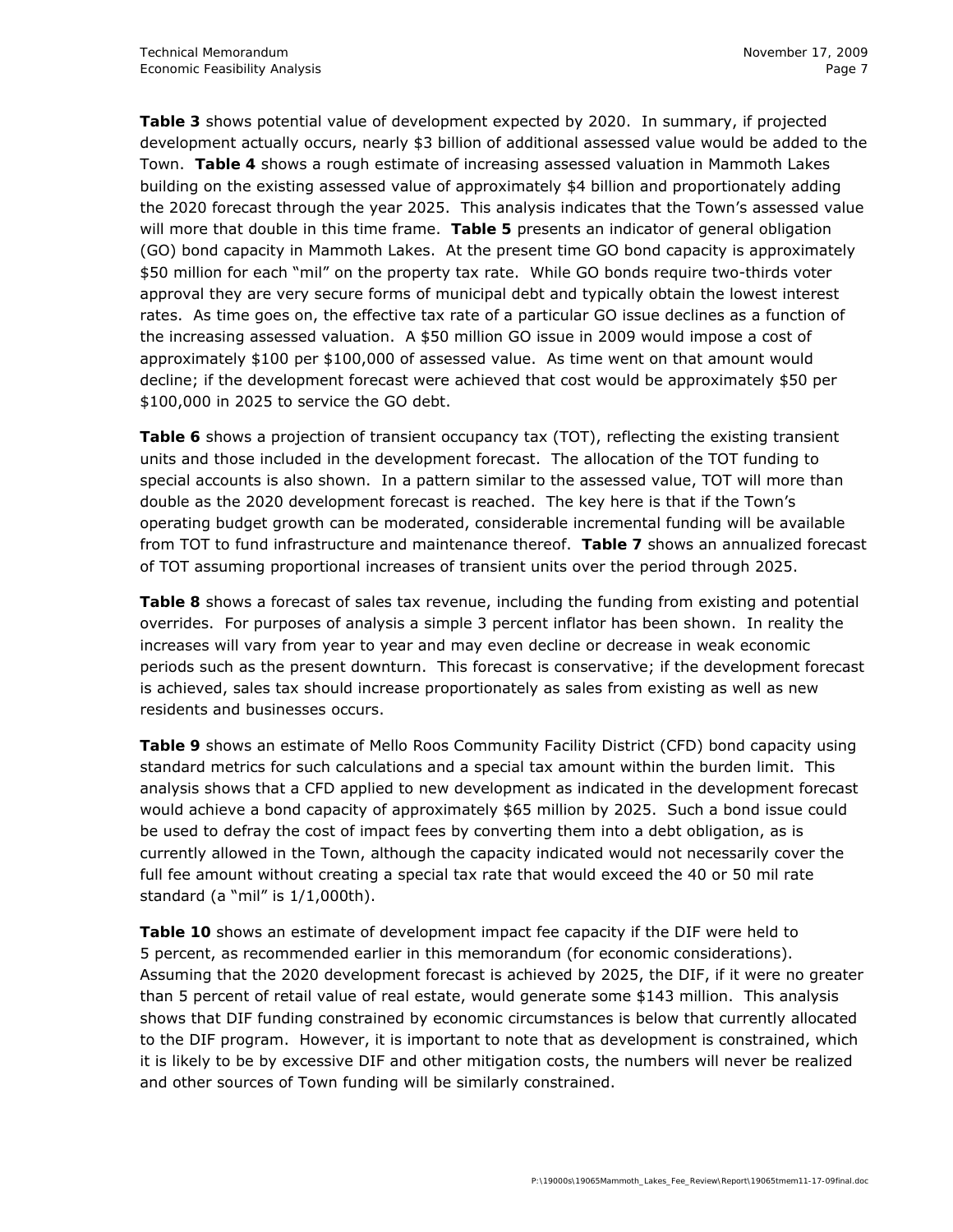#### **Table 1Summary of Fees [1] Town of Mammoth Lakes Development Cost Review; EPS #19065**

|                                                           |                             | <b>Residential</b>                       | <b>Nonresidential</b>     |                                        |                                    |                       |                                     |
|-----------------------------------------------------------|-----------------------------|------------------------------------------|---------------------------|----------------------------------------|------------------------------------|-----------------------|-------------------------------------|
| Item                                                      | Single Family<br>(per unit) | Single Family<br>Transient<br>(per unit) | Multifamily<br>(per unit) | Multifamily<br>Transient<br>(per unit) | Retail<br>(per sq. <sub>ft</sub> ) | Office<br>(per sq.ft) | Light<br>Industrial<br>(per sq. ft) |
| Processing Fees [2],[3]                                   | \$5,699                     | \$5.699                                  | \$1,664                   | \$1,664                                | \$1.15                             | \$1.37                | \$0.79                              |
| <b>Town Development Impact Fees</b>                       |                             |                                          |                           |                                        |                                    |                       |                                     |
| Law Enforcement                                           | \$673                       | \$1,125                                  | \$673                     | \$1,125                                | \$1.13                             | \$1.13                | \$0.21                              |
| Traffic                                                   | \$3,556                     | \$1,814                                  | \$2,241                   | \$1,451                                | \$3.38                             | \$3.38                | \$2.38                              |
| Transit                                                   | \$5,996                     | \$10,013                                 | \$5,996                   | \$7,510                                | \$10.01                            | \$10.01               | \$1.86                              |
| Drainage                                                  | \$10,735                    | \$13,587                                 | \$4,773                   | \$2,972                                | \$3.49                             | \$3.49                | \$4.62                              |
| <b>General Facilities</b>                                 | \$1,965                     | \$3,282                                  | \$1,965                   | \$2,462                                | \$3.28                             | \$3.28                | \$0.61                              |
| Parks                                                     | \$4,134                     | \$9,050                                  | \$5,419                   | \$9,050                                | \$0.00                             | \$0.00                | \$0.00                              |
| Airport                                                   | \$209                       | \$349                                    | \$209                     | \$349                                  | \$0.00                             | \$0.00                | \$0.00                              |
| Public Art Fee                                            | Exempt                      | Exempt                                   | \$2,953                   | \$2,953                                | \$0.66                             | \$0.78                | \$0.46                              |
| <b>Subtotal Town Development Impact Fees</b>              | \$27,268                    | \$39,220                                 | \$24.229                  | \$27.872                               | \$21.94                            | \$22.07               | \$10.14                             |
| <b>Other Agency Fees</b>                                  |                             |                                          |                           |                                        |                                    |                       |                                     |
| Mammoth Community Water District Water Connection Fee [4] | \$8.270                     | \$8.270                                  | \$3.336                   | \$3.336                                | \$1.52                             | \$2.21                | \$0.96                              |
| Mammoth Community Water District Sewer Connection Fee [4] | \$2,171                     | \$2,171                                  | \$474                     | \$474                                  | \$0.29                             | \$0.43                | \$0.14                              |
| Mammoth Lakes Fire Protection District Fee                | \$1,148                     | \$1,511                                  | \$725                     | \$1,511                                | \$1.97                             | \$1.97                | \$0.96                              |
| Mammoth County Office of Education Library Fee            | \$1,942                     | \$335                                    | \$1,673                   | \$335                                  | \$0.00                             | \$0.00                | \$0.00                              |
| Mammoth County Office of Education Child Care Fee         | \$363                       | \$604                                    | \$363                     | \$604                                  | \$0.00                             | \$0.00                | \$0.00                              |
| School Impact Fees                                        | \$5,786                     | \$5,786                                  | \$2,236                   | \$2,236                                | \$0.42                             | \$0.42                | \$0.42                              |
| <b>Subtotal Other Agency Fees</b>                         | \$19,680                    | \$18,677                                 | \$8,806                   | \$8,495                                | \$4.20                             | \$5.03                | \$2.47                              |
| <b>Total Fees</b>                                         | \$52.647                    | \$63,596                                 | \$34.699                  | \$38,031                               | \$27.30                            | \$28.46               | \$13.41                             |

[1] Reflects Town of Mammoth Lakes fee schedule current as of January 2009. Development impact fee rates based on 2007 DIF justification study and reflect Town Council action in September 2008 to reduce overall SFR fees by 10 percent, resulting in reductions to parks and drainage components. Does not reflect February 2009 action to reduce overall SFR fees by 50 percent.

[2] Processing fees include plan review, document management archive fee, strong motion instrumentation program, new development fee, and new construction fee.

[3] New Development Fee is collected on all new residential, commercial, and industrial construction for the purpose of Town Long Range Planning and is charged per square foot of gross buildable area, exclusive of parking and open walkway and deck areas.

[4] Assumes a 2-inch meter for single family, a 4-inch meter for multifamily, two 4-inch meters for hotel, two 2-inch meters for retail and office, and a 4-inch meter for industrial.

Source: Town of Mammoth Lakes Building Division Fee Schedule for Fiscal Year 2008-2009, Developmental Engineering Division Fee Schedule for Fiscal Year 2008-2009.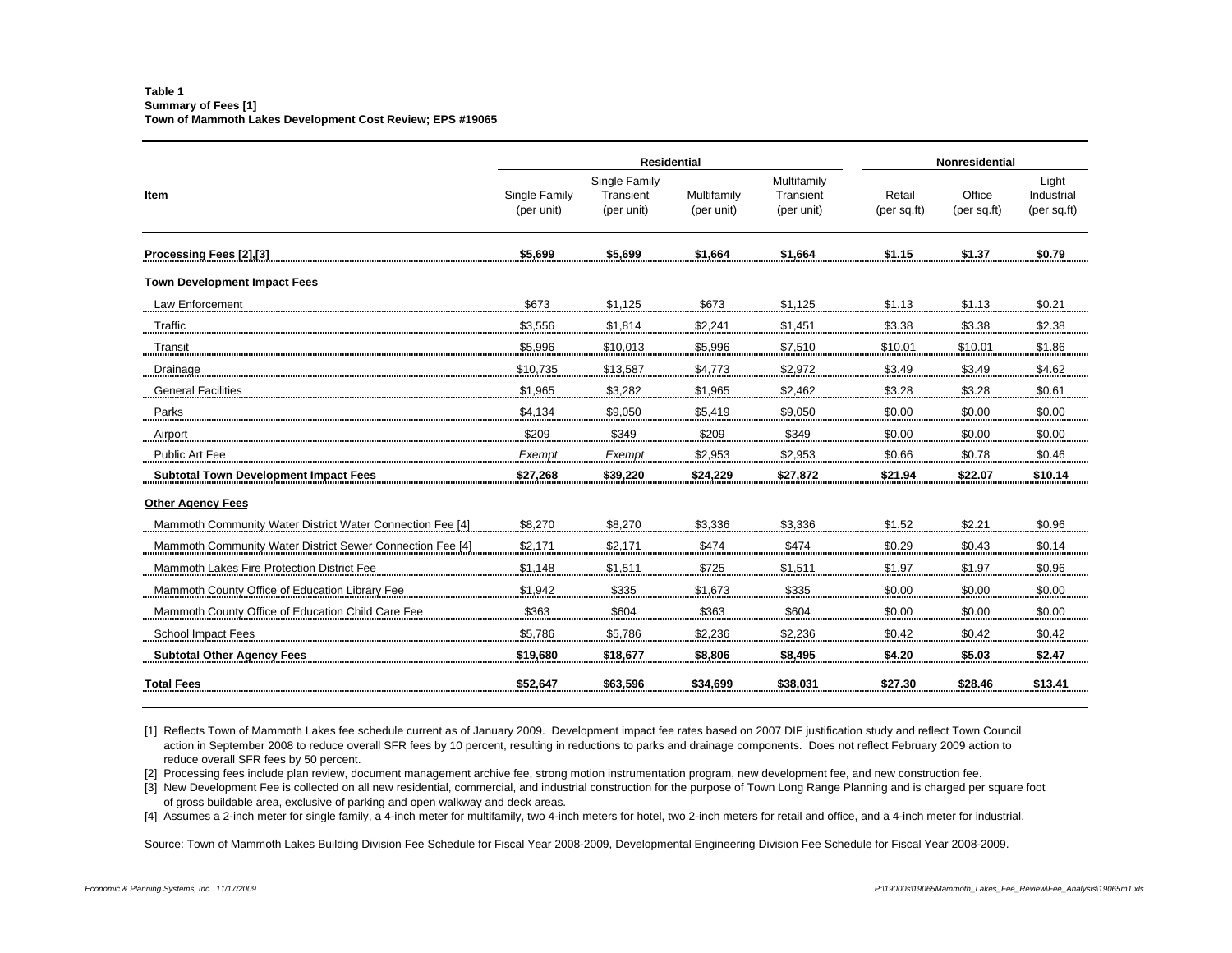#### **Table 2 Land Use at BuildoutTown of Mammoth Lakes Development Cost Review; EPS #19065**

|                                        |       |                    | <b>Existing Development [1]</b> |                |       |                    | <b>Future Development (Through 2020) [2]</b> |                       |       | <b>Buildout Total</b> |            |                |
|----------------------------------------|-------|--------------------|---------------------------------|----------------|-------|--------------------|----------------------------------------------|-----------------------|-------|-----------------------|------------|----------------|
|                                        |       | <b>Residential</b> |                                 | Nonresidential |       | <b>Residential</b> |                                              | <b>Nonresidential</b> |       | <b>Residential</b>    |            | Nonresidential |
| <b>Land Use Category</b>               | Rooms | Units              | Acres                           | Sq. Ft         | Rooms | Units              | Acres                                        | Sq. Ft                | Rooms | <b>Units</b>          | Acres      | Sq. Ft         |
| <b>Non-Transient Residential Units</b> |       |                    |                                 |                |       |                    |                                              |                       |       |                       |            |                |
| Single Family                          |       | 1,454              |                                 |                |       | 456                |                                              |                       |       | 1,910                 |            |                |
| Multifamily                            |       | 4,023              |                                 |                |       | 571                |                                              |                       |       | 4,594                 |            |                |
| Mobile Home                            |       | 132                |                                 |                |       | 9                  |                                              |                       |       | 141                   |            |                |
| <b>Subtotal Non-Transient Units</b>    |       | 5,609              |                                 |                |       | 1,036              |                                              |                       |       | 6,645                 |            |                |
| <b>Transient Residential Units</b>     |       |                    |                                 |                |       |                    |                                              |                       |       |                       |            |                |
| Single Family                          |       | 627                |                                 |                |       | 97                 |                                              |                       |       | 724                   |            |                |
| Multifamily                            |       | 2,426              |                                 |                |       | 3,793              |                                              |                       |       | 6,219                 |            |                |
| Lodging (Hotel) [3]                    | 997   | 499                |                                 |                | 171   | 86                 |                                              |                       | 1,168 | 584                   |            |                |
| Resort Hotel [3]                       | 976   | 488                |                                 |                | 1,057 | 529                |                                              |                       | 2,033 | 1,017                 |            |                |
| <b>Subtotal Transient Units</b>        | 1,973 | 4,040              |                                 |                | 1,228 | 4,504              |                                              |                       |       | 6,563                 |            |                |
| <b>Total Residential</b>               | 1,973 | 9,649              |                                 |                | 1,228 | 5,540              |                                              |                       |       | 21,752                |            |                |
| <b>Nonresidential Square Feet</b>      |       |                    |                                 |                |       |                    |                                              |                       |       |                       |            |                |
| Commercial/Office                      |       |                    | <b>TBD</b>                      | 1,305,000      |       |                    | <b>TBD</b>                                   | 810,492               |       |                       | <b>TBD</b> | 2,115,492      |
| Light Industrial                       |       |                    | 311                             | <b>TBD</b>     |       |                    | <b>TBD</b>                                   | 269,615               |       |                       | <b>TBD</b> | 269,615        |
| <b>Subtotal Nonresidential</b>         |       |                    | 311                             | 1,305,000      |       |                    | TBD                                          | 1,080,107             |       |                       | TBD        | 2,385,107      |
|                                        |       |                    |                                 |                |       |                    |                                              |                       |       |                       |            |                |

Source: Town of Mammoth Lakes 2009 Traffic Analysis; Development Impact Fee Study, David Taussig & Associates, April 24, 2007 .

[1] Existing development based on traffic analysis data provided by the Town of Mammoth Lakes.

multifamily, lodging and resort hotel categories by EPS. Future lodging and resort hotel units estimated based on existing and buildout traffic analysis data provided by the Town Mammoth Lakes. Multifamily units assumed to comprise the remainder of the projected total multifamily units set forth in David Taussig & Associates study. [2] Future development estimated based on David Taussig & Associates Development Impact Fee Report dated April 24, 2007. Multifamily transient units distributed between

[3] One room assumed to equal one-half unit.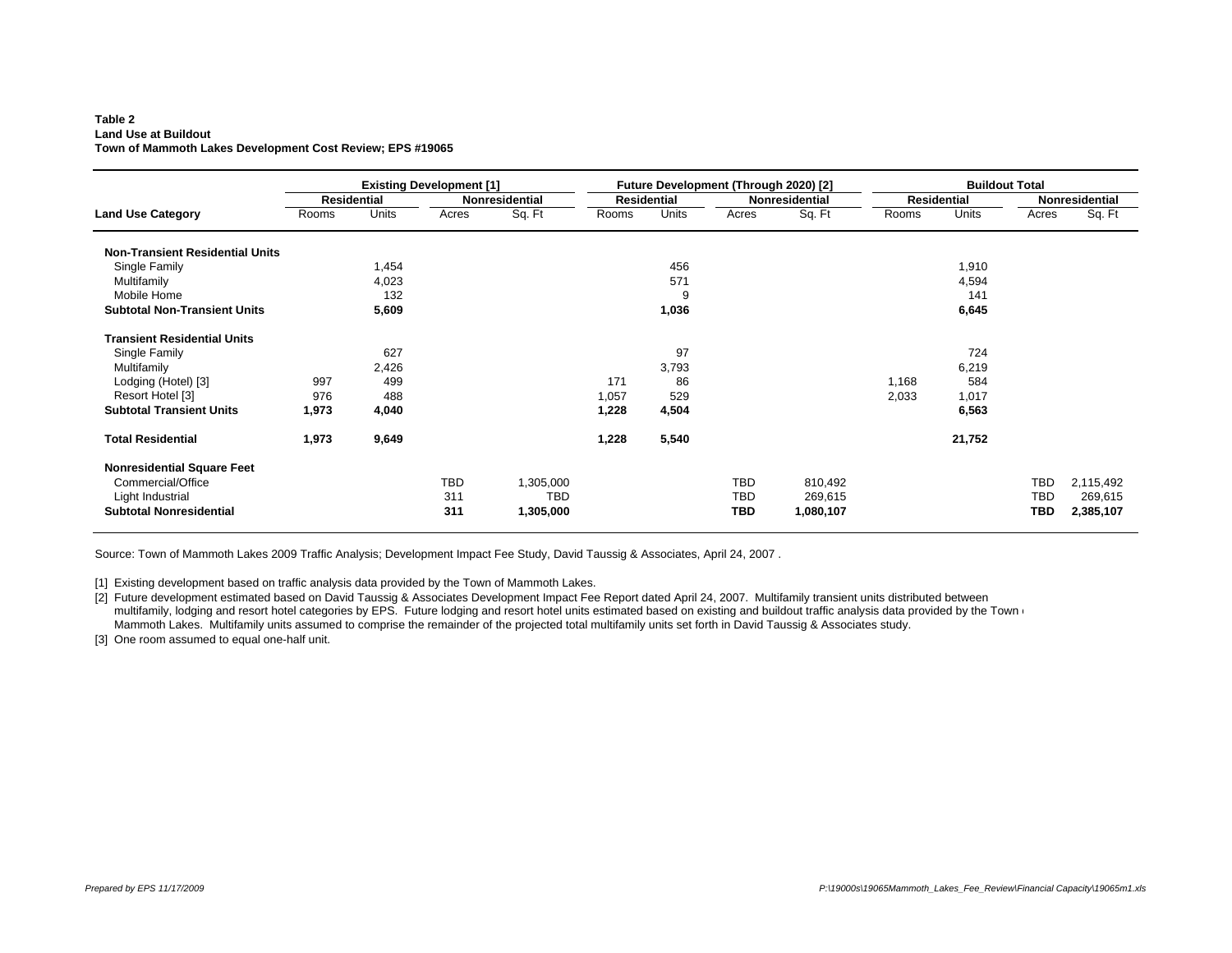### **Table 3Future Development Assessed Valuation Assumptions Town of Mammoth Lakes Development Cost Review; EPS #19065**

|                                                                                                              | Average                       |       | <b>Future Development</b>       |                                                |
|--------------------------------------------------------------------------------------------------------------|-------------------------------|-------|---------------------------------|------------------------------------------------|
| <b>Land Use Category</b>                                                                                     | <b>Assessed</b><br>Value      | Units | <b>Square Feet</b>              | <b>Total New</b><br><b>Assessed Value</b>      |
|                                                                                                              | $[1]$                         |       |                                 |                                                |
| Non-Transient Residential Units                                                                              | Per Unit<br>\$1,000,000       | 1,036 |                                 | \$1,036,000,000                                |
| <b>Transient Residential Units</b>                                                                           | \$350,000                     | 4,504 |                                 | \$1,576,400,000                                |
| <b>Subtotal Residential</b>                                                                                  |                               | 5,540 |                                 | \$2,612,400,000                                |
| <b>Nonresidential Square Feet</b><br>Commercial/Office<br>Light Industrial<br><b>Subtotal Nonresidential</b> | Per Sq. Ft.<br>\$265<br>\$125 |       | 810,492<br>269,615<br>1,080,107 | \$214,780,380<br>\$33,701,875<br>\$248,482,255 |
| <b>Total Residential and Nonresidential</b>                                                                  |                               |       |                                 | \$2,860,882,255                                |

Source: EPS.

[1] EPS placeholder assumption.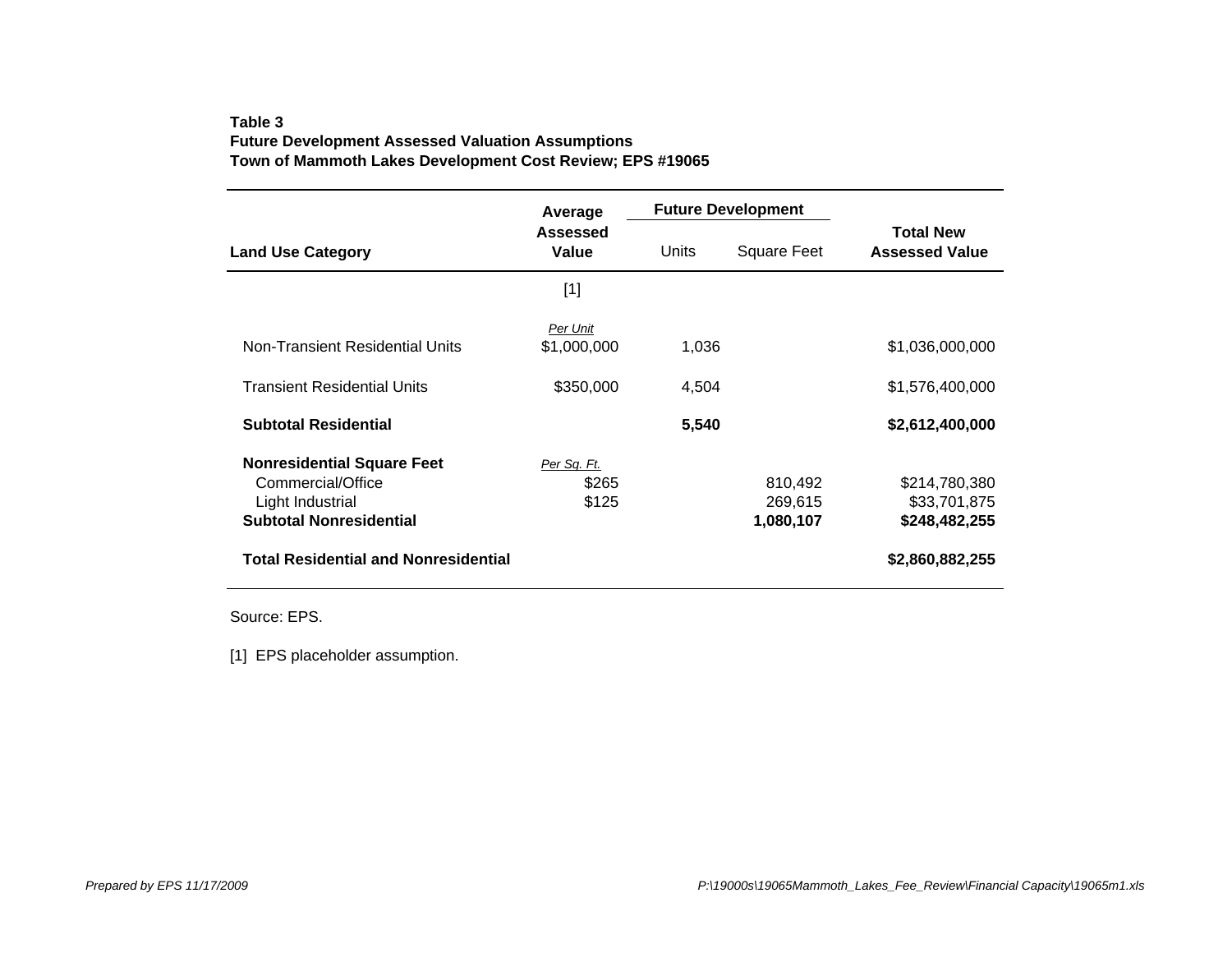### **Table 4Assessed Value Growth - 2009 through 2025 Town of Mammoth Lakes Development Cost Review; EPS #19065**

| Item                           | <b>Beginning</b><br><b>Assessed Value</b> | <b>Annual 2% Growth</b> | <b>New</b><br><b>Development</b> | <b>Ending Assessed</b><br>Value |
|--------------------------------|-------------------------------------------|-------------------------|----------------------------------|---------------------------------|
|                                |                                           |                         | $[1]$                            |                                 |
| Base Assessed Value - 2009 [2] | \$3,985,285,104                           | \$79,705,702            | \$168,287,191                    | \$4,233,277,998                 |
| 2010                           | \$4,233,277,998                           | \$84,665,560            | \$168,287,191                    | \$4,486,230,749                 |
| 2011                           | \$4,486,230,749                           | \$89,724,615            | \$168,287,191                    | \$4,744,242,555                 |
| 2012                           | \$4,744,242,555                           | \$94,884,851            | \$168,287,191                    | \$5,007,414,598                 |
| 2013                           | \$5,007,414,598                           | \$100,148,292           | \$168,287,191                    | \$5,275,850,081                 |
| 2014                           | \$5,275,850,081                           | \$105,517,002           | \$168,287,191                    | \$5,549,654,275                 |
| 2015                           | \$5,549,654,275                           | \$110,993,085           | \$168,287,191                    | \$5,828,934,551                 |
| 2016                           | \$5,828,934,551                           | \$116,578,691           | \$168,287,191                    | \$6,113,800,434                 |
| 2017                           | \$6,113,800,434                           | \$122,276,009           | \$168,287,191                    | \$6,404,363,634                 |
| 2018                           | \$6,404,363,634                           | \$128,087,273           | \$168,287,191                    | \$6,700,738,098                 |
| 2019                           | \$6,700,738,098                           | \$134,014,762           | \$168,287,191                    | \$7,003,040,052                 |
| 2020                           | \$7,003,040,052                           | \$140,060,801           | \$168,287,191                    | \$7,311,388,044                 |
| 2021                           | \$7,311,388,044                           | \$146,227,761           | \$168,287,191                    | \$7,625,902,997                 |
| 2022                           | \$7,625,902,997                           | \$152,518,060           | \$168,287,191                    | \$7,946,708,248                 |
| 2023                           | \$7,946,708,248                           | \$158,934,165           | \$168,287,191                    | \$8,273,929,604                 |
| 2024                           | \$8,273,929,604                           | \$165,478,592           | \$168,287,191                    | \$8,607,695,388                 |
| 2025                           | \$8,607,695,388                           | \$172,153,908           | \$168,287,191                    | \$8,948,136,487                 |
| Total                          |                                           |                         | \$2,860,882,255                  |                                 |

Source: Town of Mammoth Lakes Annual Financial Report dated June 30, 2008 and EPS.

- [1] Assumes total assessed value growth of \$2,860,882,255 will be distributed equally on an annual basis through 2025. See Table 3.
- [2] Fiscal Year 2007-2008 net assessed value as reported in Town of Mammoth Lakes Annual Financial Report dated June 30, 2008.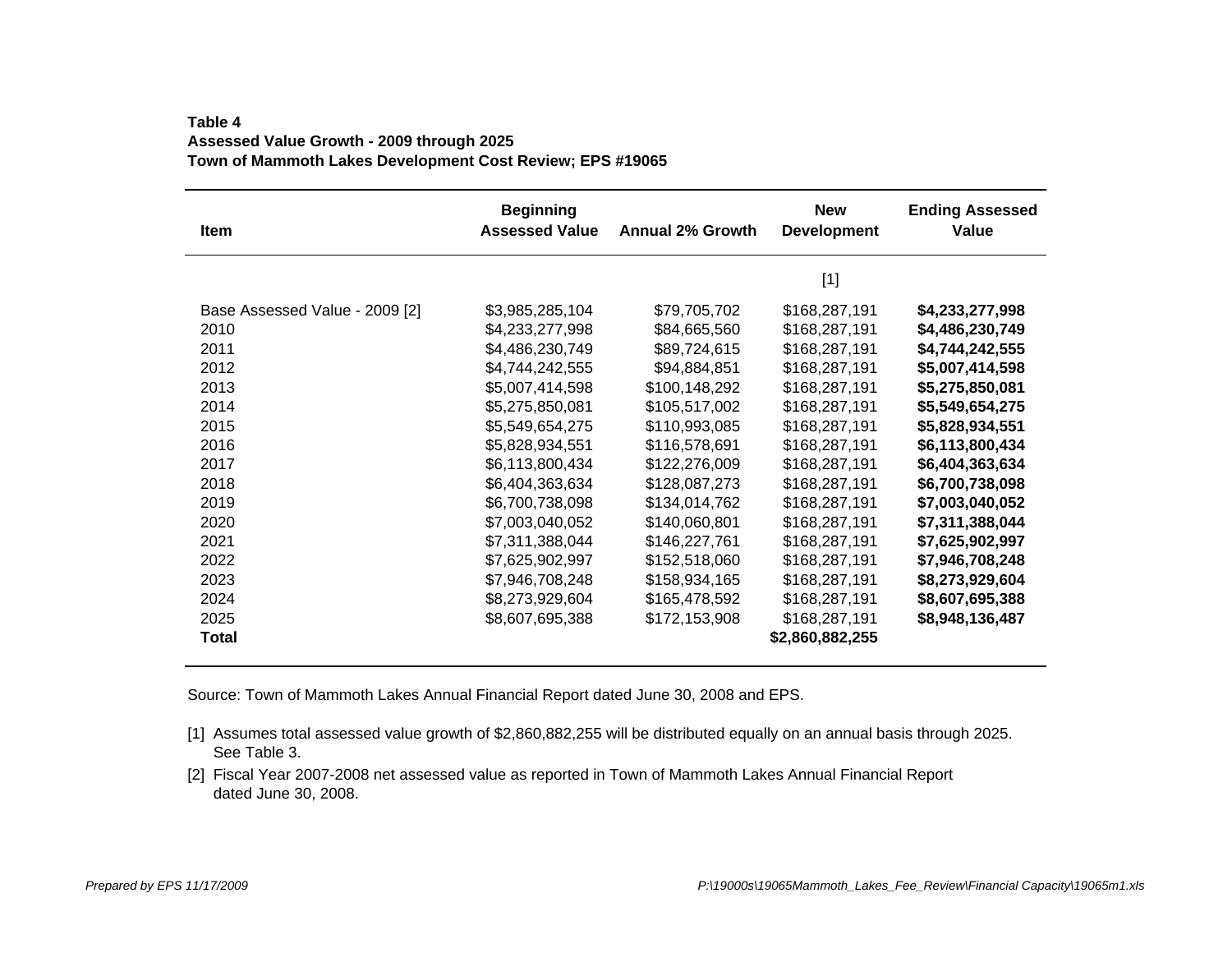### **Table 5 General Obligation Bonding Capacity per 0.100% Ad Valorem Increase Town of Mammoth Lakes Development Cost Review; EPS #19065**

| <b>Item</b>                                                 | <b>Formula</b>     | Quantity        |
|-------------------------------------------------------------|--------------------|-----------------|
| <b>Assumptions</b>                                          |                    |                 |
| Bond Term (years)                                           | A                  | 30              |
| <b>Interest Rate</b>                                        | B                  | $6.0\%$         |
| Town of Mammoth Lakes Net Assessed Value (FY 2007-2008)     | C                  | \$3,985,285,104 |
| Ad Valorem Tax Rate Increase                                | D                  | 0.100%          |
| <b>New Property Tax Revenue Available</b>                   | $E = C \cdot D$    | \$3,985,285     |
| <b>Bond Size</b>                                            | $F = PV(B, A, -E)$ | \$54,856,777    |
| Less: Reserve for Future Delinquencies                      | $G = -F$           | (\$3,985,285)   |
| Less: Issuance Costs (2%)                                   | $H = F * 2\%$      | (\$1,097,136)   |
| <b>Estimated General Obligation Bond Proceeds</b>           | $I = F + G + H$    | \$49,774,356    |
| <b>Estimated General Obligation Bond Proceeds (Rounded)</b> |                    | \$49,800,000    |

Source: Town of Mammoth Lakes Annual Financial Report dated June 30, 2008.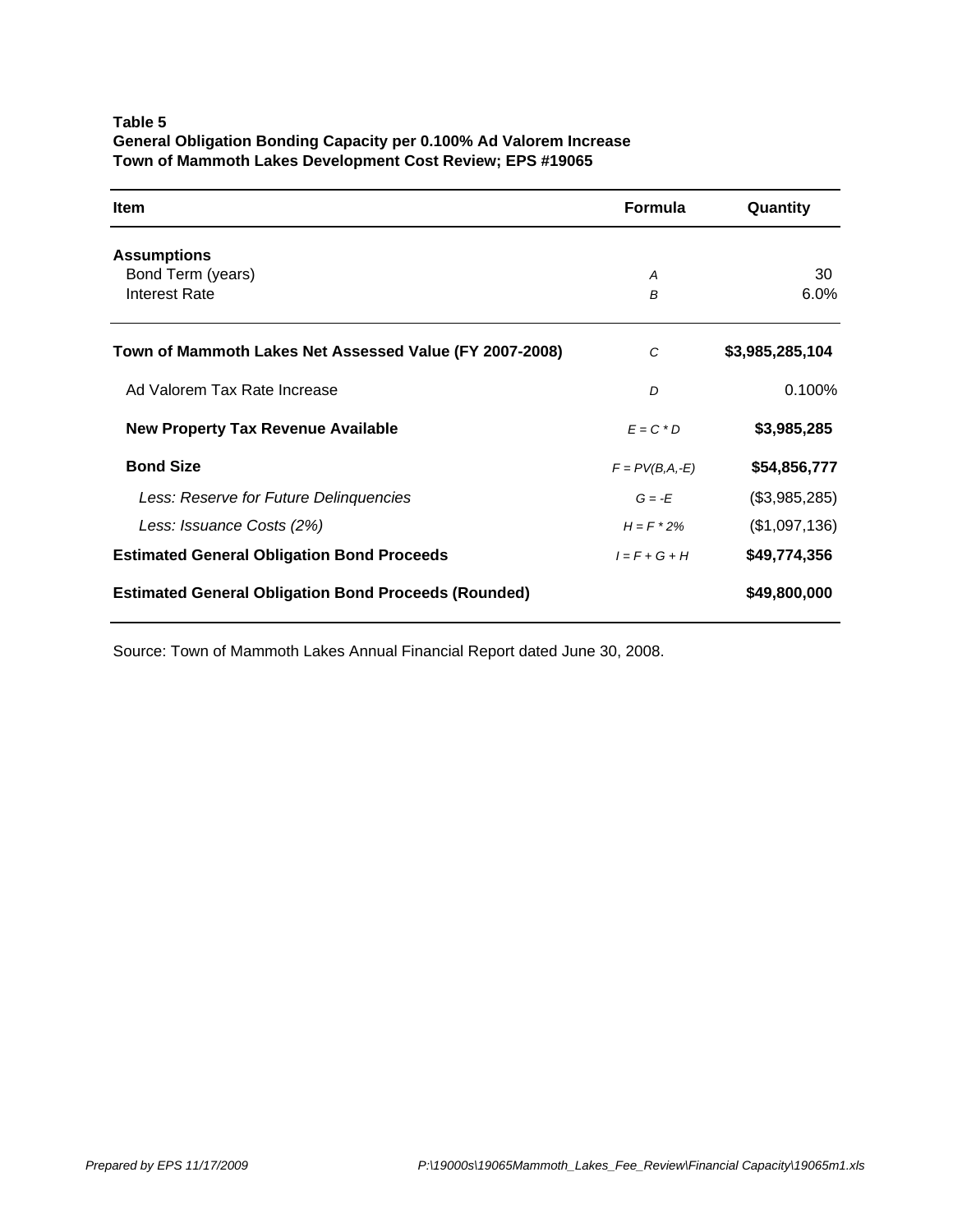### **Table 6 Projected Transient Occupancy Tax Town of Mammoth Lakes Development Cost Review; EPS #19065**

| <b>Item</b>                                                      | Formula/<br>Assumption | Existing<br><b>Transient Units</b> | <b>New Transient</b><br><b>Units</b> | <b>Total</b>  |
|------------------------------------------------------------------|------------------------|------------------------------------|--------------------------------------|---------------|
| <b>Number of Transient Units</b>                                 | Α                      | 4,040                              | 4,504                                | 8,544         |
| Occupancy Rates [1]                                              | B                      | 14.75%                             | 14.75%                               | 14.75%        |
| Average Daily Rate [1]                                           | С                      | \$325                              | \$325                                | \$325         |
| <b>Total Per Unit</b>                                            | $D = B * C * 365$ days | \$17,497                           | \$17,497                             | \$17,497      |
| Total Room Revenues Per Year                                     | $E = A * D$            | \$70,679,889                       | \$78,807,333                         | \$149,487,221 |
| <b>Total Transient Occupancy Tax Generated (Rounded)</b>         | $F = E * 13.0\%$       | \$9,200,000                        | \$10,300,000                         | \$19,400,000  |
| <b>Unrestricted Transient Occupancy Tax Allocation (Rounded)</b> | $G = E * 7.5%$         | \$5,300,000                        | \$5,900,000                          | \$11,200,000  |
| <b>Restricted Transient Occupancy Tax Allocation (Rounded)</b>   |                        |                                    |                                      |               |
| <b>Workforce Housing</b>                                         | $H = E * 1\%$          | \$700,000                          | \$800,000                            | \$1,500,000   |
| Transit                                                          | $I = E * 1\%$          | \$700,000                          | \$800,000                            | \$1,500,000   |
| <b>Community Facilities</b>                                      | $J = E * 1%$           | \$700,000                          | \$800,000                            | \$1,500,000   |
| <b>Visitor Marketing</b>                                         | $K = E * 2.5%$         | \$1,800,000                        | \$2,000,000                          | \$3,700,000   |
| <b>Total Restricted Transient Occupancy Tax Allocation</b>       |                        | \$3,900,000                        | \$4,400,000                          | \$8,200,000   |

Source: Town of Mammoth Lakes Annual Financial Report dated June 30, 2008.

[1] Placeholder assumptions based on Town of Mammoth Lakes projected Fiscal Year 2009-2010 TOT revenues as estimated in the 2009 Budget.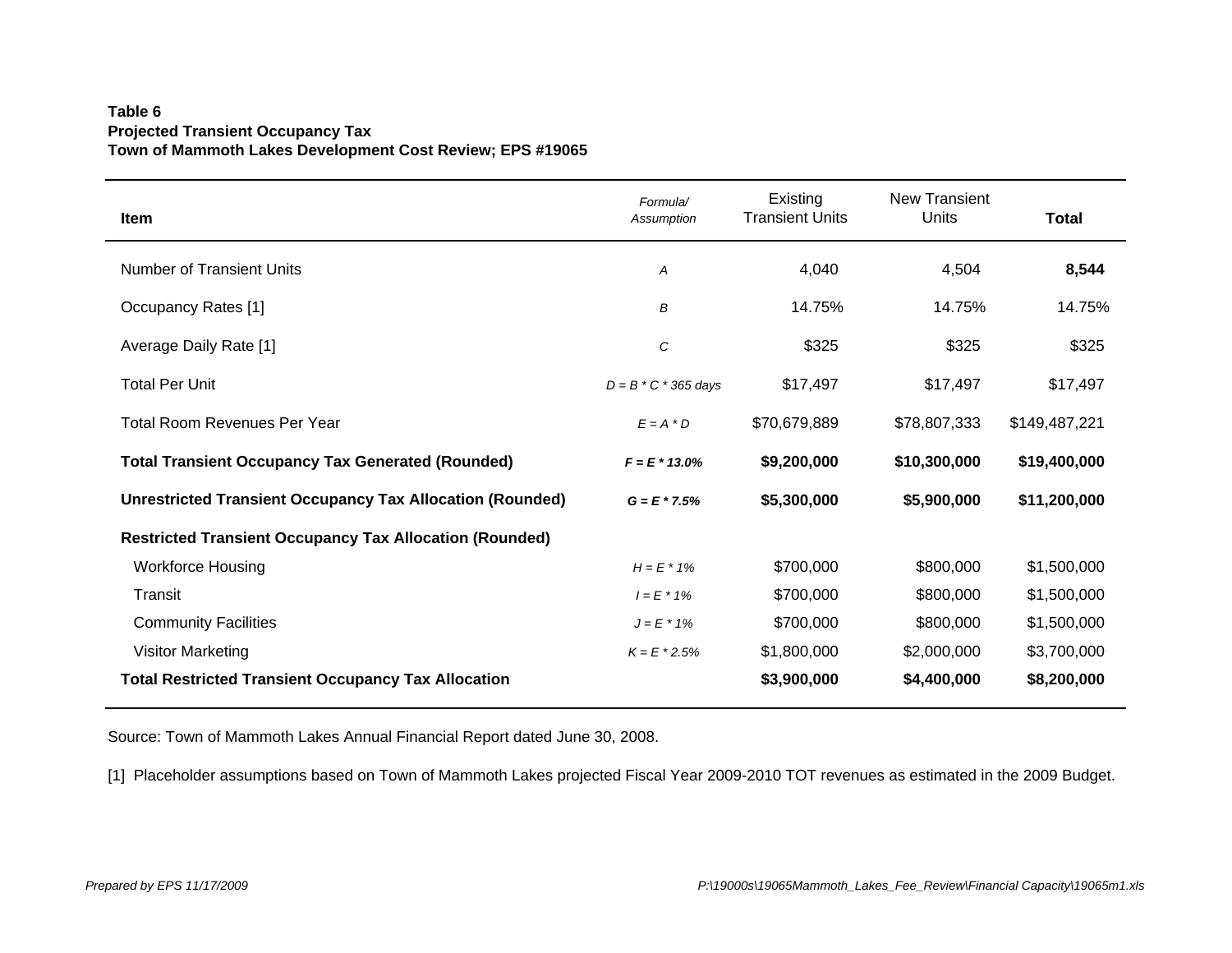#### **Table 7 Estimated Transient Occupancy Tax Revenue Growth Town of Mammoth Lakes Development Cost Review; EPS #19065**

|                                                                                                              |                                                                                                                                                                                                                                        |                                                                                                                                                                                                                |                                                                                                                                                                                                                |                                                                                                                                                                                                                                         |                                                                                                                                                                                                                      |                                                                                                                                                                                                            | <b>Total TOT Revenues Generated (Rounded)</b>                                                                                                                                                              |                                                                                                                                                                                                            |                                                                                                                                                                                                                |                                                                                                                                                                                                                              |
|--------------------------------------------------------------------------------------------------------------|----------------------------------------------------------------------------------------------------------------------------------------------------------------------------------------------------------------------------------------|----------------------------------------------------------------------------------------------------------------------------------------------------------------------------------------------------------------|----------------------------------------------------------------------------------------------------------------------------------------------------------------------------------------------------------------|-----------------------------------------------------------------------------------------------------------------------------------------------------------------------------------------------------------------------------------------|----------------------------------------------------------------------------------------------------------------------------------------------------------------------------------------------------------------------|------------------------------------------------------------------------------------------------------------------------------------------------------------------------------------------------------------|------------------------------------------------------------------------------------------------------------------------------------------------------------------------------------------------------------|------------------------------------------------------------------------------------------------------------------------------------------------------------------------------------------------------------|----------------------------------------------------------------------------------------------------------------------------------------------------------------------------------------------------------------|------------------------------------------------------------------------------------------------------------------------------------------------------------------------------------------------------------------------------|
| Item                                                                                                         | <b>Total Estimated</b><br><b>Room Revenues</b>                                                                                                                                                                                         | Annual 2%<br>Growth                                                                                                                                                                                            | <b>New Room</b><br><b>Revenues</b>                                                                                                                                                                             | <b>Total Estimated</b><br><b>Room Revenues</b>                                                                                                                                                                                          | Unrestricted TOT<br>Revenues                                                                                                                                                                                         | Workforce<br>Housing                                                                                                                                                                                       | Transit                                                                                                                                                                                                    | Community<br><b>Facilities</b>                                                                                                                                                                             | Visitor<br>Marketing                                                                                                                                                                                           | <b>Total TOT</b><br><b>Revenues</b><br>(Rounded)                                                                                                                                                                             |
| <b>TOT Rate</b>                                                                                              |                                                                                                                                                                                                                                        |                                                                                                                                                                                                                | $[1]$                                                                                                                                                                                                          |                                                                                                                                                                                                                                         | 7.50%                                                                                                                                                                                                                | 1.00%                                                                                                                                                                                                      | 1.00%                                                                                                                                                                                                      | 1.00%                                                                                                                                                                                                      | 2.50%                                                                                                                                                                                                          | 13.00%                                                                                                                                                                                                                       |
| <b>Baseline TOT</b><br><b>Revenue - 2009</b>                                                                 | \$70,679,889                                                                                                                                                                                                                           | \$1,413,598                                                                                                                                                                                                    | \$4,635,725                                                                                                                                                                                                    | \$76,729,212                                                                                                                                                                                                                            | \$5,800,000                                                                                                                                                                                                          | \$800,000                                                                                                                                                                                                  | \$800,000                                                                                                                                                                                                  | \$800,000                                                                                                                                                                                                  | \$1,900,000                                                                                                                                                                                                    | \$10,100,000                                                                                                                                                                                                                 |
| 2010<br>2011<br>2012<br>2013<br>2014<br>2015<br>2016<br>2017<br>2018<br>2019<br>2020<br>2021<br>2022<br>2023 | \$76,729,212<br>\$82,899,522<br>\$89,193,238<br>\$95,612,828<br>\$102,160,810<br>\$108,839,752<br>\$115,652,272<br>\$122,601,043<br>\$129,688,789<br>\$136,918,290<br>\$144,292,382<br>\$151,813,955<br>\$159,485,959<br>\$167,311,404 | \$1,534,584<br>\$1,657,990<br>\$1,783,865<br>\$1,912,257<br>\$2,043,216<br>\$2,176,795<br>\$2,313,045<br>\$2,452,021<br>\$2,593,776<br>\$2,738,366<br>\$2,885,848<br>\$3,036,279<br>\$3,189,719<br>\$3,346,228 | \$4,635,725<br>\$4,635,725<br>\$4,635,725<br>\$4,635,725<br>\$4,635,725<br>\$4,635,725<br>\$4,635,725<br>\$4,635,725<br>\$4,635,725<br>\$4,635,725<br>\$4,635,725<br>\$4,635,725<br>\$4,635,725<br>\$4,635,725 | \$82,899,522<br>\$89,193,238<br>\$95,612,828<br>\$102,160,810<br>\$108,839,752<br>\$115,652,272<br>\$122,601,043<br>\$129,688,789<br>\$136,918,290<br>\$144,292,382<br>\$151,813,955<br>\$159,485,959<br>\$167,311,404<br>\$175,293,357 | \$6,200,000<br>\$6,700,000<br>\$7,200,000<br>\$7,700,000<br>\$8,200,000<br>\$8,700,000<br>\$9,200,000<br>\$9,700,000<br>\$10,300,000<br>\$10,800,000<br>\$11,400,000<br>\$12,000,000<br>\$12,500,000<br>\$13,100,000 | \$800,000<br>\$900,000<br>\$1,000,000<br>\$1,000,000<br>\$1,100,000<br>\$1,200,000<br>\$1,200,000<br>\$1,300,000<br>\$1,400,000<br>\$1,400,000<br>\$1,500,000<br>\$1,600,000<br>\$1,700,000<br>\$1,800,000 | \$800,000<br>\$900,000<br>\$1,000,000<br>\$1,000,000<br>\$1,100,000<br>\$1,200,000<br>\$1,200,000<br>\$1,300,000<br>\$1,400,000<br>\$1,400,000<br>\$1,500,000<br>\$1,600,000<br>\$1,700,000<br>\$1,800,000 | \$800,000<br>\$900,000<br>\$1,000,000<br>\$1,000,000<br>\$1.100.000<br>\$1,200,000<br>\$1,200,000<br>\$1,300,000<br>\$1,400,000<br>\$1,400,000<br>\$1,500,000<br>\$1,600,000<br>\$1,700,000<br>\$1,800,000 | \$2,100,000<br>\$2,200,000<br>\$2,400,000<br>\$2,600,000<br>\$2.700.000<br>\$2,900,000<br>\$3,100,000<br>\$3,200,000<br>\$3,400,000<br>\$3,600,000<br>\$3,800,000<br>\$4,000,000<br>\$4,200,000<br>\$4,400,000 | \$10,700,000<br>\$11,600,000<br>\$12,600,000<br>\$13,300,000<br>\$14,200,000<br>\$15,200,000<br>\$15,900,000<br>\$16,800,000<br>\$17,900,000<br>\$18,600,000<br>\$19,700,000<br>\$20,800,000<br>\$21,800,000<br>\$22,900,000 |
| 2024<br>2025<br>Total                                                                                        | \$175,293,357<br>\$183,434,950                                                                                                                                                                                                         | \$3,505,867<br>\$3,668,699                                                                                                                                                                                     | \$4,635,725<br>\$4,635,725<br>\$78,807,333                                                                                                                                                                     | \$183,434,950<br>\$191,739,374                                                                                                                                                                                                          | \$13,800,000<br>\$14,400,000<br>\$167,700,000                                                                                                                                                                        | \$1,800,000<br>\$1,900,000<br>\$22,400,000                                                                                                                                                                 | \$1,800,000<br>\$1,900,000<br>\$22,400,000                                                                                                                                                                 | \$1,800,000<br>\$1,900,000<br>\$22,400,000                                                                                                                                                                 | \$4,600,000<br>\$4,800,000<br>\$55,900,000                                                                                                                                                                     | \$23,800,000<br>\$24,900,000<br>\$290,800,000                                                                                                                                                                                |

Source: Town of Mammoth Lakes and EPS.

[1] Assumes total room revenue growth of \$78,807,333 will be distributed equally on an annual basis through 2025. See Table 6.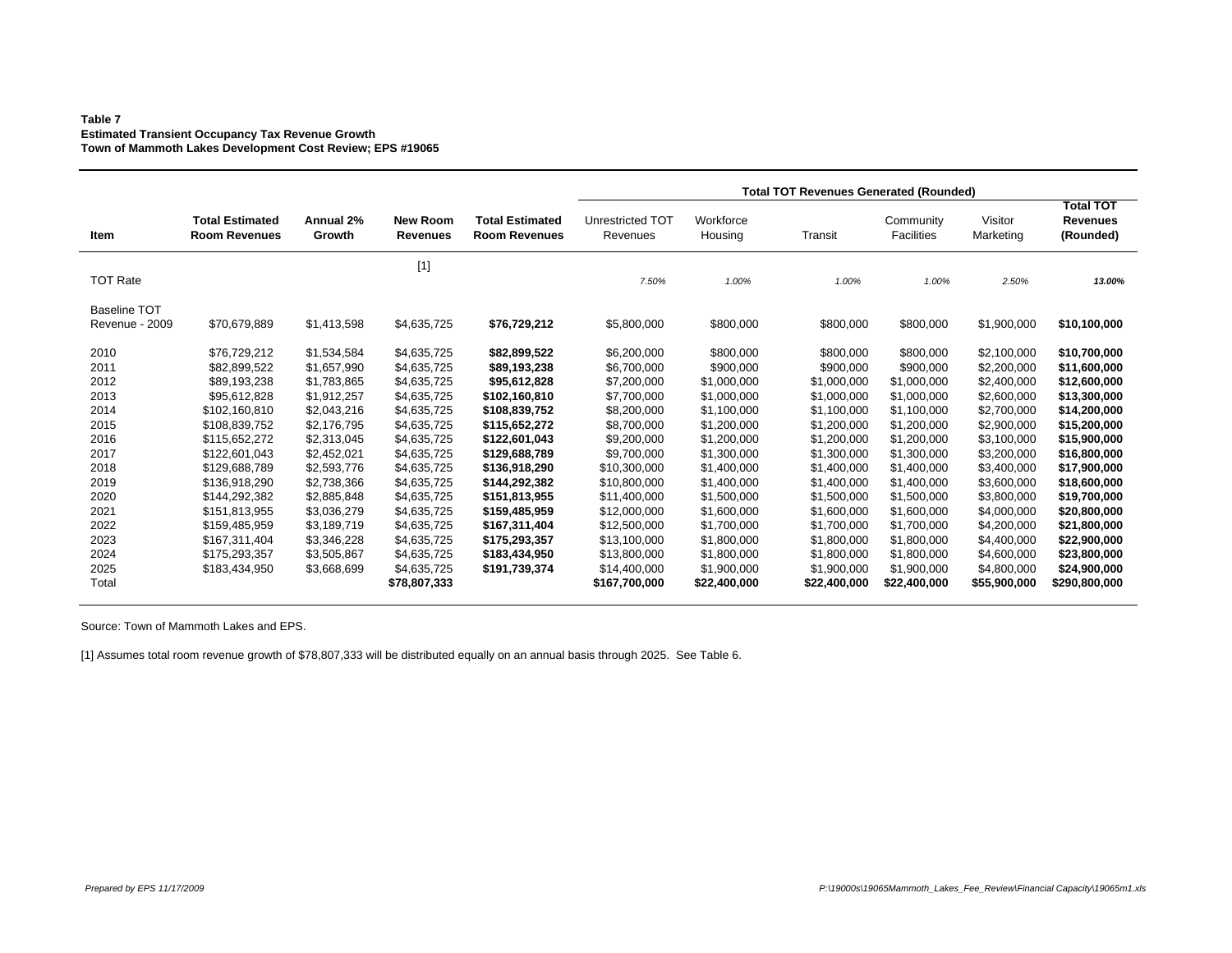#### **Table 8 Projected Sales Tax Revenues Town of Mammoth Lakes Development Cost Review; EPS #19065**

|                                                                               |                    |                                                    |                                |                                            | Town of Mammoth Lakes Sales Tax Revenue |                                    |                                                    |
|-------------------------------------------------------------------------------|--------------------|----------------------------------------------------|--------------------------------|--------------------------------------------|-----------------------------------------|------------------------------------|----------------------------------------------------|
| Item                                                                          | <b>Assumptions</b> | <b>Estimated</b><br><b>Taxable</b><br><b>Sales</b> | General<br><b>Fund Revenue</b> | Parks, Recreation,<br>and Trail Facilities | <b>Subtotal</b><br><b>Current Rates</b> | Potential<br>Additional<br>Revenue | <b>Total Potential</b><br><b>Sales Tax Revenue</b> |
|                                                                               |                    | $[1]$                                              |                                |                                            |                                         |                                    |                                                    |
| <b>Assumptions</b>                                                            |                    |                                                    |                                |                                            |                                         |                                    |                                                    |
| Projected Fiscal Year 2009 - 2010<br>Sales Tax Revenue                        | \$1,857,513        |                                                    |                                |                                            |                                         |                                    |                                                    |
| Percent Accruing to Town of Mammoth Lakes [2]                                 | 1.50%              |                                                    |                                |                                            |                                         |                                    |                                                    |
| <b>Estimated 2009 Town of Mammoth Lakes</b><br><b>Taxable Sales (Rounded)</b> | \$123,800,000      |                                                    |                                |                                            |                                         |                                    |                                                    |
| <b>Sales Tax Rate</b>                                                         |                    |                                                    | 1.00%                          | 0.50%                                      | 1.50%                                   | 0.25%                              | 1.75%                                              |
| 2009                                                                          |                    | \$123,800,000                                      | \$1,238,000                    | \$619,000                                  | \$1,857,000                             | \$310,000                          | \$2,167,000                                        |
| 2010                                                                          |                    | \$127,500,000                                      | \$1,300,000                    | \$637,500                                  | \$1,937,500                             | \$320,000                          | \$1,620,000                                        |
| 2011                                                                          |                    | \$131,300,000                                      | \$1,300,000                    | \$656,500                                  | \$1,956,500                             | \$330,000                          | \$1,630,000                                        |
| 2012                                                                          |                    | \$135,200,000                                      | \$1,400,000                    | \$676,000                                  | \$2,076,000                             | \$340,000                          | \$1,740,000                                        |
| 2013                                                                          |                    | \$139,300,000                                      | \$1,400,000                    | \$696,500                                  | \$2,096,500                             | \$350,000                          | \$1,750,000                                        |
| 2014                                                                          |                    | \$143,500,000                                      | \$1,400,000                    | \$717,500                                  | \$2,117,500                             | \$360,000                          | \$1,760,000                                        |
| 2015<br>2016                                                                  |                    | \$147,800,000<br>\$152,200,000                     | \$1,500,000<br>\$1,500,000     | \$739,000<br>\$761,000                     | \$2,239,000<br>\$2,261,000              | \$370,000<br>\$380,000             | \$1,870,000<br>\$1,880,000                         |
| 2017                                                                          |                    | \$156,800,000                                      | \$1,600,000                    | \$784,000                                  | \$2,384,000                             | \$390,000                          | \$1,990,000                                        |
| 2018                                                                          |                    | \$161,500,000                                      | \$1,600,000                    | \$807,500                                  | \$2,407,500                             | \$400,000                          | \$2,000,000                                        |
| 2019                                                                          |                    | \$166,300,000                                      | \$1,700,000                    | \$831,500                                  | \$2,531,500                             | \$420,000                          | \$2,120,000                                        |
| 2020                                                                          |                    | \$171,300,000                                      | \$1,700,000                    | \$856,500                                  | \$2,556,500                             | \$430,000                          | \$2,130,000                                        |
| 2021                                                                          |                    | \$176,400,000                                      | \$1,800,000                    | \$882,000                                  | \$2,682,000                             | \$440,000                          | \$2,240,000                                        |
| 2022                                                                          |                    | \$181,700,000                                      | \$1,800,000                    | \$908,500                                  | \$2,708,500                             | \$450,000                          | \$2,250,000                                        |
| 2023                                                                          |                    | \$187,200,000                                      | \$1,900,000                    | \$936,000                                  | \$2,836,000                             | \$470,000                          | \$2,370,000                                        |
| 2024                                                                          |                    | \$192,800,000                                      | \$1,900,000                    | \$964,000                                  | \$2,864,000                             | \$480,000                          | \$2,380,000                                        |
| 2025                                                                          |                    | \$198,600,000                                      | \$2,000,000                    | \$993,000                                  | \$2,993,000                             | \$500,000                          | \$2,500,000                                        |

[1] Taxable sales computed based on 2009 Budget projected sales tax revenues for Fiscal Year 2009-10. Assumes that total sales tax revenues equal 1.5% of overall taxable sales. Taxable sales growth calculated assuming 3% annual growth from base taxable sales calculation.

[2] Includes base 1% plus voter approved 0.5% to fund parks, recreation and trail facilities.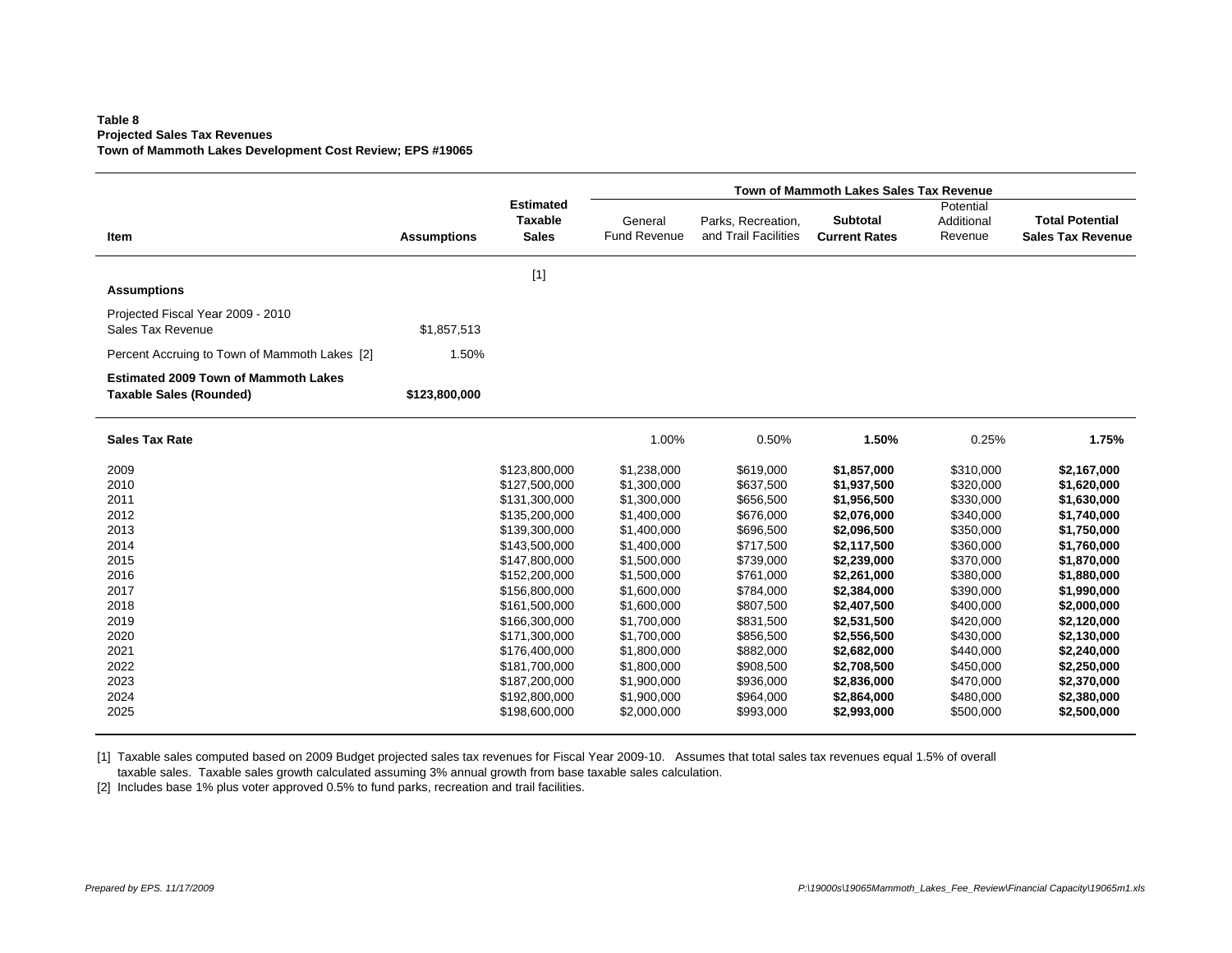#### **Table 9Projected Mello Roos CFD Bonding Capacity by Future Land Use Town of Mammoth Lakes Development Cost Review; EPS #19065**

|                                                                                       |                     |               | <b>Non-Transient Residential Units</b> |                      |               |                | <b>Transient Residential Units</b> |             |                  |
|---------------------------------------------------------------------------------------|---------------------|---------------|----------------------------------------|----------------------|---------------|----------------|------------------------------------|-------------|------------------|
|                                                                                       |                     |               |                                        | <b>Subtotal Non-</b> |               |                |                                    | Resort      | <b>Subtotal</b>  |
| Item                                                                                  | <b>Assumptions</b>  | Single Family | Multifamily                            | <b>Transient</b>     | Single Family | Multifamily    | Lodging (Hotel)                    | Hotel       | <b>Transient</b> |
| <b>Assumptions [1]</b>                                                                |                     |               |                                        |                      |               |                |                                    |             |                  |
| <b>Interest Rate</b>                                                                  | 6.00%               |               |                                        |                      |               |                |                                    |             |                  |
| Term                                                                                  | 30 years            |               |                                        |                      |               |                |                                    |             |                  |
| <b>Annual Tax Escalation</b>                                                          | 2.00%               |               |                                        |                      |               |                |                                    |             |                  |
| <b>Maximum Special Tax Revenue</b>                                                    |                     |               |                                        |                      |               |                |                                    |             |                  |
| <b>Future Units</b>                                                                   |                     | 456           | 571                                    | 1,027                | 97            | 3,793          | 86                                 | 529         | 4,504            |
| Estimated Annual Maximum Tax per Unit                                                 |                     | \$1,500       | \$1,000                                |                      | \$1,500       | \$1,000        | \$700                              | \$700       |                  |
| <b>Estimated Annual Maximum Special Taxes</b>                                         |                     | \$684.000     | \$571,000                              |                      | \$145,500     | \$3,793,000    | \$59,850                           | \$369,950   |                  |
| <b>Less Estimated Administration Costs</b>                                            | 4%                  | (S27,000)     | (\$23,000)                             |                      | (\$6,000)     | (\$152,000)    | (\$2,000)                          | (\$15,000)  |                  |
| Less Delinguency Coverage                                                             | 10%                 | $($ \$68,000) | (\$57,000)                             |                      | (\$15,000)    | (\$379,000)    | (\$6,000)                          | (\$37,000)  |                  |
| <b>Estimated Maximum Special Taxes</b><br><b>Available for Debt Service (Rounded)</b> |                     | \$589,000     |                                        | \$1,080,000          |               |                |                                    |             |                  |
|                                                                                       |                     |               | \$491,000                              |                      | \$124,500     | \$3,262,000    | \$51,850                           | \$317,950   | \$3,756,300      |
| <b>Bond Size</b>                                                                      |                     |               |                                        |                      |               |                |                                    |             |                  |
| <b>Bond Size</b>                                                                      |                     | \$8,107,000   | \$6,759,000                            |                      | \$1,714,000   | \$44,901,000   | \$714,000                          | \$4,377,000 |                  |
| Increase for Annual Tax Escalation [2]                                                | 20%                 | \$1,621,400   | \$1,351,800                            |                      | \$342,800     | \$8,980,200    | \$142,800                          | \$875,400   |                  |
| <b>Total Bond Size (Rounded)</b>                                                      |                     | \$9,700,000   | \$8,100,000                            | \$17,800,000         | \$2,100,000   | \$53,900,000   | \$900,000                          | \$5,300,000 | \$62,200,000     |
| <b>Estimated Construction Proceeds</b>                                                |                     |               |                                        |                      |               |                |                                    |             |                  |
| <b>Rounded Bond Size</b>                                                              |                     | \$9,700,000   | \$8,100,000                            |                      | \$2,100,000   | \$53,900,000   | \$900,000                          | \$5,300,000 |                  |
| Less Capitalized Interest [3]                                                         | 18 months           | (S873,000)    | (\$729,000)                            |                      | (\$189,000)   | (\$4,851,000)  | (\$81,000)                         | (\$477,000) |                  |
| Less Bond Reserve Fund                                                                | 1 year debt service | (\$589,000)   | (\$491,000)                            |                      | (\$124,500)   | (\$3,262,000)  | (\$51,850)                         | (\$317,950) |                  |
| Less Issuance Cost                                                                    | 5%                  | (\$485,000)   | $($ \$405,000)                         |                      | (\$105,000)   | (S2, 695, 000) | $(\$45,000)$                       | (\$265,000) |                  |
| <b>Estimated Construction</b>                                                         |                     |               |                                        |                      |               |                |                                    |             |                  |
| <b>Proceeds (Rounded)</b>                                                             |                     | \$7,800,000   | \$6,500,000                            | \$14,300,000         | \$1,700,000   | \$43,100,000   | \$700,000                          | \$4,200,000 | \$49,700,000     |
| <b>Estimated Construction Proceeds per</b>                                            |                     |               |                                        |                      |               |                |                                    |             |                  |
| Unit (Rounded)                                                                        |                     | \$17,100      | \$11,400                               |                      | \$17,500      | \$11,400       | \$8,200                            | \$7,900     |                  |
|                                                                                       |                     |               |                                        |                      |               |                |                                    |             |                  |

Source: EPS

[1] Estimated bond sizing based on conservative assumptions. The interest rate will be determined at the time of bond sale; the bond term could term could be 25 to 30 years or more. This

[2] Assumes special taxes are escalated 2.0% annually for 30 years, which increases total Bond Size by approximately 20%. Based on analysis conducted by Westhoff, Cone, and Holmstedt.

[3] Dependent upon developer and City preference on the length of time for capitalized interest.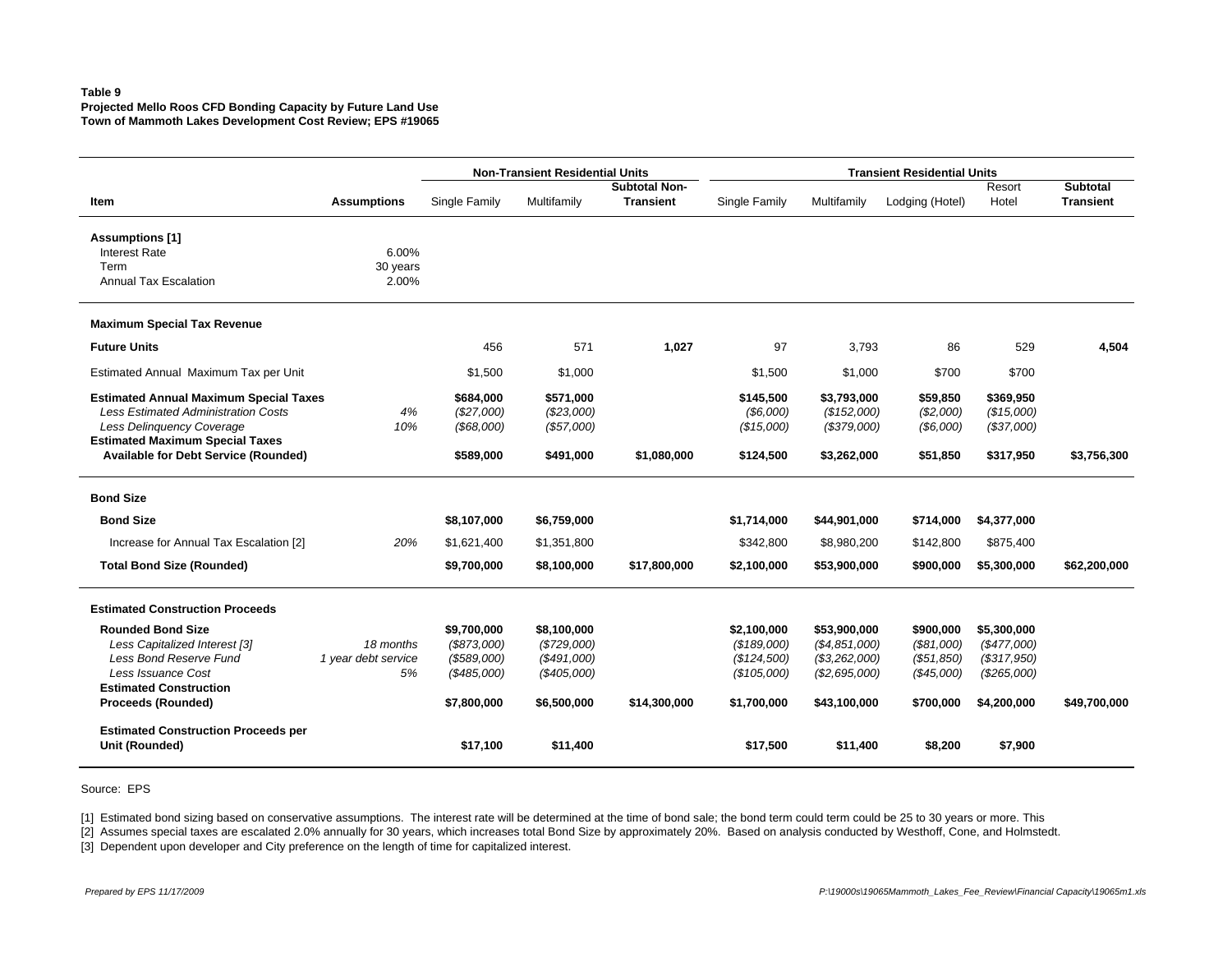| Year                           | <b>Estimated</b><br>Assessed<br><b>Value Increase</b> | DIF<br>Capacity                      |
|--------------------------------|-------------------------------------------------------|--------------------------------------|
|                                | $[1]$                                                 | 5.00%<br>of Assessed Value<br>Growth |
| Base Assessed Value - 2009 [2] | \$168,287,191                                         | \$8,414,360                          |
| 2010                           | \$168,287,191                                         | \$8,414,360                          |
| 2011                           | \$168,287,191                                         | \$8,414,360                          |
| 2012                           | \$168,287,191                                         | \$8,414,360                          |
| 2013                           | \$168,287,191                                         | \$8,414,360                          |
| 2014                           | \$168,287,191                                         | \$8,414,360                          |
| 2015                           | \$168,287,191                                         | \$8,414,360                          |
| 2016                           | \$168,287,191                                         | \$8,414,360                          |
| 2017                           | \$168,287,191                                         | \$8,414,360                          |
| 2018                           | \$168,287,191                                         | \$8,414,360                          |
| 2019                           | \$168,287,191                                         | \$8,414,360                          |
| 2020                           | \$168,287,191                                         | \$8,414,360                          |
| 2021                           | \$168,287,191                                         | \$8,414,360                          |
| 2022                           | \$168,287,191                                         | \$8,414,360                          |
| 2023                           | \$168,287,191                                         | \$8,414,360                          |
| 2024                           | \$168,287,191                                         | \$8,414,360                          |
| 2025                           | \$168,287,191                                         | \$8,414,360                          |
| Total                          |                                                       | \$143,044,113                        |

### **Table 10 Projected Development Impact Fee Capacity Town of Mammoth Lakes Development Cost Review; EPS #19065**

[1] Estimated AV increase resulting from new development. See Table 4.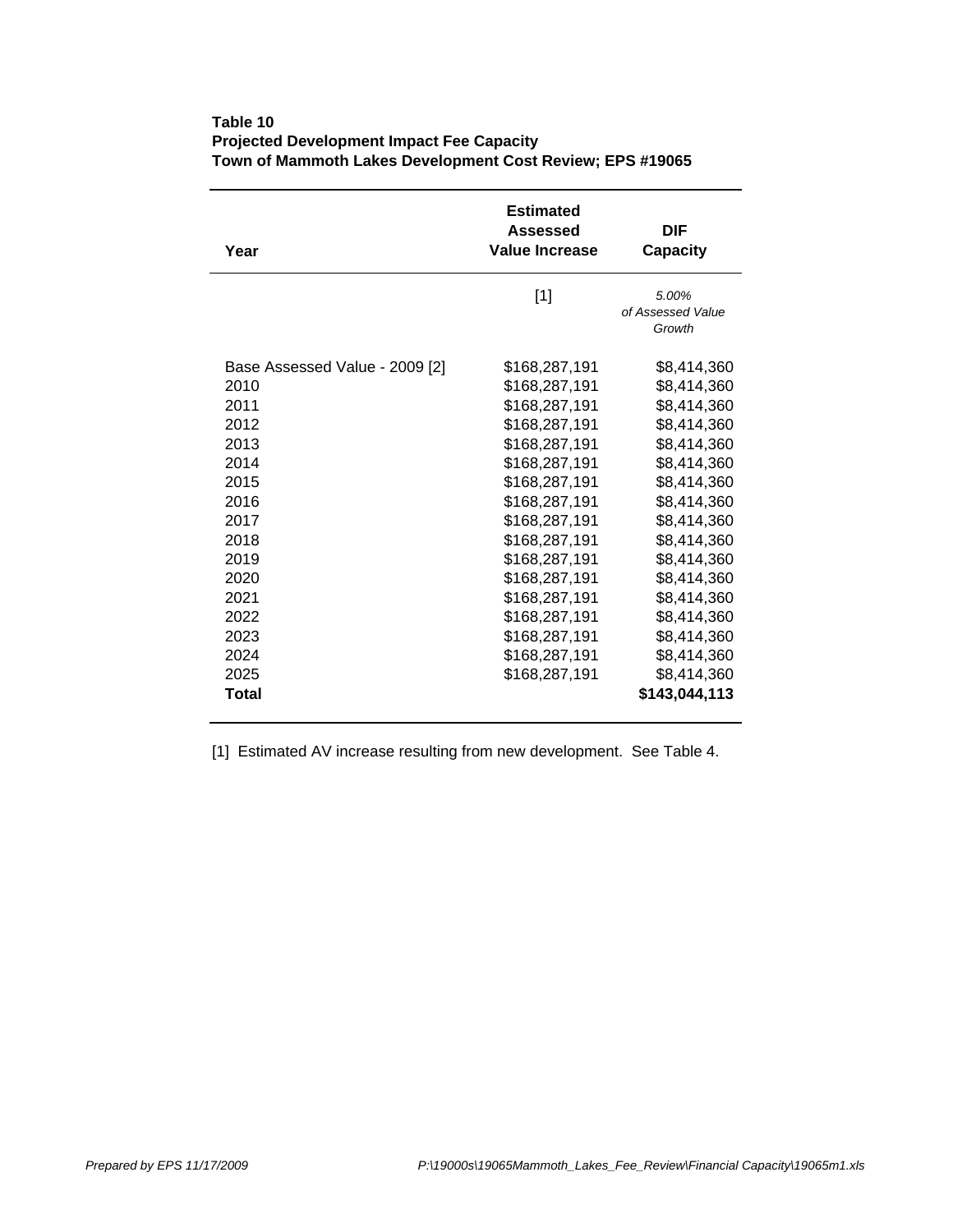APPENDIX 5: Draft 2010 DIF Resolution

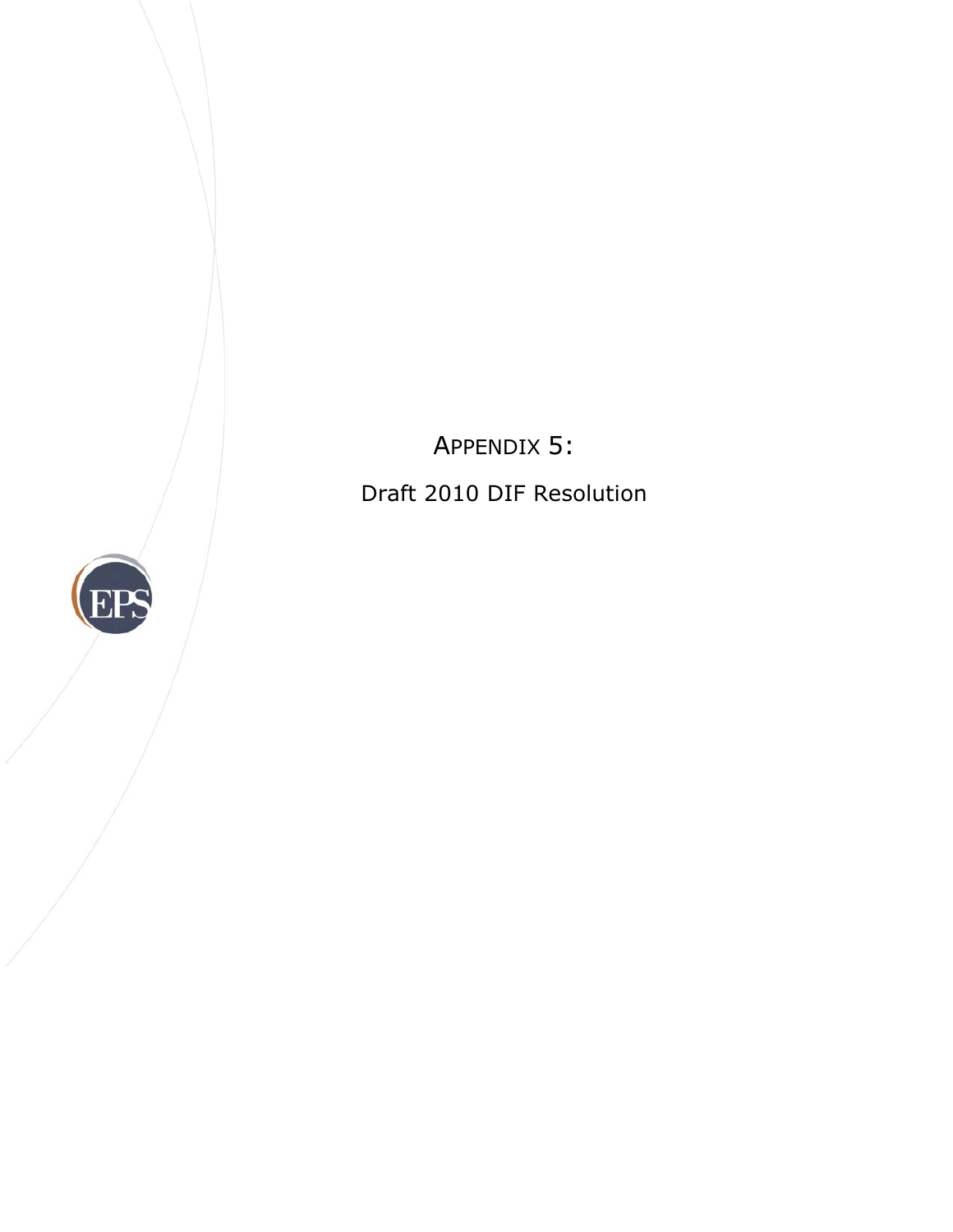### **RESOLUTION 10-\_\_\_**

#### **A RESOLUTION OF THE TOWN COUNCIL OF THE TOWN OF MAMMOTH LAKES APPROVING AN UPDATED DEVELOPMENT IMPACT MITIGATION FEE SCHEDULE FOR ALL DEVELOPMENT WITHIN THE TOWN**

WHEREAS, the Town of Mammoth Lakes ("Town") requires that adequate public facilities and services be available to accommodate needs, demands, impacts and burdens of new development; and

WHEREAS, developers of land within the Town shall be required to mitigate the burdens created by new development through the construction or financing of their fair share of the cost of the public facilities necessitated by new development; and

WHEREAS, a Capital Facilities Funding Committee was formed by the Town Council, representing a cross-section of the community, to review the funding sources available to develop said projects and to ensure that the Town reaches its vision by recommending a funding program that would be consistent with reinvestment; and

WHEREAS, on September 17, 2008 the Town Council approved an updated Master Facilities Plan which identifies needed capital facilities through the year 2027, the associated costs for implementation and a Justification Report, consistent with Government Code Section 66000 et. sec., allowing the imposition of Development Impact Fees (DIF); and

WHEREAS, Walter Kieser, Principal, Economic Planning Systems, was retained by the Town to provide professional expertise on the existing DIF program and other policies affecting development feasibility; and

WHEREAS, a review of adopted planning and policy documents, including certified environmental documents demonstrates the need for the stated facilities; and

WHEREAS, the Capital Facilities Funding Committee reviewed the 2008 Master Facilities Plan and considered the recommendations of Walter Kieser and recommended a broad scope of funding alternatives that would ensure development of the identified facilities; and

WHEREAS, the Capital Facilities Funding Committee supported a distribution of the costs of the projects through a variety of funding sources to allow a smaller percentage of the total cost of certain projects supported by DIF; and

WHEREAS, the percentage of the project cost allocated to all funding sources has been studied and the percentage allocated to DIF and other sources is supported by conservative estimates of future revenue; and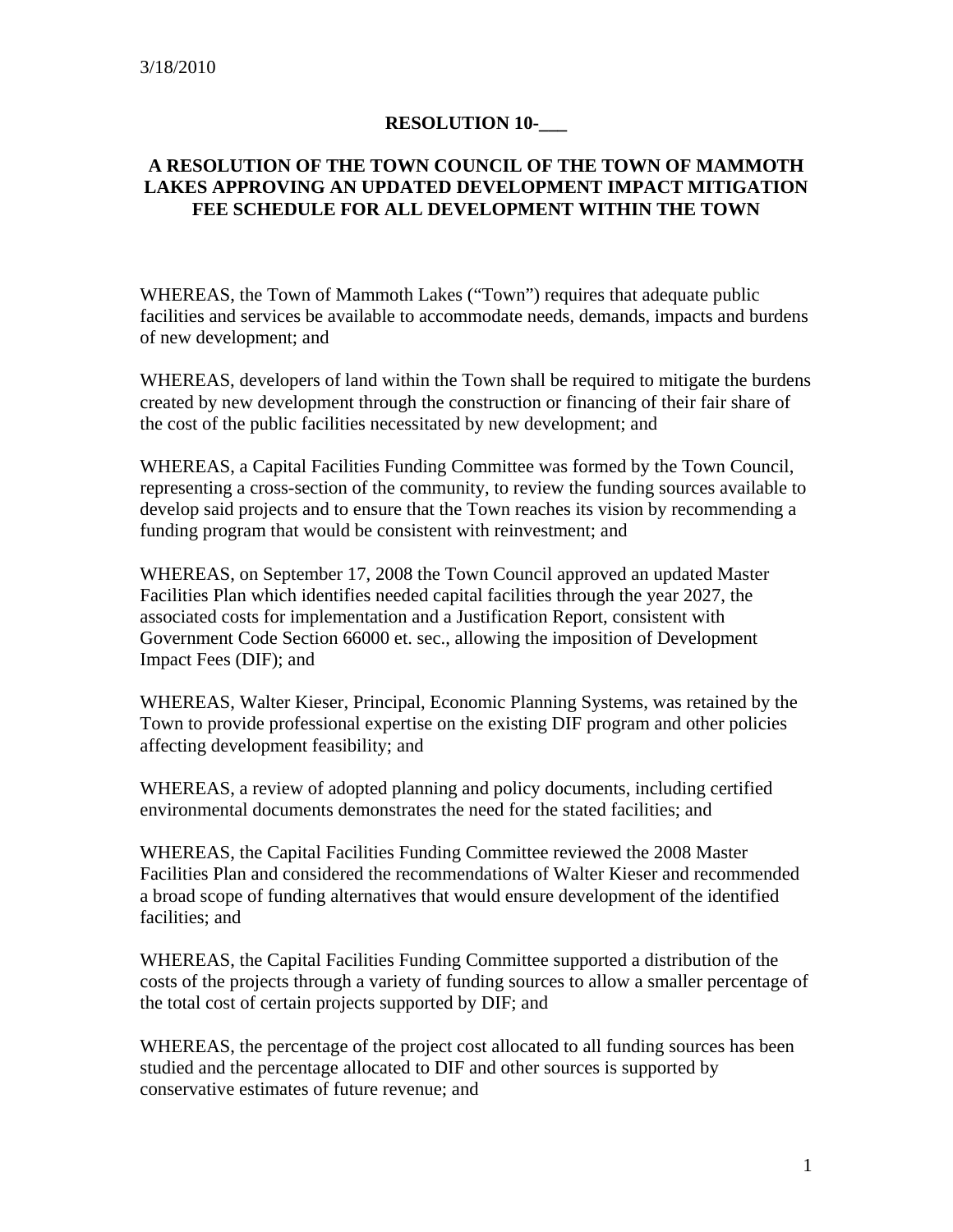WHEREAS, the basic equation to calculate the DIF continues to be founded in the 2007 Justification Report approved by the Town Council on September 17, 2008, however, the percentage of the project cost allocated to new development has been reduced for certain projects and is consistent with the CFFC recommendations regarding utilization of a broader scope of funding alternatives to achieve desired facilities; and

WHEREAS, the Town Council has determined pursuant to Section 15.16.094 of the Municipal Code that the DIF continues to be reasonably related to the impact of development, even with the reduction in the amount that DIF contributes to the funding of each project, and that the described facilities are still needed; and,

WHEREAS, the DIF is intended to maintain the economic, social and environmental aspirations of the community (the triple bottom line) by emphasizing the importance of coordinated and feasible resort reinvestment, one that uses multiple funding and implementation sources to implement a feasible and practical scope of investment; and,

WHEREAS, the Town has utilized background documents as reference material for the establishment of development impact fees which are available for public inspection and review at the Town Clerk's office at the Town of Mammoth Lakes, 437 Old Mammoth Road, Suite R, Mammoth Lakes, California and on the Town's web page.

NOW, THEREFORE BE IT RESOLVED, by the Town of Mammoth Lakes as follows:

# SECTION 1. FINDINGS

The Town Council hereby finds and declares as follows:

- A. All provisions set forth are true and correct and are hereby incorporated herein by reference as findings.
- B. The Town Council approved the Master Facilities Plan and Development Impact Fee Justification Report and further finds that new development in the Town will generate additional demands on public facilities throughout the Town and will contribute to the impacts of these facilities.
- C. The purpose of the fees set forth is to finance all or a portion of the Town's facilities caused by the impacts of new development.
- D. The DIF collected pursuant to this Resolution shall be used to finance only the Town's facilities described in the Master Facilities Plan and Development Impact Fee Justification Report, to which the specific fee relates. The Town shall collect DIF for the Mammoth Lakes Fire Protection District and Mono County Office of Education but the basis for their DIF shall be approved by their respective entities.
- E. The public facilities contained in the Master Facilities Plan have been reviewed by the Planning Commission and were deemed by the Planning Commission to be consistent with the General Plan on April 27, 2005 and again on April 25, 2007.
- F. The Development Impact Fee Justification Report, approved on September 17, 2008, establishes that there is a purpose for the fee to be established, that the use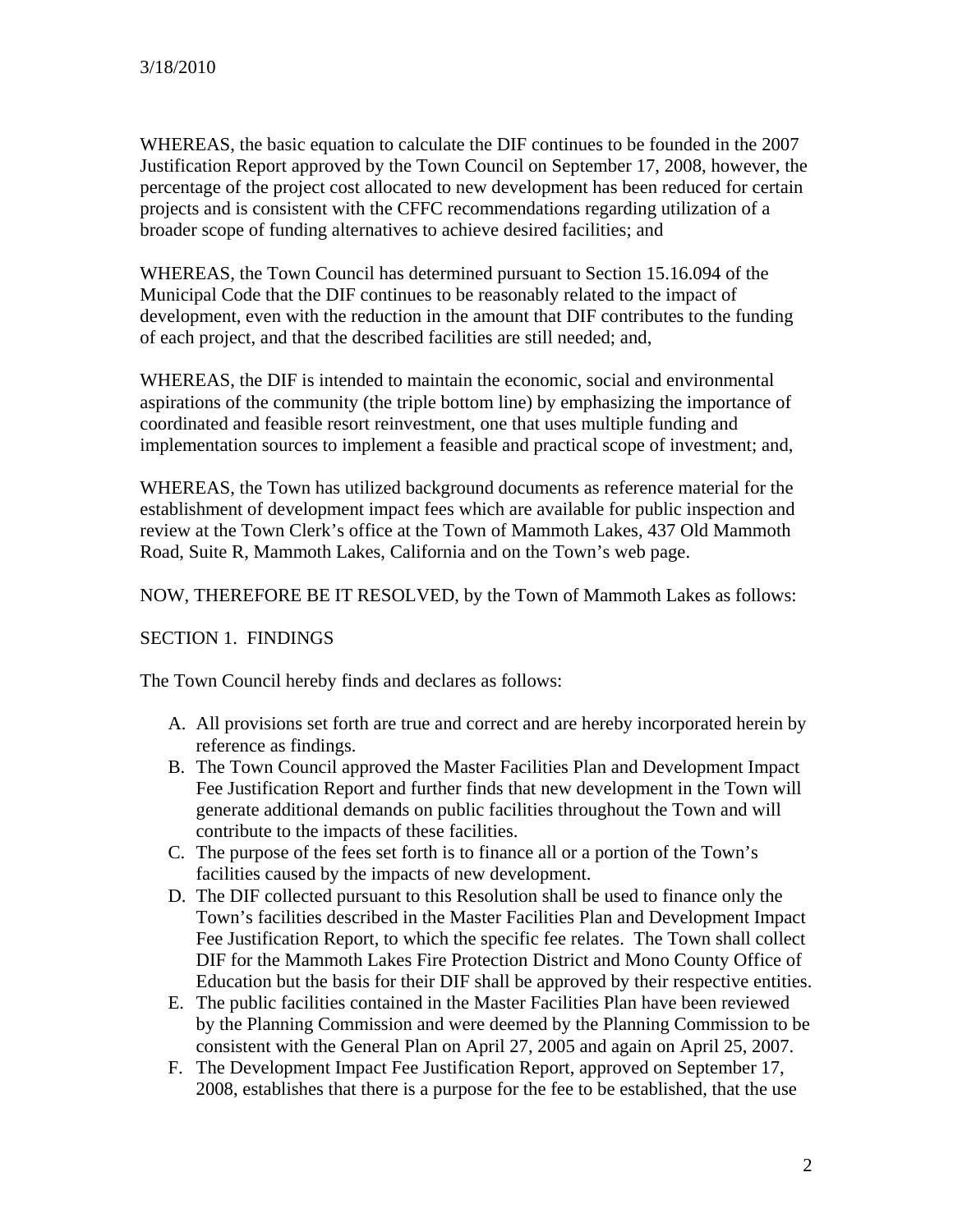to which the fee is to be put has been identified by the projects in the Master Facilities Plan, approved on September 17, 2008, that there is a reasonable relationship between the fee's use and the type of development project upon which the fees is imposed, and that there is a reasonable relationship between the need for the public facility and the type of development project upon which the fee is imposed.

- G. The cost estimates of the facilities identified in the Master Facilities Plan and the Development Impact Fee Justification Report are reasonable and accurate and represent the projects subject to the DIF authorized by this resolution.
- H. Collection of the DIF authorized by this resolution is consistent with the General Plan which requires that new development pay its fair share of the costs of new facilities and services.
- I. The DIF for single family residential additions and single family homes under 3000 square feet shall be calculated on a square foot basis and the DIF for affordable housing projects, as defined in Section 17.36.020, shall be calculated on a case by case basis because the Town Council has determined that a smaller single family home does not place the same burden on Town facilities and that affordable housing projects will bear the amount of the DIF that it can shoulder and still remain affordable.
- J. Studio and one-bedroom units shall be eligible to pay 50% of the fee because they are considered to produce one-half of the impacts of a traditional household.
- K. The DIF for Single Family Residential land uses was modified and discounted as approved in Resolution 09-08 through August 15, 2010; by this resolution the discount shall continue for one additional year through August 15, 2011; thereafter the DIF shall be set at the rate authorized by this Resolution.

Update for COLA, as per Code?

Intentionally left blank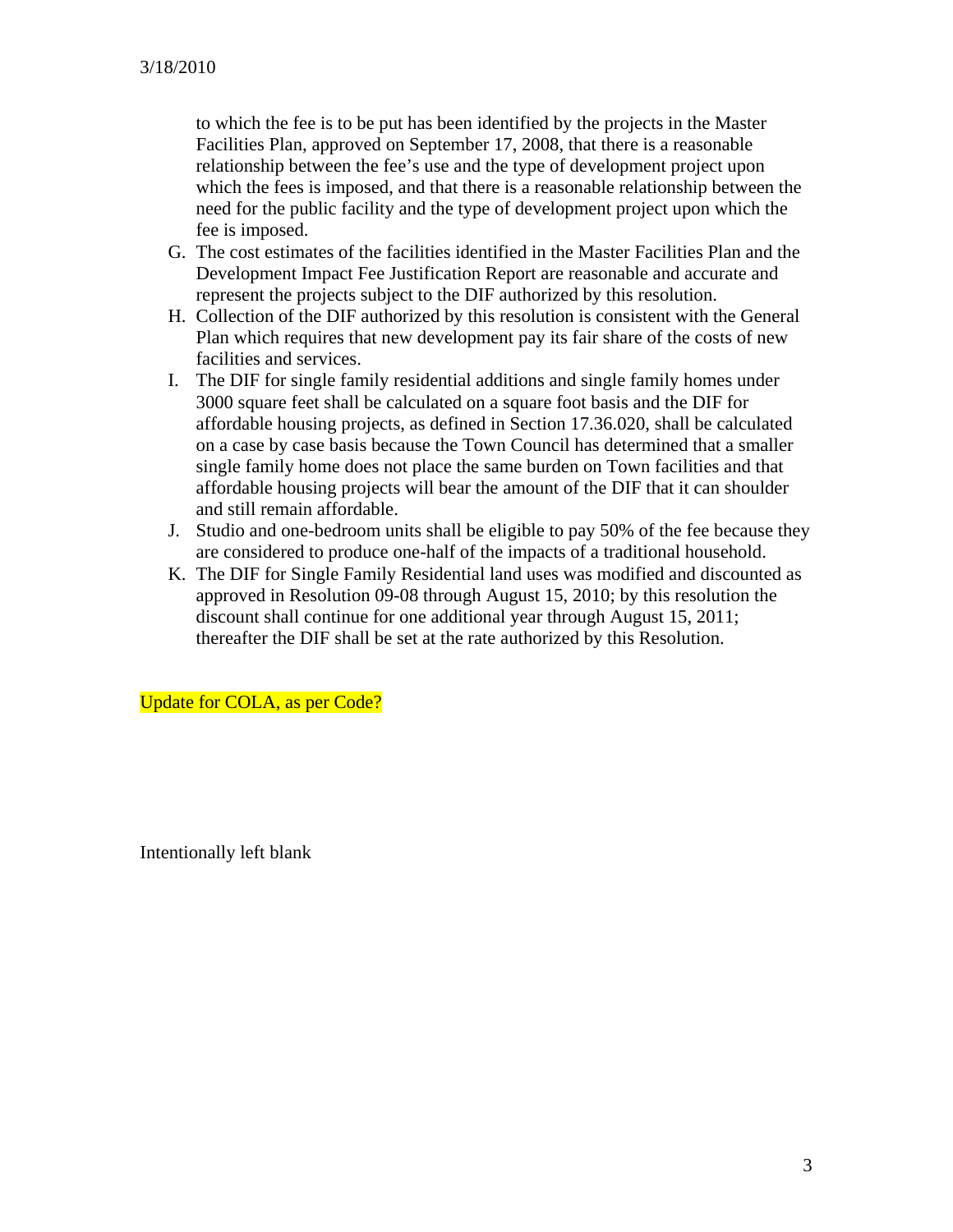### SECTION 2. TOWN OF MAMMOTH LAKES DEVELOPMENT IMPACT FEES

The amount of the development impact fee collected shall be in accordance with the provisions of Chapter 15.16 of the Municipal Code and are set forth below.

| Facility        | Single family<br>Non-<br>transient** | Single<br>family<br><b>Transient</b> | Mobile<br>Home | Multi-unit<br>Non<br>Transient | Multi Unit<br>Transient | <b>Commercial</b><br>and Office | Industrial     |             |          |         |       |       |         |         |       |
|-----------------|--------------------------------------|--------------------------------------|----------------|--------------------------------|-------------------------|---------------------------------|----------------|-------------|----------|---------|-------|-------|---------|---------|-------|
|                 |                                      |                                      |                |                                |                         |                                 |                | Law         | \$635    | \$1,061 | \$635 | \$635 | \$1,061 | \$1,061 | \$197 |
|                 |                                      |                                      |                |                                |                         |                                 |                | Enforcement | $$673**$ |         |       |       |         |         |       |
| Streets and     | \$1,157                              | \$590                                | \$578          | \$729                          | \$590                   | \$1,099                         | \$775          |             |          |         |       |       |         |         |       |
| traffic signals | $$533.40**$                          |                                      |                |                                |                         |                                 |                |             |          |         |       |       |         |         |       |
| Transit and     | \$2070                               | \$3,457                              | \$2,070        | \$2,070                        | \$3,457                 | \$3,457                         | \$642          |             |          |         |       |       |         |         |       |
| Trails          | \$5,996**                            |                                      |                |                                |                         |                                 |                |             |          |         |       |       |         |         |       |
| Storm Drainage  | \$7,018                              | \$6,775                              | \$3,952        | \$2,380                        | \$1,976                 | \$1,738                         | \$2,302        |             |          |         |       |       |         |         |       |
|                 | $$2,111.25**$                        |                                      |                |                                |                         |                                 |                |             |          |         |       |       |         |         |       |
| General         | \$1,169                              | \$1,952                              | \$1,169        | \$1,169                        | \$1,952                 | \$1,952                         | \$362          |             |          |         |       |       |         |         |       |
| Facilities      | $$1,965**$                           |                                      |                |                                |                         |                                 |                |             |          |         |       |       |         |         |       |
| Parkland and    | \$2,892                              | \$4,829                              | \$2,892        | \$2,892                        | \$4,829                 | \$0                             | \$0            |             |          |         |       |       |         |         |       |
| Recreation      | \$812.85**                           |                                      |                |                                |                         |                                 |                |             |          |         |       |       |         |         |       |
| Airport         | \$266                                | \$444                                | \$266          | \$266                          | \$444                   | \$0                             | \$0            |             |          |         |       |       |         |         |       |
|                 | $$209**$                             |                                      |                |                                |                         |                                 |                |             |          |         |       |       |         |         |       |
| <b>TOTAL</b>    | \$15,206                             | \$19,108                             | \$11,563       | \$10,141                       | \$14,309                | $$9,307$ per                    | \$4,278per     |             |          |         |       |       |         |         |       |
|                 | per unit                             | per unit                             | per unit       | per unit                       | per unit                | 1000 square                     | 1000 square    |             |          |         |       |       |         |         |       |
|                 | $$12,300.50**$                       |                                      |                |                                |                         | feet or \$9.31                  | foot or \$4.28 |             |          |         |       |       |         |         |       |
|                 | until                                |                                      |                |                                |                         | per square foot                 | per square     |             |          |         |       |       |         |         |       |
|                 | 8/15/11                              |                                      |                |                                |                         |                                 | foot           |             |          |         |       |       |         |         |       |

**2010 Development Impact Fee for Town Facilities\*** 

\*The DIF that applies to each building permit is that which was in effect at the time the building permit application was considered "complete", not when the building permit was issued. Payment must be paid no later than framing or "skeleton" construction inspection.

\*\* Fee in place through August 15, 2011 only.

A. Payment of Fees

The owner may elect to pay the amount in full as described above or may pay a portion of the fee at the time of issuance of a building permit, as shown in the table below, with the remainder to be paid through a Mello Roos District. The owner shall sign a request and a waiver not to oppose the annexation of the parcel into the Mello Roos Distict and shall retain ownership of the parcel until the annexation vote occurs approving the annexation of the parcel into the Mello Roos District. If the owner elects to pay the DIF in part at the time of issuance of a building permit and the remainder through a Mello Roos District, the following fees shall apply (MR shall indicate those fees to be paid through a Mello Roos District):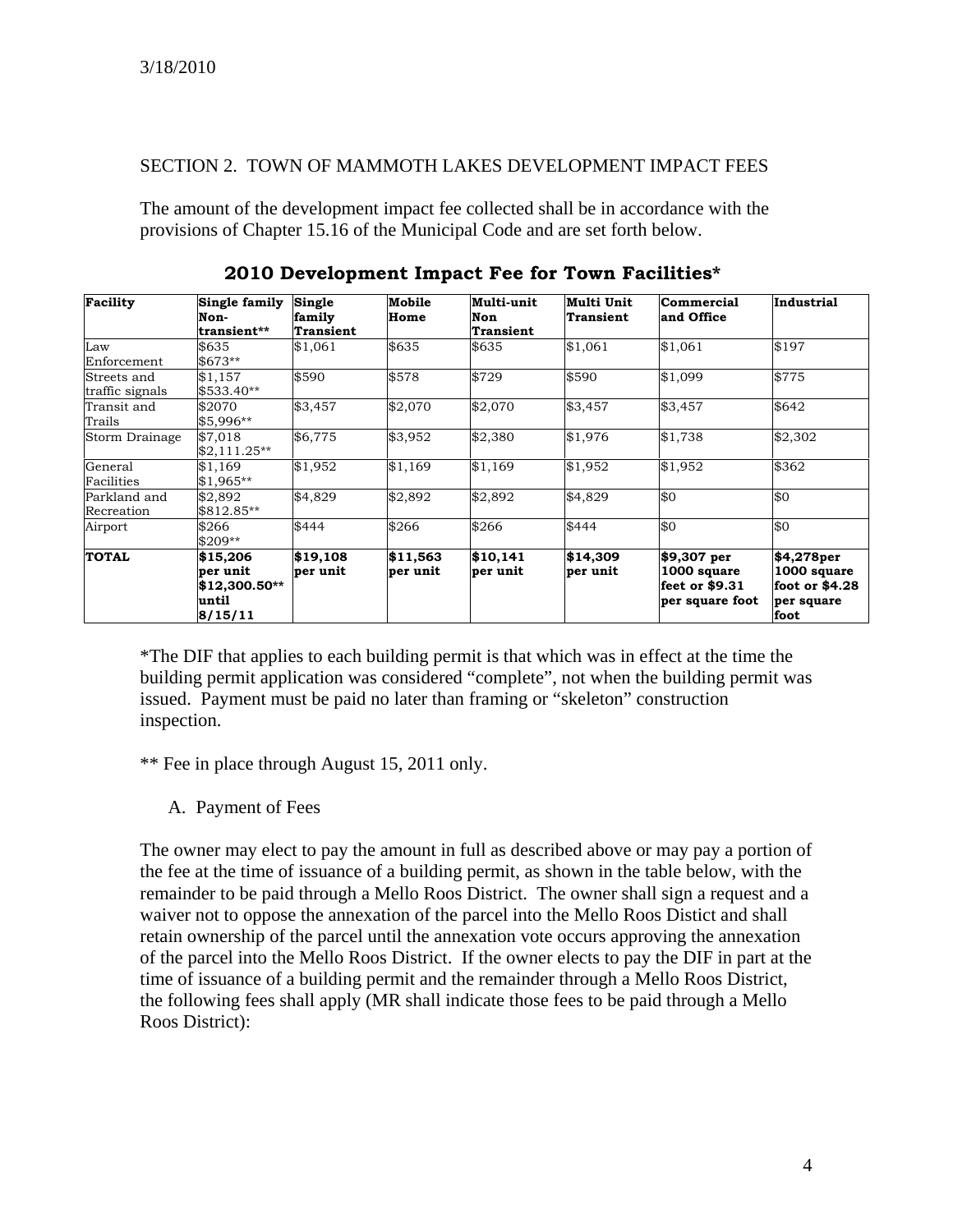| <b>Facility</b>                | Single<br>family Non-<br>transient                      | Single family<br><b>Transient</b> | Mobile<br>Home      | Multi-unit<br>Non<br><b>Transient</b> | Multi Unit<br><b>Transient</b> | Commercial<br>and Office                                          | Industrial                                                      |
|--------------------------------|---------------------------------------------------------|-----------------------------------|---------------------|---------------------------------------|--------------------------------|-------------------------------------------------------------------|-----------------------------------------------------------------|
| Law<br>Enforcement             | \$635<br>\$673                                          | \$1,061                           | \$635               | \$635                                 | \$1,061                        | \$1,061                                                           | \$197                                                           |
| Streets and<br>traffic signals | \$1,157<br>\$533.40**                                   | \$590                             | \$578               | \$729                                 | \$590                          | \$1,099                                                           | \$775                                                           |
| Transit and<br>Trails          | <b>MR</b>                                               | <b>MR</b>                         | <b>MR</b>           | <b>MR</b>                             | <b>MR</b>                      | <b>MR</b>                                                         | <b>MR</b>                                                       |
| Storm Drainage                 | <b>MR</b>                                               | <b>MR</b>                         | <b>MR</b>           | <b>MR</b>                             | <b>MR</b>                      | <b>MR</b>                                                         | <b>MR</b>                                                       |
| General<br>Facilities          | <b>MR</b>                                               | <b>MR</b>                         | <b>MR</b>           | <b>MR</b>                             | <b>MR</b>                      | <b>MR</b>                                                         | <b>MR</b>                                                       |
| Parkland and<br>Recreation     | \$2,892<br>$$812.85**$                                  | \$4,829                           | \$2,892             | \$2,892                               | \$4,829                        | \$0                                                               | \$0                                                             |
| Airport                        | \$266<br>$$209**$                                       | \$444                             | \$266               | \$266                                 | \$444                          | \$0                                                               | \$0                                                             |
| <b>TOTAL</b>                   | \$4,950<br>per unit<br>\$2,228.25**<br>until<br>8/15/11 | \$6.924<br>per unit               | \$4,371<br>per unit | \$4.522<br>per unit                   | \$6,924<br>per unit            | $$2,160$ per<br>1000 square<br>foot or $$2.16$<br>per square foot | \$972 per<br>1000 square<br>foot or \$.97<br>per square<br>foot |

# **2010 Development Impact Fee with Mello Roos (MR) for Town Facilities**

#### B. Administrative Overhead

A fee is hereby established for administrative overhead to cover the cost of general administration of this resolution, performance of accounting tasks associated herewith, supervision and handling of funds, preparation and handling of funds, preparation and/or updating the Master Facilities Plans, Justification Reports, Capital Financial Plans, Capital Improvement Plans and other studies required to support potential development impact fee projects pursuant to Section 15.16.081 of the Municipal Code. The fee is set at 4% of each fee set forth above and is inclusive of each fee amount. This fee does not relate to and is not designed to cover administrative costs incurred by the Town in the case of any specific public facility constructed with the fees referenced in the Master Facilities Plan or Justification Report since such project specific administrative costs are included in and shall be recovered from such fees.

C. Land Use Categories

The categories of land uses to which the fees apply are as follows. All developments shall be considered as one of the following as determined by the Community Development Director.

**Single Family Non-transient:** This category of land use encompasses all detached dwelling units.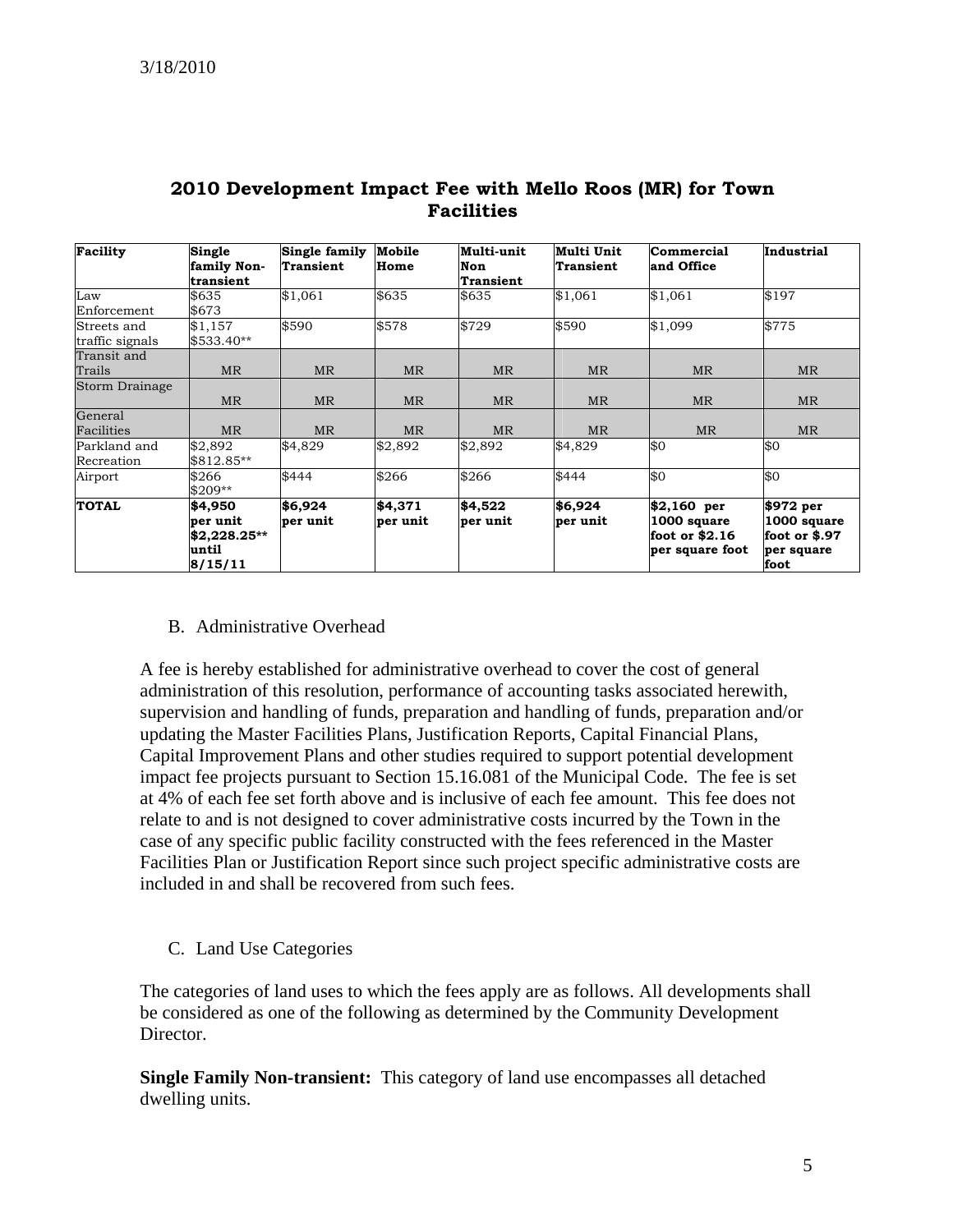**Single Family Transient:** This category of land use encompasses all detached dwelling units which are permitted by Master Plan and/or Specific Plan conditions to be rented out on a nightly basis.

**Mobile Homes Units**: This category applies to all movable manufactured housing.

**Multi-unit Transient:** This category includes all attached dwelling units within the Resort, Specific Plan, Commercial General, Commercial Lodging and Residential Multifamily 2 zones which are either intended for transient occupancy or can be rented out on a nightly basis. These include all hotel, motel, fractional and resort condominium lodging as well as condominium units which are privately owned and can be rented out on a nightly basis.

**Multi-unit Non-transient:** This category includes all attached dwelling units including deed restricted and market rate apartments and multi-family condominiums which prohibit transient rentals. This includes all multi-unit developments located within the Residential Multi-Family 1 zone and Affordable Housing zone and any other multi-unit development in town that prohibits transient rental.

**Commercial/Office Uses**: Includes all non-residential uses except industrial.

**Industrial Uses:** Includes all uses involving manufacturing, distribution and warehousing.

#### D. Fee Adjustments

- 1. As allowed in Section 15.16.088B of the Municipal Code, affordable housing projects, as defined in Section 17.36.020 of the Municipal Code, may submit a request to reduce, adjust or waive the DIF and the Town Council may consider such a request at a duly noticed public hearing based upon the submittal and evaluation of a pro forma of the project showing that the application of the fully burdened rate creates an undue hardship on the project. Factors to be considered include the level of the restricted rental or sales rate of the units within the project and the ability of the project as a whole to achieve a reasonable profit after payment of all, partial or no DIF. The Town Council has the sole discretion to reduce, adjust or waive fees. The procedures of Chapter 15.16.088 A of the Municipal Code shall be followed.
- 2. As allowed in Section 15.16.088B of the Municipal Code, single-family non-transient units shall pay Town DIF according to a sliding scale that reflects the level of impact on Town services and capital facilities. Singlefamily non-transient units or additions shall pay a total of \$6.25 per square foot (\$5.07 are Town fees) for units or additions under 3000 square feet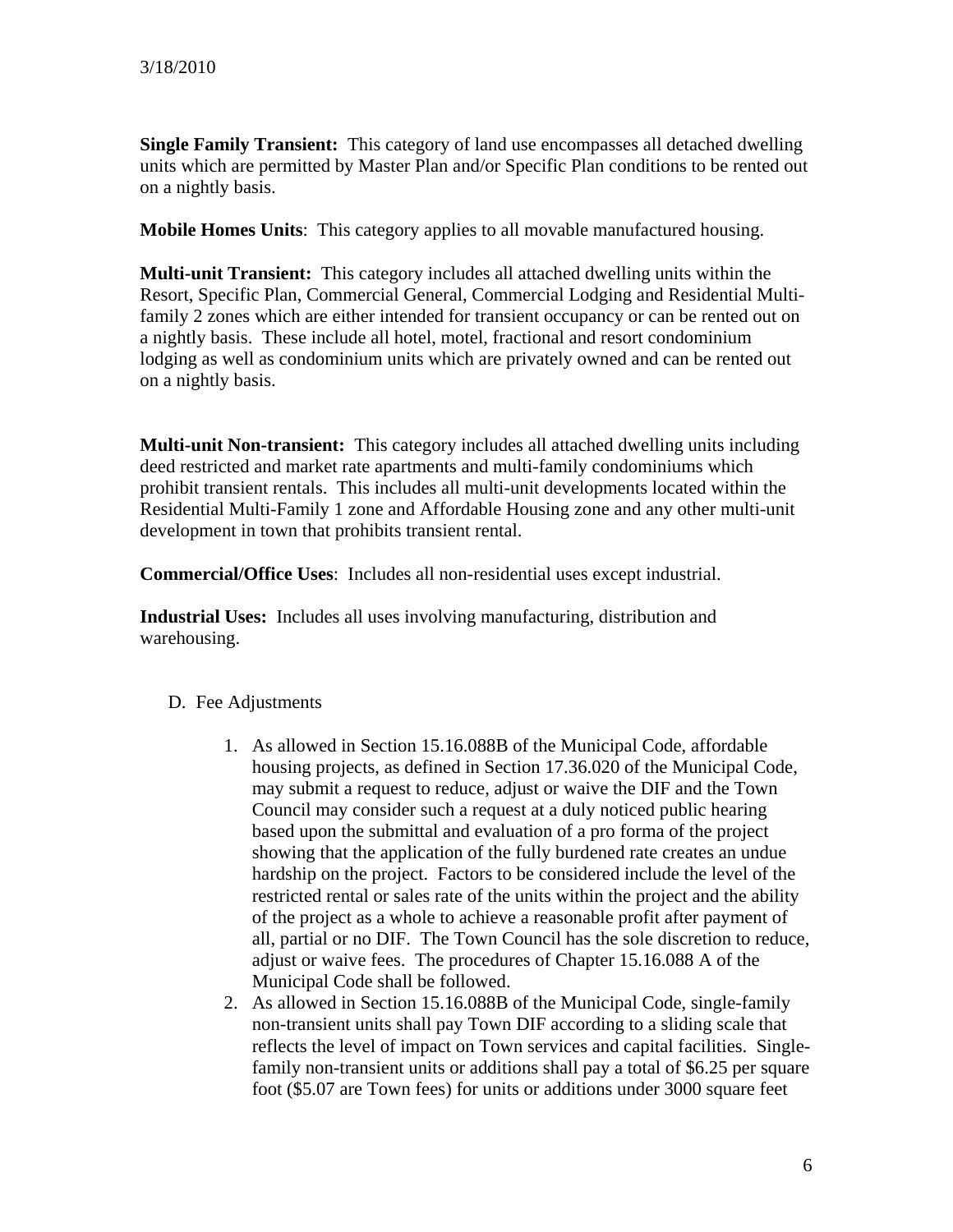and the full amount of the fee for units 3000 square feet or larger. (\$5.29 per square foot for all fees until August 15, 2010)

- 3. When the DIF is payable per unit, a unit shall be as defined in Chapter 17, Zoning, of the Municipal Code, wherein a unit has the same meaning as a unit of density which can provide occupancy for one household. A studio or one-bedroom unit shall be considered one-half unit. However, a separate Development Impact Fee for the lock-off portion of a whollyowned Multi-unit Transient unit shall not be charged in addition to the Development Impact Fee charged for the wholly owned unit.
- 4. Commercial and Industrial projects may exclude the square footage for ancillary storage rooms, restrooms and non-public spaces that do not contribute to the impacts of the use, as determined by the Community Development Director, in the payment of the fees.
- 5. Public uses shall pay only the DIF for the funds that do not include the service or services that the public use is most closely related to, subject to approval by the Community Development Director.
- 6. The fee for requesting a reduction, adjustment, or waiver shall be \$500 per project to cover the cost of administrative expenses to review the materials provided that substantiate the fee reduction, adjustment or waiver.
- E. Effective Date

The fees established in this resolution shall be effective as of the date of adoption of this resolution.

# SECTION 3. JUDICIAL ACTION TO CHALLENGE THIS RESOLUTION

Any judicial action or proceeding to attack, review, set aside, or annul this resolution shall be brought within 120 days of its adoption.

SECTION 4. SEVERABILITY

If any provision of this Resolution or the application thereof to any person or circumstance is held invalid, such invalidity shall not affect other provisions of applications, and to this end the provisions of this Resolution are declared to be severable.

NOW, THEREFORE, BE IT RESOLVED that this Resolution is APPROVED AND ADOPTED at a duly held regular meeting of the Town Council of the Town of Mammoth Lakes on the  $21<sup>st</sup>$  day of April, 2010.

 $\overline{\phantom{a}}$  , which is a set of the set of the set of the set of the set of the set of the set of the set of the set of the set of the set of the set of the set of the set of the set of the set of the set of the set of th

NEIL MC CARROLL, Mayor